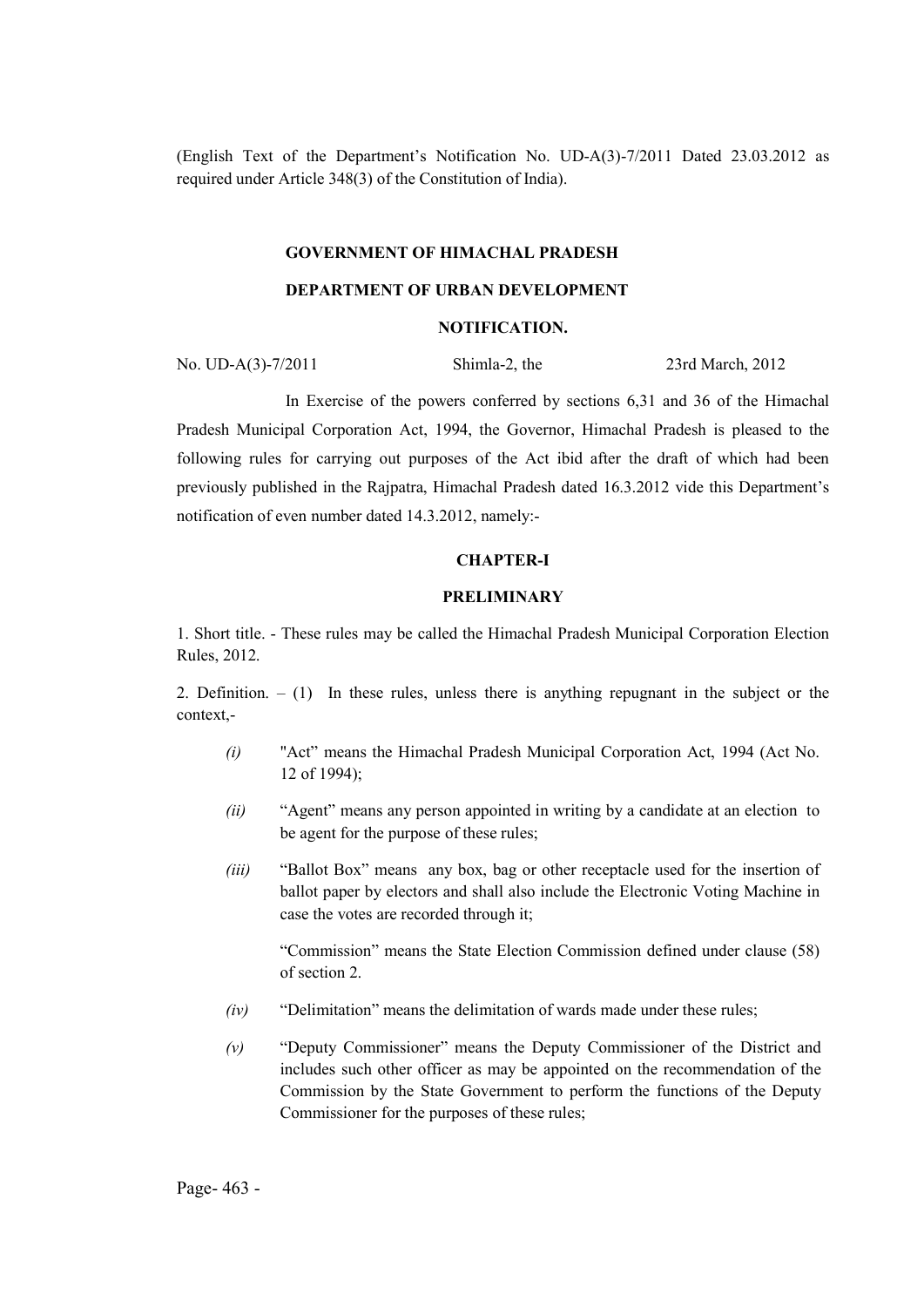- *(vi)* "Divisional Commissioner" means the Commissioner of the Division concerned;
- *(vii)* "election" means an election of the Councilors, Mayor and Deputy Mayor of the Corporation;
- *(viii)* "Elector" means any person entitled to vote at an election of

Councilors 85of the Corporation;

- *(ix)* "Electoral roll" means the electoral roll of persons of a ward entitled to vote at an election under these rules;
- *(x)* "Electoral Registration Officer (Municipal Corporation)" means an officer appointed by the Commission for the purpose of preparation of electoral rolls in accordance with these rules.
- *(xi)* "Form" means a form appended to these rules;
- *(xii)* "Government" means the Government of Himachal Pradesh;
- *(xiii)* "Oath or affirmation" means the oath or affirmation of allegiance specified under sub-section (1) of section 33;
- *(xiv)* "Office Bearer" means a person elected as 86Councilor, as the case may be by the voters of the Corporation;
- *(xv)* "Polling Station" means the place fixed by the Returning Officer for the conduct of election to the Corporation;
- *(xvi)* "population" means the population as ascertained at the last preceding census of which the relevant figures have been published;
- *(xvii)* "Revising Authority" means a Gazetted Officer or an Executive Magistrate who may be appointed by the Electoral Registration Officer (Municipal Corporation) as the revising authority in respect of electoral roll of a ward or a part thereof ;
- *(xviii)* "section" means section of the Act;
- *(xix)* "Symbol" means a symbol which may be allotted to a candidate for contesting election under these rules:
- *(xx)* "Treasury" means a treasury or sub treasury of the State Government and includes a bank through which the business of such treasury or sub-treasury has been made over: and
- *(xxi)* "ward" means a ward for the representation of which an office bearer is to be or has been elected under these rules,

<sup>85</sup> deleted vide notification dated 11-02-16 86 deleted vide notification dated 11-02-16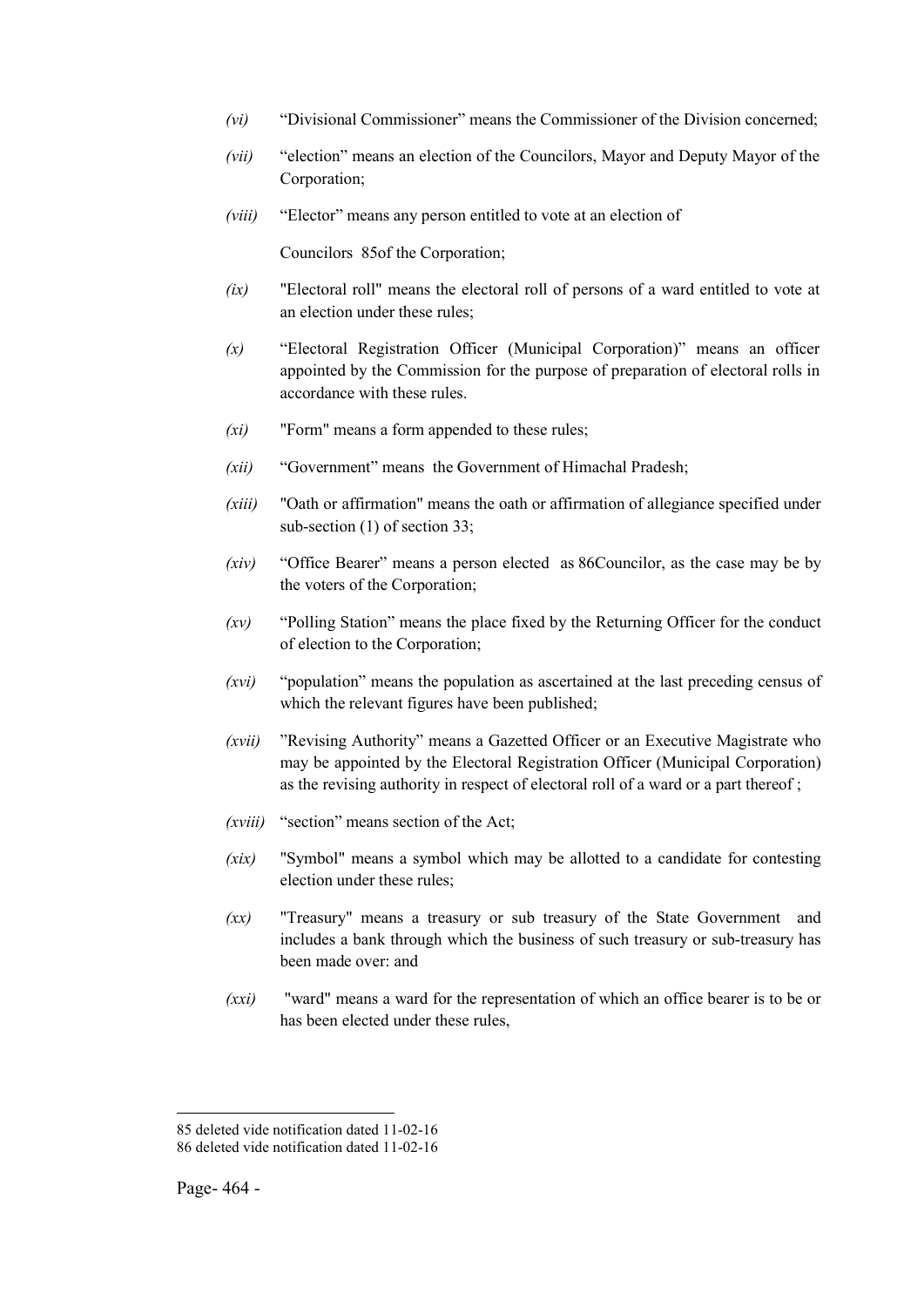*(2)* Words and expressions used but not defined in these rules shall have the same meanings as are respectively assigned to them in the Act.

## CHAPTER-II

#### DELIMITATION AND RESERVATION OF WARD

3. Corporation to be divided into wards- (1) For holding of election to a Corporation it shall be divided into wards.

(2) The number of wards under sub-rule(1)in a Corporation shall be determined in accordance with the provisions of section 6.

4. Limit of wards- (1) As far as practicable each ward shall have equal population, through out the municipal area and each ward shall be geographically compact and contiguous in areas, and shall have recognizable boundaries, such as roads, paths, lanes, streets, stream, canals, drains, Bridges, Railway lines or such other marks or boundaries which can be easily distinguished.

(2) One councilor shall be elected from each ward.

(3) Each ward shall be described and notified invariably in such a manner that its boundaries are clearly recognizable on ground

5. Name and number of the wards-Each ward shall be known by the number given serially and a name shall also be given to it.

6. Delimitation of wards.- (1) When a direction is given under section 9 by the Commission, the Deputy Commissioner shall make a proposal for delimitation of wards by dividing the municipal area into wards as per provisions of section 6 and shall also define the limits of each such ward and keep the same open for inspection in his office and in office of the Corporation and issue a notice inviting public objections from the residents in relation to such proposal in Form-I by affixing a copy of such notice in his office and in the office of the Corporation.

(2) While issuing notice, the Deputy Commissioner shall call for objection(s) to the draft delimitation proposal from the residents of the Municipal area within a period of  $87$  seven days to be made to him in writing by any resident of the ward in Form-II.

7. Disposal of objections - The Deputy Commissioner on receipt of objection(s), if any, under rule 6, shall inquire into the same and shall decide them within a period of  $88$  seven days, after giving an opportunity of being heard to the person filing such objections.

8. Appeal - Any person aggrieved by the orders of the Deputy Commissioner may file an appeal to the Divisional Commissioner within a period of <sup>89</sup> seven days who after giving an opportunity

<sup>1</sup> 87 Amended vide Notification No UD -A(3)-2/2020 dated 29.09.2020

<sup>88</sup> Amended vide Notification No. UD -A(3)-2/2020 dated 29.09.2020

<sup>89</sup> Amended vide Notification No. UD -A(3)-2/2020 dated 29.09.2020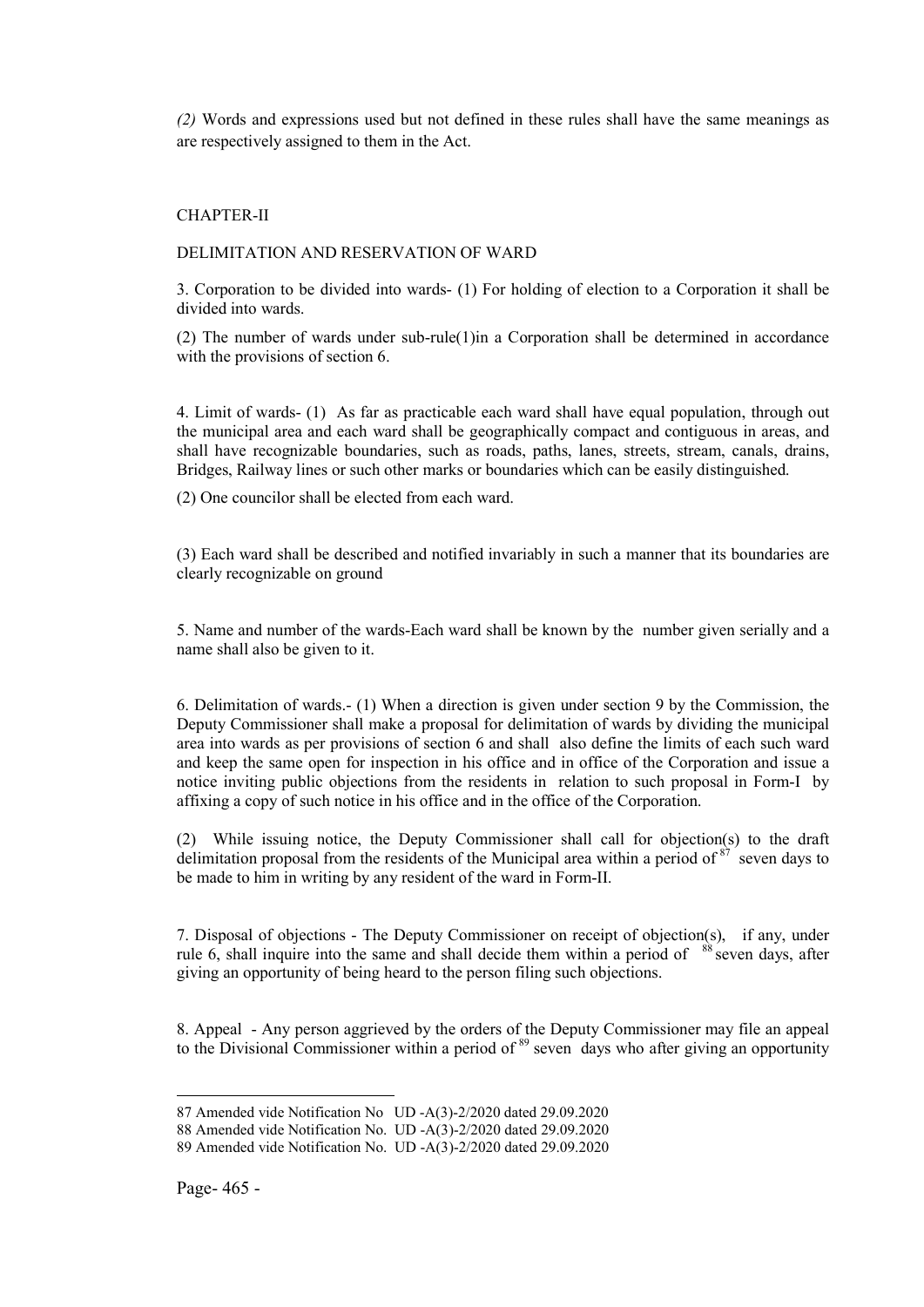of being heard to the applicant shall decide the same within a period of  $90$  five days and communicate the order to the Deputy Commissioner. The order passed by the Divisional Commissioner shall be final .

9. Final publication.- (1) After all the objections have been heard and finally decided, the delimitation so made shall be finalized within a period of  $9130$  days from the date of initial publication of the proposal for delimitation by affixing a copy of the same in the office of the Deputy Commissioner, the Corporation and at such other places as the Deputy Commissioner may decide and a copy of the same shall be sent to the Government .

(2) On receipt of final delimitation order from the Deputy Commissioner the State Election Commission shall notify the delimitation of wards of the Corporation in the Official Gazette.

(3) The copies of these finalized delimitated wards shall be available for inspection in the office of the Deputy Commissioner and the Corporation. Any voter can have a copy of delimitation order by making payment of Rs. 50/- against receipt to the Deputy Commissioner and the same shall be made available to him immediately.

10. Reservation and Rotation of Seats of Councillors- (1) The seats shall be reserved for the Scheduled Castes and Scheduled Tribes in proportion to their population. The seat in ward having highest percentage of population of Scheduled Castes shall be reserved for the members of the Scheduled Castes and seat in the ward having the highest population of Scheduled Tribes shall be reserved for the Scheduled Tribes.

(2) If the number of seats to be reserved for the members of Scheduled Castes or Scheduled Tribes is more than one, then the seat in ward having the next highest percentage of Scheduled Castes and Scheduled Tribes shall be reserved for the members of the Scheduled Castes and Scheduled Tribes, as the case may be, and so on:

Provided that if the total population of Scheduled Castes and Scheduled Tribes in the Corporation area is less than 5% of the total population, then no seat shall be reserved for them.

(3)  $92$  Subject to the provisions of sub-rule (5), out of the seats resereved for member of Schedule Castes and Schdule Tribes,one-half of the seats shall be reseved for women members belonging to Schedule Castes and Schdule Tribes having higeist presentage of women in the ward in relation to total population of that ward.

Provided that if the number of seats reserved is not more than one, then there shall be reservation for men and women belonging to Scheduled Castes and Scheduled Tribes, as the case may be , alternatively, after every five years;

Provided further that if the number of seats reserved for the members of Scheduled castes and Scheduled Tribes, as the case may be, are two then atleast one ward shall be reserved for the women member belonging to Scheduled Castes and Scheduled Tribes, as the case may be.

(4) In the corporation out of the total wards formed under rule 9, one –half of the seats shall be reserved for women including the reservation made under sub-rule(4) and in computing these seats if the remainder after dividing is one, then in the first election the seats reserved for women shall be increased by one and in the next election it shall not be added and so on.

(5) The seats reserved for Scheduled Castes and Scheduled Tribes and Women belonging to Scheduled Castes and Scheduled Tribes on the basis of percentage of population shall be changed

<sup>90</sup> Amended vide Notification No. UD -A(3)-2/2020 dated 29.09.2020

<sup>91</sup> Amended vide Notification No. UD -A(3)-2/2020 dated 29.09.2020

<sup>92</sup> sustituted vide notification dated 11-02-2016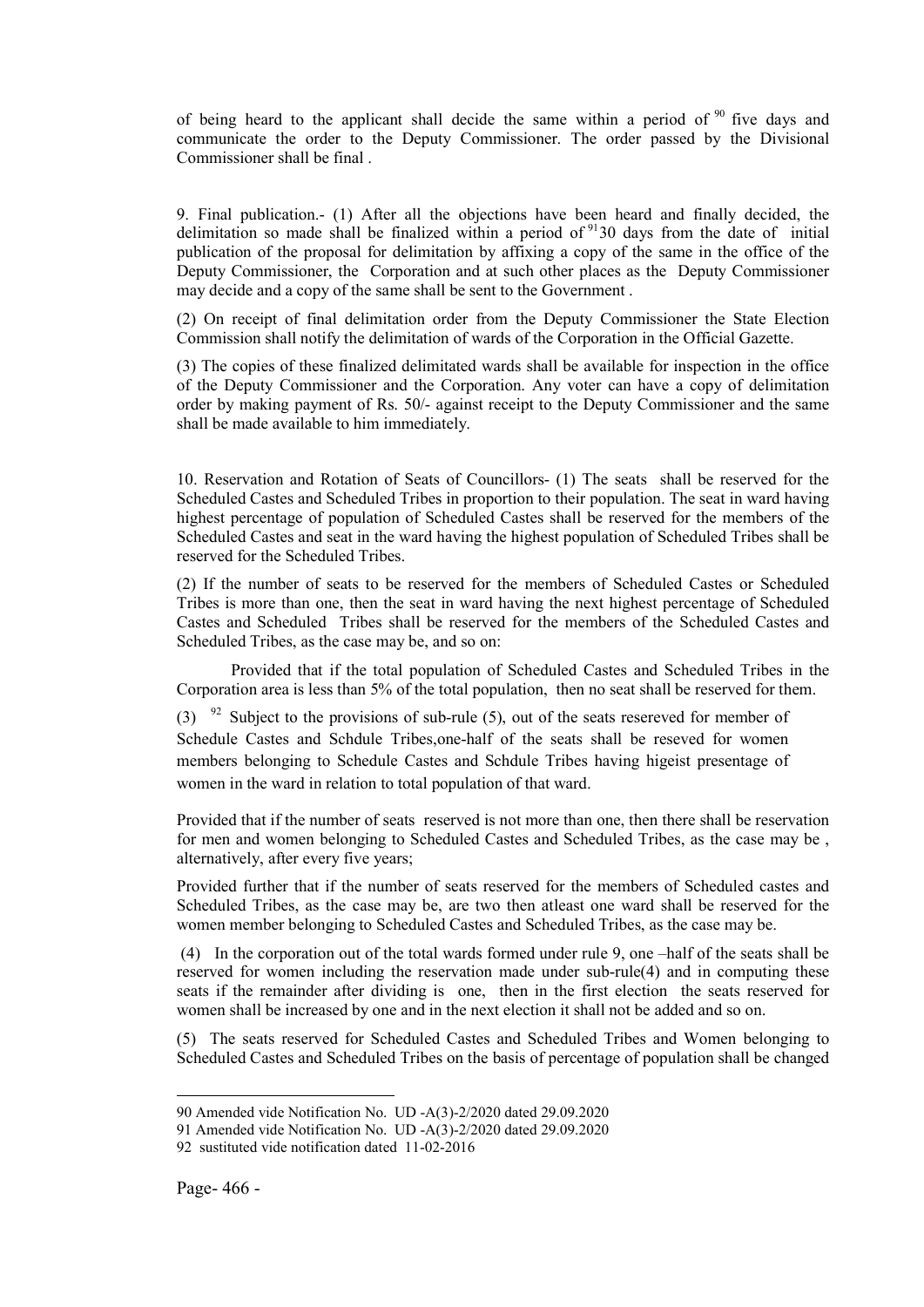in the next election and at the time of following elections, the seats of the ward / wards, containing the next highest percentage of population shall be reserved for members of Scheduled Castes and Scheduled Tribes including Women belonging to Scheduled Castes and Scheduled Tribes and the seat of the ward earlier reserved shall be kept open to the members of the \*general category and so on for subsequent elections.

Explanation: General category includes men or women or both belonging to this category.

 $(6)$  <sup>93</sup>The reservation of seats for women shall be made having highest percentage of population of women in the ward in relation to total population of that ward after excluding the seats which have been reserved for the Scheduled Castes and Scheduled Tribes candidates including women belonging to the Scheduled Castes and Scheduled Tribes, as the case may be.

# $(7)$ <sup>94</sup> XXXXXX

(8) No ward shall be reserved for Scheduled Casts and Scheduled Tribes Candidates in two consecutive elections.

(9) Notwithstanding anything contained in these rules, the roster of reservation of seats shall operate from the initial stage for the elections to be held after the commencement of the above rules as if said elections are being conducted for the first time and thereafter, the reservation of seats shall be rotated to different wards of Corporation under this rule:

(10) The reservation made by the Deputy Commissioner shall be given wide publicity by him by affixing a copy of the order of such reservation on the notice board of his office and that of the Corporation and be shall also sent a copy of the same to the Government.

 $954$  10-A. Reservation and rotation of seats of Councillors for other Backward Classes.— (1) The seats shall be reserved for Other Backward Classes in proportion of their populations. The seat in ward having highest percentage of population shall be reserved for the said category:

Provided that if the total population of Other Backward Classes in the concerned Corporation area is less than 5 percent of the total population, then no seat shall be reserved for them: Provided further that the seats allotted to the Other Backward Classes shall be changed in the next election and at the time of following elections, the wards having the next higher percentage of population shall be reserved for that category:

(2) Out of the seats reserved for Other Backward Classes, one-half of the seats shall be reserved for Women belonging to the said category: Provided that if the number of seats reserved is not more than one, then there shall be reservation for Women and Men belonging to Other Backward Classes, as the case may be, alternatively after every five years.

(3) The seats allotted to the women belonging to Other Backward Classes shall be taken into consideration while reserving the seats for Women under sub-rule (6) of rule 10. Explanation.— In order to provide reservation to the other Backward Classes the latest available population figures as determined and notified by the Himachal Pradesh State Commission for Backward Classes shall be considered.

11. Report to Commission: The Government shall cause to be delivered a copy of final reservation order made by it immediately to the Commission.

<sup>93</sup> sustituted vide notification dated 10-04-2017

<sup>94</sup> Deleted vide Notification No. UD-A(3)-2/2020 dated 29.09.2020

<sup>95</sup> Inserted vide Notification No. UD-A(3)-1/2021 dated 10.03.2021.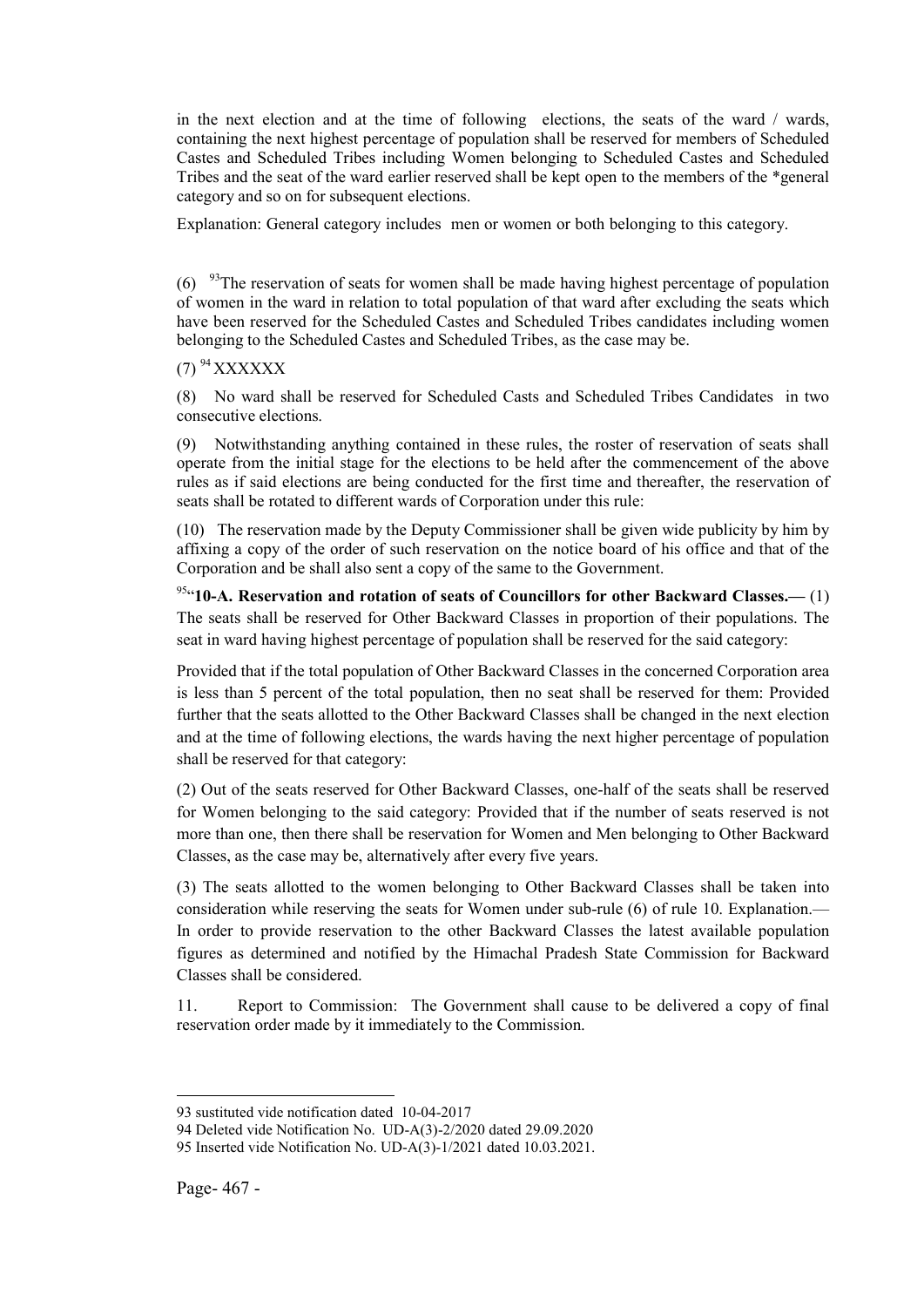#### CHAPTER-III

#### RESERVATION AND ROTATION OF OFFICE OF MAYOR

12.96 Reservation and rotation of the office of Mayor:- (1) The reservation for the office of Mayor shall be as under:-

| During the first two and half years<br>(1) | SС      |
|--------------------------------------------|---------|
| (ii) During the second two and half years  | SТ      |
| (iii) During the next two and half years   | General |
| (iv) During the next two and half years    | women   |
| $07$ $-$                                   |         |

 $97''(v)$  During the next two and half years Other Backward Classes"

Provided that where the population of any class of persons referred to above is less than fifteen per cent of the total population of the Corporation area, the office of Mayor shall not be reserved for that class and same shall be thrown open to all the categories.

(2) <sup>98</sup> "(2) The roster of reservation as specified in sub-rule (1) shall be repeated after completion of one cycle

13 Report to Commission:- The Government shall cause to be delivered a copy of the order regarding final reservation and rotation of office of Mayor made by it immediately to the Commission.

<sup>96</sup> sustituted vide notification dated 11-02-2016

<sup>97</sup> Inserted vide Notification No. UD-A(3)-1/2021 dated 10.03.2021.

<sup>98</sup> Substituted vide Notification No. UD-A(3)-1/2021 dated 10.03.2021.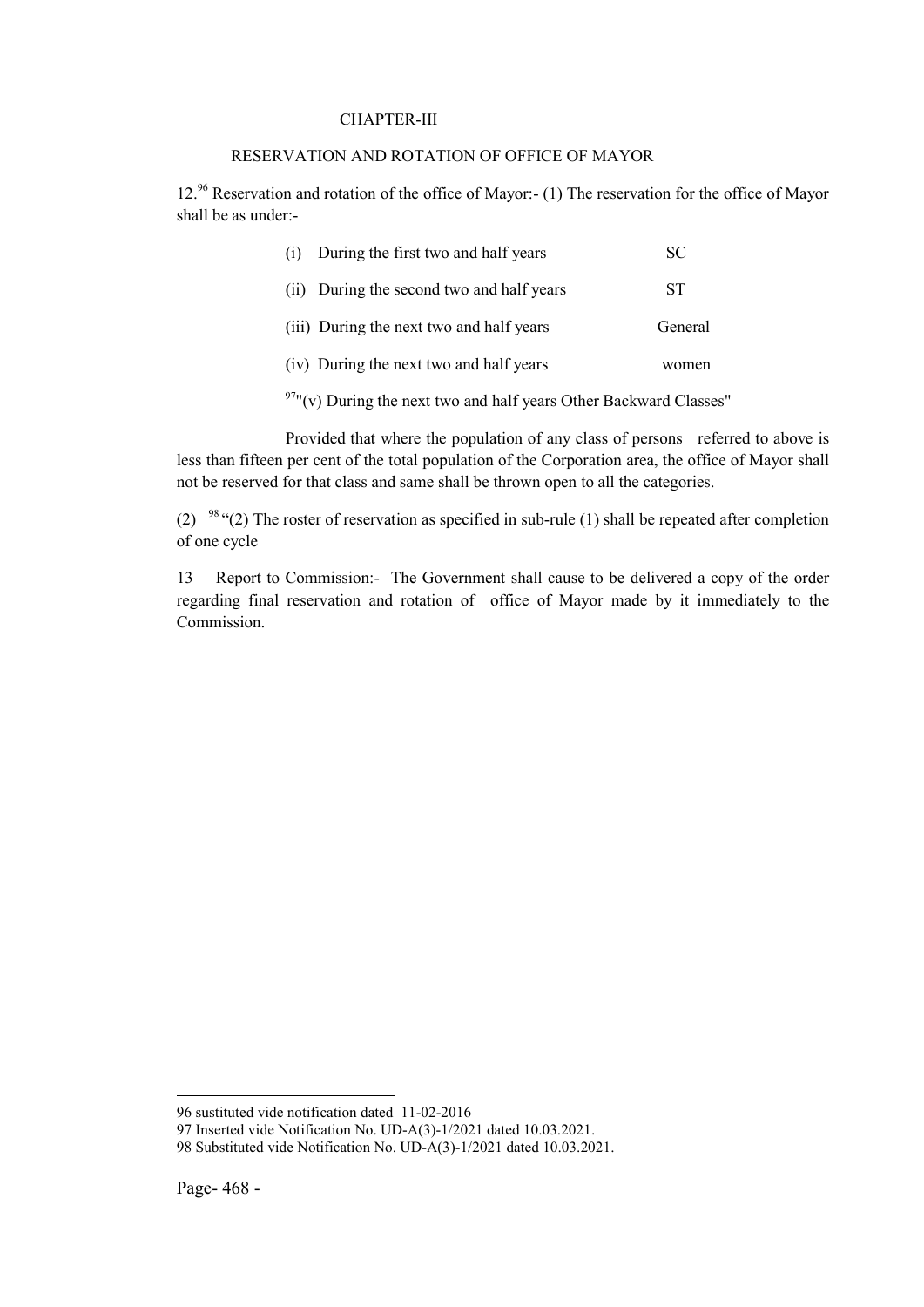#### CHAPETER-IV ELECTORAL ROLLS.

14. Electoral roll for every ward.  $- (1)$  For each ward or polling station of a Corporation, there shall be a electoral roll which shall be prepared in the manner specified in rules 15 to 29 by the Electoral Registration Officer under the superintendence, direction and control of the Commission:

Provided that nothing in this rule shall prevent the use of the relevant part of the current electoral rolls of the Assembly constituency for the preparation of draft rolls for the elections under these rules.

<sup>99</sup>Provided further that the State Election Commission may use data base of the Election Commission of India for the preparation of the draft electoral rolls for the elections under these rules.

(2) The electoral rolls shall be prepared in Hindi Devnagari Script in such form as may be directed by the State Election Commission.

15. Preparation of Electoral roll.- When a direction is given under rule 14 by the Commission, the Electoral Registration Officer shall cause to be prepared electoral roll, for each ward or part there of the Corporation, in accordance with these rules.

16. Disqualification for registration in Electoral rolls.- (1) A person shall be disqualified for registration in an electoral roll, if he, –

*(b)* is not a citizen of India; or

*(b)* is of unsound mind and stands so declared by a competent court; or

(e)is for the time being disqualified for voting under the laws relating to corrupt practices and other offences in connection with elections to municipalities or Assembly or Parliament; or

*(d)* is not ordinarily resident of the ward; or

 $(e)$  is less than 18 years of age on or before  $1<sup>st</sup>$  January or the date as may be notified by the Commission for the preparation or revisions of electoral rolls as the case may be; or

*(f) is already registered as elector in any other municipality or Gram Sabha, as the case may be.*

(2) A person shall be entitled to be registered in the electoral rolls for only one ward of the Corporation.

(3) A person shall not be deemed to be ordinarily resident in a ward on the ground only that he

Page- 469 -

<sup>99</sup> inserted vide notification dated 11-02-2016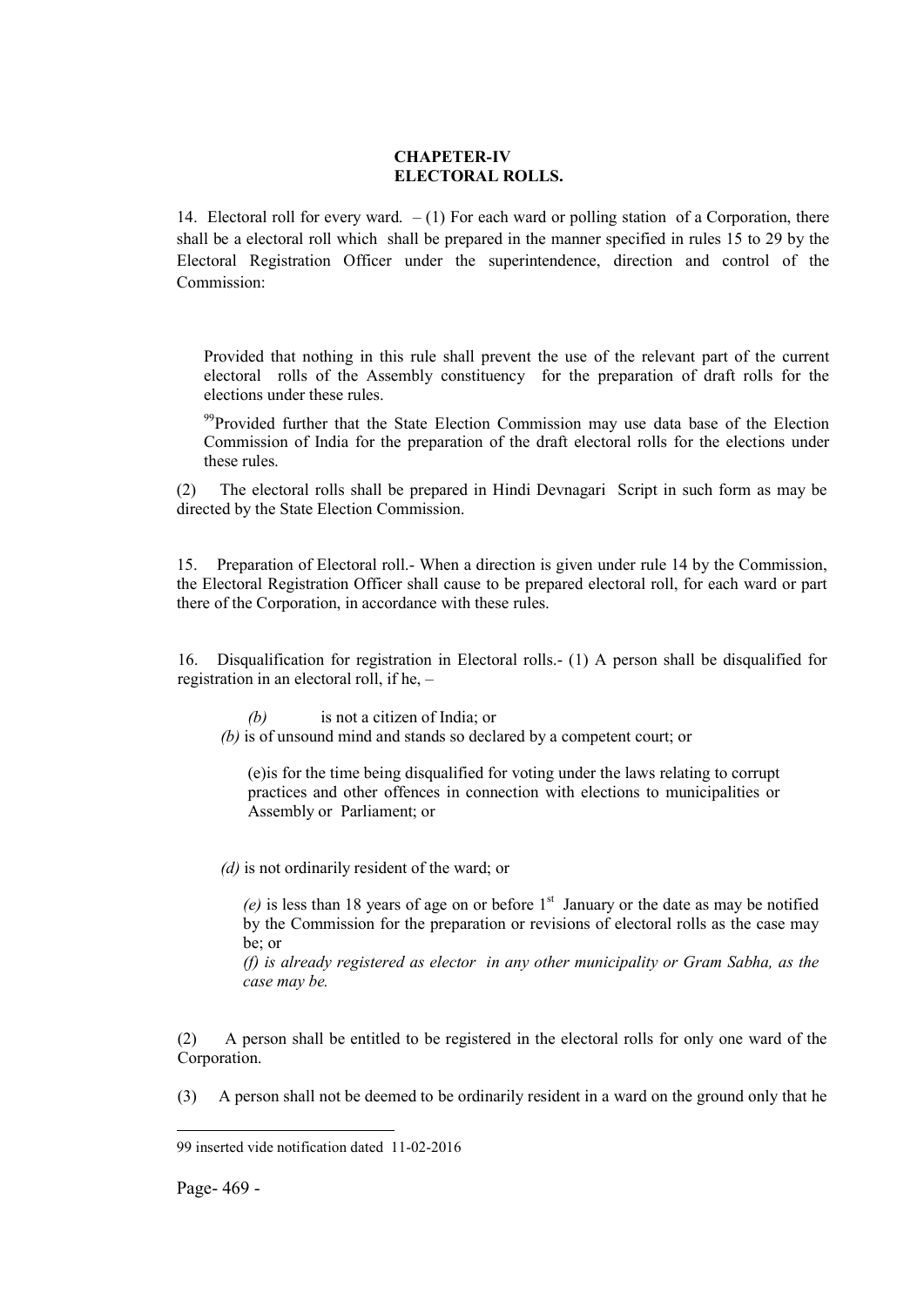owns, or is in possession of dwelling house therein. A person absenting himself temporarily from his place of ordinary residence shall not by reason thereof cease to be ordinarily resident therein.

16-A <sup>100</sup> Making of false declaration.- If any person makes false declaration in connection with .-

(a) the preparation, revision or correction of an electoral rolls or

(b) the inclusion or exclusion of any entry in or from the electoral rolls, or

(c) a statement or declaration in writing which is false and which he either knows or believes to be false, shall be punishable with imprisionment for a term which may extend to one year or with fine or with both.

17. Publication of Electoral roll in draft.- (1) Once the draft Electoral roll of a ward is ready, the Electoral Registration Officer shall publish it in draft according to programme issued by the Commission together with a notice in Form-3 and make available copies thereof for inspection at his office, and in the offices of the Corporation and Tehsil concerned.

(2) The notice under sub-rule (1) shall also be given publicity through news-papers having large circulation in the area, All India Radio, by beat of drum in the town and by affixing copies of such notice in his office and office of the Corporation and the Tehsil concerned and at such other conspicuous place where the public has free access. The notice shall contain the date by which objections or claims may be filed and the authority or authorities to whom they may be presented.

18. Period for lodging claims and objections.- Every claim for the inclusion of name in the Electoral roll and every objection to an entry therein shall be lodged within a period of 10 days from the date of publication of draft Electoral roll under rule 17, or within such shorter period as may be fixed by the Commission in this behalf.

19. Appointment of Revising Authorities.- The Electoral Registration Officer may appoint one or more Revising Authority(ies) for the purpose of hearing claims and objections relating to Electoral roll of a ward or wards. These appointments as and when made shall be given wide publicity.

20. Manner of lodging of claims and objections.- (1) A claim or objection shall be addressed to the Revising Authority specified in the notice referred to in rule 19 and shall be presented to it personally or sent by registered post. Every claim for inclusion of name, objection to the inclusion of the name or objection to the particulars in any entry in the electoral roll shall be in Forms 4,5 or 6, as the case may be.

(2) A claim shall be signed by the person desiring his name to be included in the Electoral roll and countersigned by another person whose name is already included in the Electoral roll in which the claimant desires his name to be included and shall, unless sent by post, be presented by claimant himself or by a person authorized by him in writing in this behalf.

<sup>1</sup> 100 incerted vide notification dated 11-02-2016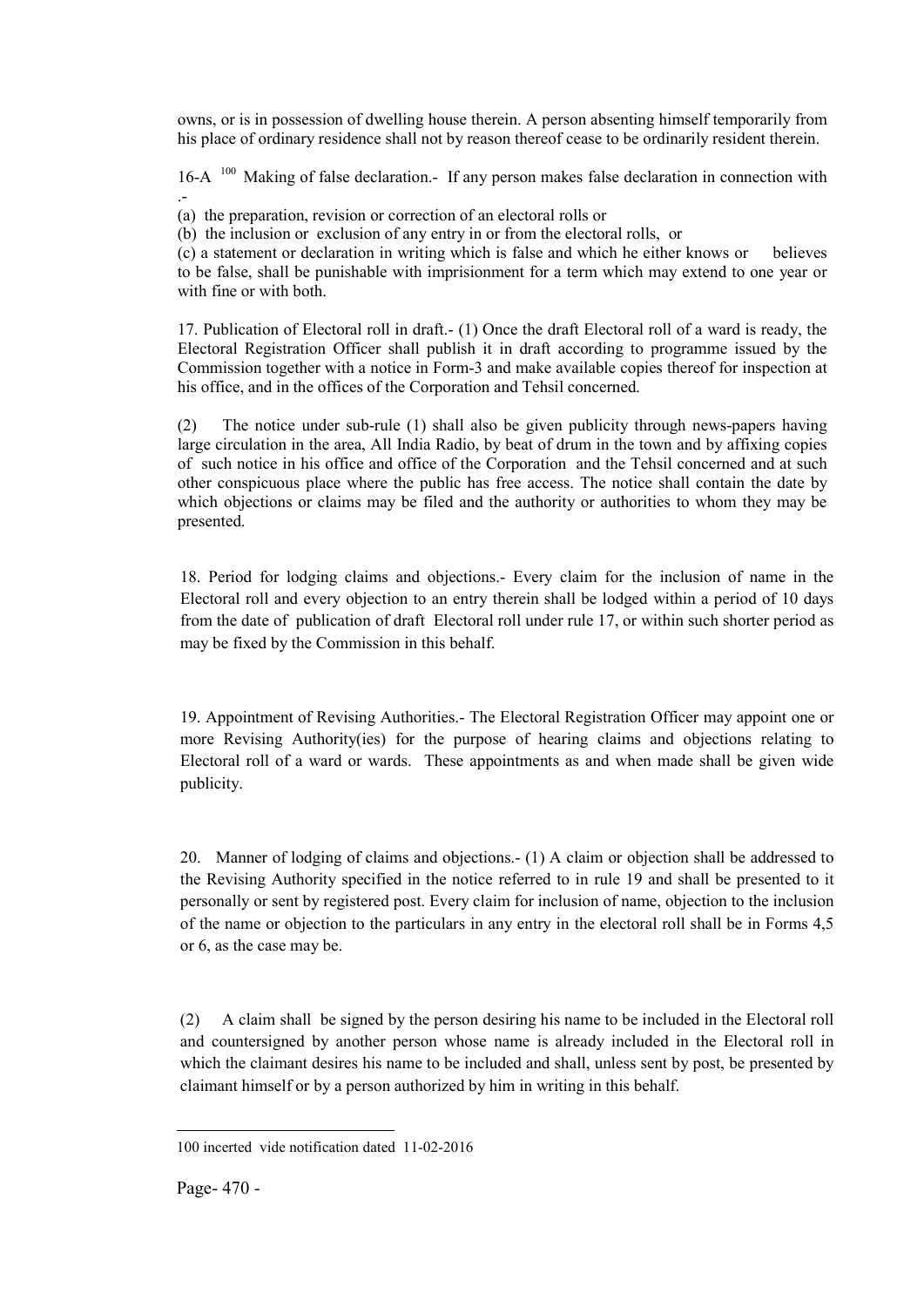(3) No person shall prefer an objection to the inclusion of any name in the Electoral roll, unless his name is already included in that Electoral roll of the Corporation.

(4) The Revising Authority shall maintain a register of claims, in Form-7, a register of objections to the inclusion of names in Form-8, and a register of objections to the particulars in any entry in Form-9, and cause to be entered therein the time of their receipt, particulars of every claim or objection, as the case may be.

(5) Any claim or objection, which is not lodged within the specified period or in the manner herein specified, shall be rejected and the decision shall be recorded in the register prepared in Forms 7,8 and 9, as the case may be.

21. Notice of claims and objections.- (1) Where a claim or objection is not rejected under sub-rule (5) of rule 20, the Revising Authority shall after the period specified for the presentation of claims and objections has expired, exhibit on the notice board of his office, a list of all claims or objections in Forms 10,11 and 12, as the case may be.

(2) Every claimant and objector shall be given a notice regarding place, date and time of hearing of such claim or objection and shall further be asked to adduce such evidence, as he may like to adduce in Forms 13,14 and 16, as the case my be.

(3) A person against whom objection has been received by the Revising Authority for the inclusion or deletion of his name in or from the electoral roll shall also be given a notice in Form 15 of the place, date and time fixed for hearing of objection, at his last known place of residence and be asked to adduce such evidence as he may like to adduce for his defense.

22. Disposal of claims and objections.- (1) On the date, time and place fixed under the provisions of rule 20, the Revising Authority shall hear and decide within 10 days or such shorter period as may be specified by the Commission the claims and objections under the provisions of these rules, and shall record his decision in the registers in Forms 7,8 and 9, as the case may be.

(2) Copy of the order relating to the objection shall be given on payment of Rs. 15/- to the claimant against receipt and objector immediately, if he is present. Otherwise he can get the copy of the same on payment of Rs. 25/- in cash against receipt.

(3) Any person aggrieved by an order passed under the provisions of sub-rule (1), may, within 3 days from the date of the order, file an appeal to Electoral Registration Officer, who shall as far as practicable, within a week, decide the same.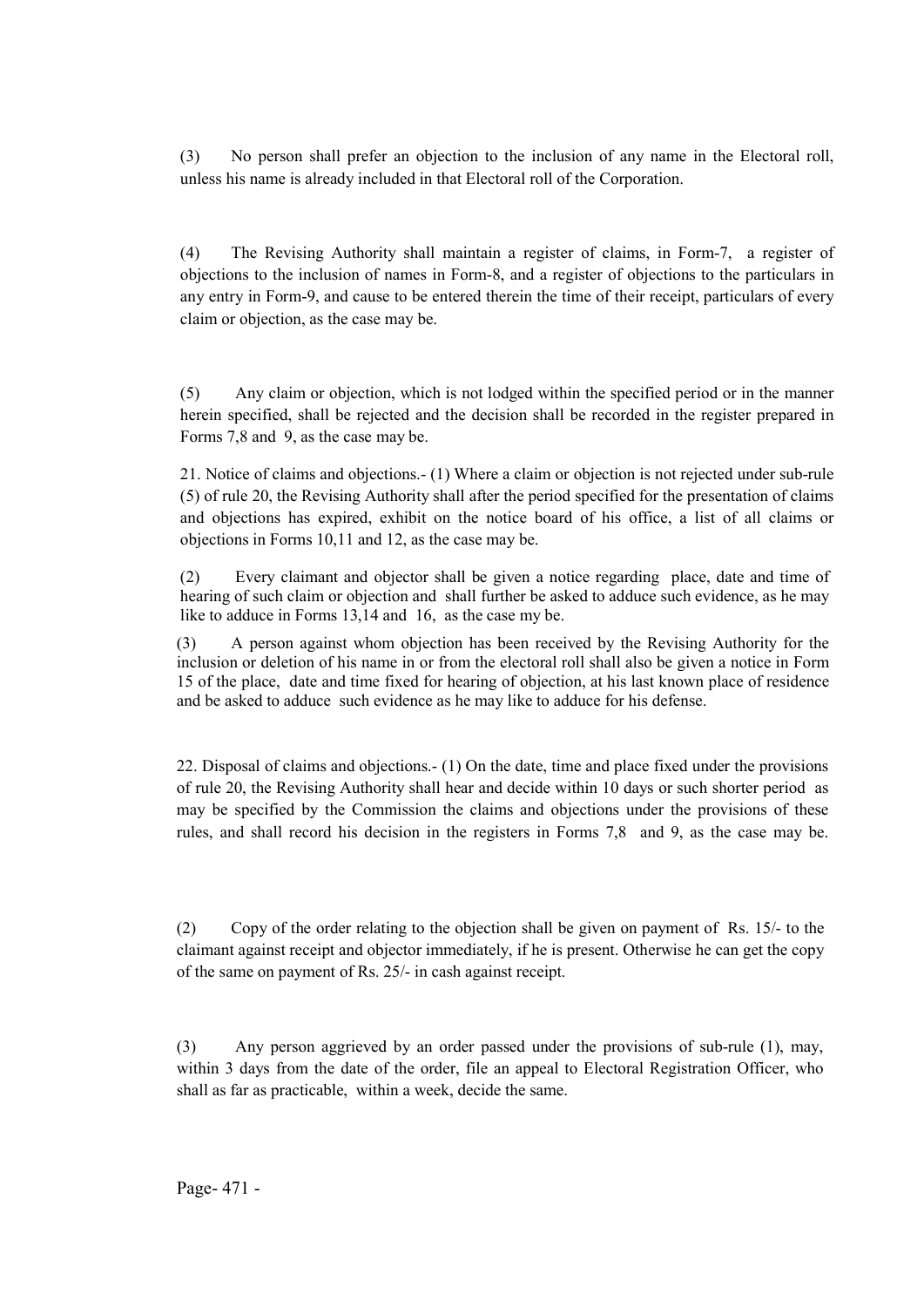(4) If it appears to the Electoral Registration Officer that due to inadvertence or error during the preparation of draft Electoral rolls, names of electors have been left-out of the Electoral roll or the names of dead persons or persons who ceased to be or are not ordinarily resident in the ward or part thereof have been included in the Electoral roll or certain voters have been shown in the wrong ward or polling station and that remedial action is required to be taken under this sub-rule, shall within seven days from the date of publication of draft Electoral roll -

*(e)* prepare a list of the name and other particulars of such electors;

*(b)* exhibit on the notice board of his office a copy of the list together with a notice as to the date(s) and place (s) at which the matter of inclusion of the names in Electoral roll or deletion of the names from the Electoral roll shall be considered; and

*(c)* after considering any verbal or written objection that may be preferred, decide whether all or any of the names may be included in or deleted from the Electoral roll.

23. Final publication of Electoral roll.- (1) The Revising Authority as soon as it has disposed of all the claims or objections presented to it, shall forward the same along with the register of such claims or objections and the orders passed by it thereon to the Electoral Registration Officer , who shall cause the Electoral roll to be corrected in accordance with such orders or the orders passed on appeal by him under sub-rule (3) of rule 22 and corrections consequential to subrule(4) of rule 22, as the case may be, and shall publish the final Electoral roll, on a date fixed by the Commission by making a complete copy thereof available for inspection and display a notice thereof in Form- I7 in his office and also in the offices of the Corporation and the Tehsil concerned.

(2) On such publication, the Electoral roll with or without amendments shall be the electoral roll of the ward or part thereof and shall come into force from the date of its publication under this rule.

24 Special Revision of Electoral rolls.- Notwithstanding anything contained in rule 23, the Commission may at any time, for the reasons to be recorded, direct a special revision for any ward or part thereof in such a manner as it may think fit :

Provided that, subject to, other provisions of these rules, the Electoral rolls for the wards or part thereof as in force at the time of the issue of any such directions shall continue to be in force until the completion of the special revision, so directed.

25. Correction of entries in Electoral rolls.- If the Electoral Registration Officer on an application in Form-6 or in Form-18 made to him, or on his own motion, is, satisfied, after such inquiry as he thinks fit, that any entry in the Electoral roll -

*(a)* is erroneous or defective in any particular;

*(b)* should be deleted on the ground that the person concerned is dead or has ceased to be ordinarily resident or is otherwise not entitled to be registered in that Electoral roll, he shall amend or delete the entry:

Provided that before taking any action on any ground under clause *(a)* or clause (*b),* the Electoral Registration Officer shall give the person concerned a reasonable opportunity of being heard in respect of the action proposed to be taken in relation to him: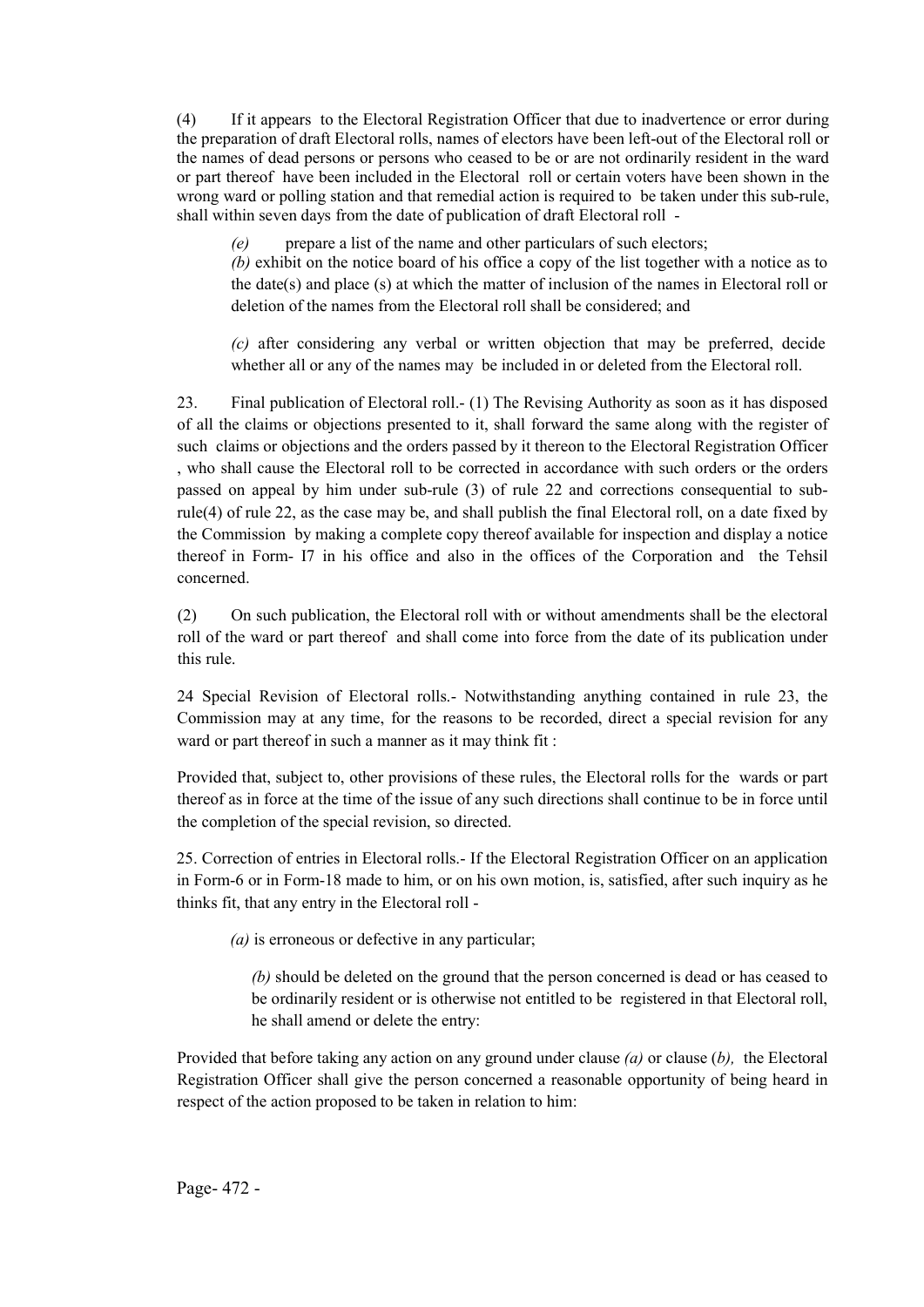Provided further that an application under this rule at any time after the publication of the election programme under rule 33 shall be made to the Electoral Registration Officer not later than 8 days before the last date fixed for the filing of nomination papers.

26. Inclusion of names in Electoral roll, finally published.- (1) Any person, whose name is not included in the Electoral roll, shall make an application in Form-4 (in duplicate) to the Electoral Registration Officer for inclusion of his name in that Electoral roll, and such application shall be accompanied by a fee of Rs. 50/- to be paid in cash against receipt:

Provided that after the publication of the election programme under rule 33 such application shall be made not later than 8 days before the last date for the filing of nomination papers.

(2) The Electoral Registration Officer shall immediately on receipt of application under subrule (1) paste one copy thereof in some conspicuous place at his office and invite objections thereto to be filed within a period of 4 days from the date of such pasting.

(3) The Electoral Registration Officer shall, as soon as may be, after the expiry of the period as specified in the notice under sub-rule (2), consider the objections, if any received by him and shall, if satisfied that the applicant is entitled to be registered in the Electoral roll, direct such name to be included therein accordingly:

Provided that if the applicant whose name is ordered to be included, is already registered in the electoral roll of any other ward or part thereof such name shall be deleted from that Electoral roll.

(4) Where an application made under sub-rule (1) is rejected, an appeal shall lie, within a period of ten days from the date of rejection of the application for the inclusion of name or deletion of name to the Divisional Commissioner and the appeal shall be accompanied by a fee of Rs. 50/- to be paid in cash against receipt. The Divisional Commissioner shall decide the appeal within 7 days after giving opportunity to the party concerned of being heard and the order passed on such appeal shall be final.

(5) No amendment, transposition or deletion of any entry shall be made on or after the last date for making nomination till the election process is over.

27. Custody and preservation of Electoral roll and connected papers.- (1) After the Electoral roll for a ward has been finally published, the following papers shall be kept in the office of the Electoral Registration Officer or at such other place as the Commission may by order specify until the said Electoral roll remains in force:-

*(a)* complete spare copies of the Electoral roll;

*(b)* papers relating to claims and objections and orders under rule 22;

*(c)* applications under rules 25 and 26 and decisions thereon;

 *(d)* papers relating to appeals under sub-rule (4) of rule 26; and

*(e)* manuscript and other papers if any prepared by enumerating agencies and used for compiling the Electoral roll.

(2) One complete copy of the Electoral roll for each ward duly authenticated by the Electoral Registration Officer shall also be kept at such places as the Commission may

Page- 473 -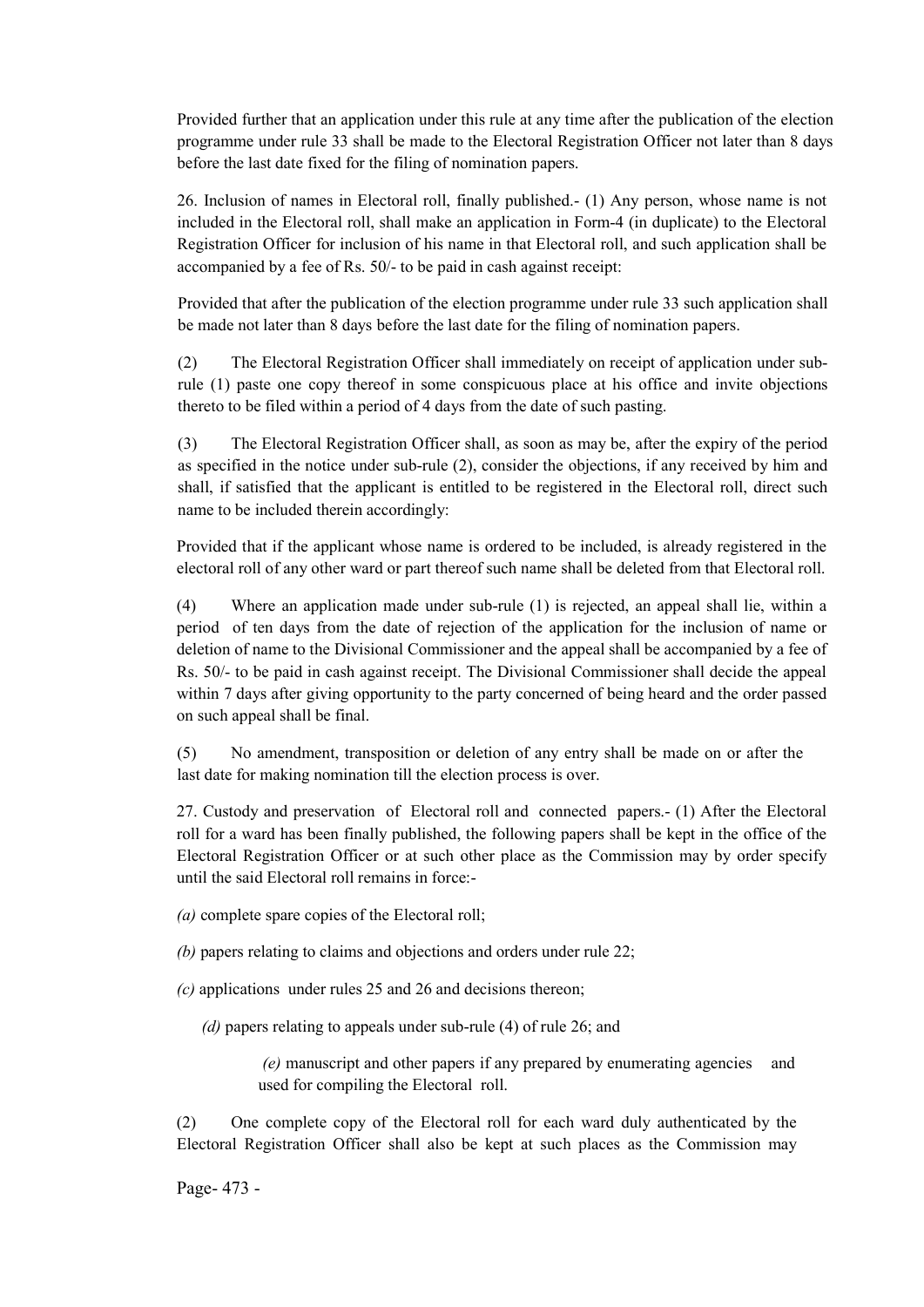specify till the new Electoral roll is finally published.

28. Inspection of electoral rolls and connected papers. - Every person shall have the right to inspect the Electoral rolls under rule 27 and get a copy thereof on payment of Rs. 10/-per page or part thereof to be paid in cash against receipt.

29. Disposal of Electoral rolls and connected papers.- The papers under rule 27 shall, on the expiry of the period specified therein, be disposed of in such manner as the Commission may direct.

## CHAPTER-V

## OFFICERS AND THEIR DUTIES

30. Returning Officers and their duties.- (1) The Commission shall appoint the Deputy Commissioner of the District or such other officer, as it may deem fit to be the Returning Officer in respect of elections for the Corporation .

(2) The Returning Officer shall appoint as many Assistant Returning Officers as may be necessary to perform all or any of his duties.

(3) It shall be the duty of the Returning Officer to do all such acts and things as may be necessary for effectively conducting the election in the manner provided by these rules or orders made there-under.

(4) The Returning Officer shall fix such number of polling stations for every ward as he may deem necessary and shall publish on the date specified by the Commission in this behalf, by pasting a list thereof at his office and at the office of the Corporation showing therein clearly the polling area:

Provided that no polling station shall be located in a police station, hospital or a place having sectarian or religious significance:

Provided further that as far as possible the polling station shall be located in a Government, Semi Government or Municipal buildings, and in case no such building is available, the polling station shall be located in a temporary structure.

31. Appointment of polling personnel.- (1) The Returning Officer shall appoint Presiding Officers and such number of Polling Officers, as he thinks necessary, in respect of each polling station:

Provided that if the Polling Officer is absent from the polling station, the Presiding Officer may appoint any Government or Semi-Government or Corporation servant, who is present at the polling station, as a polling officer during the absence of the former officer and inform the Returning Officer accordingly.

(2) If the Presiding Officer, owing to illness or any other unavoidable cause is absent from the polling station, his functions shall be performed by such polling officer, as has been previously authorized by the Returning Officer to perform such functions during any such absence.

Page- 474 -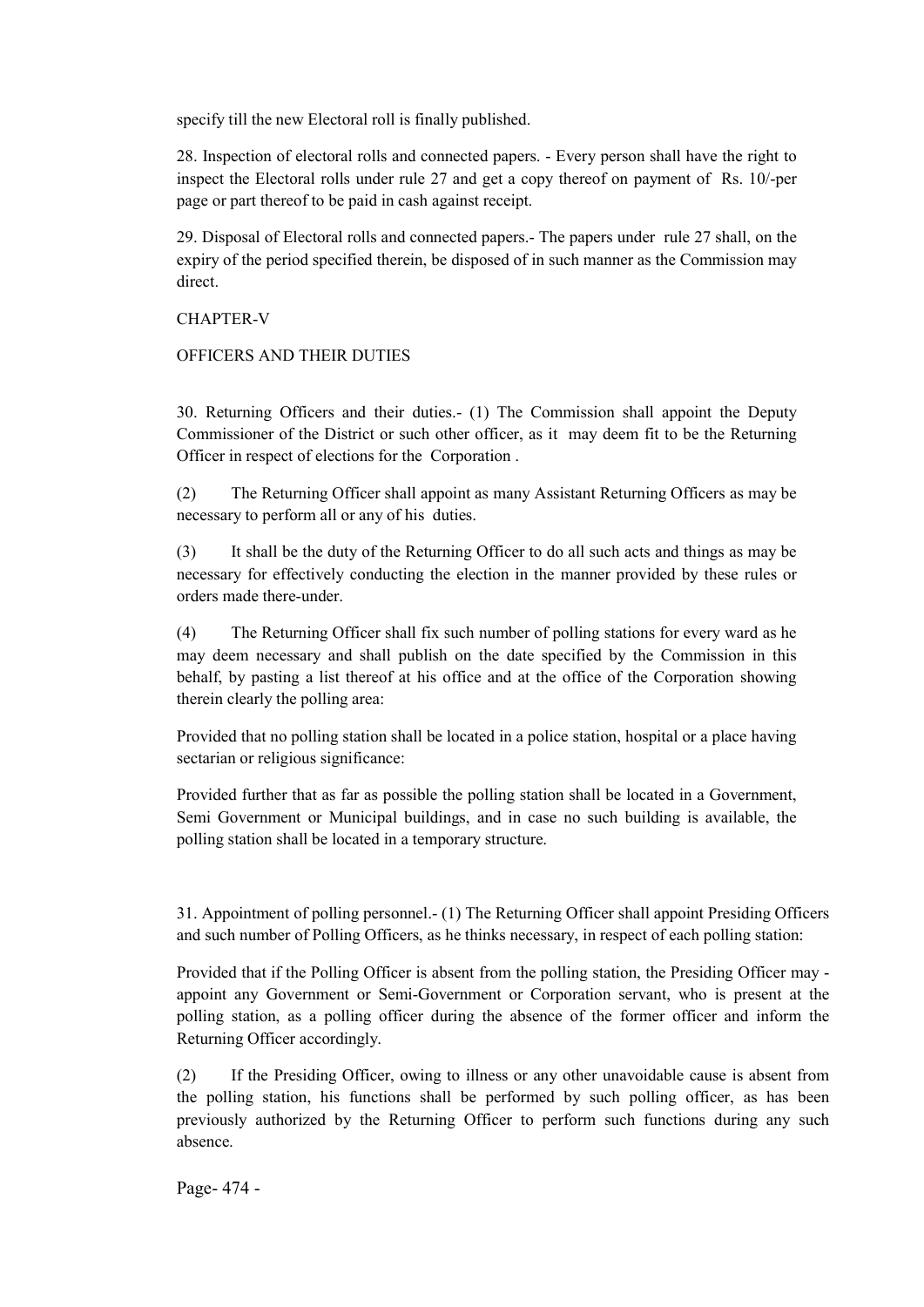32. Duties of the Deputy Commissioner and other officers/staff: – (1) The Deputy Commissioner / District Magistrate and other officers/staff shall subject to the supervision and control of the Commission do all such acts and things as may be necessary for effectively conducting the elections in the manner provided by these rules or orders made there-under.

(2) The officers or staff employed in connection with the preparation, revision and correction of the Electoral rolls for and the conduct of elections shall be deemed to be on deputation with the Commission for the period during which they are so employed and such officers and staff shall, during that period, be subject to the control, superintendence and discipline of the Commission.

 $(3)$  <sup>101</sup> The Commission may nominate observer who shall be the officers of the State Government to watch the conduct of election in a Corporation or a group of Corporation and to perform such other functions as may be entrusted to them by the State Election Commission.

(4) The observer (s) nominated under sub-rule (3) shall have the power to direct the Returning Officer for Corporation for which they have been nominated, to stop the counting of votes at any time before the declaration of the result or not to declare the result, if in the opinion of the observers, booth capturing has taken place at a large number of polling stations or at places fixed for the poll or counting of votes or any ballot papers used at a polling station or at a place fixed for the poll are unlawfully taken out of the custody of the Returning Officer or are accidentlly or intentionally destroyed or lost or are damaged or tampered with to such an extent that the result of the poll at the polling station or place cannot be ascertained:

Provided that where an observer (s) have directed the Returning Officer under this sub-rule to stop counting of votes or not to declare the result, the observer shall forthwith report the matter to the Commission and thereupon the Commission shall, after taking all material circumstances into account, issue appropriate direction.

## CHAPTER-VI

## CONDUCT OF ELECTIONS

33 Election Programme.- (1) The State Election Commissioner shall frame a programme of general elections of the Corporation or a programme to fill up any casual vacancy in a Corporation or hold election to a Corporation which has been dissolved (hereinafter referred to as "election programme").

- (2) The election programme shall specify the date or dates on, by,or within which
	- (i) the nomination papers shall be presented;
	- (ii) the nomination papers shall be scrutinized;

<sup>1</sup> 101 incerted vide notification dated 11-02-2016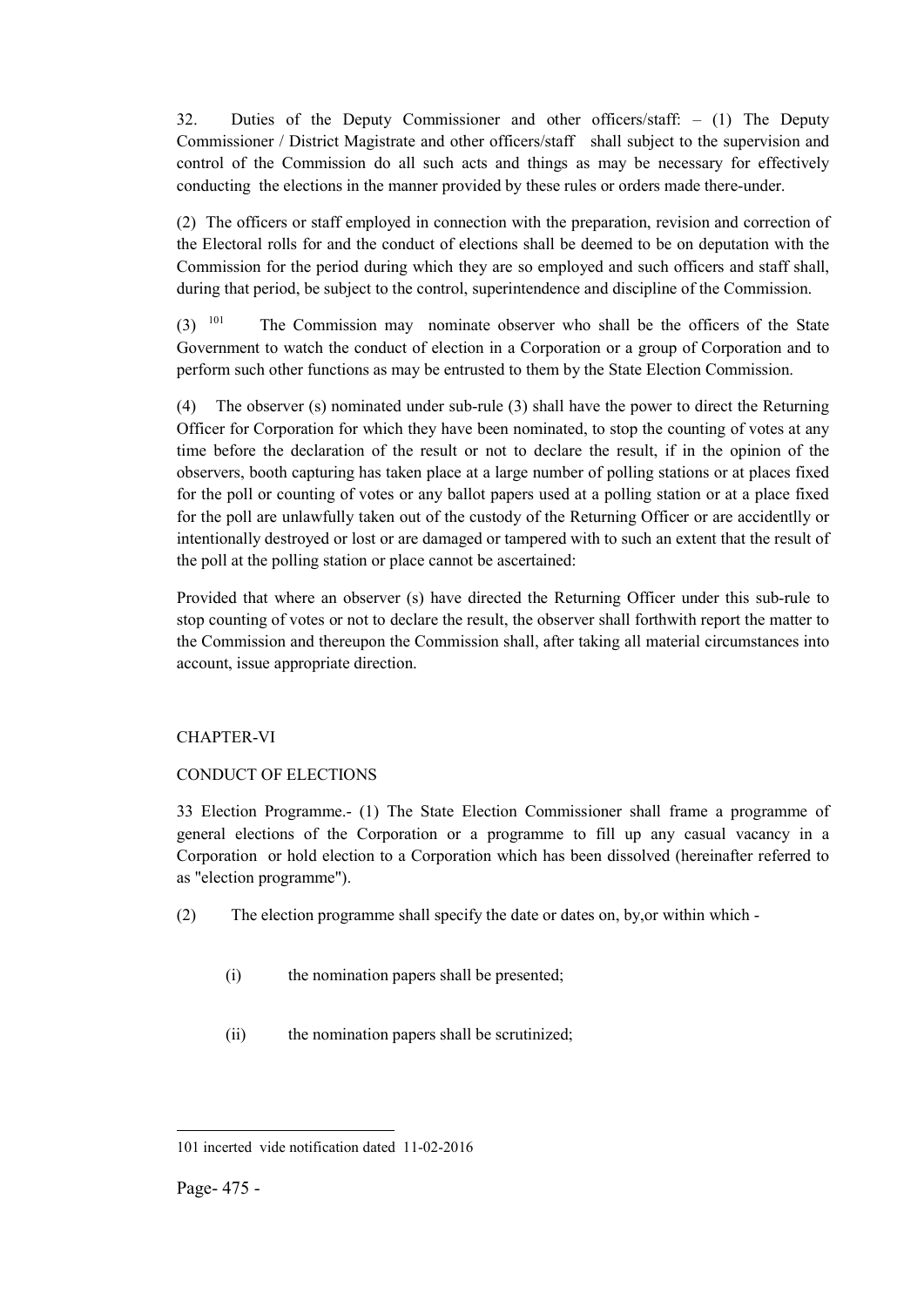- (iii) a candidate may withdraw his candidature;
- (iv) the list of contesting candidates shall be affixed:
- (v) the list of polling stations shall be pasted;
- (vi) the poll, if necessary shall be held on……..……. from…………….. A.M. to………………… P.M. (the hours of poll shall not be less than six hours).
- (vii) the counting in the event of poll, shall be done………….………… (here time and, place fixed for the purpose shall also be specified) ; and
- (viii) the result of the election shall be declared.

(3) The election programme shall be published seven days before the date of filing of nomination papers by pasting a copy at the office of the Deputy Commissioner, Tehsil and Corporation and at such other conspicuous places in the Corporation as may be determined by the Deputy Commissioner in this behalf.

(4) The period for filing of nomination papers shall be three working days and the date of scrutiny shall be the next working day from the last date of filing of nomination papers. The date of withdrawal shall be the third working day from the date of scrutiny. The date for affixing the list of contesting candidates shall be the same as fixed for withdrawal of candidature. The list of polling stations shall be published approximately one month before the date of poll or on a date as may be specified by the Commission. The gap between the date of withdrawal and the date of poll shall atleast be <sup>102</sup> Ten days and the day of poll shall preferably be a Sunday or any gazetted holiday.

(5) The Commission may by an order amend, vary or modify the election programme:

Provided that unless the Commission otherwise directs, no such order shall be deemed to invalidate any proceedings taken before the date of the order.

34. Notice of election.- (1) The Returning Officer shall on the date on which the election programme is issued by the Commission under rule 33, shall affix a notice in Form-19 at his office, and at the office of the Tehsil and the Corporation, and such other places as the Returning Officer may determine to -

- (a) invite nomination papers of candidates for election ;
- (b) fix the date, time and place for submitting the nomination papers;
- (c) specify the authority to whom nomination shall be submitted;

<sup>102</sup> substitute vide notification dated 01.05.2017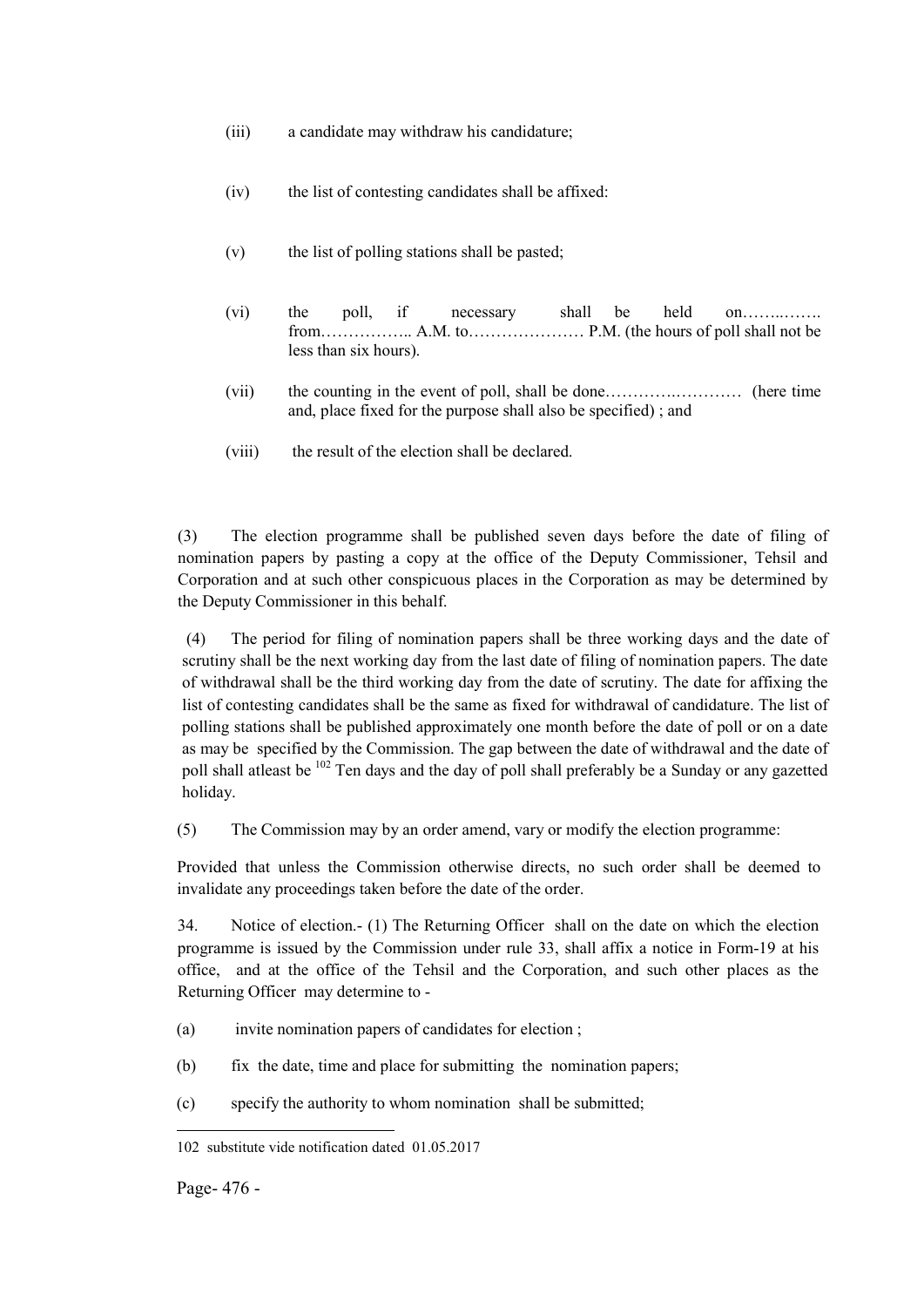- (d) fix the date, time and place for the scrutiny of nomination papers :
- (e) fix the date, time and place and authority for the receipt of notice of withdrawals;
- (f) fix the date, time and place for the allotment of symbols; and
- (g) fix the date and time of poll , if necessary.

Explanation.- The dates fixed under clauses (b), (d), (e) and (g) shall be the same as specified under rule 33 in this behalf.

(2) For the purpose of election, the Commission, or Returning Officer may on payment of compensation to the owner or the person in possession or having control over it, requisition any premises, vehicle, vessel or animal and may, after the election, release it from the requisition;

Provided that where any premises, vehicle, vessel or animal, belonging to or owned by the State Government or its instrumentalities, is requisitioned the compensation payable there-for shall not exceed the amount as may be determined by the State Government from time to time.

35. Notification of symbol. - The Commission shall,by notification published in the Official Gazette, specify the symbols that may be allotted to the candidates at an election to the Corporation and may amend or vary the list of symbols from time to time.

36. Classification of symbols-<sup>103</sup>

 $104"36$ . Classification of symbols.—(1) For the purpose of these rules symbols will be either reserved or free.

(2) A reserved symbol will be a symbol which is reserved for a recognized political party for exclusive allotment to contesting candidates set up by that party.

(3) A free symbol shall be other than a reserved symbol."

37. Nomination of candidates for election.-  $(1)^{105}$  Any person registered as voter within the Corporation, may be nominated as a candidate for the office of Councilor of a ward by another person, who is registered voter in the electoral roll of that ward of the Corporation.

(2) The nomination paper in Form-20 duly filled up and signed by the proposer and candidate shall be delivered to the authority specified under clause (c) of sub-rule(1) of rule 34 by each candidate either in person or by his proposer between 11 A.M. and 3.00 P.M. on the date specified for the filing of nomination papers.

(3) In any ward/Corporation which is reserved for the members of Scheduled Castes and Scheduled Tribes, the nomination paper shall not be treated as valid, unless it contains a declaration by the candidate specifying particular caste or tribe of which he is a member and the candidate submits a certificate issued by the competent authority authorized by the State Government, certifying that the candidate belongs to such Scheduled caste or Scheduled tribe, as

<sup>1</sup> 103 deleted vide notification dated 11-02-2016

<sup>104</sup> Inserted vide Notification No. UD-A(3)-1/2021 dated 10.03.2021 105 substituted vide notification dated 11-02-2016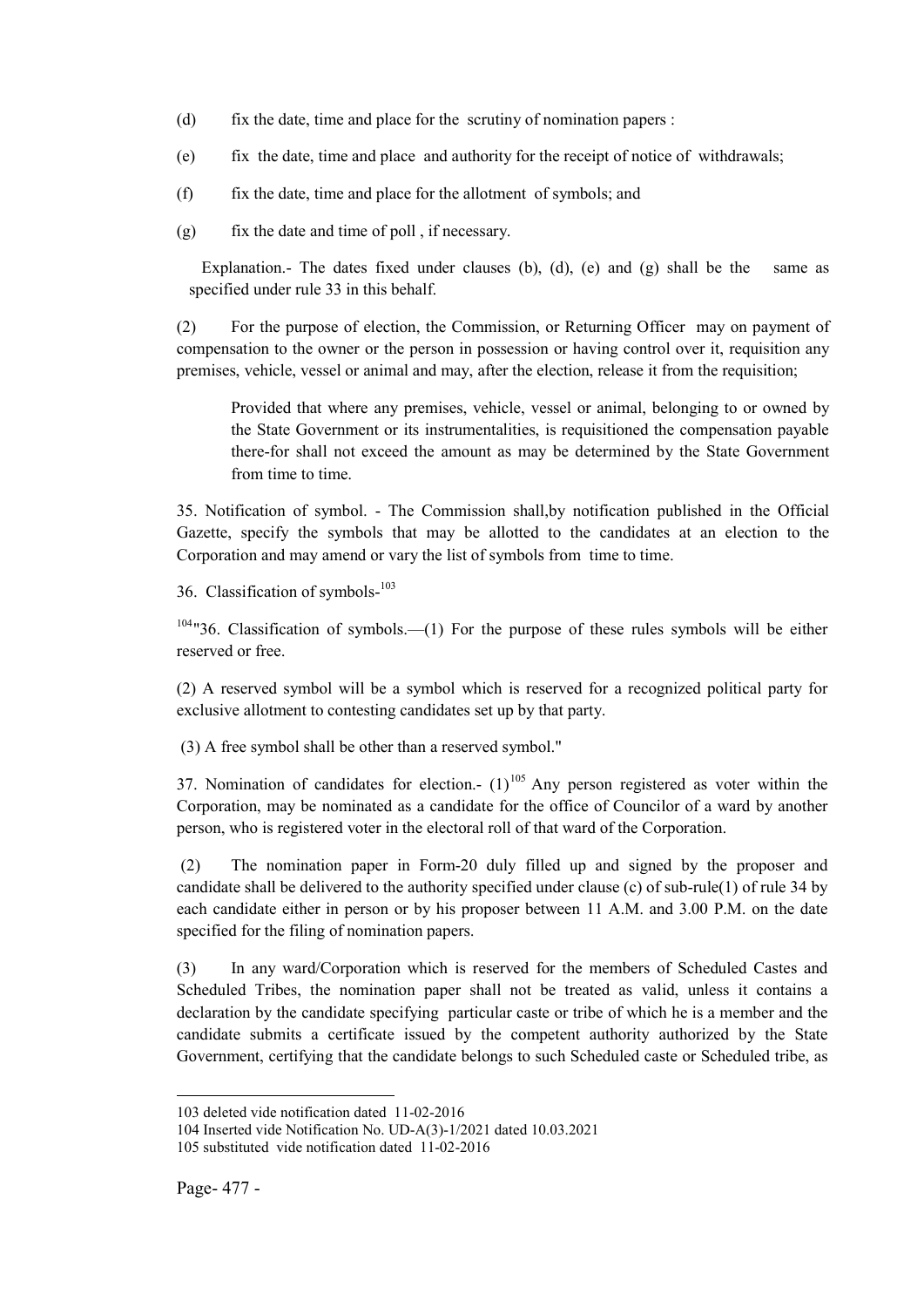the case may be.

(4) On the presentation of the nomination papers, the Returning Officer shall satisfy himself about the name and the serial number of the candidate and his proposer, as entered in the nomination paper are the same as those entered in the Electoral roll :

Provided that not more than three nomination papers shall be presented by or on behalf of any candidate or accepted by the Returning Officer for election in the same ward/Corporation:

Provided further that the Returning Officer shall permit any clerical or technical error in the nomination papers or to the said nomination papers in regard to the said names or numbers to be corrected in order to bring them in conformity with the corresponding entries in the Electoral roll and where necessary may direct that any clerical or printing error in the said entries be ignored.

38. Security deposits.- (1) A candidate shall not deemed to have been nominated for election to a ward/Corporation unless he has deposited or cause to be deposited as security with the Returning Officer in cash against receipt the following sum of money:-

(a) 106

(b) in case of Councillor a sum of \*Rs. 3000/- but in case where a candidate is woman or a member of Scheduled castes or Scheduled Tribes, a sum of Rs. 2000/- :

Provided that where a candidate has been nominated by more than one nomination paper for election in the same ward/Corporation, not more than one deposit shall be required under this rule.

(2) If a candidate by whom or on whose behalf the security has been deposited, withdraws his candidature within the time specified in rule 34 or if the nomination of any candidate is rejected the security deposit shall be refunded to the person by whom it was made or if such person is dead, to his legal representatives, after the date of declaration of result of election.

(3) If the contesting candidate is not elected and the number of valid votes polled in his favour are less than one sixth of the total number of valid votes polled, the security deposited shall be forfeited to the State Government.

(4) If the security deposited is not forfeited under sub-rule (3), the same shall be refunded to the candidate by whom it was made or if he is dead, to his legal representatives, after the notification of the result of election is issued and published in the Official Gazette.

39. Notice of Nominations - The Returning Officer shall on receiving the nomination papers under sub-rule(2) of rule 37 enter on the nomination papers it's serial number and shall sign thereon a certificate stating the date on which and the hour at which, the nomination paper has been delivered to him. A notice of nominations in Form-21 containing description similar to those contained in the nomination papers both of the candidate and his proposer shall be affixed in some conspicuous place in his office,

40. Scrutiny of nomination papers.- (1) On the date fixed for the scrutiny of nomination papers under rule 34 the candidate and one other person duly authorized in writing by each candidate, may attend process of scrutiny and the Returning Officer shall give them all

<sup>106</sup> deleted vide notification dated 11-02-2016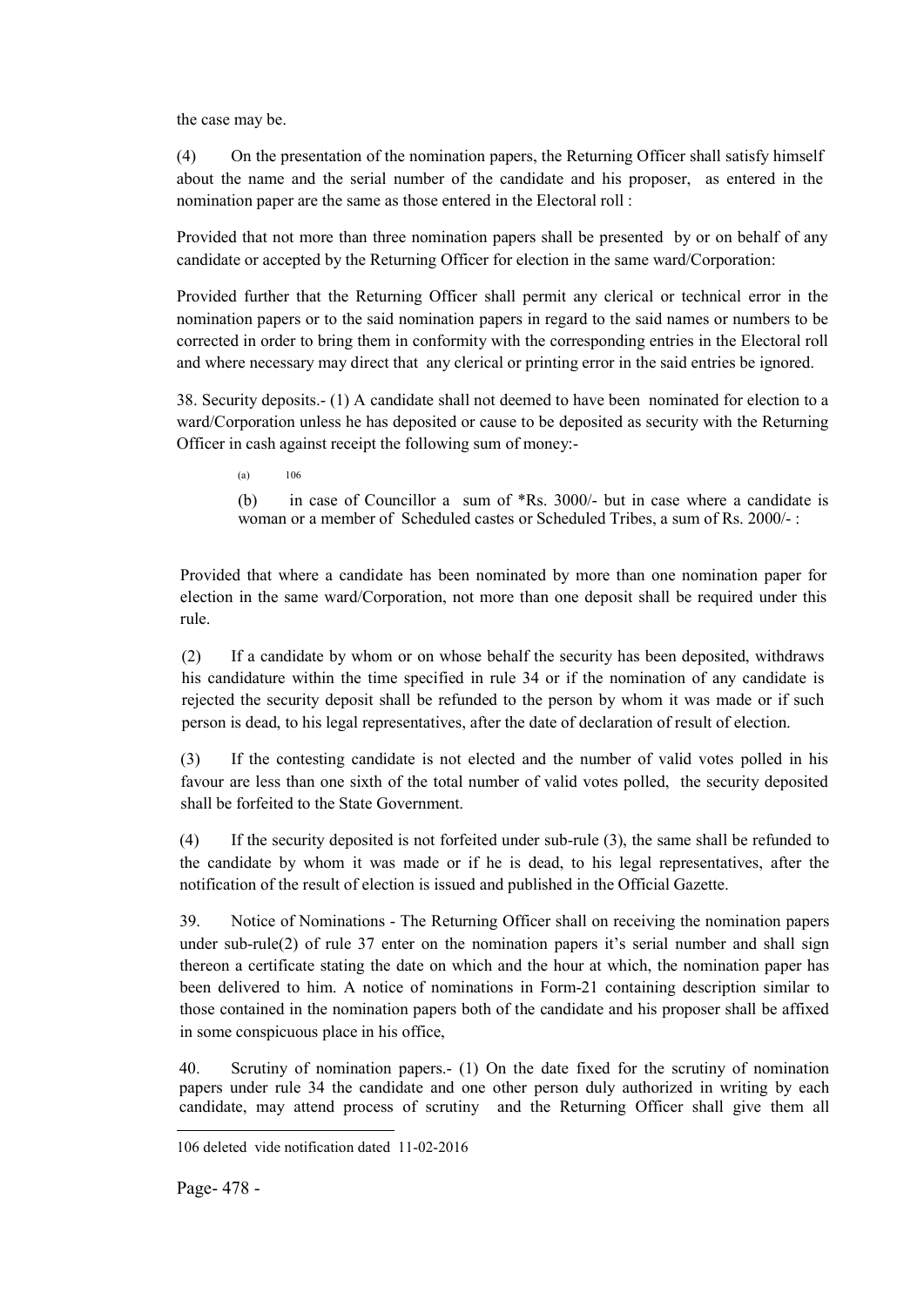reasonable facilities for examining the nomination papers of all the candidates which have been received by him within the time and in the manner laid down in rule 37

(2) The Returning Officer shall examine the nomination papers and decide all objections which may be made to any nomination and may, either on such objection or on his own motion after such summary inquiry, if any, as he thinks necessary, reject any nomination on any of the following grounds, namely :-

*(a)* that on the date fixed for the scrutiny of nomination, the candidate either is not qualified or is disqualified for being chosen to fill the office under the provisions of these rules or the Act or any other law for the time being in force; or

*(b)* that there has been a failure to comply with any of the provisions of rule 37 or rule 38; or

 *(c)* that the signatures of the candidate or the proposer on the nomination paper are not genuine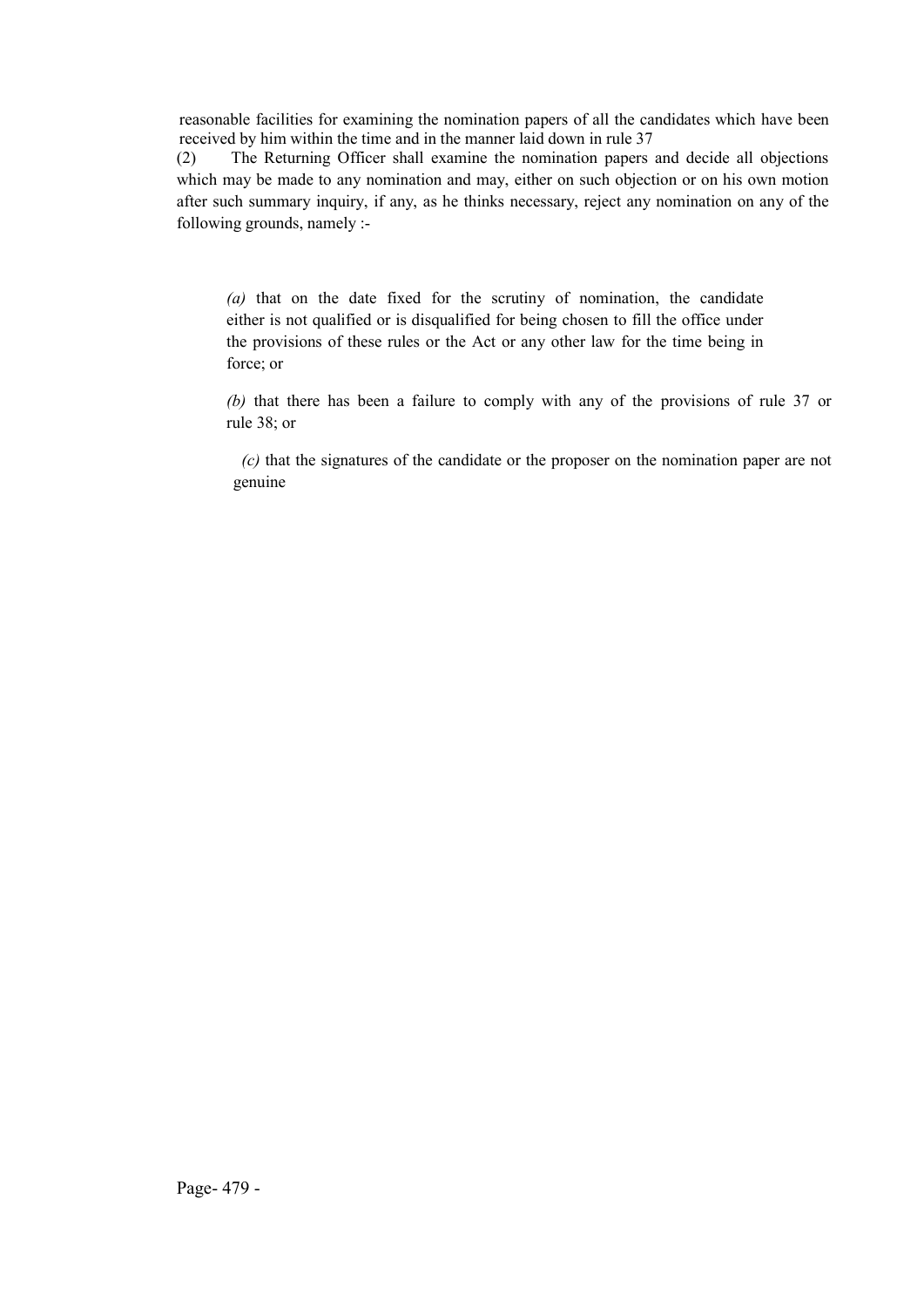(3) Nothing contained in clause (b) or clause (c) of sub-rule (2) shall be deemed to authorize the rejection of other nomination of the same candidate where such rejection is not warranted.

(4) The Returning Officer shall hold the scrutiny on the date and time appointed in this behalf under clause (d) sub-rule (1) of rule 34. The process of scrutiny once started shall not be adjourned, except, when such proceedings are interrupted or obstructed by riots, open violence or by causes beyond the control of the Returning Officer :

Provided that in case an objection is raised by the Returning Officer or is made by the candidate or the person duly authorized in writing by the candidate, the candidate concerned may be allowed time to defer it not later than the day next to the day of scrutiny and the Returning Officer shall record his decision on the date to which the proceedings have been adjourned.

(5) The Returning Officer shall record on each nomination paper his decision accepting or rejecting the same and, if the nomination paper is rejected, shall record in writing a brief statement of reasons for such rejection.

(6) For the purpose of this rule, an entry in the Electoral roll for the time being in force of a ward shall be conclusive evidence of the fact that the person referred to in that entry is a voter for that ward

(7) Immediately after all the nomination papers have been scrutinized and the decision accepting or rejecting the same have been recorded, the Returning Officer shall prepare in Form 22 a list of validly nominated candidates that is to say, candidates whose nomination have been found valid and affix on the notice board at the office of the Returning Officer.

41. Withdrawal of candidature.- (1) Any candidate may withdraw his candidature by notice in writing in Form-23 subscribed by him and delivered to the Returning Officer or the Authority specified in this behalf under clause (e) of sub-rule (1) of rule 34, before 3 P.M. on the date specified in the said rule, and no person who has thus withdrawn his candidature shall be allowed to cancel the notice of such withdrawal.

(2) Upon receiving a notice of withdrawal of candidature, the Returning Officer or the specified authority shall cause a notice in Form-24 to this effect to be affixed in some conspicuous place in his office.

42. List of contesting candidates.- (1) On completion of the scrutiny of the nomination papers and after the expiry of the period within which candidature may be withdrawn under rule 41, the Returning Officer shall forthwith prepare a list of contesting candidates in Hindi in Form-25 and cause it to be affixed on the notice board of his office and shall also supply a copy thereof, to each of the contesting candidates and on demand to his election agent.

(2) The said list shall contain in Hindi in Devnagari script the names in alphabetical order and the addresses of the contesting candidates as given in the nomination papers.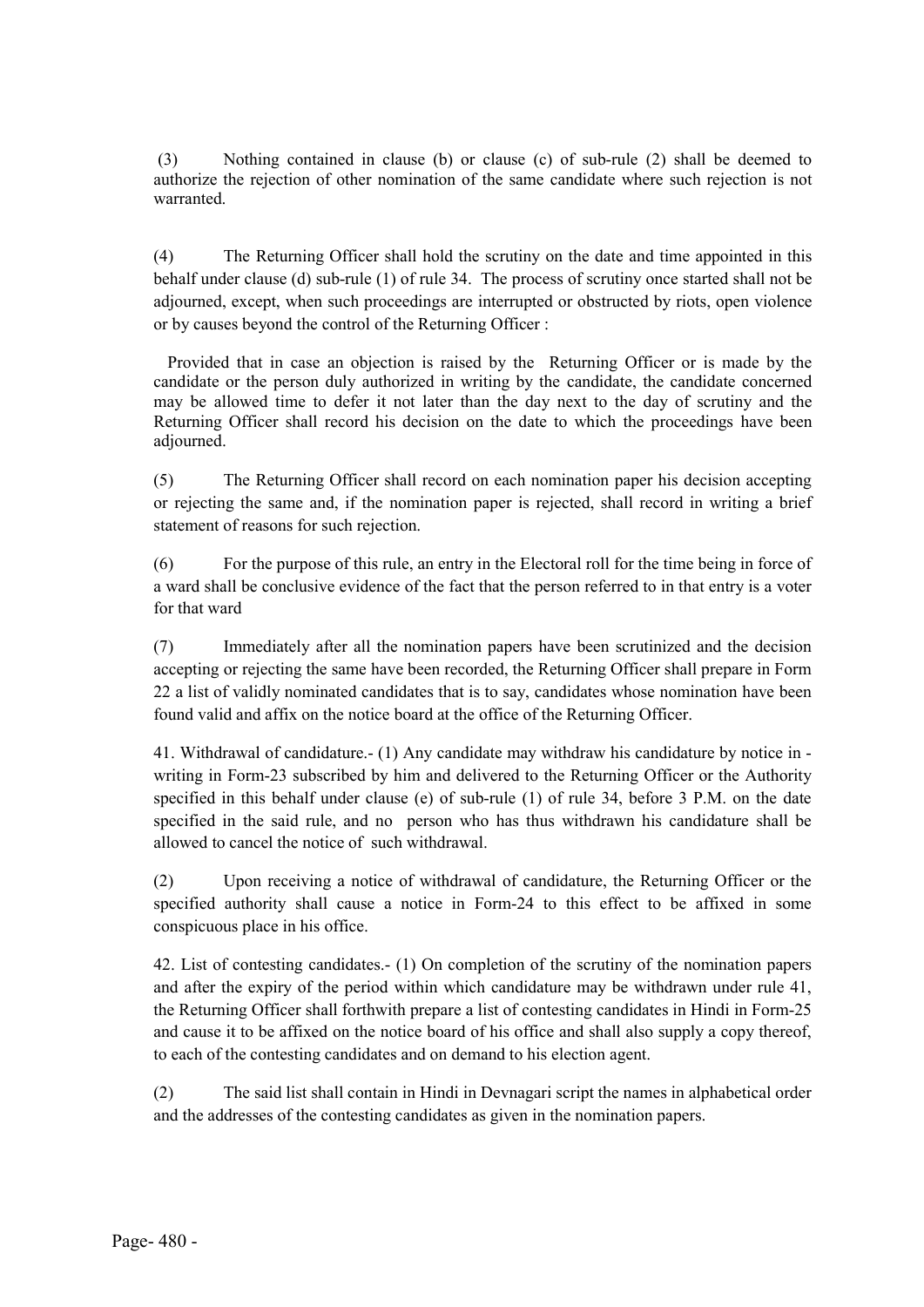107"43. Allotment of symbols to candidates.—(1) After the list of contesting candidates is prepared, if the number of candidates is more than one, the Returning Officer shall, to every contesting candidates— (a) where such a candidate is set up by a political party at any election in Ward/Municipal Corporation, allot the election symbol reserved for that party by the Election Commission of India; and

(b) where such a candidate is not set up by a political party, allot the free symbol according to the serial number in the list of contesting candidates, and out of the approved free symbols, in accordance with the serial number of the free election symbols specified in notification under rule 35.

(2) In every case where an election symbol has been assigned to a candidate under subrule (1) such candidate shall forthwith be informed of the election symbol so assigned and be supplied with a specimen thereof by the Returning Officer. In that event the list of contesting candidates shall also contain election symbol allotted to each candidate."

<sup>108</sup>44. "When a candidate shall be deemed to be set up by a political party.—For the purpose of these rules, a candidate shall be deemed to be set up by a political party if, and only if—

(a) the candidate has made a declaration to that effect in his nomination paper; and

(b) a notice in writing to that effect has not later than 3.00 A.M. on the last day of withdrawal of candidature been delivered to the Returning Officer and the said notice is signed by the State President or the State Secretary or any other office bearer of the party; provided the President or Secretary or such other office bearer has been authorized by the party to send such a notice and the name and specimen signatures of such authorized office bearer are communicated to the Returning Officer and to the Secretary of Commission not later than 3.00 P.M. on the last date for the withdrawal of candidature."

45. Appointment of Election Agent.- If a candidate desires to appoint an election agent, such appointment shall be made in Form-26 either at the time of delivering the nomination paper or at any time before election.

46. Appointment of polling agent.-(1) The number of polling agents, that may be appointed by a candidate shall be one for each polling station.

(2) Every such appointment shall be made in Form-27 and the same shall be made over to the polling agent for production at the polling station.

(3) No polling agent shall be admitted into the polling station unless he has delivered to the Presiding Officer the documents of his appointment under sub-rule (2) after duly

**.** 

<sup>107</sup> Substituted vide Act No. 1 of 2021 dated 10.03.2021.

<sup>108</sup> Inserted vide Notification No. UD-A(3)-1/2021 dated 10.03.2021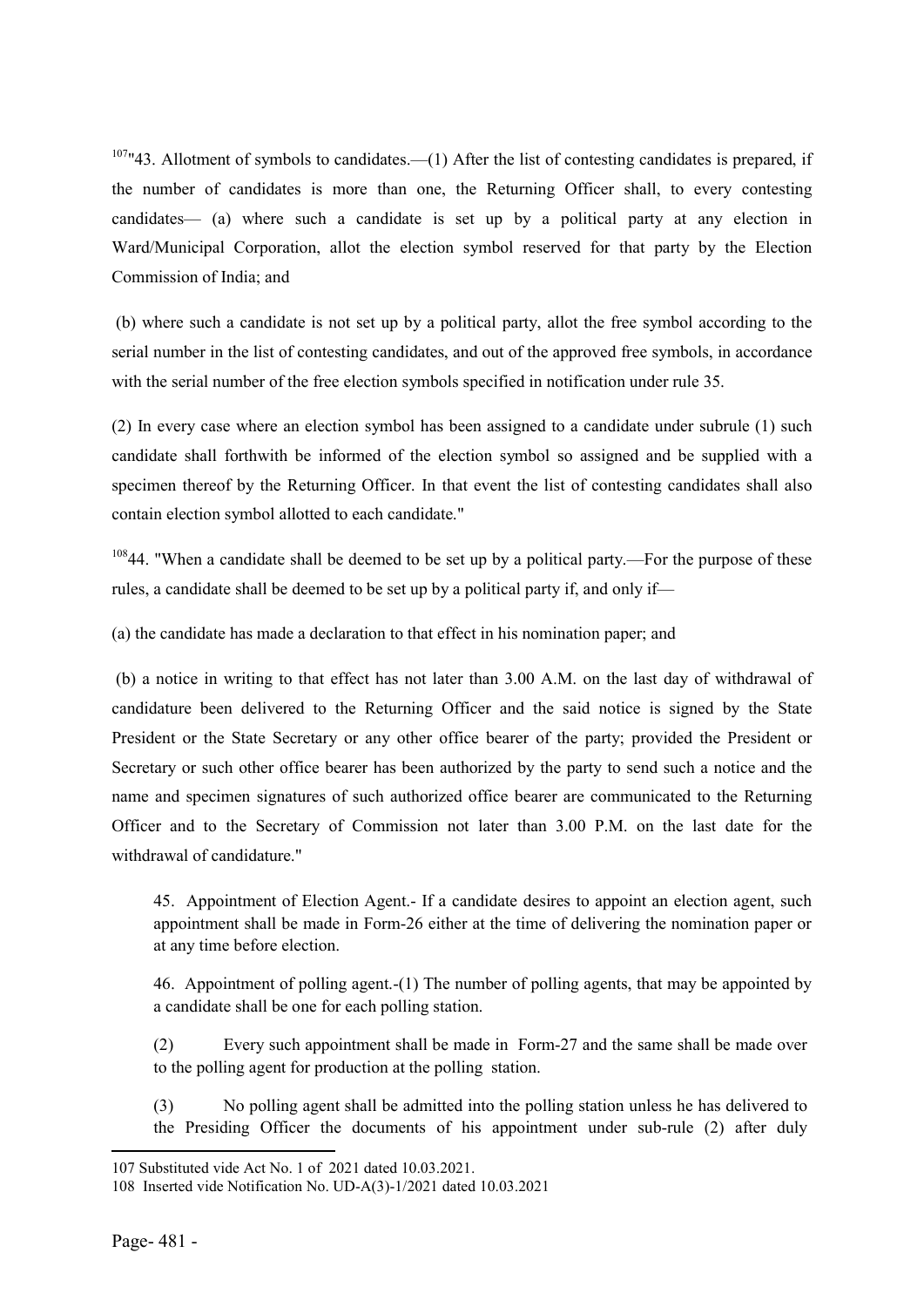completing and signing the declaration contained therein before the Presiding Officer.

47. Non-attendance of agent. - Where any act or thing is required or authorized by these rules to be done in the presence of agents, the non-attendance of any such agent or agents at the time and place appointed for the purpose shall not, invalidate the act or thing done.

48. Maximum election expenses and account thereof.- <sup>109</sup> (1)The maximum limit of election expenditure to be incurred by a contesting candidate or his authorized agent shall not exceed one lac rupees:

 Provided that the State Government may enhance limit of maximum election expenditure to be incurred by a contesting candidate or his authorized agents in consultation with the Commission.

(2) Every candidate contesting election from a ward Corporation shall keep an account of election expenditure in a register to be called the register of election expenditure in Form-28.

(3) The account under sub-rule (2) shall be maintained as per provision of section 13 A.

(4) The account shall be correctly and truly maintained in respect of each item of expenditure on day to day basis from the date of filing of nomination papers up-to the date a day after the declaration of result.

(5) All expenditure by the candidate or his authorized election agent on all the items of expenditure maintained in Form-29 shall be included in the account as kept under sub- rule (2) of election expenditure.

(6) All documents such as vouchers, receipts, acknowledgements etc. in support of expenditure incurred and recorded in the register shall be maintained correctly.

(7) The day-to-day account maintained shall be made available for inspection at any time during the process of election to the Returning Officer or any other officer authorized by him or the Commission.

(8) Failure to submit the account of election expenses within the time and in the manner required by the Act and these rules or, to produce a true copy of the accounts of election expenditure on demand by an officer authorized to do so, shall be deemed to be a corrupt practice under section 21.

(9) A statement of account of the total election expenditure maintained shall be submitted to the Returning Officer within  $110$  Thirty days of declaration of the result

(10) The statement of account shall be submitted in Forms 29 and 30 alongwith an affidavit of the candidate in Form- 31

(11) On receipt of the statement of accounts, the Returning Officer shall issue an acknowledgement in Form- 32

**.** 

<sup>109</sup> substituted vide notification dated 11-02-2016

<sup>110</sup> Substitued vide Notification No. UD-A(3)-1/2021 dated 10.03.2021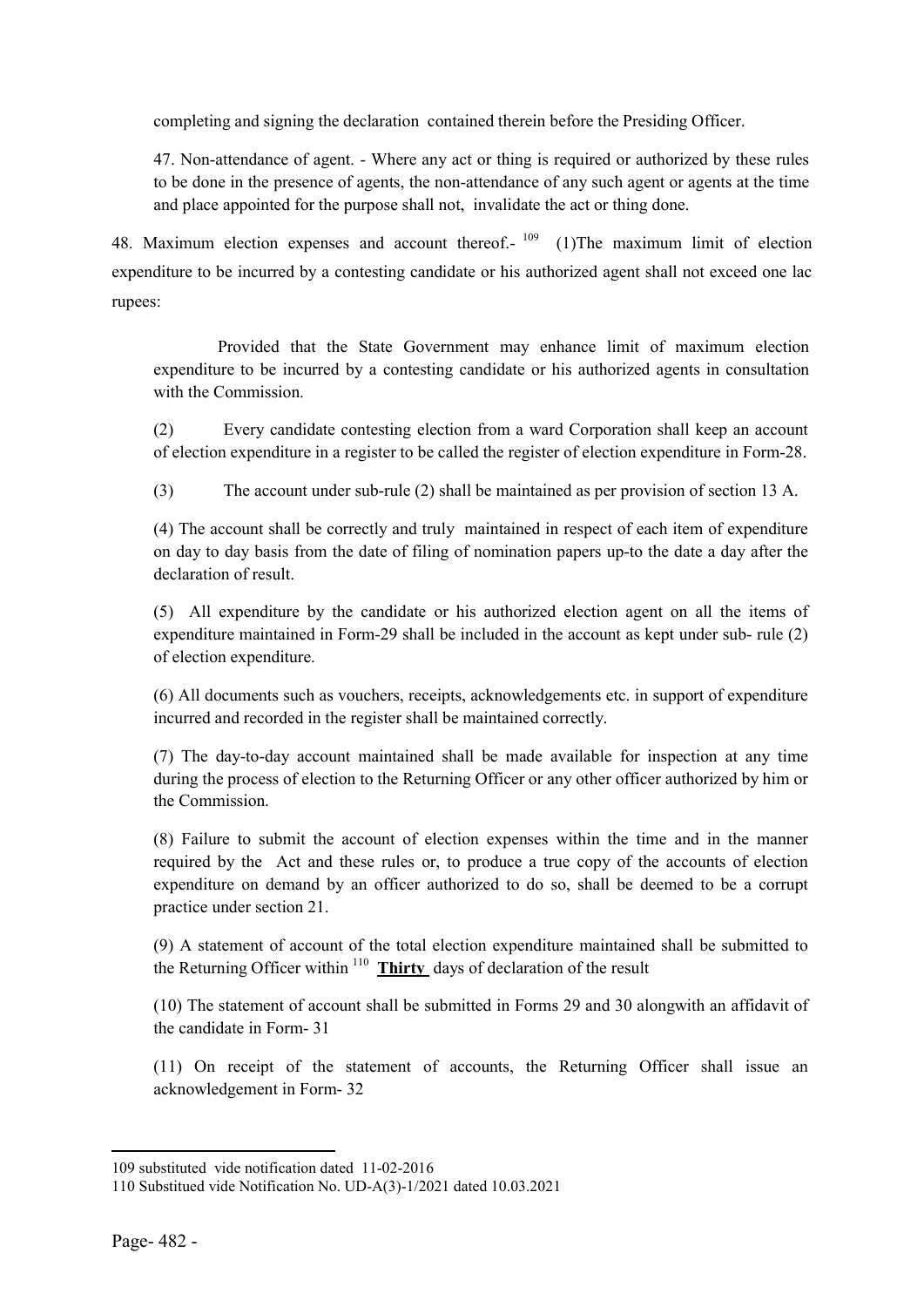## CHAPTER-VII GENERAL PROCEDURE OF ELECTION

<sup>111</sup>49. " Death of candidate before poll.—The poll shall be countermanded for the ward of the Corporation, if any of its validly nominated and contesting candidate set up by a recognised political party demises and a report of his death is received before the commencement of the Poll. On such an occurrence, the Returning Officer shall, upon being satisfied of the fact of the death shall send a report to the Commission and proceedings with reference to the election shall be commenced afresh in all respects as if for a new election in accordance with these rules:

Provided that no further nomination shall be necessary in the case of a person who was already a validly nominated candidate or a contesting candidate, as the case may be, at the time of the countermanding of the poll."

50. Contested and un-contested elections.- (1) Subject to the provisions of rule 49, if there is only one contesting candidate in the field, the Returning Officer shall forthwith declare such candidate duly elected to fill the office and issue a declaration in Form-33. If there is no contesting candidate in the field, the Returning Officer shall report the matter to the Commission with a view to take further action accordingly.

(2) If the number of contesting candidate in the field is more than one, a poll shall be taken on the date specified under rule 34.

51. Adjournment of poll in emergencies.- (1) If at an election the proceedings at any polling station are interrupted or obstructed, by riot or open violence, or if it is not possible to take the poll at that polling station on account of any natural calamity or any other sufficient cause, the Presiding Officer for such polling station, shall announce an adjournment of the poll for a date to be notified later and shall forthwith inform the Returning Officer.

(2) Where a poll is adjourned under sub-rule (1), the Returning Officer shall immediately report the circumstances to the Commission and to the Government and shall, as soon as may be , appoint the day on which the poll shall recommence and fix the polling station at which and the hours during which, the polling shall take place. The votes cast at such election shall not be counted until such adjourned poll is completed and the ballot box used at such polling station shall be sealed and kept in safe custody till the commencement of the counting.

(3) In all the cases under this rule, the Returning Officer shall affix a notice specifying the date, place and hours of polling fixed under sub-rule (2) at his office and in the office of the Corporation and the Tehsil concerned.

52. Fresh poll in the case of destruction etc. of the ballot box.- (1) If at any election any ballot box is unlawfully taken out of the custody of the Presiding Officer or is in any way tampered with, or is either accidentally or intentionally destroyed, lost or damaged, the polling at the polling station to which such ballot box relates shall be liable to be declared as void.

 $\overline{a}$ 111 Substitued vide Notification No. UD-A(3)-1/2021 dated 10.03.2021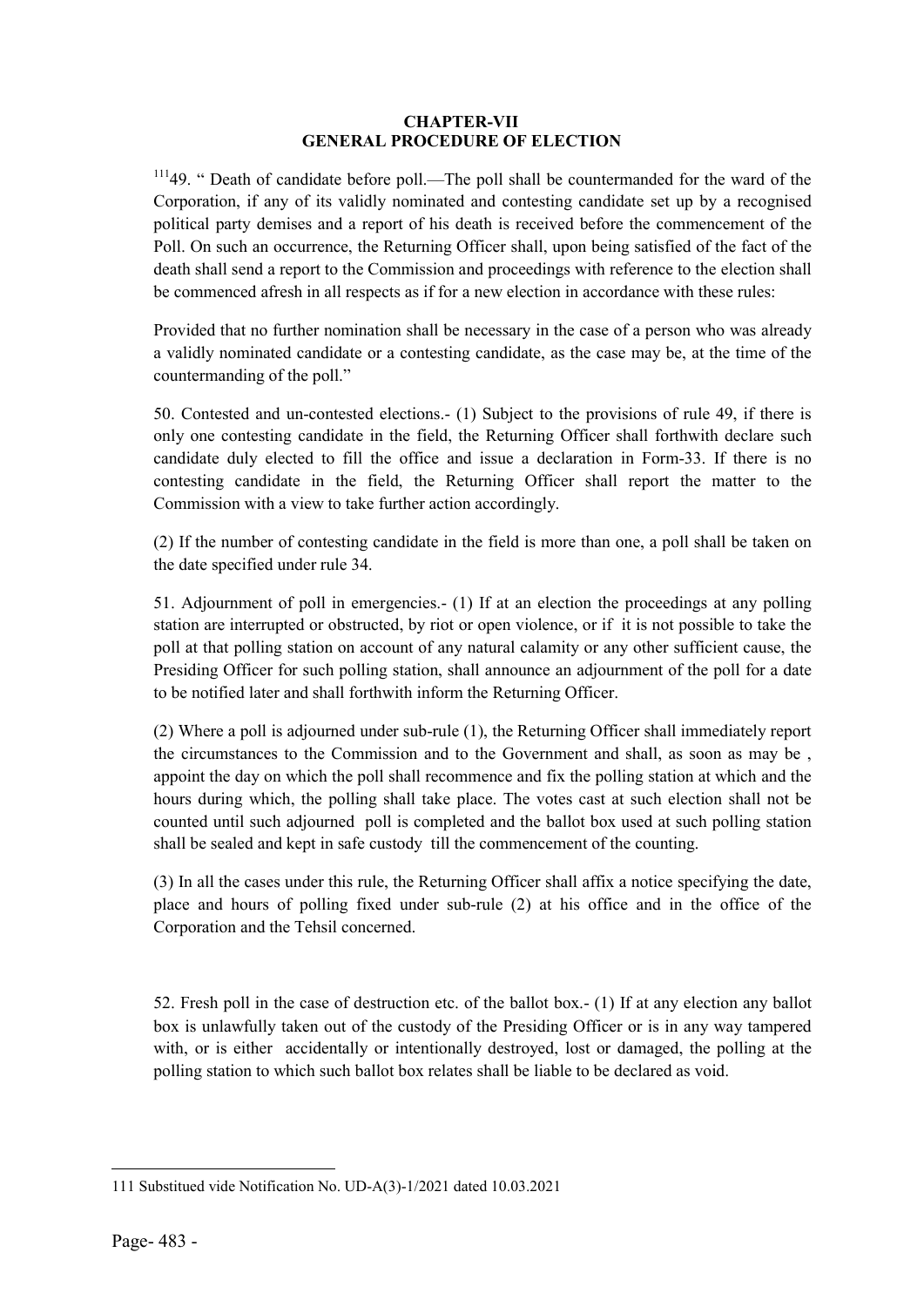*Explanation.-* Damage to a ballot box also includes damage or destruction of ballot papers done at the time of counting of votes but before the completion of counting and declaration of result.

(2) Whenever the polling at any polling station becomes liable to be declared as void under subrule (1), the Presiding Officer shall, as soon as practicable after the act or event causing such damage or destruction, report the matter to the Returning Officer who in the event of his being so satisfied that in consequence thereof the result of the poll of that polling station can not be ascertained, declare the polling void and shall appoint a day taking the poll afresh at such polling station, and fix the hours during which the poll shall be taken and shall not count the votes cast at other polling stations of the ward until such fresh poll has been completed.

<sup>112</sup> 53. Omitted vide Notification No. UD-A(3)-1/2021 dated 10.03.2021

54. Method of voting.-(1) At every election where a poll is to be taken votes shall be cast in person and given by ballot or electronic voting machine at the polling station fixed under rule 30 and no votes shall be cast by proxy :

Provided that the giving and receiving of votes by electronic voting machine, in such manner as may be prescribed under the rules or the directions issued in this behalf, by the Commission , may be adopted in a ward or wards of a Corporation as the Commission may specify.

(2) No voter shall vote in the election of the Corporation more than once for each office notwithstanding that his name may have been erroneously registered in the Electoral roll more than once.

55. Procedure on adjournment of poll.-(1) If the poll at any polling station is adjourned under rule 51 the provisions of these rules with regard to poll shall apply to every such fresh poll as they apply to the original poll.

(2) When an adjourned poll is recommend under sub-rule (2) of rule 51, the voter who has already voted at the poll so adjourned shall not be allowed to vote again.

(3) The Returning Officer shall provide the Presiding Officer of the polling station at which such adjourned poll is to be held with the sealed packets containing the marked copy of the Electoral roll and required number of ballot papers and a new ballot box.

(4) The Presiding Officer shall open the sealed packet in the presence of such candidates or their agents as may be present and use the same for the conduct of adjourned poll.

56. Ballot box and paper seal.- (1) Every ballot box and paper seal to be used at an election shall be of such design as may be used at any election to the Legislative Assembly of Himachal Pradesh or as may be approved by the Commission.

(2) A paper seal shall be used for securing a ballot box and the Presiding Officer shall affix his

 $\overline{a}$ 112 Omitted vide Notification No. UD-A(3)-1/2021 dated 10.03.2021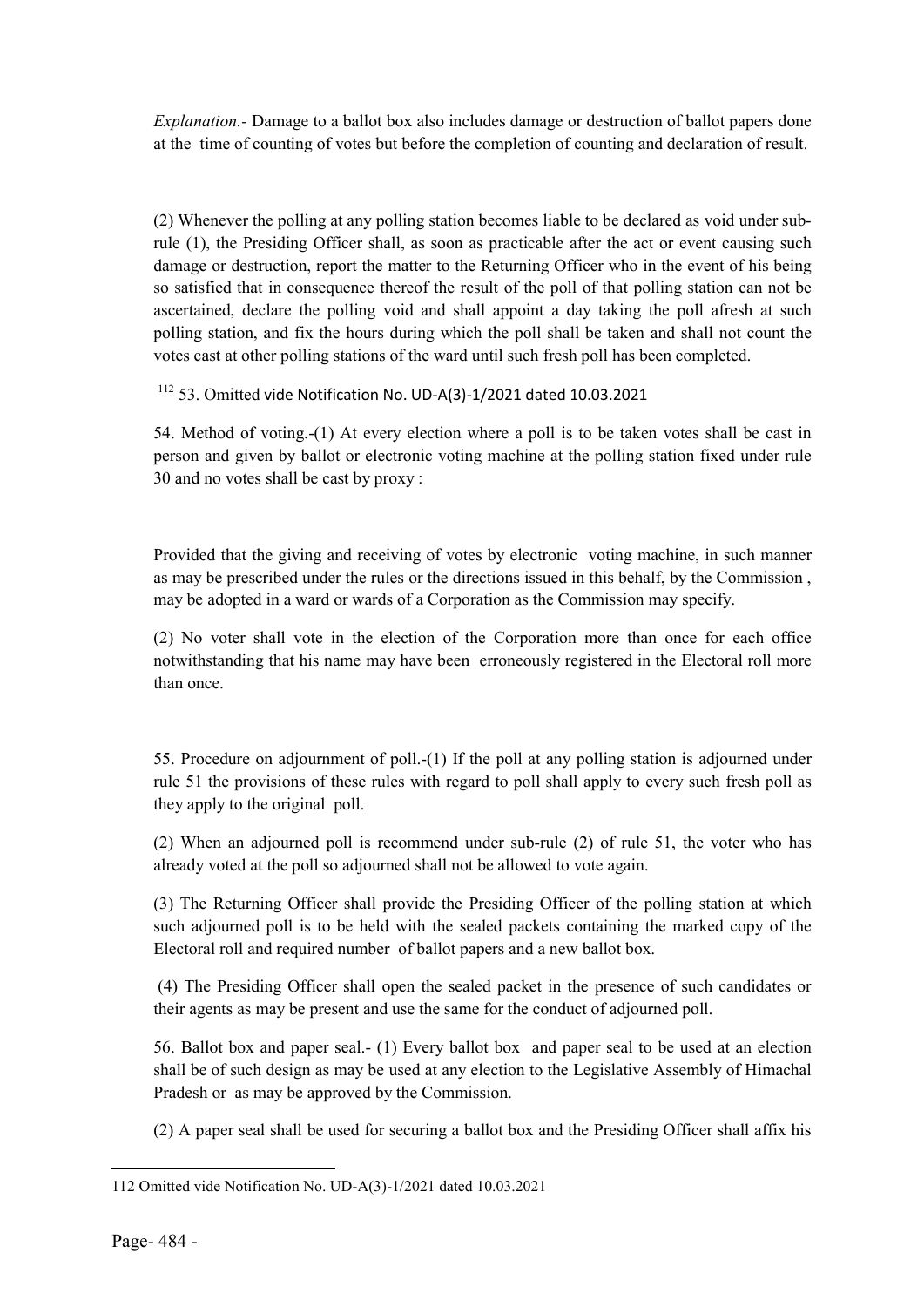own signature and obtain thereon the signatures of the candidates or of such of the polling agents as are present and desirous of affixing the same. The paper seal shall be of such design as may be specified by the Commission and proper record of paper seal used or unused shall be maintained in Form-34.

(3) The Presiding Officer shall thereafter fix the paper seal in the space meant therefor in the ballot box and shall then secure and seal the box in such a manner that the slit for insertion of ballot paper therein remains open.

(4) Every ballot box used at a polling station shall bear labels, both inside and outside and marked with -

*(a)* the serial number and the name of the ward;

*(b)* the serial number and the name of polling station;.

*(c)* the serial number of the ballot box (to be filled in at the end of the label on the outside of the ballot box only); and

(d) the date of poll.

(5) Immediately before the commencement of the poll, the Presiding Officer shall demonstrate to the candidates and polling agents and other persons present that the ballot box is empty and bears the labels referred to in sub-rule (4).

(6) The ballot box shall then be closed, sealed and secured and placed in full view of the Presiding Officer, the candidates and the polling agents.

57. Facilities for women voters in the elections.- (1) Where a Polling Station is for both men and women voters, the Presiding Officer may direct that they shall be admitted in the polling station alternatively.

(2) The Presiding Officer may appoint a woman to serve as an attendant at any polling station to assist women voters and the Presiding Officer in taking the poll and in particular to help in searching the name of any woman voter in case it becomes necessary.

58. Form of ballot papers.- (1) Every ballot paper alongwith its counterfoil shall be in Form-35 and the particulars therein shall be in Hindi in Devnagri script.

 $(2)$  <sup>113</sup> Provided that after the name and symbol of last candidate, there shall be a column with the words "None of the above" written therein. The size of the column shall be same as used for other candidates.

59. Arrangement at Polling Station.-(1) Outside each polling station there shall be displayed prominently -

 *(a)* a notice specifying the polling area the voters of which are entitled to vote at the

 $\overline{a}$ 113 incerted vide notification dated 11-02-2016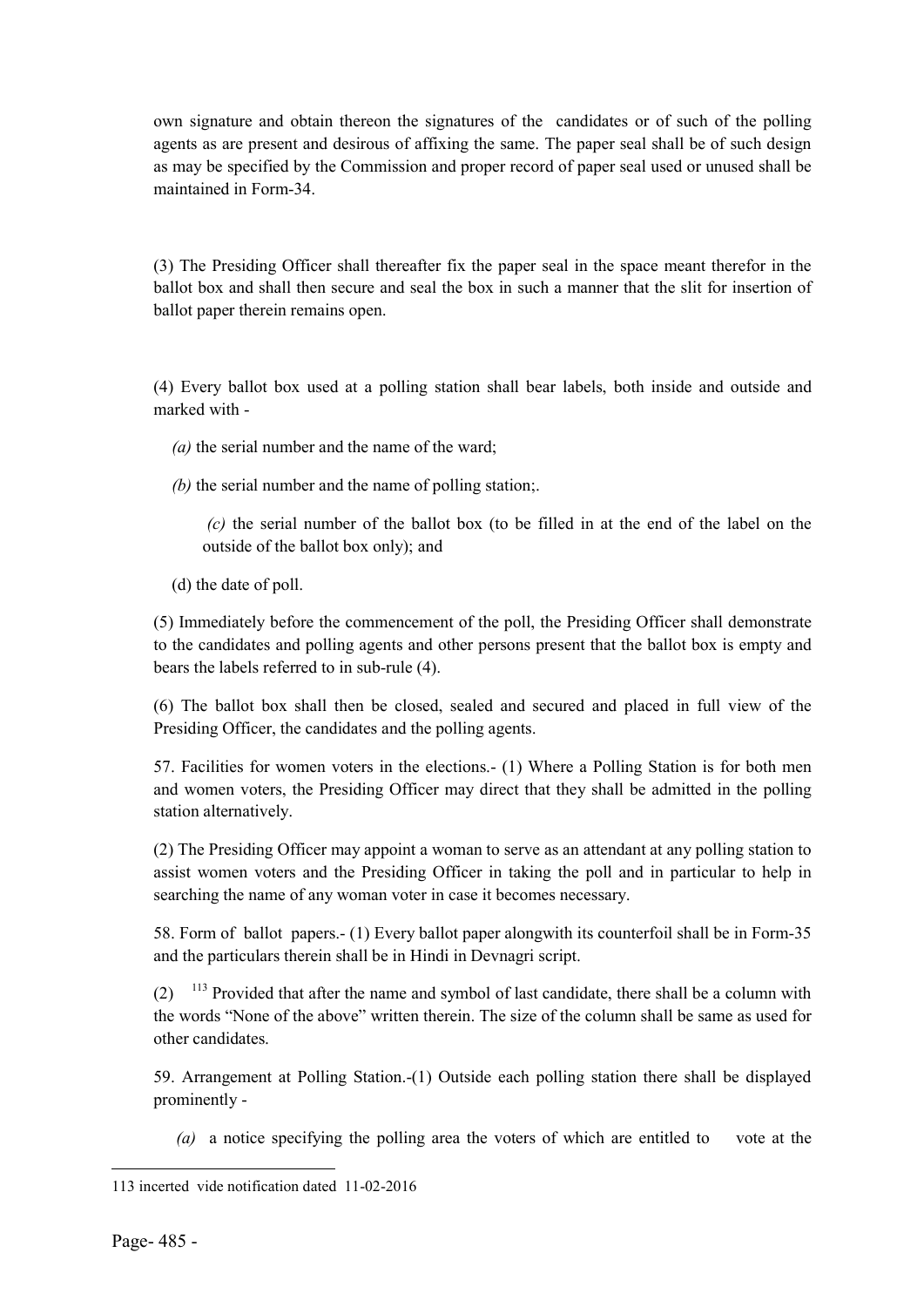polling station or where polling station has more than one polling booths, at each one of such booths or the description of the voter allotted to any such booth; and

*(b)* another notice in Hindi in Devnagri script containing the list of contesting candidates prepared under rule 42, alongwith the symbols allotted under rule 43.

(2) At each polling station there shall be set up one or more compartments in which voters can record their votes in secrecy.

(3) The Returning Officer shall provide at each polling station required number of ballot boxes, copies of title relevant part of electoral roll, the ballot papers, and other articles necessary for the conduct of poll.

60. Commencement of poll.- The Presiding Officer shall start the poll exact at the time mentioned in notice of election and before commencement of the poll, he shall bring to the notice of all, who are present, the provisions of section 22 the provisions of this section are as under:-

"22 Maintenance of secrecy of voting :-  $(1)$  Every Officer or Official, agent or other person who performs any duty in connection with the recording or counting of votes at an election shall maintain and aid in maintaining the secrecy of the voting and shall not (except for some purpose authorized by or under any law) communicate to any person any information calculated to violate such secrecy.

(2) Any person who contravenes the provisions of sub-rule (1), shall be punishable with imprisonment for a term which may extend to three months, or with fine, or with both.".

61. Admission to polling station. - The Presiding Officer shall regulate the number of voters to be admitted, at anyone time inside the polling station and shall exclude therefrom all persons other than -

(a) Polling Officer;

(b) Candidates and their agents;

(c) Returning Officer or such other persons as may be authorized by him;

(d) Public servants appointed on duty in connection with the election by the election authority;

(e) A child in arms accompanying a woman voter and a companion accompanying blind or infirm voter who cannot move without help;

(f) Such other person as the Presiding Officer may employ under sub-rule (2) of rule 57, sub-rule (1)of rule 62; and

(g) State Election Commissioner or such other persons as may be authorized by him.

62. Identification of voters.- (1) The Presiding Officer may employ at the polling station such number of persons as he thinks fit to help him in the identification of voters and to assist him in taking the poll.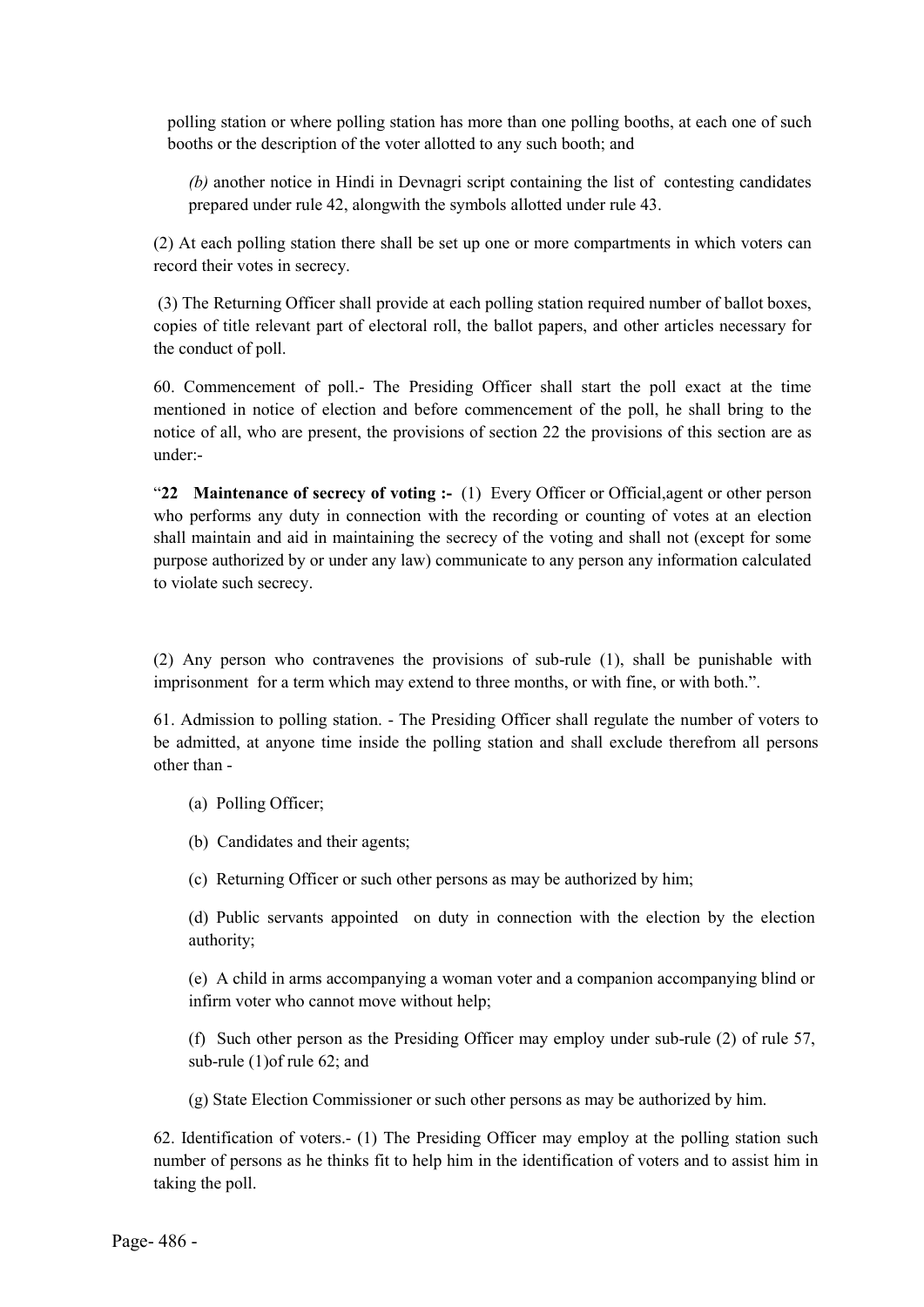(2) As each voter enters the polling station, the Presiding Officer, or the Polling Officer authorized by him in this behalf shall check the voter's name and the other particulars with the relevant entries in the Electoral roll and then call out the serial number, name and other particulars of the voter.

(3) In deciding the right of a person to obtain a ballot paper, the Presiding Officer or the Polling Officer, as the case may be, shall over look merely clerical or printing errors in an entry in the Electoral roll, if he is satisfied that such person is identical with the voter to whom such entry relates.

63. Persons entitled to vote by post - Subject to their fulfilling the requirements herein after specified, the persons who are voters and are on election duty shall be entitled to vote by post at an election in a ward of the Corporation..

64. Intimation by voters on election duty : (1) A voter on election duty who wishes to vote by post at an election shall send an application in Form-36 to the Returning Officer so as to reach him atleast seven days or such shorter period as the Returning Officer may allow before the date of the poll, and if the Returning Officer is satisfied that the applicant is a voter on election duty, he shall issue a postal ballot paper to him for the election of Councillor are Election Duty Certificate (EDC) for the election of Mayor/Deputy Mayor in Form-38.

(2) Where a person being a Polling Officer, Presiding Officer or other public servant on poll duty in the ward of which he is an elector, wishes to vote in person at an election in a Corporation/ward and not by post, he shall send an application in Form 37 to the Returning Officer so as to reach him at least four days, or such shorter period as the Returning Officer may allow, before the date of poll; and if the Returning Officer is satisfied that the applicant is a public servant and voter on poll duty in the ward, he shall issue to the applicant a election duty certificate in Form -38.

> (a)Where Election Duty Certificate has been issued to an elector under sub-rule(1) and (2) the Returning Officer shall mark "EDC" against his name in the marked copy of the Electoral roll to indicate that an election duty certificate has been issued to him; and

> (c) ensure that he is not allowed to vote at the polling station where he would otherwise have been entitled to vote.

65. Facilities for persons on election duty - (1) The provisions of rule 62 shall not apply to any person who produces at the polling station, an election duty certificate in Form-38 and asks for the issue of a ballot paper to him although the polling station is different from the one where he is entitled to vote.

(2) On production of such certificate the Presiding Officer shall -

(a) obtain thereon the signatures of the person producing it;

(b) have the person's name and Electoral roll number as mentioned in the certificate entered at the end of marked copy of the Electoral roll; and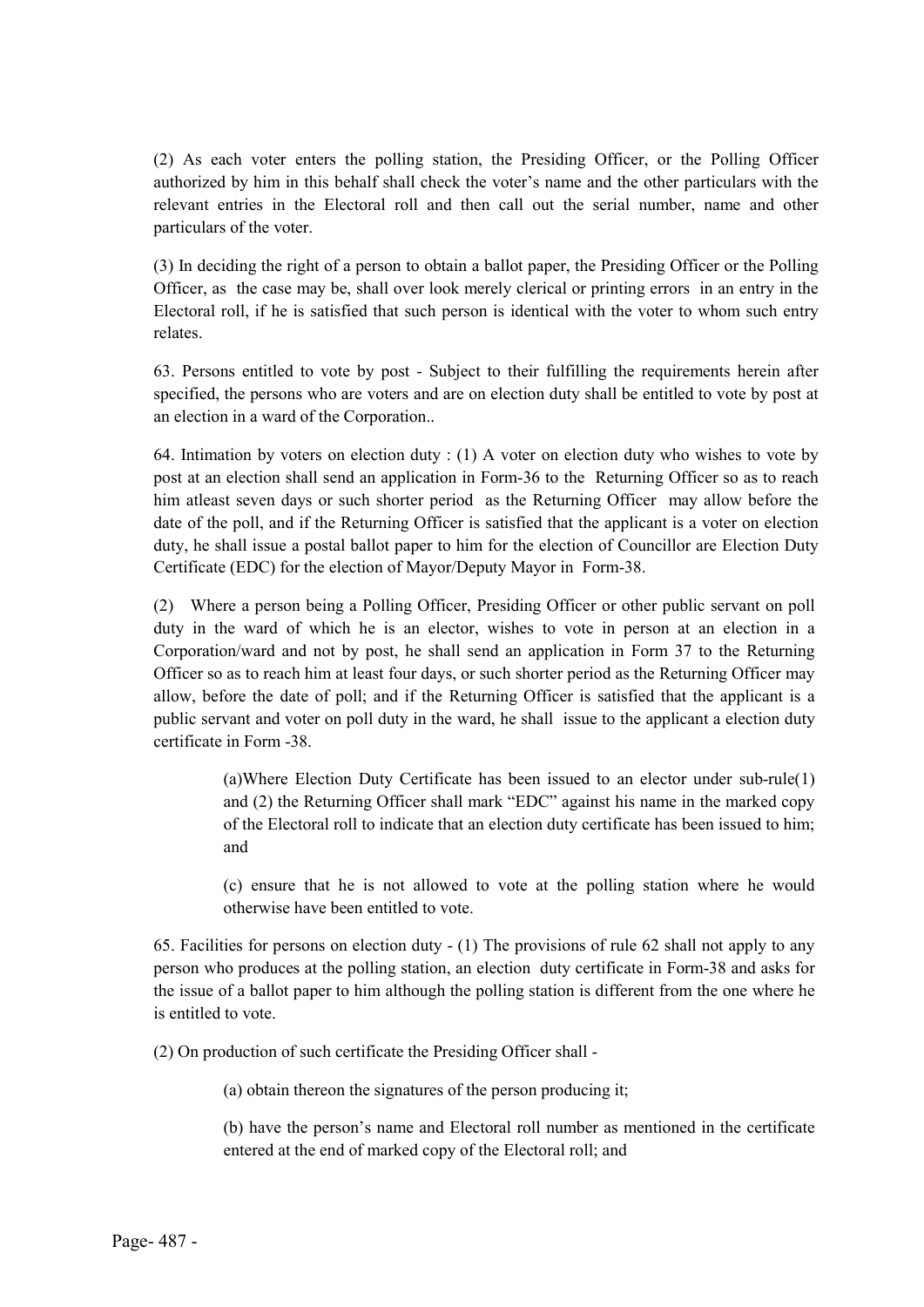(c) issue to him a ballot paper, and permit him to vote in the same manner as for an elector entitled to vote at that polling station.

66. Procedure for preventing impersonation of voters.- (1) Subject to the other provisions of this rule every voter to whom a ballot paper has to be supplied for the purpose of voting at a polling station shall before receiving such ballot paper, allow -

> *(a)* the inspection of his left forefinger to the Presiding Officer and any Polling Officer; and

*(b)* an indelible ink mark to be put on his left forefinger.

(2) If any person refuses to allow such inspection of his left forefinger; or persists in doing any act with a view to removing such mark after it has been put, he shall not be entitled to be supplied with any ballot paper or to record his vote at the election.

(3) No person, who already has a mark on his forefinger, shall be supplied with any ballot paper and if any such person still persists for the supply of a ballot paper he shall be liable to be arrested and prosecuted for impersonation.

(4) Any reference in this rule to the left forefinger of voter shall, where the voter has his left forefinger missing, be construed as a reference to any other finger of his left hand, and shall in the case where all the fingers of his left hand are missing, be construed as a reference to the forefinger or any other finger of his right hand, and shall in the case where all the fingers of his both hands are missing be construed as a reference to such extremity of his left or right arm as he possesses.

67. Voting Procedure.- (1) The voter on entering the polling station shall first allow his left forefinger to be inspected by a Polling Officer for the purpose of ascertaining if he has any mark of indelible ink on that finger, if there is no such mark, the Polling Officer-in-charge of the poll, shall ascertain the voter's name and address and such other particulars as appear on the Electoral roll and after having satisfied himself about the identity of the voter, the Presiding Officer or the Polling Officer, as the case may be, shall put indelible ink mark to his left forefinger and then he shall be supplied with a ballot paper. The Presiding Officer or the Polling Officers, as the case may be, shall before the delivery of the ballot paper to the voter enter the serial number of the voter from the marked copy of the Electoral roll in the counterfoil of the ballot paper and obtain his signatures.

(2) Every ballot paper shall, before issue to voter, be stamped with such distinguishing mark on its back as the Commission may direct.

(3) Save as provided in sub-rule (1) no person in the polling station shall note down the serial number of the ballot paper(s) issued to particular voter.

(4) At any time before a ballot paper is delivered to a voter, the Presiding Officer or a Polling Officer may of his own accord, if he has reason to doubt the identity of the voter or his right to vote at the polling station or be so required by a candidate or his polling agent, put to the voter the following question, namely :-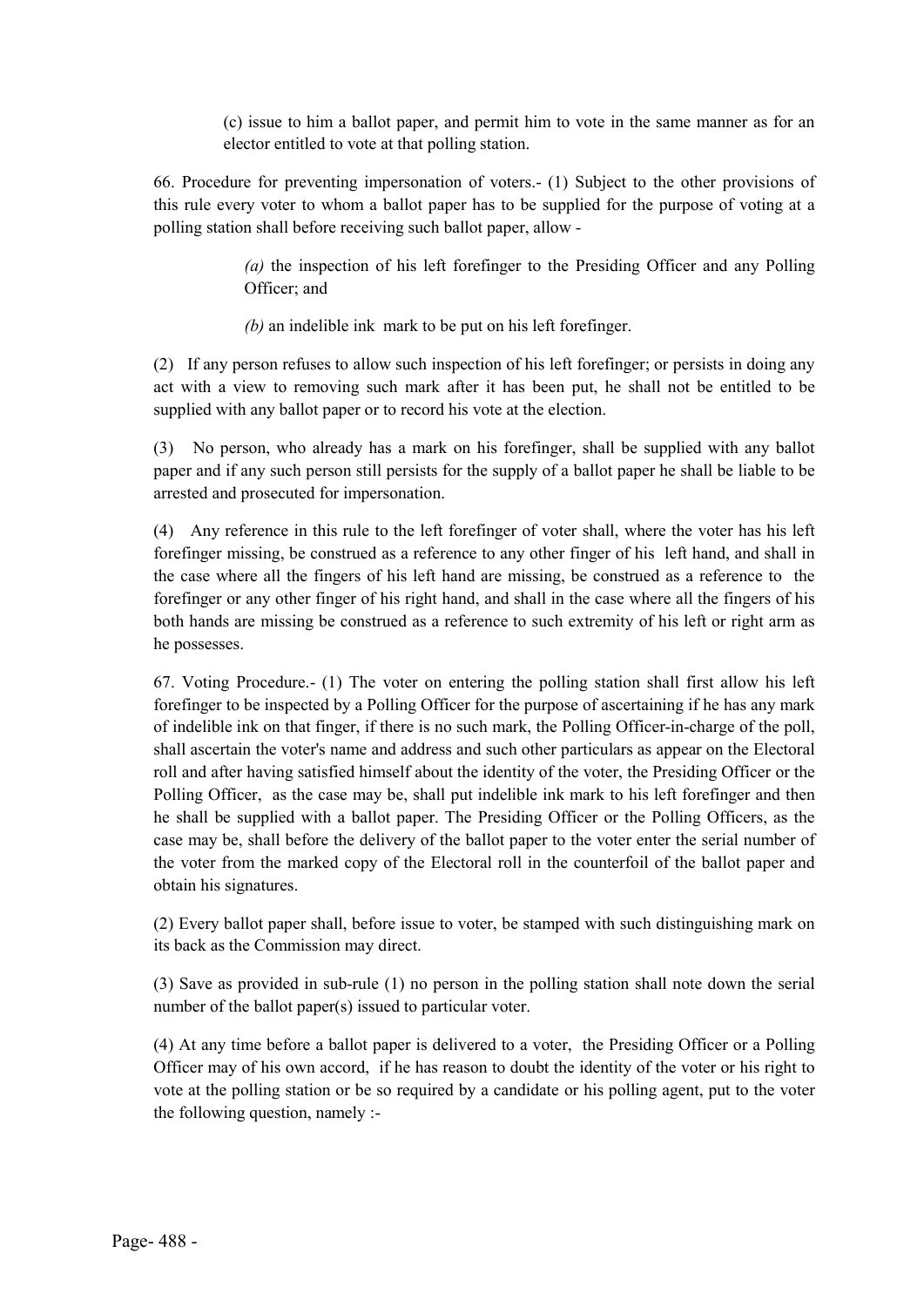*(d)* Are you the person enrolled as follows (reading the whole entry relating to the voter from the Electoral roll)?

*(e)* Have you already voted at the present election?

*(f)* Such other questions as he may deem fit or necessary and the voter shall not be supplied with a ballot paper unless he answers the first question in the affirmative and the second question in the negative or he refuses to answer any other question put to him in pursuance of this rule.

(5) The voter on receiving the ballot paper shall forthwith-

- (g) proceed to the voting compartment;
- (h) make a mark on the ballot paper with the instrument supplied for the purpose on or near the symbol of the candidate for whom he intends to vote;
- (i) fold the ballot paper so as to conceal his vote;

(j) if so required, show to the Presiding Officer the distinguishing mark on the ballot paper;

- (k) insert the folded ballot paper into the ballot box; and
- (l) quit the polling station.

(6) Every voter shall vote without undue delay.

(7) No voter shall be allowed to enter a compartment when another voter is inside it.

68. Recording of votes of blind or infirm voters. - (1) If the Presiding Officer is satisfied that owing to blindness or other physical infirmity, voter is unable to recognize the symbols on the ballot paper or to make mark thereon without assistance, the Presiding Officer shall permit the voter to take with him a companion of not less than eighteen years of age to the voting compartment for recording the vote on the ballot paper on his behalf in accordance with his wishes, and, if necessary, for folding the ballot paper so as to conceal the vote and insert it into the ballot box:

Provided that no person shall be permitted to act as a companion of more than one voter at any polling station on the same day:

Provided further that before any person is permitted to act as the companion of voter on any day under this rule, the person shall be required to declare in Form-39 that he shall keep secret the vote recorded by him on behalf of the voter and that he has not already acted as the companion of any other voter at any polling station on that day.

(2) The Presiding Officer shall keep in Form-40 record of all cases under this rule

69. Spoilt and returned Ballot papers.- (1) A voter who has inadvertently dealt with his ballot paper in such a manner that it can not be conveniently used as a ballot paper, may, on returning it to the Presiding Officer and on satisfying himself of the inadvertence, be given another ballot paper and the ballot paper so returned shall be marked by the Presiding Officer as "cancelled being Spoilt".

(2) If a voter after obtaining a ballot paper decides not to use it, he shall return it to the Presiding Officer and the ballot paper so returned shall be marked as "Returned Cancelled" by the Presiding Officer.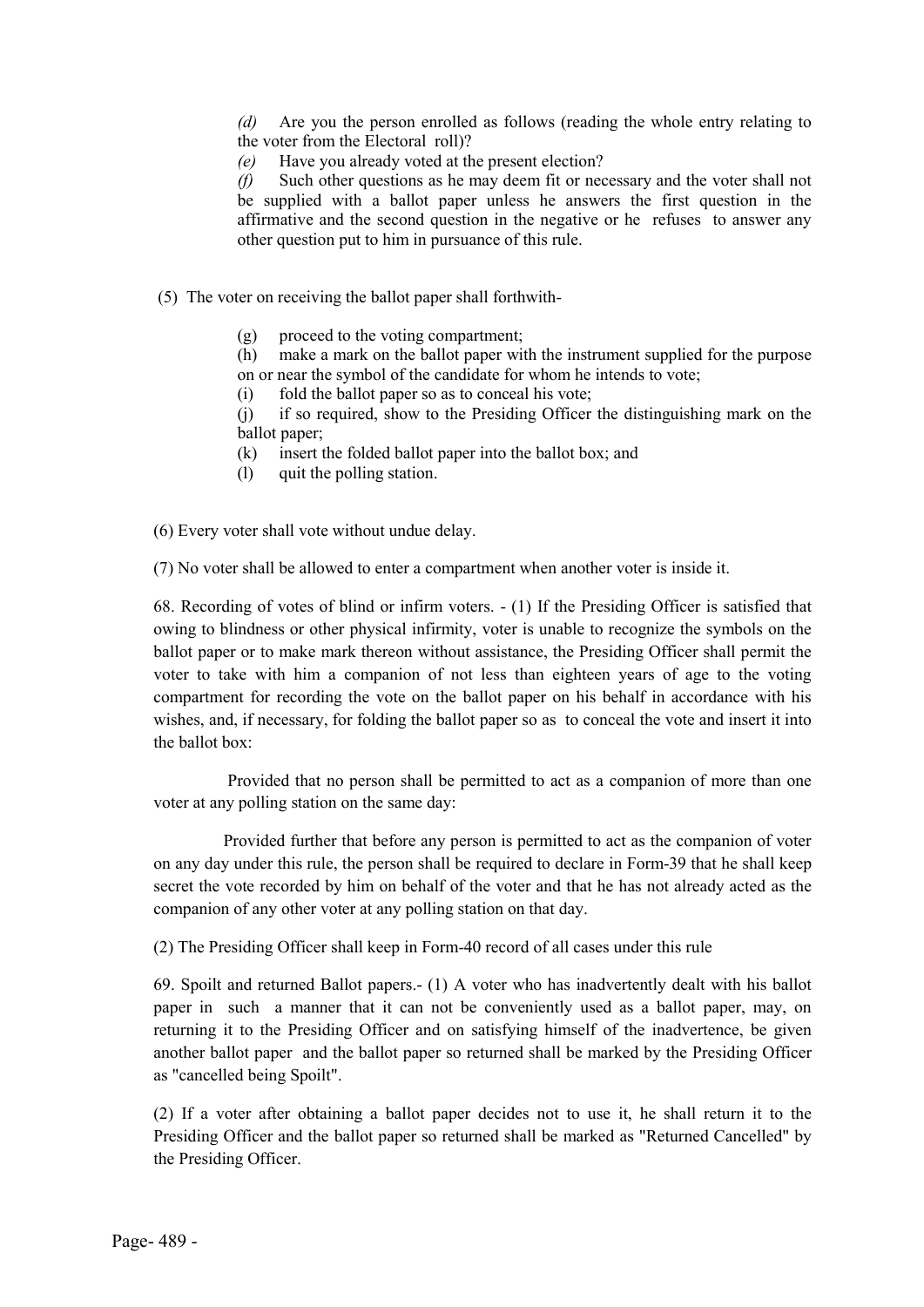(3) All ballot papers cancelled under sub-rule (1) or sub-rule (2) shall be kept in a separate packet.

70. Tendered votes.- (1) If a person representing himself to be a particular voter applies for a ballot paper after another person has already voted as such voter, he shall, on satisfactorily answering such questions relating to his identity as the Presiding Officer may ask be entitled subject to the following provisions of this rule to mark a ballot paper (hereinafter in these rules referred to as "Tendered Ballot Papers" ) in the same manner as any other voter.

(2) Every such person shall before being supplied with a Tendered Ballot Paper, put his signature against the entry relating to him in the list in Form-41.

(3) A Tendered Ballot Paper shall be the same as other ballot papers used at the polling, except that it shall be –

> *(a)* serially the last in the bundle of ballot papers issued for use at the polling station; and

> *(b)* endorsed on the back with words "Tendered Ballot Papers" by the Presiding Officer at his own and signed by him.

(4) The voter, after marking Tendered Ballot Paper in the voting compartment and folding it, shall, instead of putting it into the ballot box give it to the Presiding Officer, who shall place it in a cover specially kept for the purpose.

71. Challenged votes.- (1) If a candidate or his agent declares and undertakes to prove that any person, by applying for ballot paper has committed the offence of impersonation, the Presiding Officer, may require such person to state his name and address and shall then enter such name and address in the list of Challenged Votes in Form-42, and shall require such person to sign such entry or, if he is unable to write, to affix, his thumb impression thereto and the Presiding Officer shall sign his name across such impression and may further require such person to produce evidence of identification:

Provided that no action shall be taken by the Presiding Officer under this sub-rule unless a sum of Rs.20/- has been deposited in cash with the Presiding Officer by the candidate or such agent for each challenge he makes.

(2) If the person, so challenged, refuses to comply with such requisition he shall not be permitted to vote but if such person complies with the same and on being questioned in the manner provided in rule 67 answers the first question in affirmative and the second question in the negative and replies satisfactorily to any other question put to him in pursuance of that rule, and if having been required to produce evidence of identification, he produces evidence, which the Presiding Officer considers satisfactory, shall be allowed to vote after he has been informed of the penalty for impersonation.

(3) If the Presiding Officer after such inquiry on the spot as he thinks necessary, is satisfied that the challenge made by the candidate or his polling agent under sub-rule (1) is frivolous and has not been made in good faith, he shall direct the deposit made under sub-rule (1) to be forfeited to the Government and his order in this respect shall be final.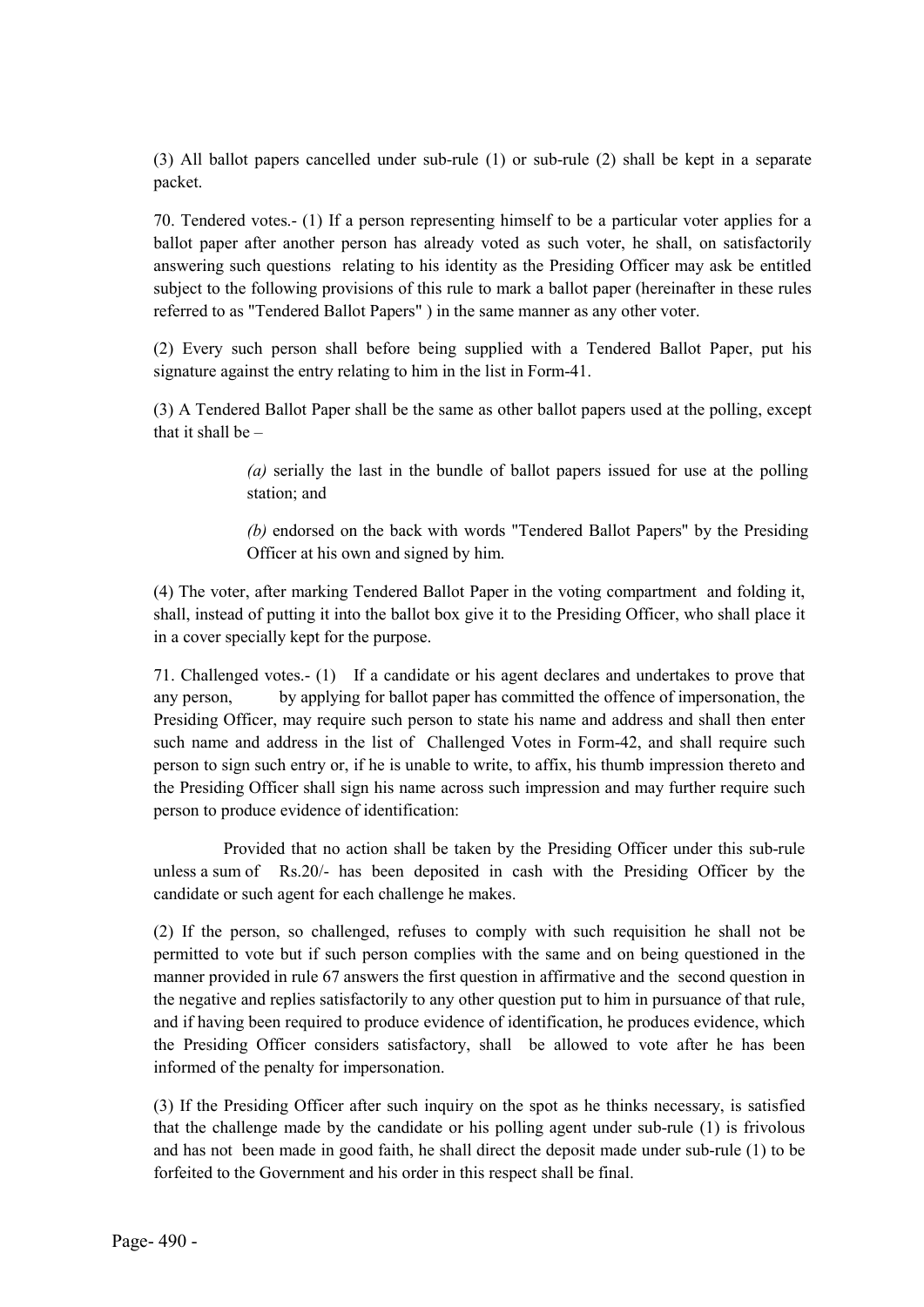(4) If the deposit made under sub-rule (1) is not forfeited under sub-rule (3), it shall be returned to the person by whom it was made after the close of the poll on the day on which it is made.

(5) The Presiding Officer shall in every case, whether or not the person challenged is allowed to vote make a note of the circumstances in the list of challenged votes in Form-42

72. Closing of Poll.- (1) The Presiding Officer shall close a polling station at the hour fixed in that behalf and shall not admit there-to any voter after that hour :

Provided that all the voters present within the polling station before it is closed shall be entitled to cast votes.

(2) Any question that may arise as to whether voter shall for the purpose of the provision of sub-rule (1), be allowed to be present within the polling station before it is closed, shall be decided by the Presiding Officer, whose decision shall be final.

73. Sealing of ballot box after poll.- (1) As soon as practicable after the closing of the poll the Presiding Officer shall close the slit of the ballot box, seal it and allow any desirous polling agent to affix his own seal. The ballot box shall thereafter be sealed and secured properly.

(2) Where it becomes necessary to use a second ballot box by reason of the first ballot box getting full, the first box shall be closed, sealed and secured as provided in sub-rule (1) before another ballot box is put into use.

74. Account of ballot papers.- The Presiding Officer shall at the close of the poll prepare a ballot paper account in Form-43 and enclose it in a separate cover with the words "Ballot Papers Account" subscribed thereon.

75. Sealing of other packets.- (1) The Presiding Officer shall then make into the separate packets-

*(a)* the counterfoils of used ballot papers;

*(b)* the marked copy of the Electoral roll;

(*c)* the un-used ballot papers;

*(d)* the cancelled ballot papers;

*(e)* the cover containing the Tendered Ballot Papers and the list in Form-41;

(f) the list of challenged votes in Form-42;

*(g)* paper seal account in Form-34; and

*(h)* any other papers directed by the Returning Officer to be kept in a sealed packet.

(2) Each such packet shall be sealed with the seal of the Presiding Officer and those agents present who may desire to affix their seal thereon.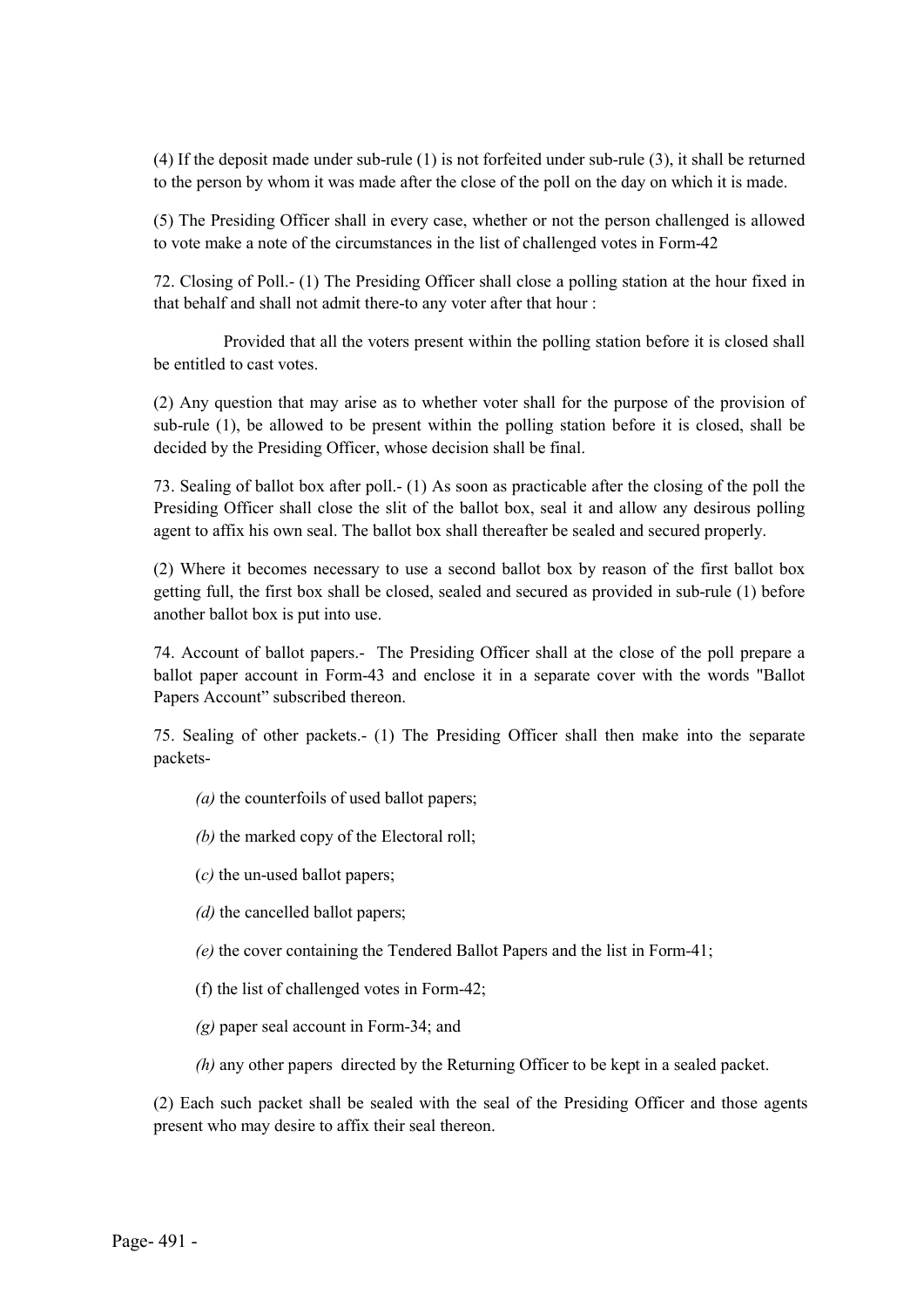76. Transmission of Ballot boxes etc. to the Returning Officer.- (1) The Presiding Officer shall then deliver or cause to be delivered to the Returning Officer at such place as the Returning Officer may direct –

- a) the ballot boxes as referred to in rule 73;
- b) the ballot paper account as referred to in rule 74
- c) the sealed packets as referred to in rule 75; and
- d) all other papers used at the poll.

(2) The Returning Officer shall make adequate arrangements for their safe custody until the commencement of the counting of votes.

### CHAPTER-VIII COUNTING OF VOTES AND DECLARATION OF RESULTS

77. Admission to the place of counting.-(l) The Returning Officer shall exclude from the place fixed for the counting of votes under rule 33 a person, except -

- *(a)* such Government servants as he may appoint to assist him in the counting;
- *(b)* every candidate and his counting agents;
- *(c)* public servants on duty; and
	- (d) the State Election Commissioner or any other person authorized by the Commission.

(2) Any person, who during the counting of votes mis-conducts or fails to obey the lawful directions of the Returning Officer may be removed from that place where the votes are being counted.

(3) The number of counting agents of candidates shall not exceed the number of counting tables, fixed for the counting of votes of the ward/Municipal Corporation plus one more for the table of the Returning Officer.

(4) Every appointment of counting agent(s) shall be made in Form-45 in duplicate, one copy of which shall be forwarded to the Returning Officer while the other copy shall be made over to the counting agent for production before the Returning Officer at the time of counting.

78. Scrutiny and opening of ballot boxes.- (1) The Returning Officer shall on the date and at the time and place fixed under rule 33 before commencement of the counting, read out the provisions of section 22 to such persons as may be present.

(2) He shall then deal with the ballot boxes in the following manner, namely :-

- *(a)* all the ballot boxes used at a polling station shall be opened at the same time;
- *(b) (b)* before any box is opened at the counting table the candidates or their agents shall be allowed to inspect the paper seal or other seals, as have been fixed thereon and to satisfy themselves that the same are intact;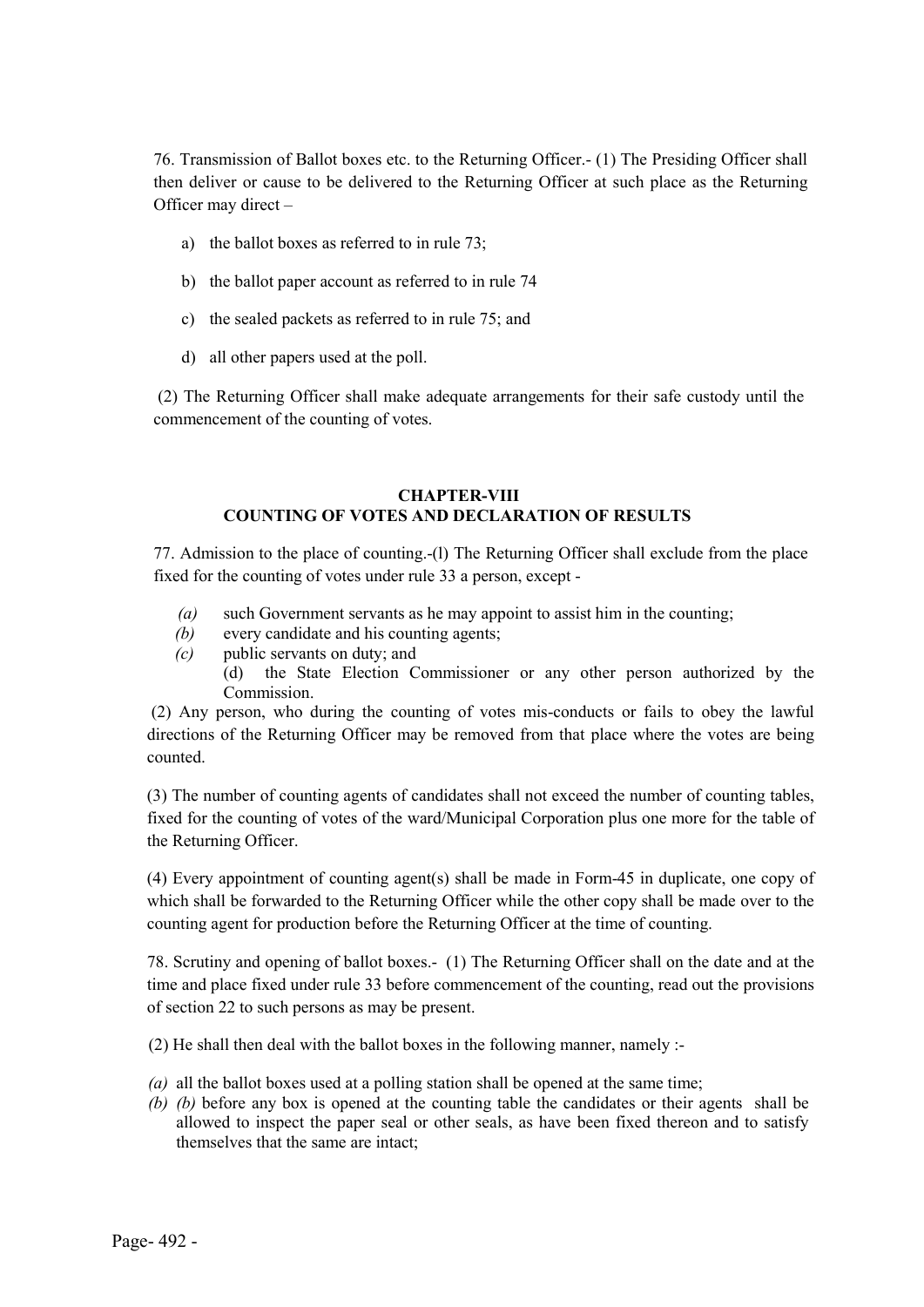*(c)* the Returning Officer shall satisfy himself that none of the ballot boxes has in fact been tampered with; and

(d) if the Returning Officer is satisfied that any ballot box has in fact been tampered with, he shall not count the ballot papers of that box and shall follow the procedure laid down in rule 52 in respect of that polling station.

79. Scrutiny and rejection of ballot paper.- (1) The ballot papers taken out of each ballot box shall be arranged in convenient bundles and scrutinized.

(2) The Returning Officer shall reject a ballot paper-

*(a)* if votes are given on it in favour of more than one candidate; or

- *(b)* if it bears any mark or writing by which the voter can be identified; or
- *(c)* if no vote is recorded thereon; or

(d) if the mark indicating the vote thereon is placed in such a manner as to make it doubtful to which candidate, the vote has been given; or

*(e)* if it is spurious ballot paper; or

(f) if it is so damaged or mutilated that its identity as a genuine ballot paper cannot be established; or

*(g)* if it bears a different serial number, or is different from design of the Ballot paper authorized for use at the polling station; or

(h) if it does not bear the mark which it should have born under the provisions of subrule (2) of rule 67:

Provided that where the Returning Officer is satisfied that any such defect as is monitored in clauses *(g)* and *(h)* has been caused by any mistake or failure on the part of a Presiding Officer or Polling Officer, the ballot paper shall not be rejected merely on the ground of such defect:

Provided further that a ballot paper shall not be rejected merely on the ground that the mark indicating the vote is distinct or made more than once, if the intention that the vote shall be for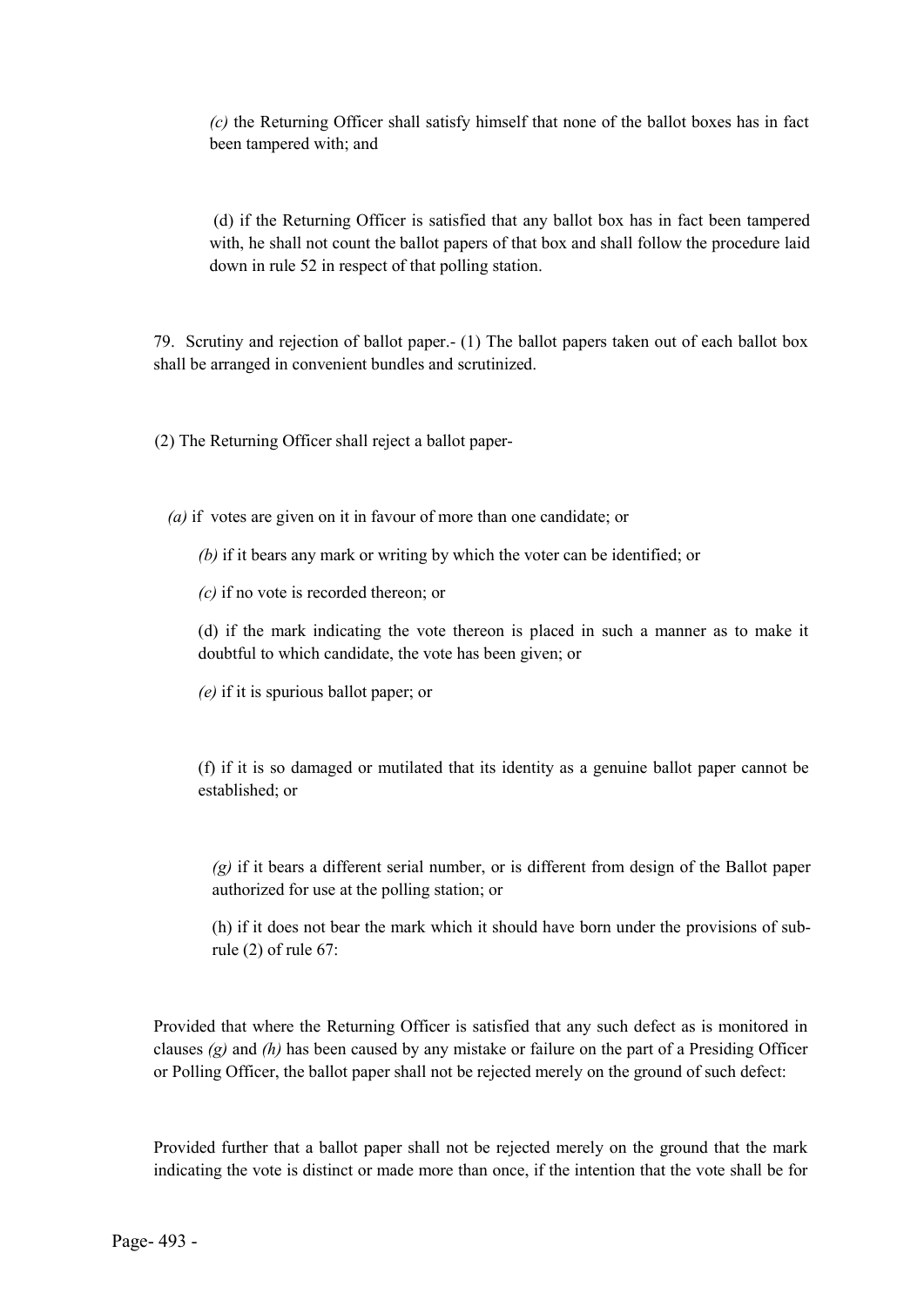a particular candidate clearly appears from the way the ballot paper is marked.

(3) Before rejecting any ballot paper under sub-rule (2) the Returning Officer shall allow each counting agent present reasonable opportunity to inspect the ballot paper but shall not allow him to handle it or any other ballot papers.

(4) The Returning Officer shall record on every ballot paper which he rejects, the letter 'R' and the ground of rejection either in his own hand or by means of rubber stamp.

(5) All ballot papers rejected under this rule shall be bundled together.

80. Counting of votes and declaration of results- (1) Every ballot paper, which is not rejected under rule 79 shall be deemed to be valid and shall be counted after being sorted out candidatewise:

Provided that no packet containing tendered ballot paper shall be opened out and no such paper shall be counted.

- (2) The Returning Officer shall as far as practicable, proceed continuously with the counting and shall, during any interval when the counting has to be suspended, keep the ballot papers, packets and all other papers relating to the election sealed with his own seal and the seals of such candidates or election agents or the counting agents who may be desire to affix their seals and shall take sufficient precautions for their safe custody during such intervals.
- $(3)$  <sup>114</sup> The ballot papers taken out of each box shall be mixed-up with other ballot papers taken out of other ballot boxes concerning the same office. The result of councillors of Corporation shall be declared on Form 46 after preparing the result sheet on Form 47:

Provided that before declaring the result on Form 46 and after the counting of all valid votes of polling station has been completed, the Returning Officer who have made the entries on a result sheet in Form-47 shall announce the particulars. After such announcement has been made, a candidate or, in his absence, his election agent or any of his counting agents may apply in writing to the Returning Officer to recount the votes either wholly or in part stating the grounds on which he demands such recount. On such an application being made, the Returning Officer shall decide the matter and may allow the application ;in whole or in part or may reject it if it appears to him to be frivolous or unreasonable. Every decision of the Retuning Officer on such application shall be in writing and contain the reasons therefor.

(4) Immediately after declaration of result the Returning Officer shall paste a copy of Return of election in a conspicuous place at his office and send the same to the Commission and the

 $\overline{a}$ 114 substituted vide notification dated 11-02-2016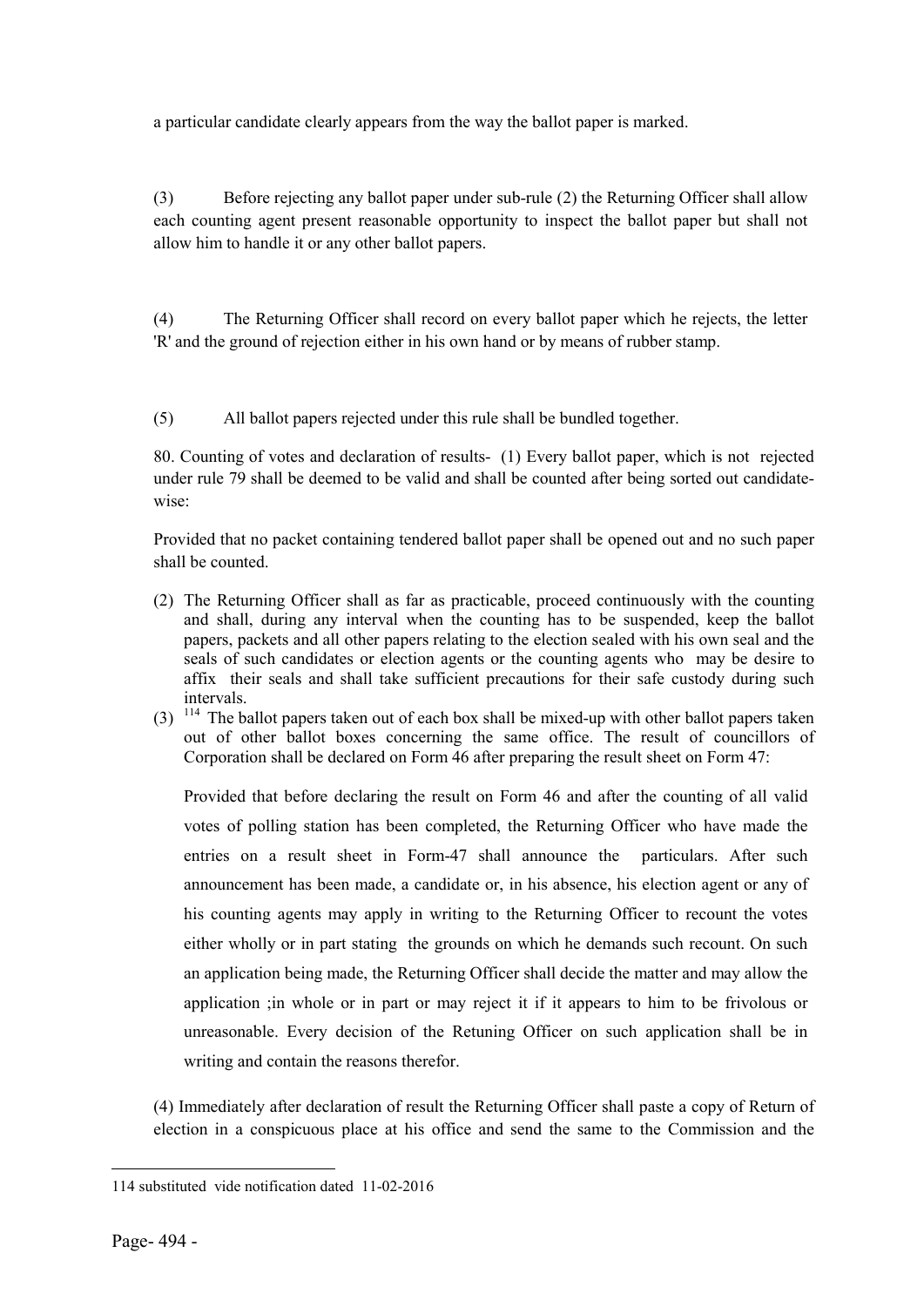Secretary (Urban Development) to the Government of Himachal Pradesh, as the case may be, for publication in the Official Gazette of the Government as required under section 13.

(5) All valid ballot papers shall thereafter be bundled candidate-wise together and kept alongwith the bundle of rejected ballot papers in a separate packet, which shall be sealed and on which shall be recorded the following particulars, namely :

*(a)* the name of the ward/ Corporation;

*(b)* the particulars of the polling station where the ballot papers have been used ; and

*(c)* the date of counting.

(6) When counting of votes have been completed and the result has been declared the Returning Officer shall prepare a return in Form 43 Part-II and forthwith paste a copy of the same in a conspicuous place in his office. The Returning Officer, after the date of election shall notify the names of elected candidates together with the name of candidate, if any, deemed to have been elected under the provisions or rule 50 and send a copy of the same to the Commission for publication in the Official Gazette of the State Government and one copy of the return prepared in Form 44 shall be sent to the Commission, immediately, after declaration of the result.

## 81. Administration of oath to the elected Councilors.

<sup>115</sup> "(1) Administration of oath to the elected Councillors.—After the results of elections of Councillors have been declared under rule 80, the Government shall fix a date for first meeting of the Corporation for making an oath or subscribing an allegiance to the Constitution of India to the elected Councillors of the Corporation under section 33:

Provided that the Government shall authorize an officer not below the rank of Additional Deputy Commissioner to preside over the meeting fixed for the purpose of this sub-rule.

(2) After the fixation of a date by the Government the officer authorized by the Government shall issue a notice in writing to the newly elected Councillors giving five days time for the first meeting, provided that such notice shall be delivered to the elected Councillors atleast 48 clear hours before such meeting. This meeting shall be held at the office of the Corporation."

<sup>116</sup> 81-A. Election of Mayor.-(1) Immediately after an oath is taken or an allegiance is subscribed by the elected Councillor under rule 81, or before the expiry of each term of office under sub-section (2) of section 36 of the Act, the  $117$  **Authorised Officer** shall convene the meeting and shall preside over the meeting for the conduct of election to the Mayor.

 $\overline{a}$ 

<sup>115</sup> Substituted vide Notification No. UD-A(3)-1/2021 dated 10.03.2021

<sup>116</sup> incerted vide notification dated 11-02-2016

<sup>117</sup> Substituted vide Notification No. UD-A(3)-1/2021 dated 10.03.2021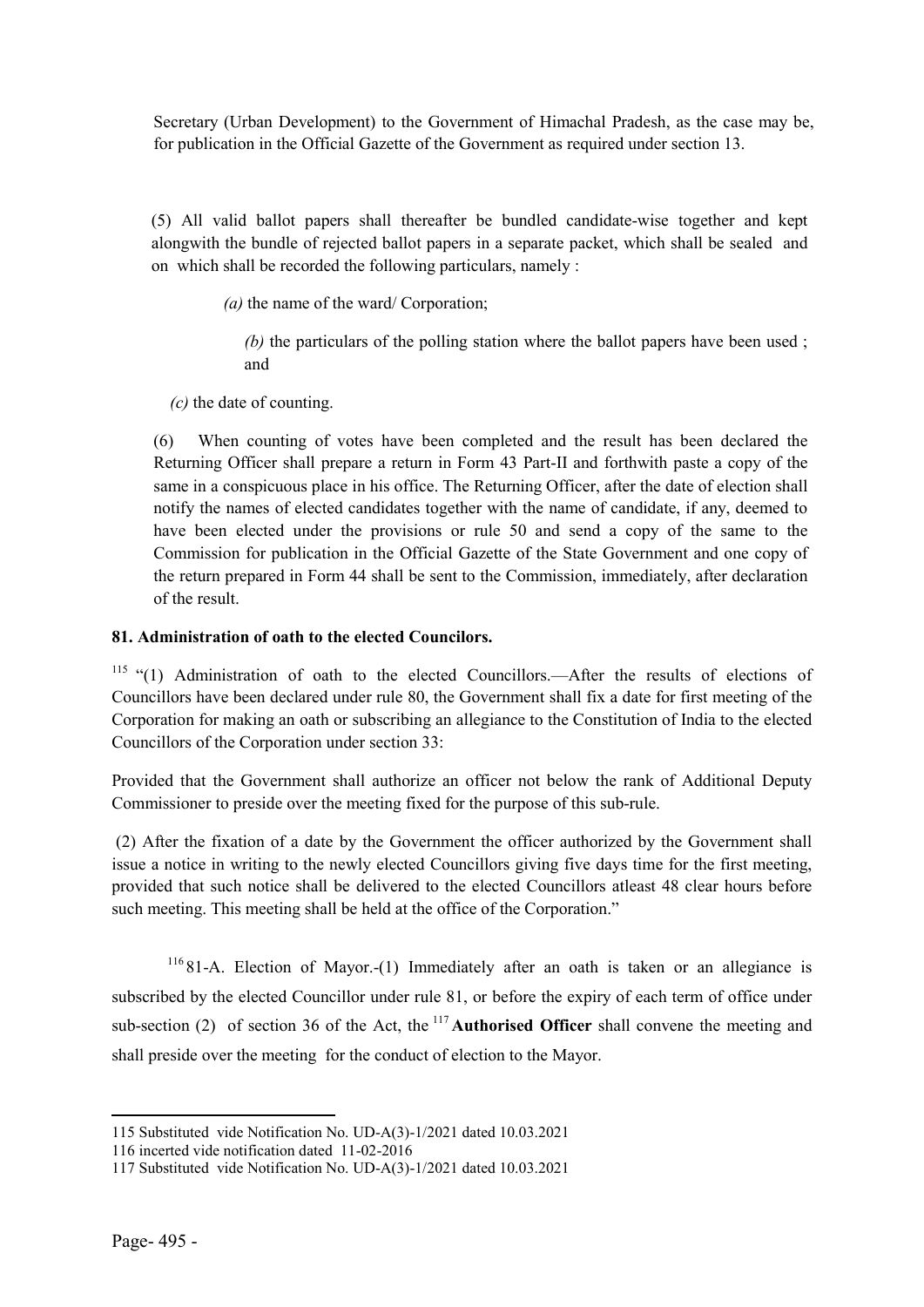(2) Quorum for the meeting for the election of Mayor shall be  $\frac{3}{4}$  of the total elected Councillors. In case the quorum is not complete, the  $118$  **Authorised Officer** presiding Over the meeting shall postpone the meeting to a later date not being more than three days from the day of its first meeting. For the postponed meeting no quorum shall be required.

(3) If only one candidate for the office is proposed, he shall declare such a candidate as duly elected to fill the said office.

(4) If there are more candidates, then, the poll shall be held.

(5) Ballot papers to be used at the election of the Mayor, shall be in Form-47-A and the particulars there in shall be in Hindi Devnagri script.

81-B. Method of voting at the election of Mayor.- (1)The procedure of voting at the election of mayor shall be as under.-

(a) before issuing the ballot paper to the Councillors, the  $^{119}$  **Authorised Officer**, shall put his signatures on the back of each ballot paper in token of distinguishing mark

(b) the Councillors on receipt of the ballot papers, shall make a cross $(x)$  against the name of the candidate for whom he intends to vote;

(c) after making cross, the councilor shall fold the ballot papers so as to conceal his vote; and

 (d) the Councillor shall insert the folded ballot paper into the ballot box kept for the purpose in front of the  $120$  **Authorised Officer** functioning as the Presiding Officer.

(2) After polling is over, the Presiding Officer shall open the ballot box and shall, in the presence of the Councillor, count the votes.

 *EXPLANATION.-* For determining whether a vote polled is valid or invalid, the provision of rule 79 shall apply.

(3) A candidate obtaining largest number of votes shall be declared to be elected to fill the office:

Provided that if, after the counting of the votes tie is found to exist between any candidates and the addition of one vote will entitle any of these candidate to be declared elected, that shall forthwith be decided between these candidates by lot, and the candidate on whom the

**.** 

<sup>118</sup> Substituted vide Notification No. UD-A(3)-1/2021 dated 10.03.2021

<sup>119</sup> Substituted vide Notification No. UD-A(3)-1/2021 dated 10.03.2021

<sup>120</sup> Substituted vide Notification No. UD-A(3)-1/2021 dated 10.03.2021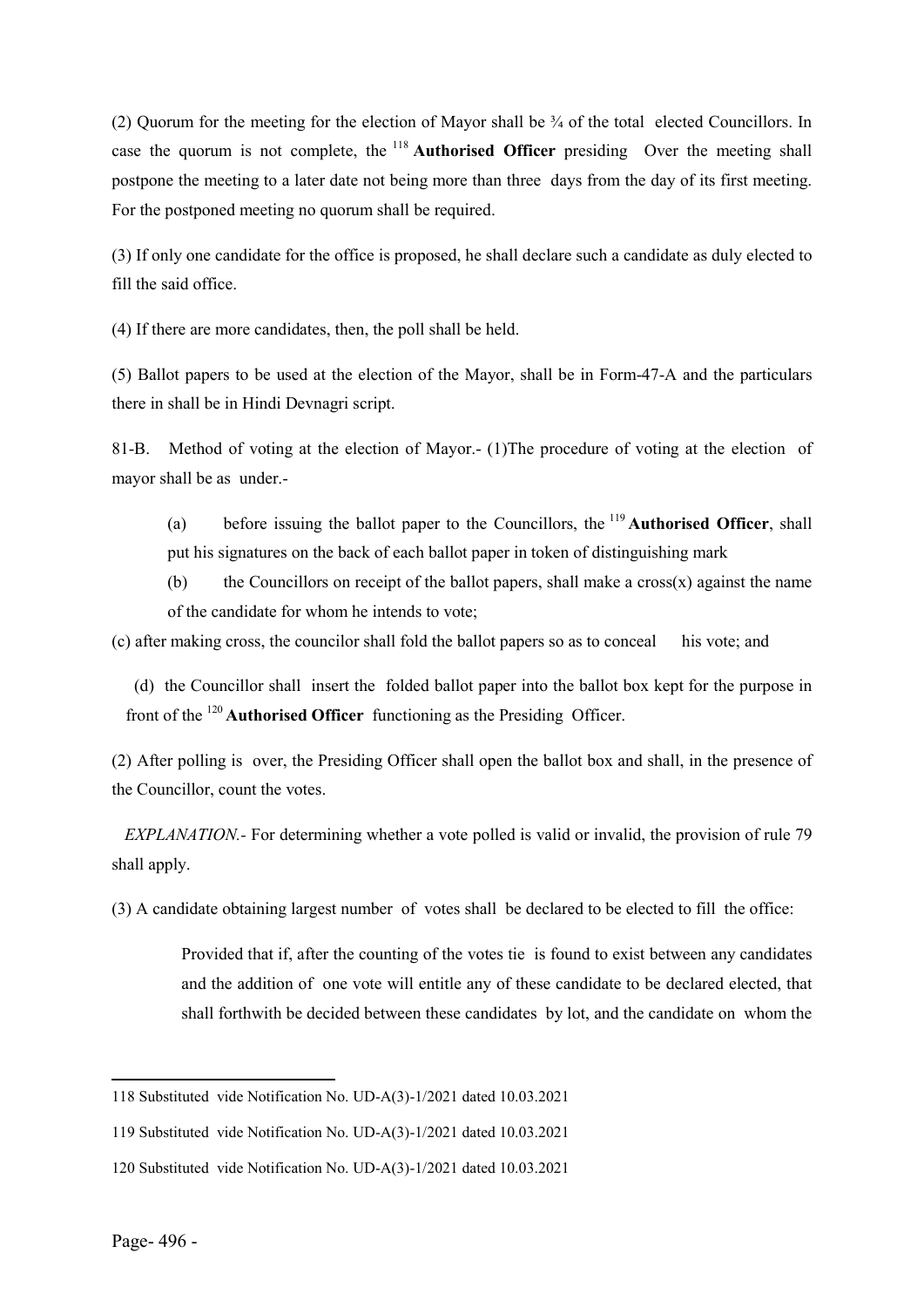lot falls shall be considered to have received an additional vote and shall be declared to be duly elected.

 (4) all ballot papers used for such voting shall be put in a stout envelope and sealed by the presiding officer in full view of the Councillors present there and the description of the election to which the ballot papers relate shall be inscribed thereon. The Commissioner, Municipal Corporation , shall preserve the envelope, intact either in his office or at such other place as he may specify in writing until the expiry of one year from the date of election and shall then subject to any direction to the contrary given by the competent court or the State Election Commission cause it to be disposed off with its contents in such manner as he may deem fit.

(5) The 121 Authorised Officer, shall prepare and forward the result of election in Form-49 to the State Government as well as to the State Election Commission for information and record.

(6) The State Government on receipt of the election result under sub-rule (5) shall notify the election of the Mayor and forward a copy of the same to the State Election Commission .

81-C. Election of the Deputy Mayor.- After the election of the mayor, the <sup>122</sup> Authorised Officer, shall hold the election to the office of the Deputy Mayor in the same manner as provided for the election of mayor under rules 81-A and 81-B of these rules.

81-D. No. confidence motion against the Mayor or the Deputy Mayor.- (1) A motion or no confidence motion against the Mayor or the Deputy Mayor of a Corporation may be brought through a requisition given in writing addressed to the  $^{123}$  Deputy Commissioner of the district concerned, signed by not less than majority of its total elected councilors:

 Provided that the Councillors who have made such a requisition may withdraw the same before the meeting is convened for the purpose:

 Provided further that motion of no confidence under this rule shall not be maintainable within six months of the date of his election to such office and any subsequent motion of no confidence shall not be maintainable within the interval of six months of the last motion of no confidence.

 $(2)$  <sup>124</sup> The Deputy Commissioner concerned, shall circulate to each councillor a copy of the requisition for their information .

<sup>121</sup> Substituted vide Notification No. UD-A(3)-1/2021 dated 10.03.2021

<sup>122</sup> Substituted vide Notification No. UD-A(3)-1/2021 dated 10.03.2021

<sup>123</sup> Substituted vide Notification No. UD-A(3)-1/2021 dated 10.03.2021

<sup>124</sup> Substituted vide Notification No. UD-A(3)-1/2021 dated 10.03.2021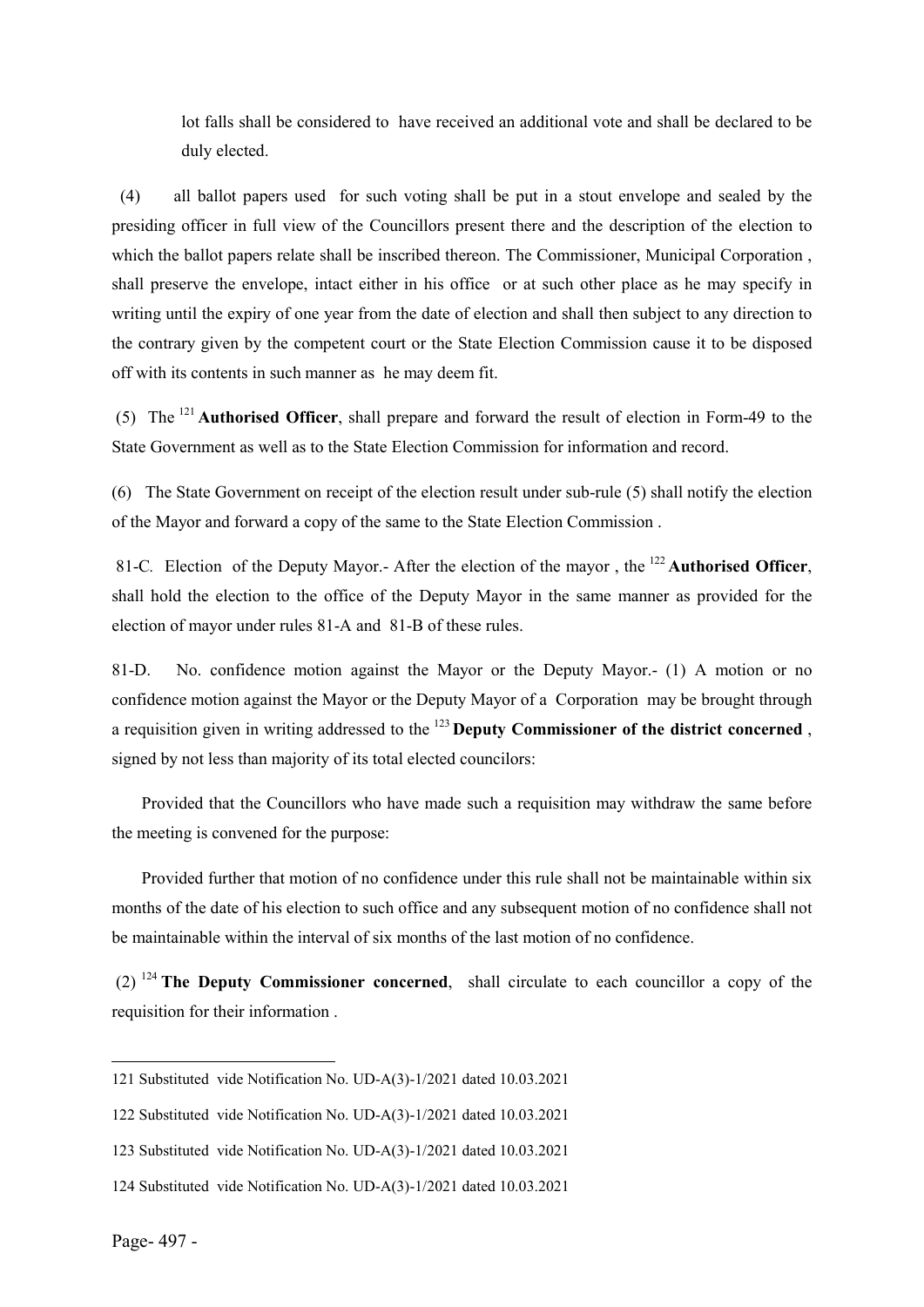$(3)^{125}$  The Deputy Commissioner concerned shall convene a special meeting by giving a notice of not less then fifteen days for the consideration of the motion referred to in sub-rule(1) and shall preside over at such meeting.

(4) A motion or no-confidence shall be carried in accordance with the provisions of sub-section (2) of section 37 of the Act.

 $126$  (5) If motion of no-confidence is carried, the concerned Deputy Commissioner shall inform the Commission, the Government and the Director, Urban Development, Himachal Pradesh, immediately."

81-E. Fresh Election- If the office of the Mayor or the Deputy is vacated during his tenure on account of no-confidence motion a fresh election for the reminder of the period shall be held under these rules for the office of Mayor or the Deputy Mayor, as the case may be, within a period of one month from the date of occurrence of vacancy

82. Commencement of counting after fresh poll.- (1) If a fresh poll is held under rule 52, the Returning Officer shall, after completion of that poll, recommence the counting of votes on the date and time and place which has been fixed by the Commission in that behalf and of which notice, has previously been given to the candidates and their agents.

(2) The provisions of rules 79 and 80 shall apply to such further counting.

83. Procedure in case of tie.- If after the counting of votes, tie is found to exist between any  $^{127}$ contesting candidates, and the addition of one vote entitles any of those candidates to be declared elected that shall forthwith be decided between those candidates by lot, and the candidate on whom the lot falls shall be considered to have received an additional vote and shall be declared to be duly elected.

84. Custody of papers relating to elections.- The Returning Officer shall retain the packets of the counter foils of used ballot papers, the packets of unused ballot papers, the packets of used ballot papers valid, tendered or rejected and all other papers relating to the elections in safe custody either in his own office or at such other place as he may specify in writing until the expiry of three months from the date of publication of the result of election.

126 Inserted vide Notification No. UD-A(3)-1/2021 dated 10.03.2021

**.** 

<sup>125</sup> Substituted vide Notification No. UD-A(3)-1/2021 dated 10.03.2021

<sup>127</sup> Substituted vide Notification No. UD-A(3)-1/2021 dated 10.03.2021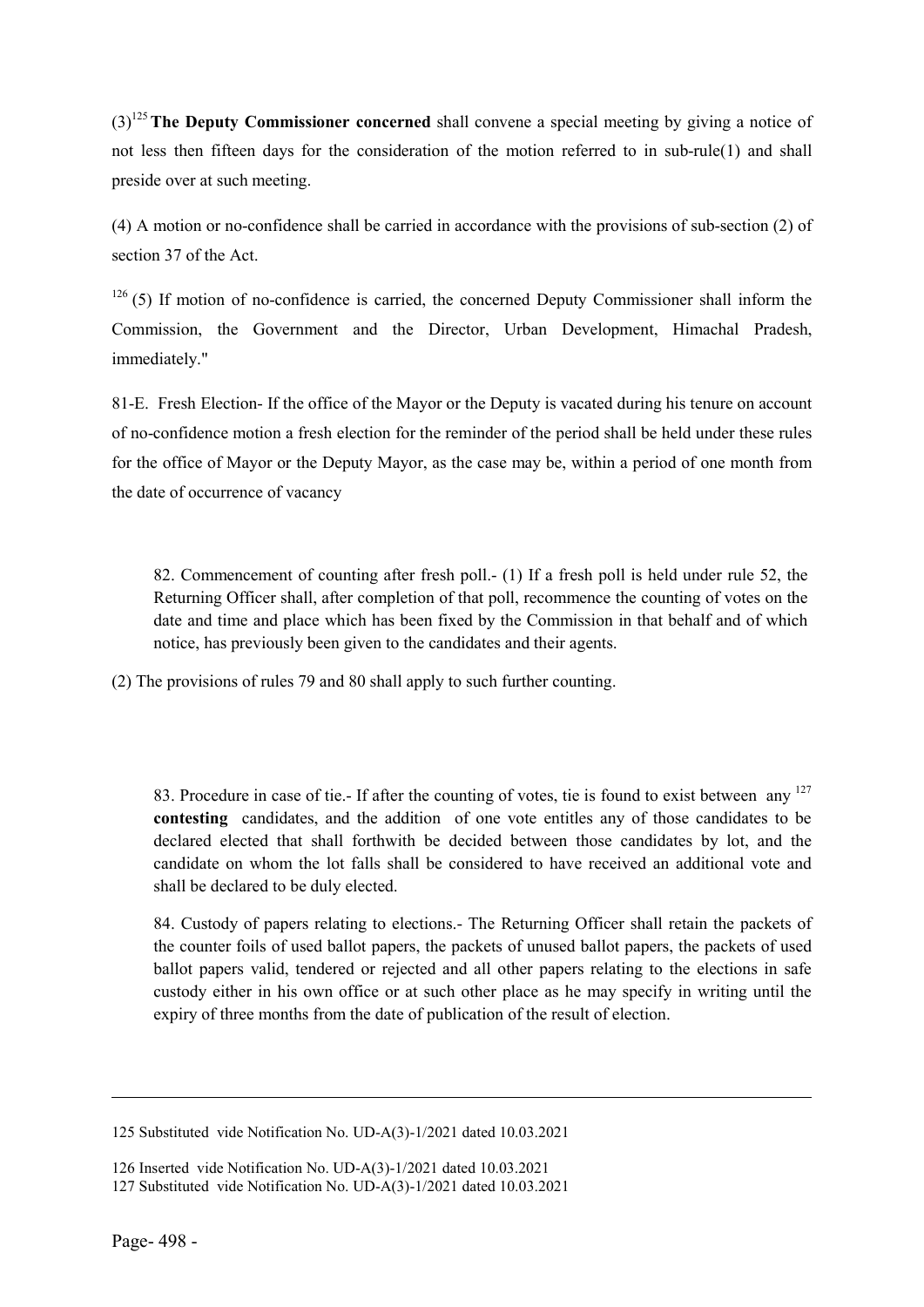85. Production and inspection of election papers :- (1) While in the custody of the Returning **Officer** 

*(a)* the packets of counterfoils of used ballot papers;

*(b)* the packets of unused ballot papers;

*(c)* the packets of used ballot papers; and

(d) the packets of marked copies of the electoral roll shall not be opened and their contents shall not be inspected by, or produced before, any person or authority except under the orders of the competent court or of the officer authorized under section 14.

(2) All other papers relating to the election shall be opened to public inspection and any person may apply for such an inspection or supply of certified copies thereof on payment of a fee at the same rate as is charged in Himachal Pradesh for the inspection of documents forming part of a record of a dealt with by a Revenue Officer, or for supply of a copy of an order by Revenue Officer, as the case be, and such copies shall be supplied in accordance with the procedure to be followed for a similar application in respect of case dealt with by a Revenue Officer.

86. Disposal of election papers.- Subject to any direction to the contrary given by the State Government or by the Commission or by a competent court or by an authorized Officer under section 14, the packets and other papers referred to in rules 68,69,75,84 and 85 shall be retained for a period of 90 days from the date of publication of results in the Official Gazette and shall thereafter be destroyed".

 Provided that if an election petition is pending, the packets and other papers referred to in this rule shall not be disposed of unless the petition is finally decided.

87.Casual vacancies in the Corporation.-When a vacancy occurs among the Mayor/Deputy Mayor/Councillors of a Corporation by death, resignation or removal of any Mayor/Deputy Mayor/Councillors and a new /Mayor/Deputy Mayor/Councillors shall be elected in his place in accordance with the provisions of sub-section (1) of section 12, and such election shall be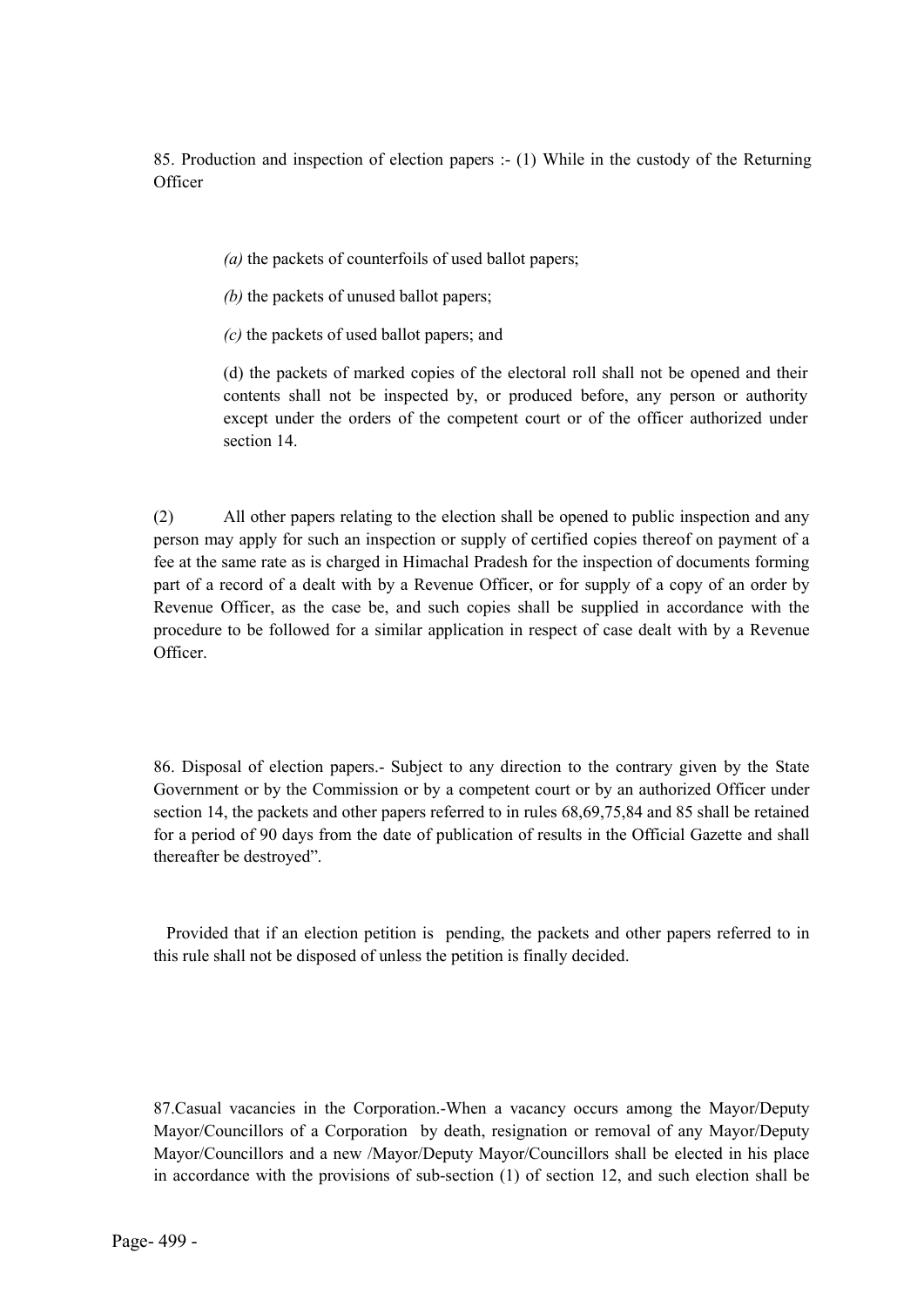conducted in the manner as specified in these rules for a general election and the programme of the election shall be framed as soon as may be convenient after occurrence of the vacancy.

88. Interpretation of rules.- If any question arises regarding the interpretation of these rules, otherwise than in connection with an election petition, which has actually been presented, shall be referred to the Commission, whose decision thereon shall be final.

### CHAPTER-IX

#### ELECTION PETITIONS AND APPEALS

89. Presentation of petition.- (1) The election petition under section 14 shall be presented to the Divisional Commissioner, under whose territorial jurisdiction the Corporation is situated.

(2) The petitioner shall enclose with the petition copies of the petition and its enclosures equal to the number of respondents.

(3)The affidavit referred to in the proviso to sub-section (1) of section 14 shaIl be in Form-50 and shall be sworn in before a Magistrate.

90.Security deposit to be made with the petition.- At the time of presentation of an election petition, the petitioner shall deposit a sum of Rs. 3000/- (three thousand Rupees) as security money in the Government Treasury or Sub-Treasury under the appropriate head of account in the name of Authorized Officer to whom the petition is presented or caused to be presented.

91. Withdrawal of petitions.- (1) An election petition may be withdrawn by the petitioner only after the permission of the Divisional Commissioner to whom the petition is presented.

(2) When an application for withdrawal is made, a notice thereof fixing a date for the hearing of the application shall be given to all other parties to the petition.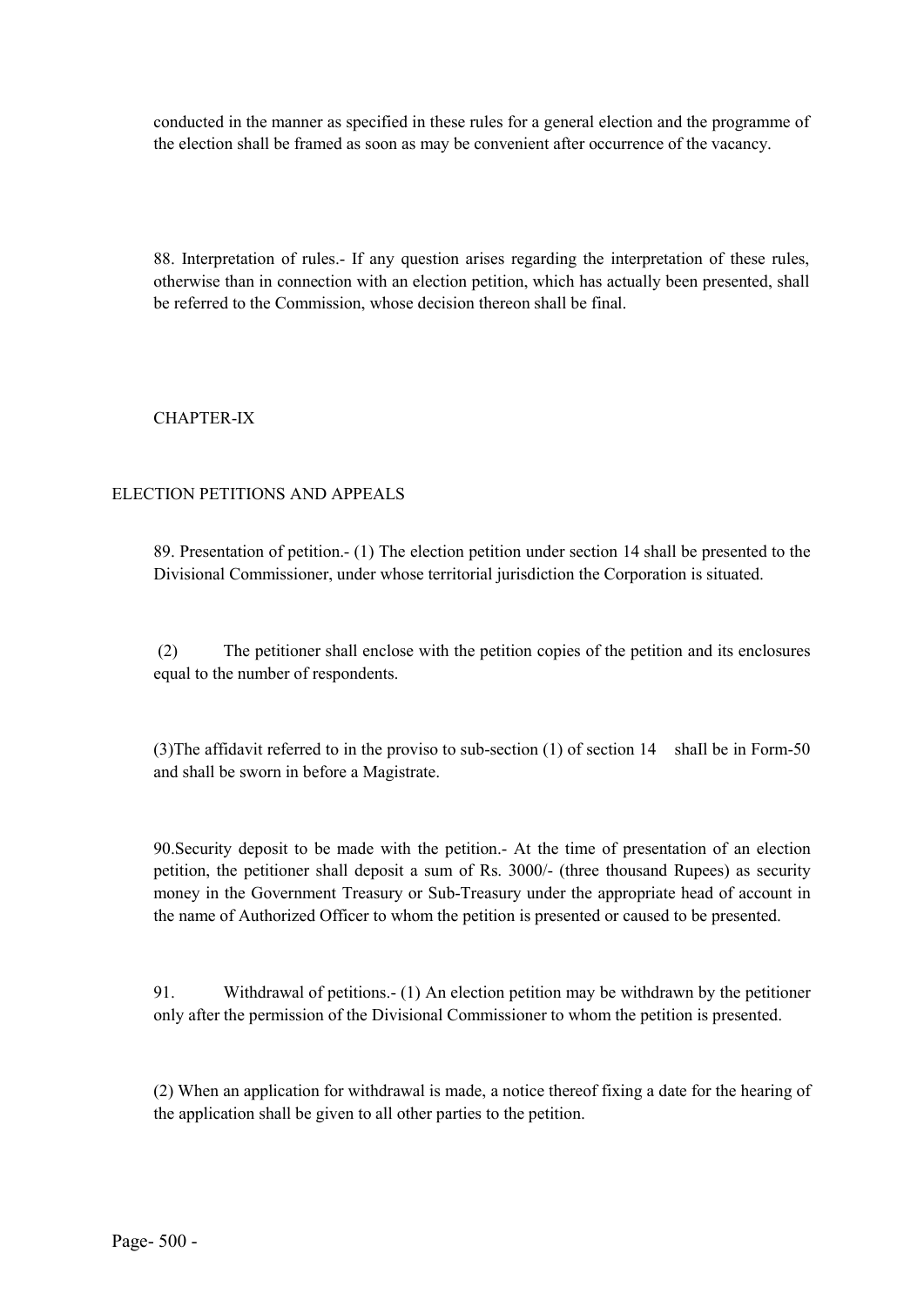(3) No application for withdrawal shall be allowed, if, in the opinion of the Divisional Commissioner to whom the petition is presented. Such an application has been induced by bargain or consideration.

(4) If the application for withdrawal is allowed, the Divisional Commissioner to whom the petition is presented shall pass an order with regard to refund or forfeiture of security deposit:

 Provided that where the application of withdrawal is allowed by the Divisional Commissioner, a copy of the order shall be sent to the Director, Urban Development, Himachal Pradesh.

92. Place and Procedure of enquiry.- (1) The place of enquiry shall be headquarters of the Divisional Commissioner concerned to whom the petition is made or transferred:

Provided that the Divisional Commissioner to whom the petition is made or transferred, as the case may be, may on being satisfied that Special circumstances exist rendering it desirable that the enquiry should be held elsewhere, fix some other convenient place for this purpose.

(2)The public shall have free access to the place where enquiry into the election petition may be held.

(3)Notice of the time and place of enquiry shall be given to the parties not less than seven days before the first date of hearing.

93. Communication of orders on petition .- The Divisional Commissioner to whom the election petition is made or transferred, as the case may be, shall after conclusion of the election petition, send a copy of the order to the Commission and to the Director, Urban Development, Himachal Pradesh as soon as possible.

94.Procedure in presentation of appeal :- (1) Any person aggrieved by an order made by the Divisional Commissioner under section 18 may within a period of thirty days make an appeal to the Financial Commissioner (Appeal) Government of Himachal Pradesh under sub-section (3) of section 20:

Provided that the appellate authority may entertain the appeal after the expiry of said period of thirty days, if it is satisfied that the appellant was prevented by sufficient cause from filing the appeal in time.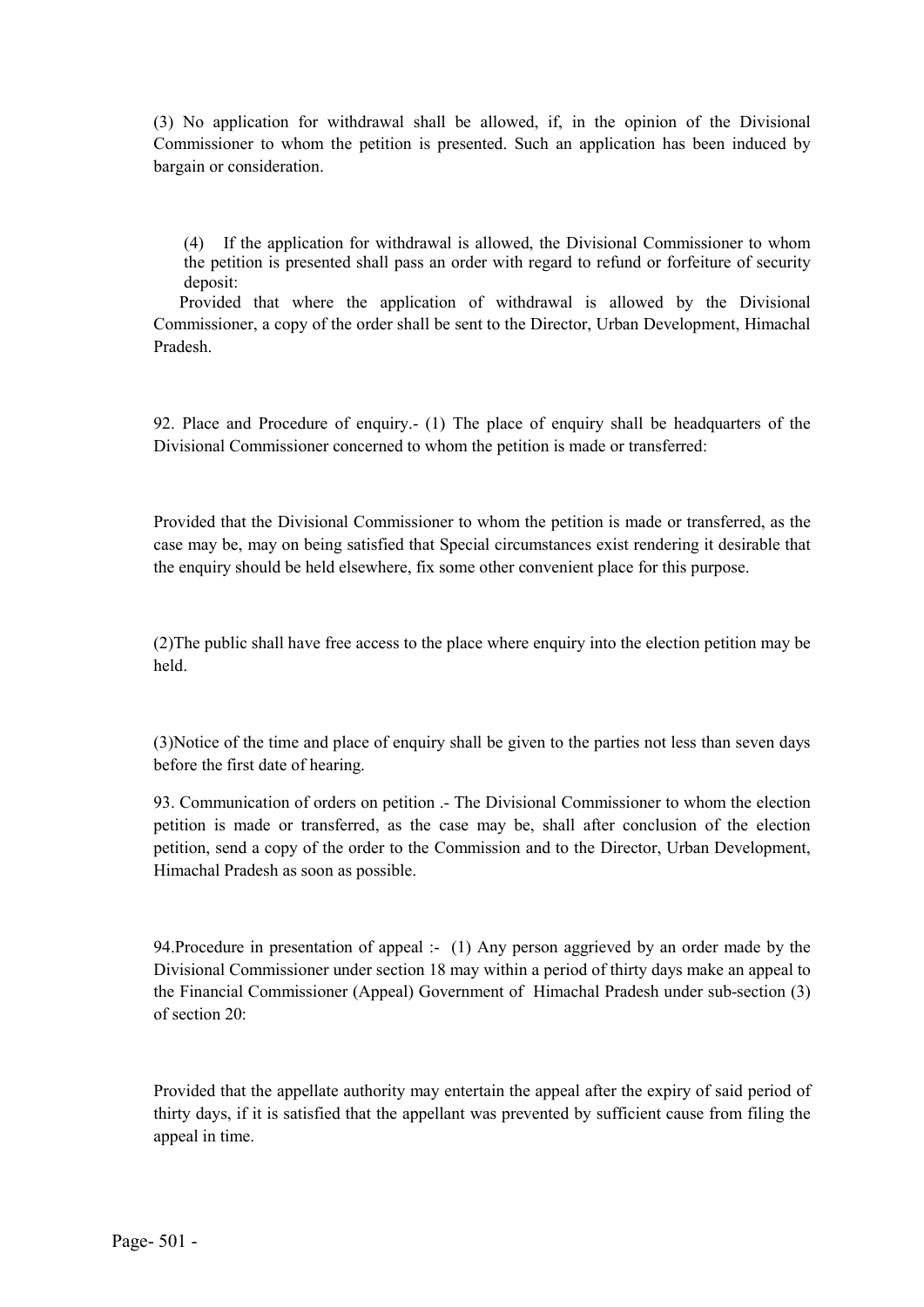(2) In computing the period of limitation for filing an appeal under the Act, the period spent in obtaining a copy of the order shall be excluded.

(3) Every appeal preferred, under sub-rule (1), shall be presented in the form of a memorandum by the appellant or his duly authorized agent and shall be accompanied by a Treasury Challan evidencing the deposit of a sum of Rs.3000/- as fee in the Government Treasury or Sub-Treasury under the appropriate head of account in the name of appellate authority to whom the appeal is presented. The memorandum shall set-forth concisely the grounds of objections to the order appealed from and shall be accompanied by a copy of such order.

(4) On receipt of an appeal under sub-rule (1) the appellate authority may, after calling for record from the Divisional Commissioner, against whose decision the appeal has been preferred and giving opportunity*,* to the parties of being heard and after making such further enquiry, if any, as may be necessary pass such orders as it thinks fit and the order of the appellate authority shall be final.

(5) A copy of the order passed in appeal shall be sent to the Commission and to the State Government.

95. Abatement of appeal:- If before the decision of the appeal, the appellant or respondent dies, the appeal shall abate, the appellate authority shall cause notice of such event sent to the Slate Government.

#### CHAPTER-X

#### MISCELLANEOUS

96. Penalty for disobedience of certain orders and for contravention of rules.- If any person,

who is on deputation with the Commission under section 9-E or any public servant put on duty in connection with delimitation of wards, preparation of electoral rolls and conduct of elections under the Act disobeys any orders issued by an officer appointed under the Act or contravenes the provisions of these rules shall be punishable under the Central Civil Services (Conduct Rules), 1964 or in accordance with the relevant law and practice for time being inforce for such purpose.

97.Repeal and savings- (1) The Himachal Pradesh Municipal Corporation Elections Rules, 1996, Himachal Pradesh Municipal Corporation(Delimitation and Reservation of wards) Rules, 1995 and the Himachal Pradesh Municipal Corporation ( Reservation and Elections to the office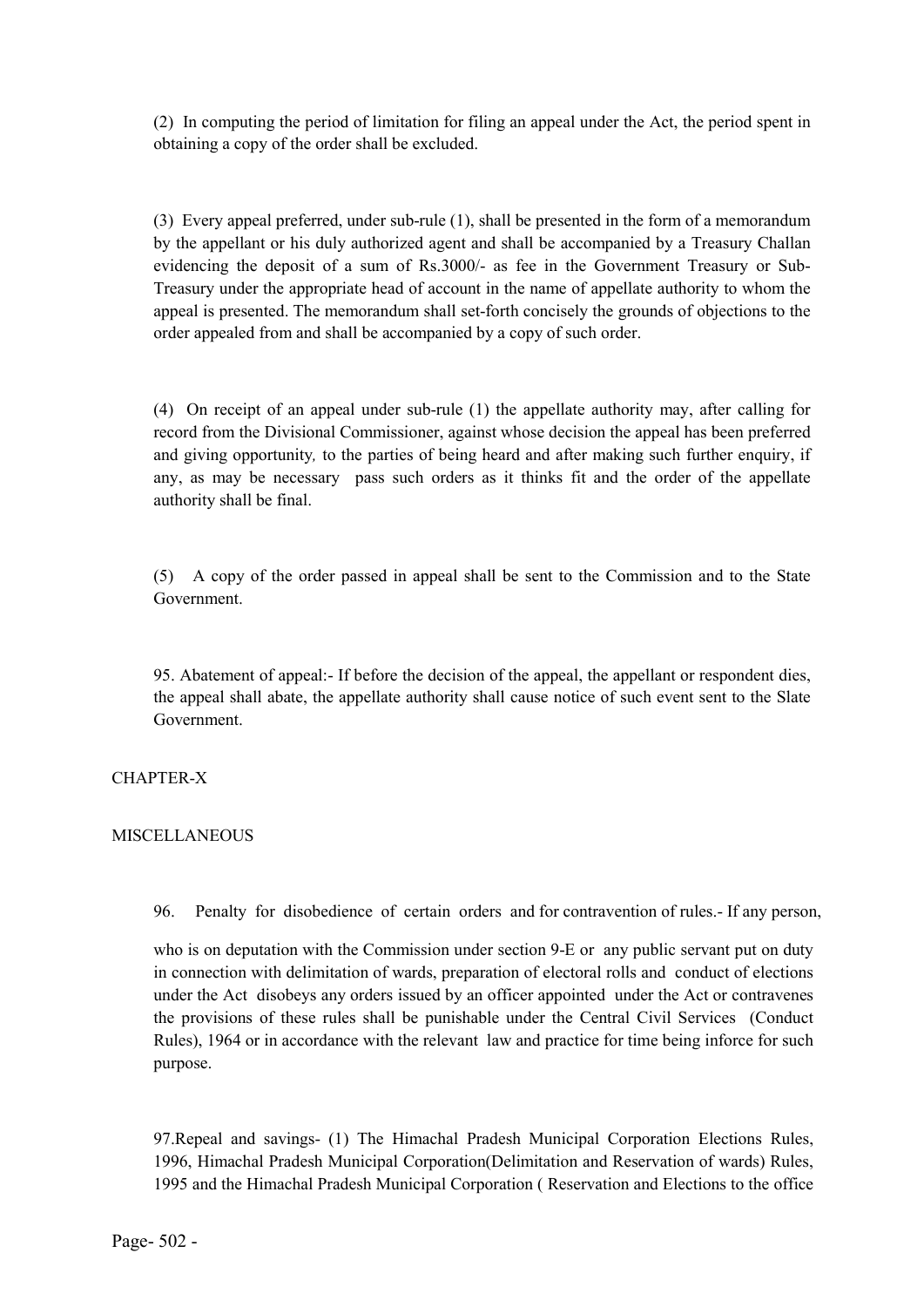of the Mayor and Deputy Mayor) Rules,1996, are hereby repealed, provided that.-

*(a)* such repeal shall not affect the previous operation of the said rules, notifications and orders or anything done or any action taken thereunder; and

*(b)* any proceedings under the said rules, notifications or orders pending at the commencement of these rules shall be continued and disposed of as far as may be, in accordance with the provisions of these rules.

(2) Nothing in these rules shall operate to deprive any person, to whom these rules apply, of any right of appeal which has accrued to him under the rules, notifications or orders repealed under sub-rule  $(1)$  in respect of any order passed before the commencement of these rules.

(3) A petition pending at or preferred after the commencement of these rules against an order made before such a commencement shall be considered and order thereon shall be passed in accordance with rules.

\*\*\*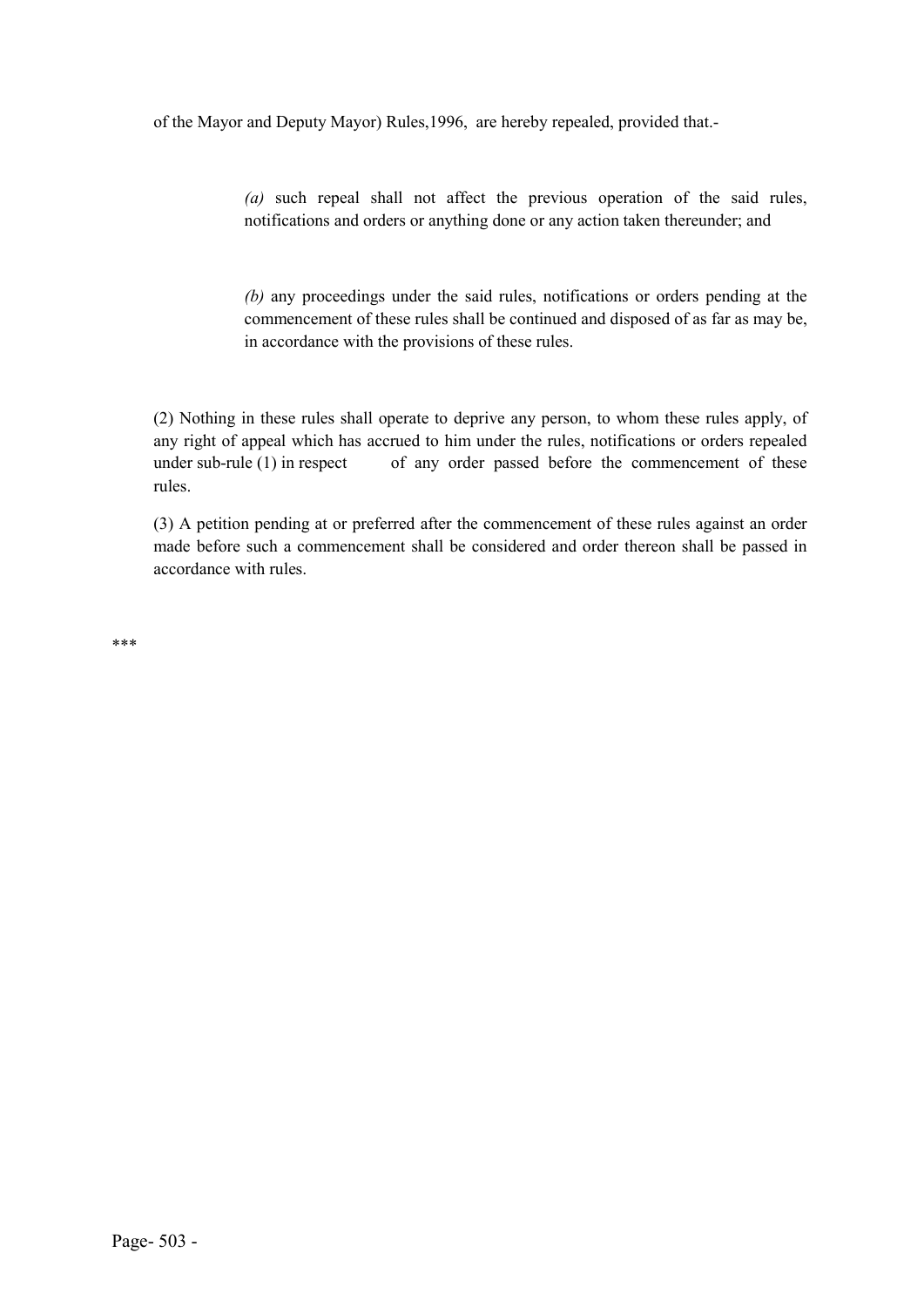#### (See rule 6)

Notice of publication of the proposals for dividing the Municipal Corporation into wards and defining the limits of each ward.

Notice is hereby given that the proposals for dividing Municipal Corporation into wards and defining the limits of each such ward shall be available for inspection in the office of the undersigned and the office of the Municipal Corporation \_\_\_\_\_\_\_\_\_\_\_ during the office hours for the next  $1287$  days.

If any resident has any objections to make with regard to aforesaid proposal against anything contained in it he can send the same to the undersigned in Form-2 with in  $129$  seven days from the date of publication of this notice and objections or suggestions so received shall be inquired into before finalizing the proposal.

Deputy Commissioner

Place

Date  $\qquad \qquad \qquad$ 

**.** 

<sup>128</sup> Amended vide Notification No. UD -A(3)-2/2020 dated 29.09.2020

<sup>129</sup> Amended vide Notification No. UD -A(3)-2/2020 dated 29.09.2020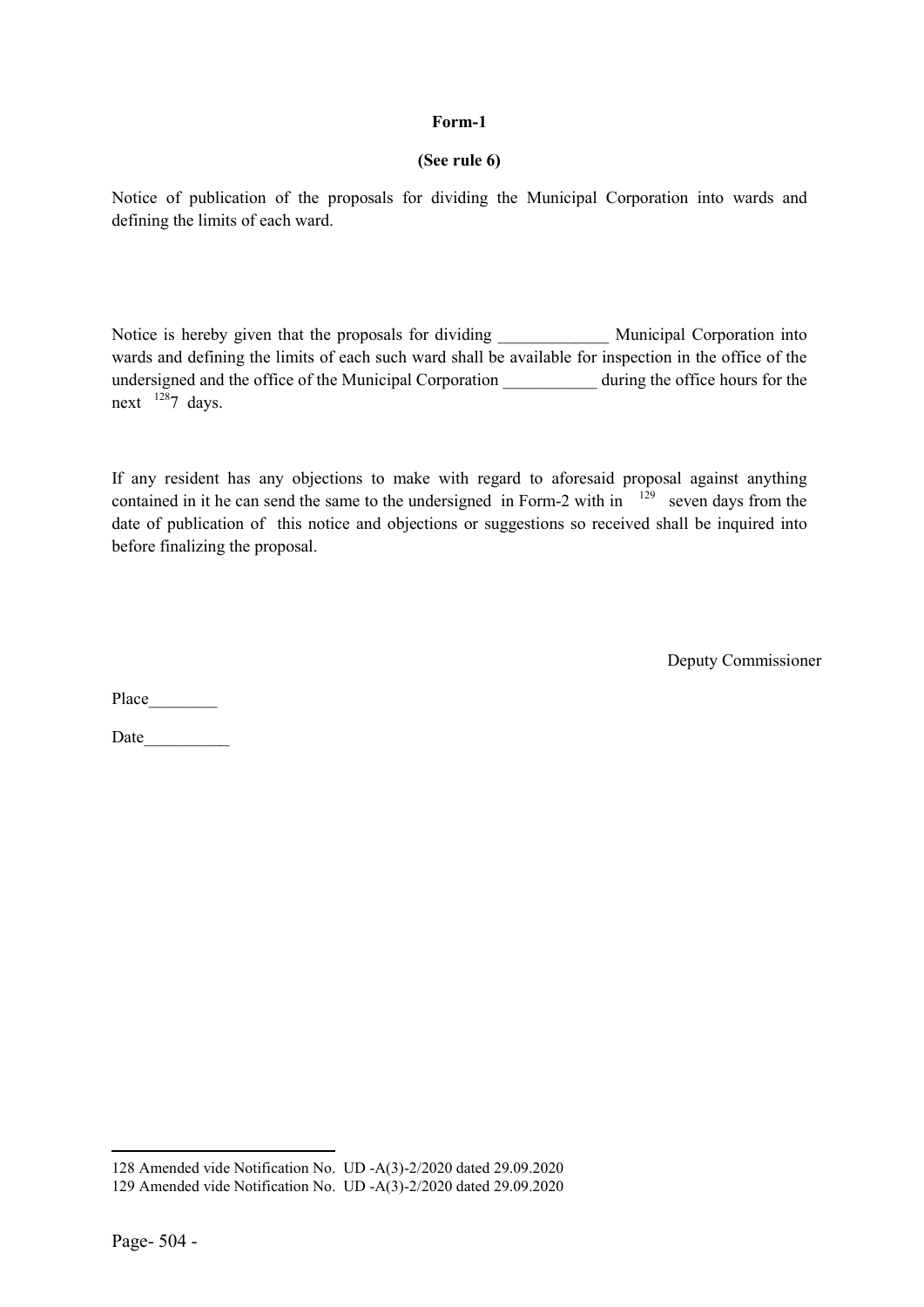## (See rule 7)

To

The Deputy Commissioner

 $\overline{\phantom{a}}$  , where  $\overline{\phantom{a}}$ 

| Subject:-                                                   | Objection to the draft delimitation of Wards.                                                            |  |
|-------------------------------------------------------------|----------------------------------------------------------------------------------------------------------|--|
| Sir,                                                        |                                                                                                          |  |
| in respect of _________________ Municipal Corporation area. | Please refer to the draft delimitation proposals of wards published on                                   |  |
| Corporation area.                                           | That I am a resident of ward No. 6. That I am a resident of ward No. 6. That I am a resident of ward No. |  |
|                                                             | That I have the following objections to these draft proposals:-                                          |  |
| (1)                                                         |                                                                                                          |  |
| (2)                                                         |                                                                                                          |  |
| (3)                                                         |                                                                                                          |  |
| (4)                                                         |                                                                                                          |  |
|                                                             | Yours faithfully,                                                                                        |  |
|                                                             | Signature, full name &                                                                                   |  |

address.

Place: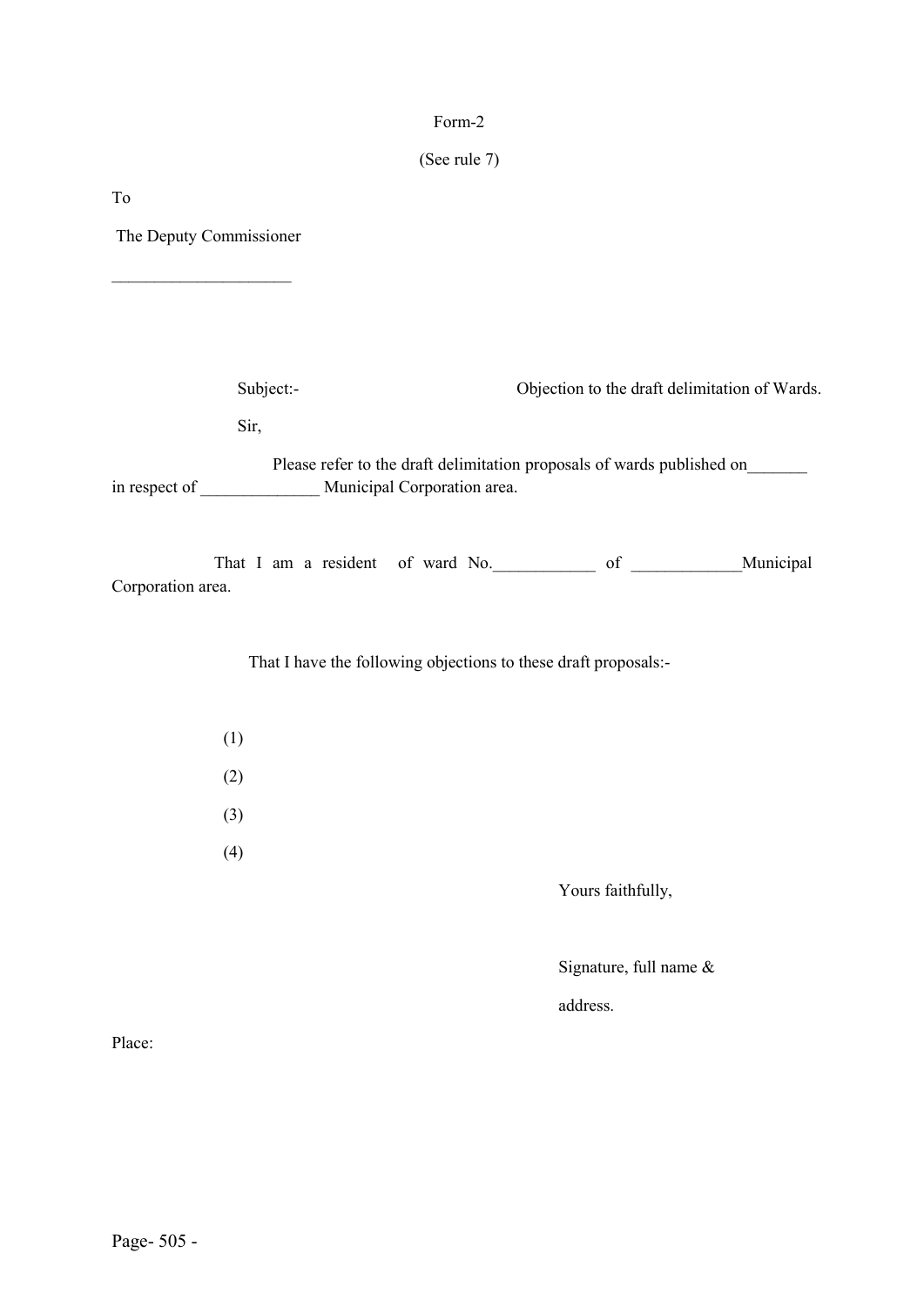(See rule 17)

NOTICE OF PUBLICATION OF ELECTORAL ROLL

To

The voters of ward No. The voters of ward No. \_\_\_\_\_\_\_\_\_\_\_\_\_District, Himachal; Pradesh.

 Notice is hereby given that the electoral roll has been prepared in accordance with the Himachal Pradesh Municipal Corporation Election Rules, 2012 and copy thereof is available during office hours for inspection at my office and in the office of the Municipal Corporation and at the office of the Tehsildar.

If there be any claim for the inclusion of a name in the electoral roll or any objection to the inclusion of a name or any objection to particulars in any entry, it should be lodged in or before (date) in Form 4,5, and 6 as may be appropriate.

Every such claim or objection should be addressed to the \_\_\_\_\_\_\_\_\_\_\_\_\_\_\_\_\_\_\_\_\_\_\_\_\_\_\_ (full address) Revising Authority and should either be presented in person or through agent or sent by the registered post so to reach him not later than the aforesaid date.

(Municipal Corporation)

Place:

date: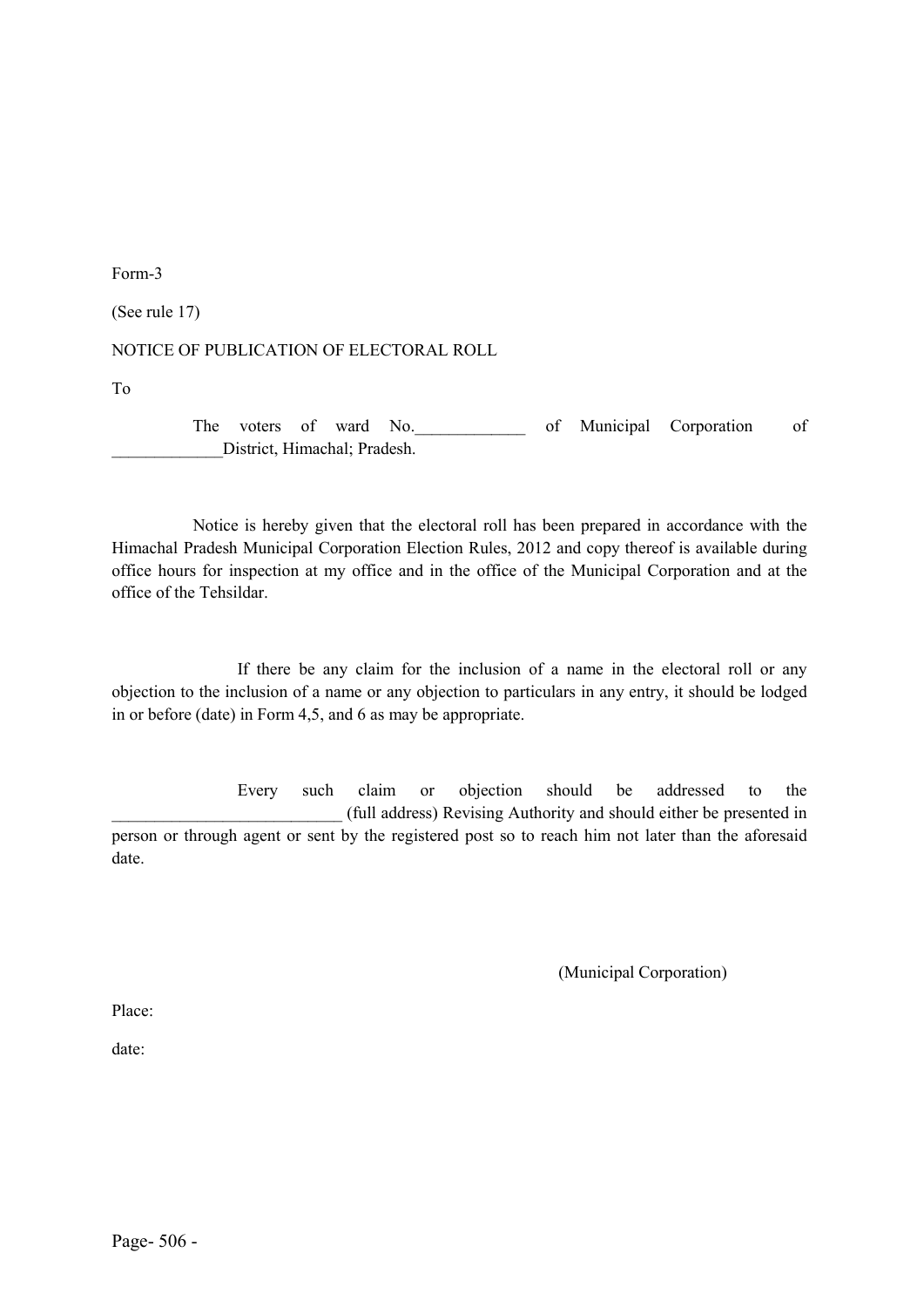## (See rules 20 (1) and 26)

## CLAIM APPLICATION FOR INCLUSION OF NAME

| To   |                                                                                                                                                                                                                                                                                                                                                                                                                                                                                     |
|------|-------------------------------------------------------------------------------------------------------------------------------------------------------------------------------------------------------------------------------------------------------------------------------------------------------------------------------------------------------------------------------------------------------------------------------------------------------------------------------------|
|      | The Revising Authority/Electoral Registration Officer,                                                                                                                                                                                                                                                                                                                                                                                                                              |
|      | (Municipal Corporation).                                                                                                                                                                                                                                                                                                                                                                                                                                                            |
| Sir, |                                                                                                                                                                                                                                                                                                                                                                                                                                                                                     |
|      | I request that my name be included in the electoral roll for the ward<br>relating to __________________Municipal Corporation.                                                                                                                                                                                                                                                                                                                                                       |
|      |                                                                                                                                                                                                                                                                                                                                                                                                                                                                                     |
|      |                                                                                                                                                                                                                                                                                                                                                                                                                                                                                     |
|      | Particulars of place of residence are:                                                                                                                                                                                                                                                                                                                                                                                                                                              |
|      | House No. Street/Mohalla Village<br>Post                                                                                                                                                                                                                                                                                                                                                                                                                                            |
|      | I hereby declare that to the best of my knowledge and belief that -                                                                                                                                                                                                                                                                                                                                                                                                                 |
| (i)  | I am a citizen of India.                                                                                                                                                                                                                                                                                                                                                                                                                                                            |
|      | (ii) My age on i.e. date notified by the State Election Commission<br>under                                                                                                                                                                                                                                                                                                                                                                                                         |
|      | I am an ordinary resident at the address given above.<br>(vi)<br>I have not applied for the inclusion of my name in the electoral roll<br>(vii)<br>for any other word of the Corporation.<br>(viii) My name has not been included in the electoral roll for any ward of<br>the above mentioned Municipal Corporation or municipality constituted under<br>the H.P. Municipal Act, 1994 or Gram Sabha constituted under the H.P.<br>Panchayati Raj Act, 1994, as the case may be. OR |
|      | That my name has been included in the electoral roll for the                                                                                                                                                                                                                                                                                                                                                                                                                        |

Signature/thumb-impression of claimant.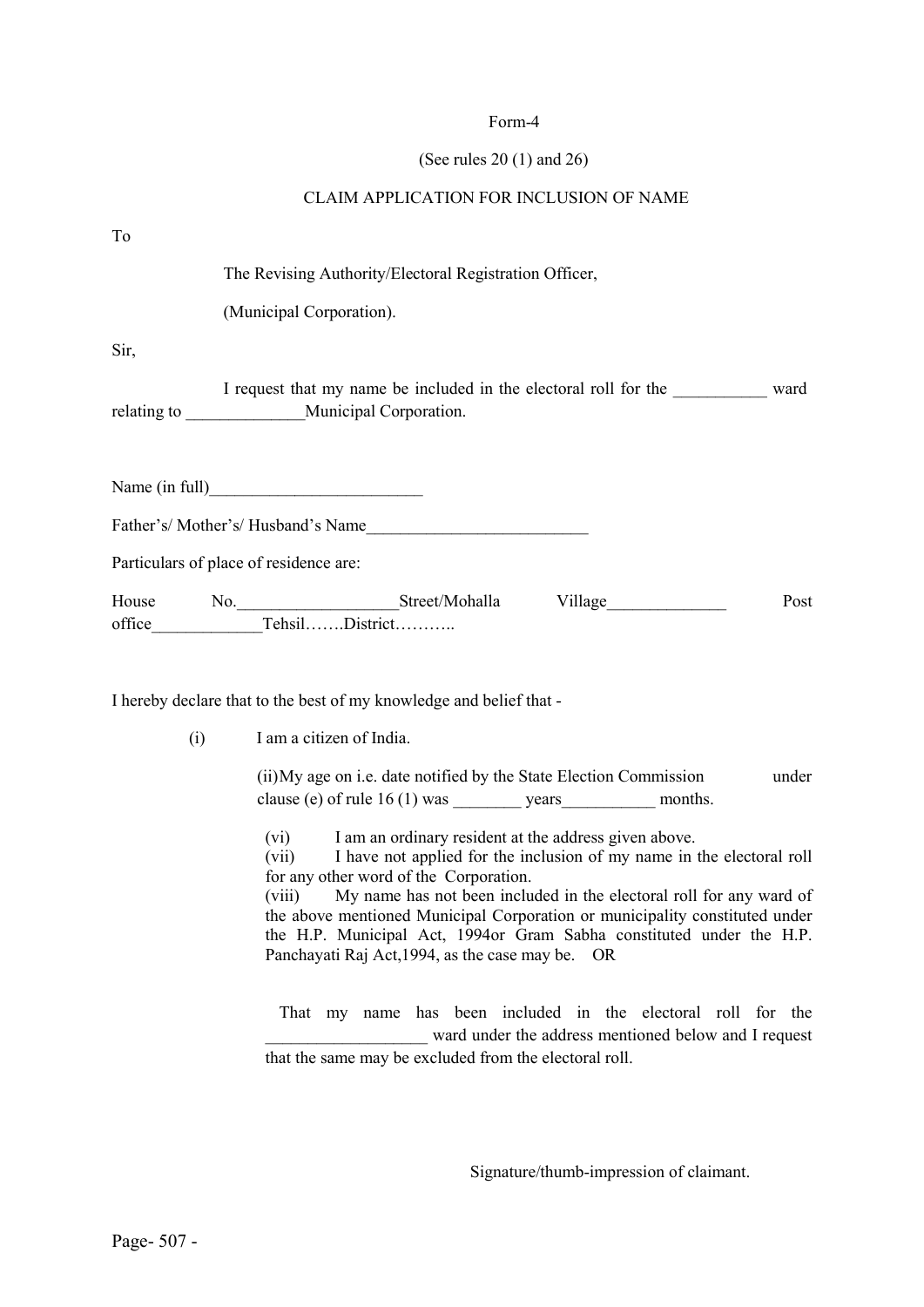### (full postal address).

I further declare that the facts submitted by me herein above are true and I also know that any person who makes a statement of declaration which is false and which he either knows or believes to be false or does not believe to be true is punishable in accordance with the law in force.

Signature/thumb-impression of claimant.

Place:

Date: ………………………………………….

I am a voter included in the electoral roll of the same part in which the claimant has applied for inclusion viz. part No……………..; relating to…………………. my serial No. therein is ……………….. I support this claim and countersign it.

> Signature/thumb-impression of elector supporting claim.

(full postal address).

……………………………………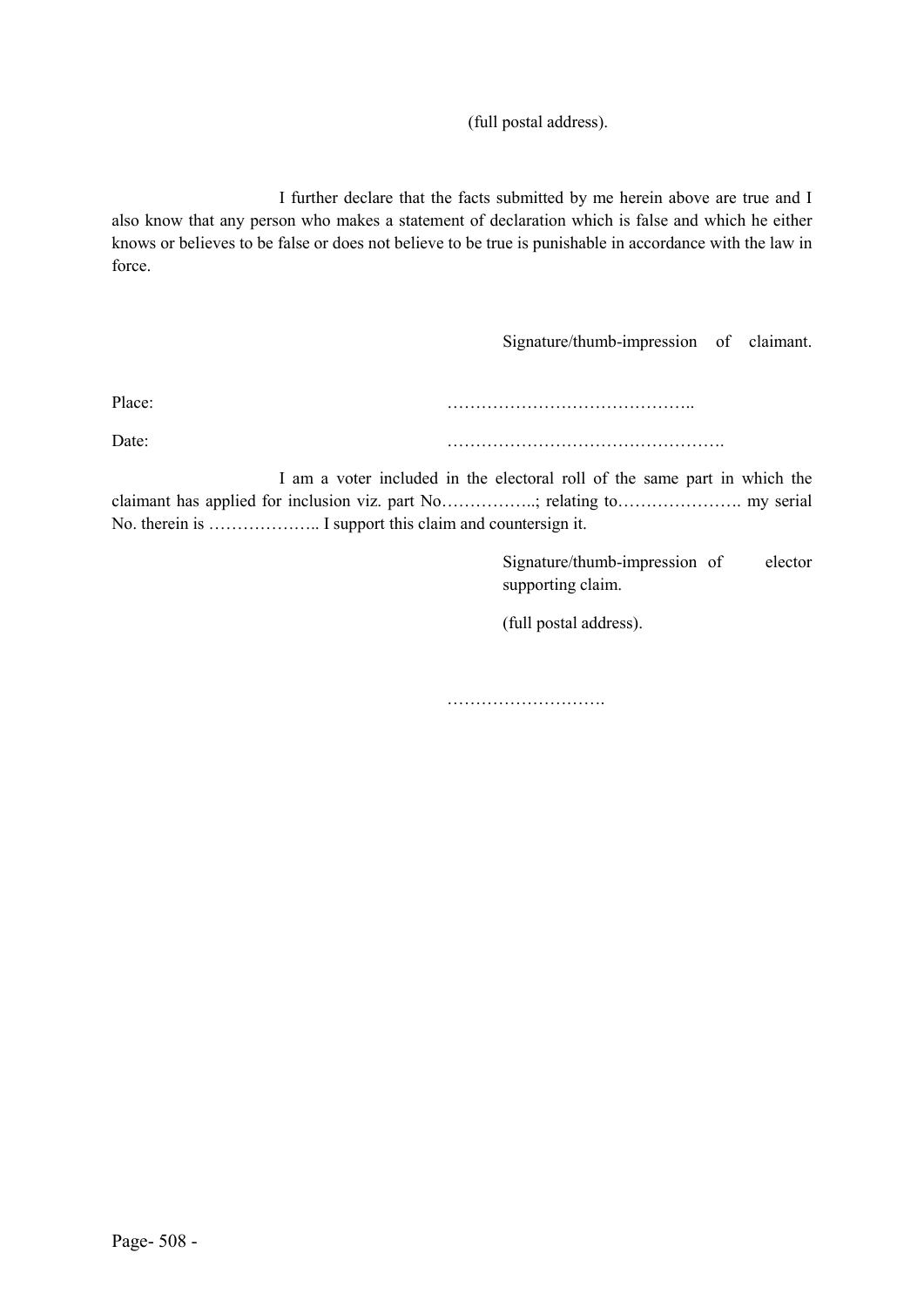# [See rule 20(1) ]

## OBEJECTION TO INCLUSION OF NAME

| To                                                                                                                                                                                     |
|----------------------------------------------------------------------------------------------------------------------------------------------------------------------------------------|
| The Revising Authority,                                                                                                                                                                |
| ward.                                                                                                                                                                                  |
| Sir,                                                                                                                                                                                   |
|                                                                                                                                                                                        |
|                                                                                                                                                                                        |
|                                                                                                                                                                                        |
|                                                                                                                                                                                        |
| I hereby declare that the facts mentioned above are true to the best of my knowledge and<br>belief and that my name has been included in the electoral roll for this ward as follows:- |
|                                                                                                                                                                                        |
|                                                                                                                                                                                        |
| of<br>No.<br>the<br>and<br>name                                                                                                                                                        |
| Signature/thumb-impression of objector.                                                                                                                                                |
| (full postal address).                                                                                                                                                                 |

……………………………………. ……………………………………….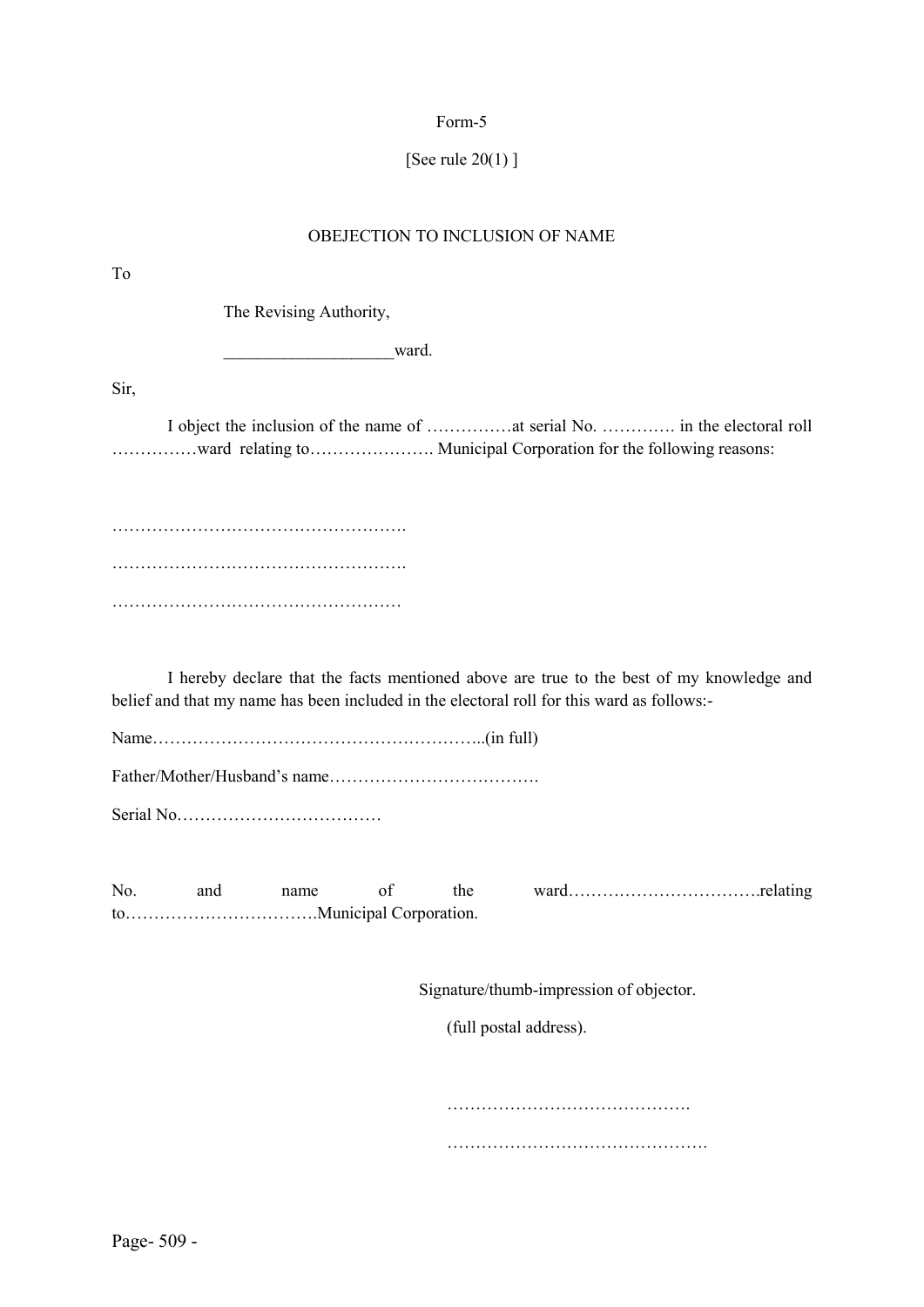I am a voter included in the same electoral roll in which the name objected stand appears, viz. No. and name of the ward relating to ………………….. Municipal Corporation. My Sr. No. there in is ………………. I support this objection and countersign it.

> Counter Signature/thumb-impression of the elector supporting objection.

(full postal address).

……………………………………. ……………………………………….

Note:- Any person who makes a statement of declaration which is false and which he either knows or believes to be false or does not believe to be true shall be punishable in accordance with the law in force.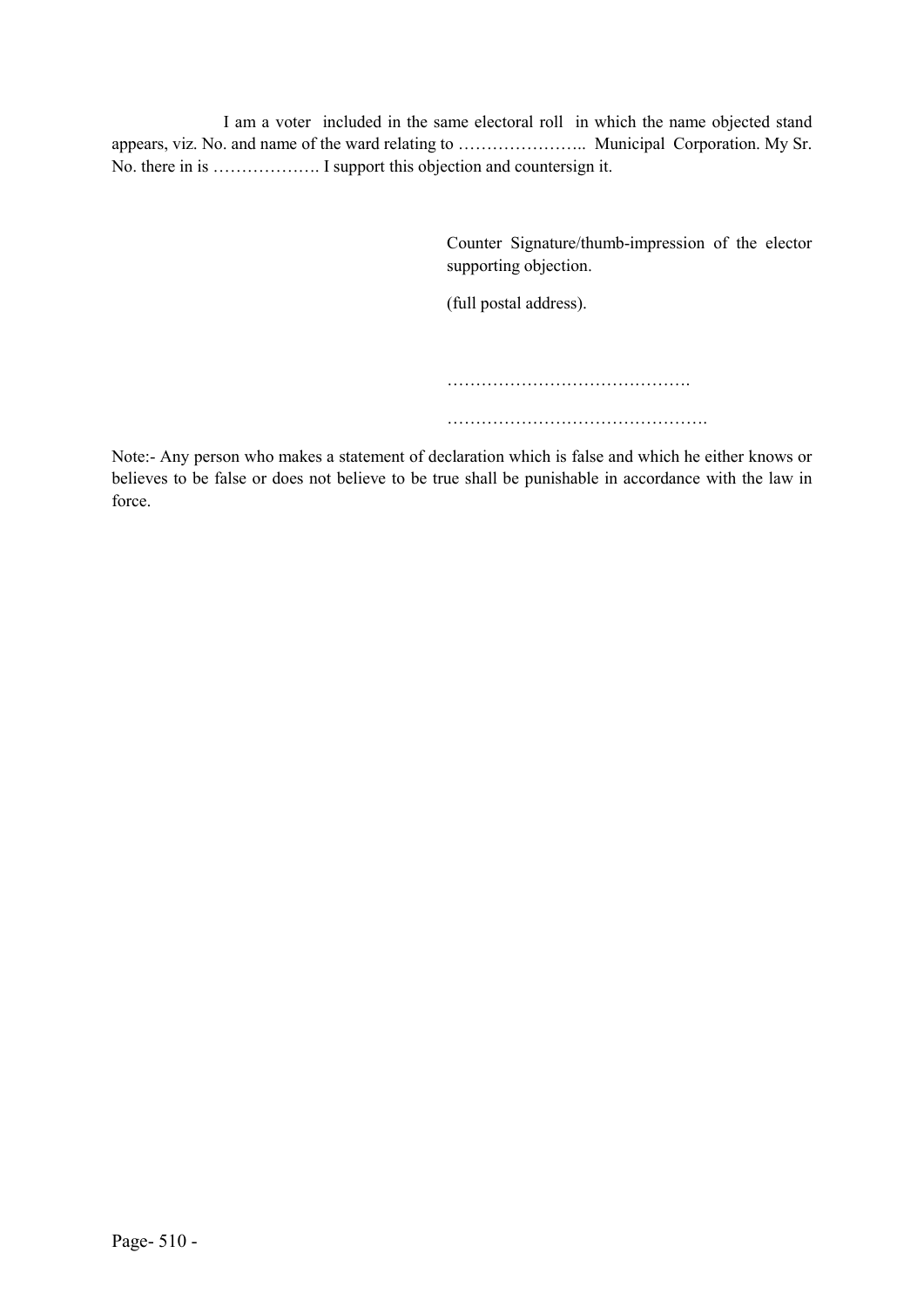### (See rules 20 (1) and 25)

### OBEJECTION TO PARTICULAR IN ANY ENTRY

To

The Revising Authority/Electoral Registration Officer,

ward.

Municipal Corporation of the control of the control of the control of the control of the control of the control of the control of the control of the control of the control of the control of the control of the control of th

Sir,

 I submit that the entry relating to myself which appears at Sr. No. ……….. in the roll ward relating to ………….Municipal Corporation as …………………. is incorrect. It should be corrected to read as follows:-

> ………………………………………………. ………………………………………………………

> > Signature/thumb-impression of claimant.

(full postal address).

…………………………………….

……………………………………….

Place:

Date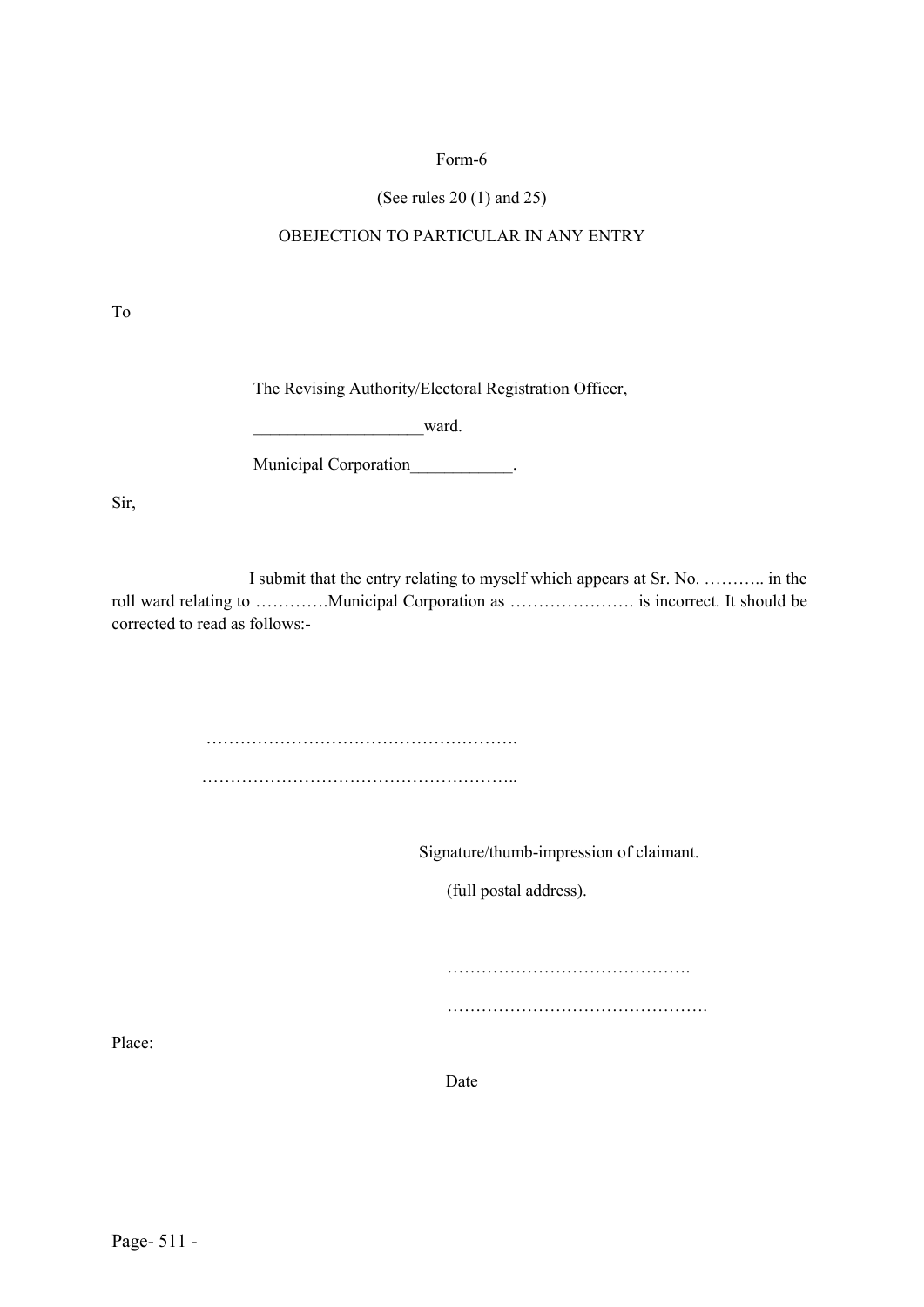### (See rules 20 (4),(5) and rule 22 )

## REGISTER OF CLAIM FOR INCLUSION OF NAME

……………………………Municipal Corporation………………..ward

| Sr. | Name of  | Father's            | of<br>Date                      | of<br>Date                                                             | Decision |          | Signature                   | Signature of                                                                              |
|-----|----------|---------------------|---------------------------------|------------------------------------------------------------------------|----------|----------|-----------------------------|-------------------------------------------------------------------------------------------|
| No. | claiment | name and<br>address | presentati<br>of<br>on<br>claim | decision<br>with note<br>the<br>1n<br>presence<br>of<br>the<br>parties | Admitted | Rejected | of<br>revising<br>authority | official by<br>whom<br>effect<br>was<br>given to the<br>revising<br>authority<br>and date |
|     | 2        | 3                   | $\overline{4}$                  | 5                                                                      | 6        | 7        | 8                           | 9                                                                                         |
|     |          |                     |                                 |                                                                        |          |          |                             |                                                                                           |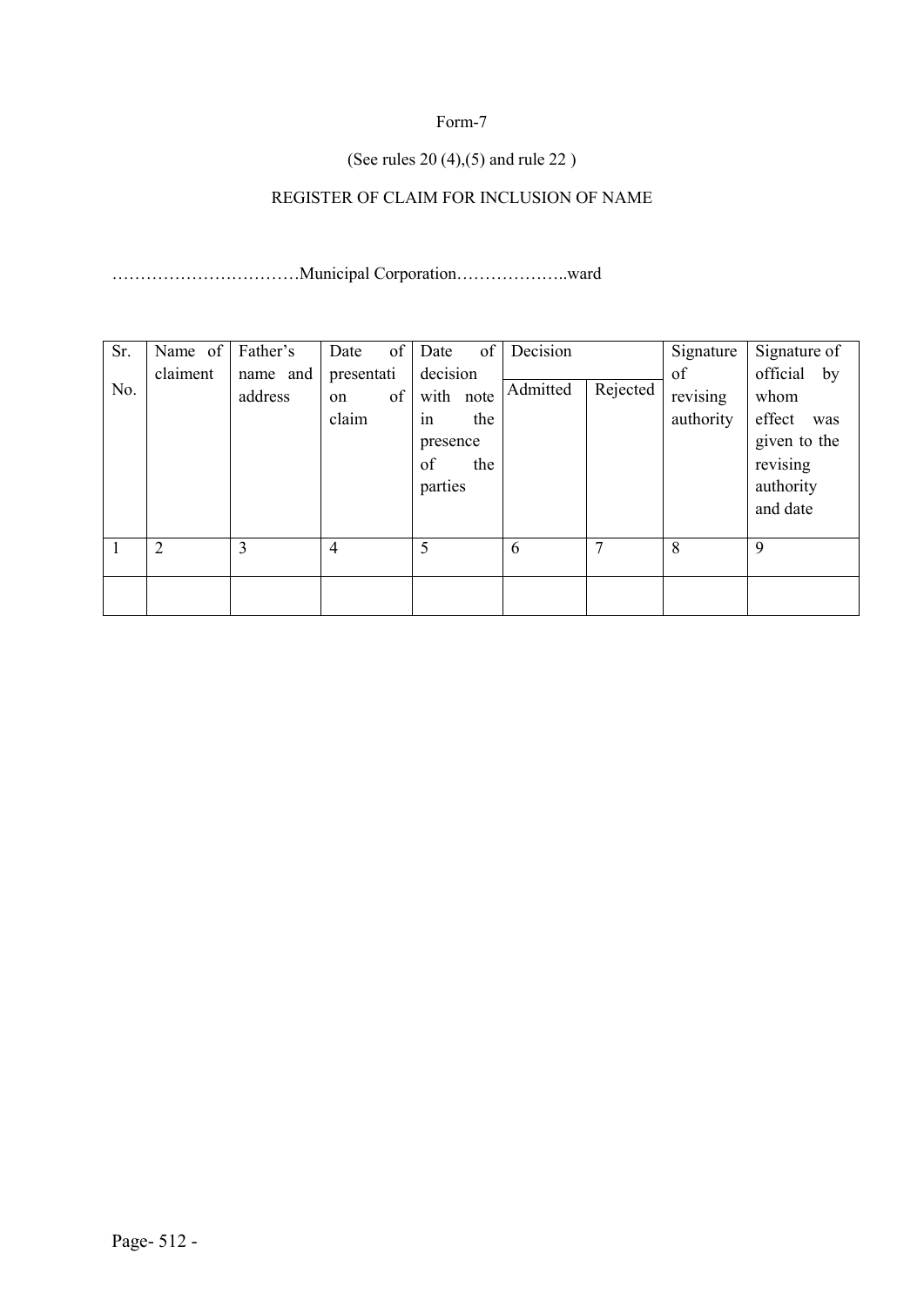### (See rules 20 (4) and (5) and rule 22)

## REGISTER OF OBJECTION TO INCLUSION OF NAMES

……………………………Municipal Corporation………………..ward

| Sr. No. | Person objection to |              |                |     | Father/husband's Sr. No. of the Date | of              |
|---------|---------------------|--------------|----------------|-----|--------------------------------------|-----------------|
|         |                     |              | name           | and | objector in the                      | presentation of |
|         |                     |              | address of the |     | roll                                 | objection.      |
|         |                     |              | objector       |     |                                      |                 |
|         |                     |              |                |     |                                      |                 |
|         | Under<br>name       | With Sr. No. |                |     |                                      |                 |
|         | of                  | in the roll  |                |     |                                      |                 |
|         |                     |              |                |     |                                      |                 |
|         | າ                   |              | 4              |     |                                      | 6               |
|         |                     |              |                |     |                                      |                 |

| Dated of decision                      | Decision |          | ture of      | of<br>Signature                                                                              |
|----------------------------------------|----------|----------|--------------|----------------------------------------------------------------------------------------------|
| with note as to<br>presence of parties | Admitted | Rejected | ng authority | official by whom<br>effect was given<br>to the decision of<br>revision authority<br>and date |
|                                        | 8        | Q        | 10           |                                                                                              |
|                                        |          |          |              |                                                                                              |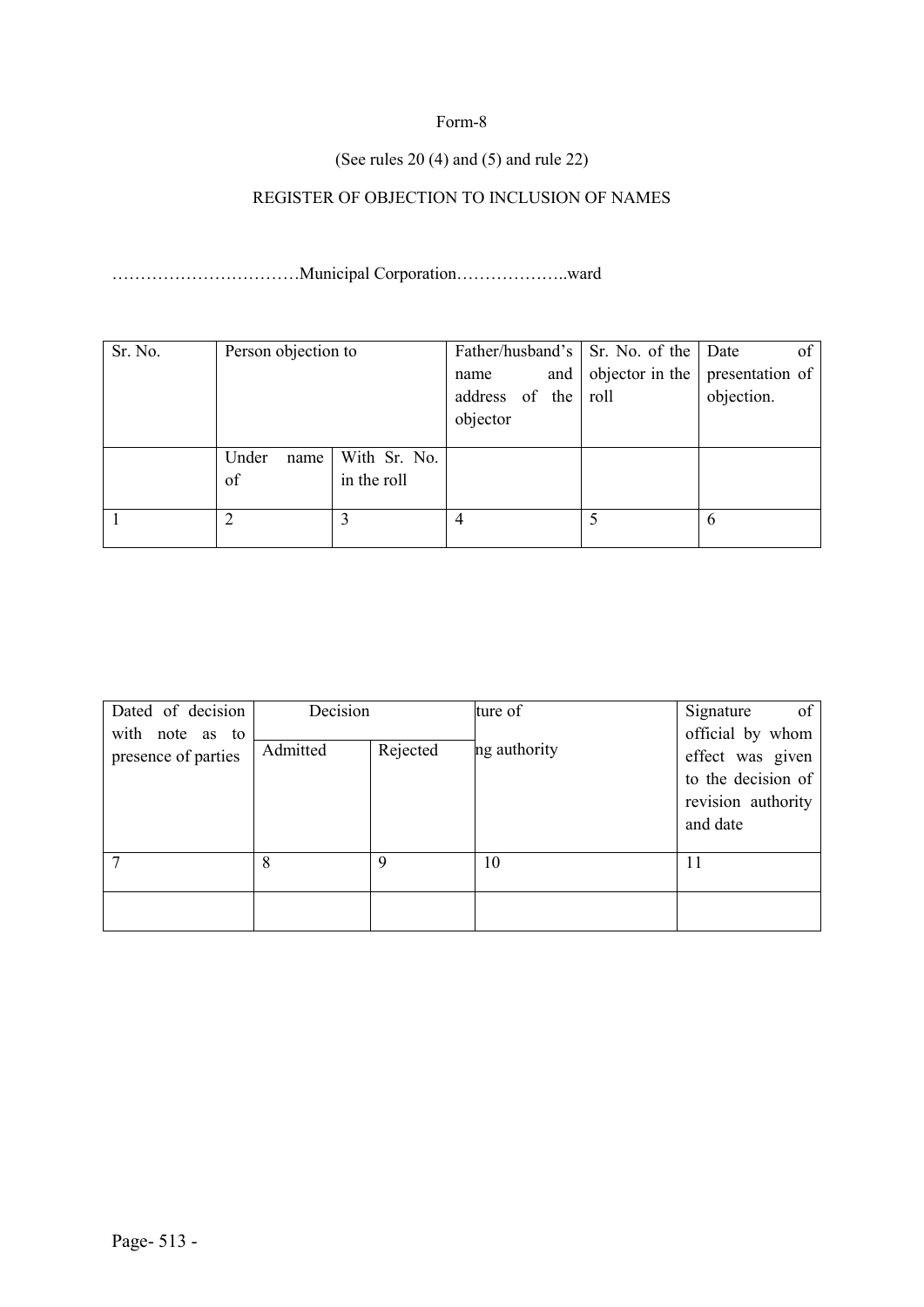### (See rules 20 (4) and (5) and rule 22)

## REGISTER OF OBJECTION TO THE PARTICULARS IN AN ENTRY

……………………………Municipal Corporation………………..ward

| Sr. No. | Name<br>objector | of | the | Date<br>presentation<br>objection | οf<br>оf | Particular<br>as<br>existed in the roll | Correct particulars<br>requested<br>$-$ by<br>as<br>objector |
|---------|------------------|----|-----|-----------------------------------|----------|-----------------------------------------|--------------------------------------------------------------|
|         |                  |    |     |                                   |          | 4                                       |                                                              |
|         |                  |    |     |                                   |          |                                         |                                                              |

| Decision |          | Signature of the revising | Signature of official by                                                            |
|----------|----------|---------------------------|-------------------------------------------------------------------------------------|
| Admitted | Rejected | authority                 | whom effect was given<br>decision of<br>the<br>to<br>revision authority and<br>date |
| 6        |          | 8                         | 9                                                                                   |
|          |          |                           |                                                                                     |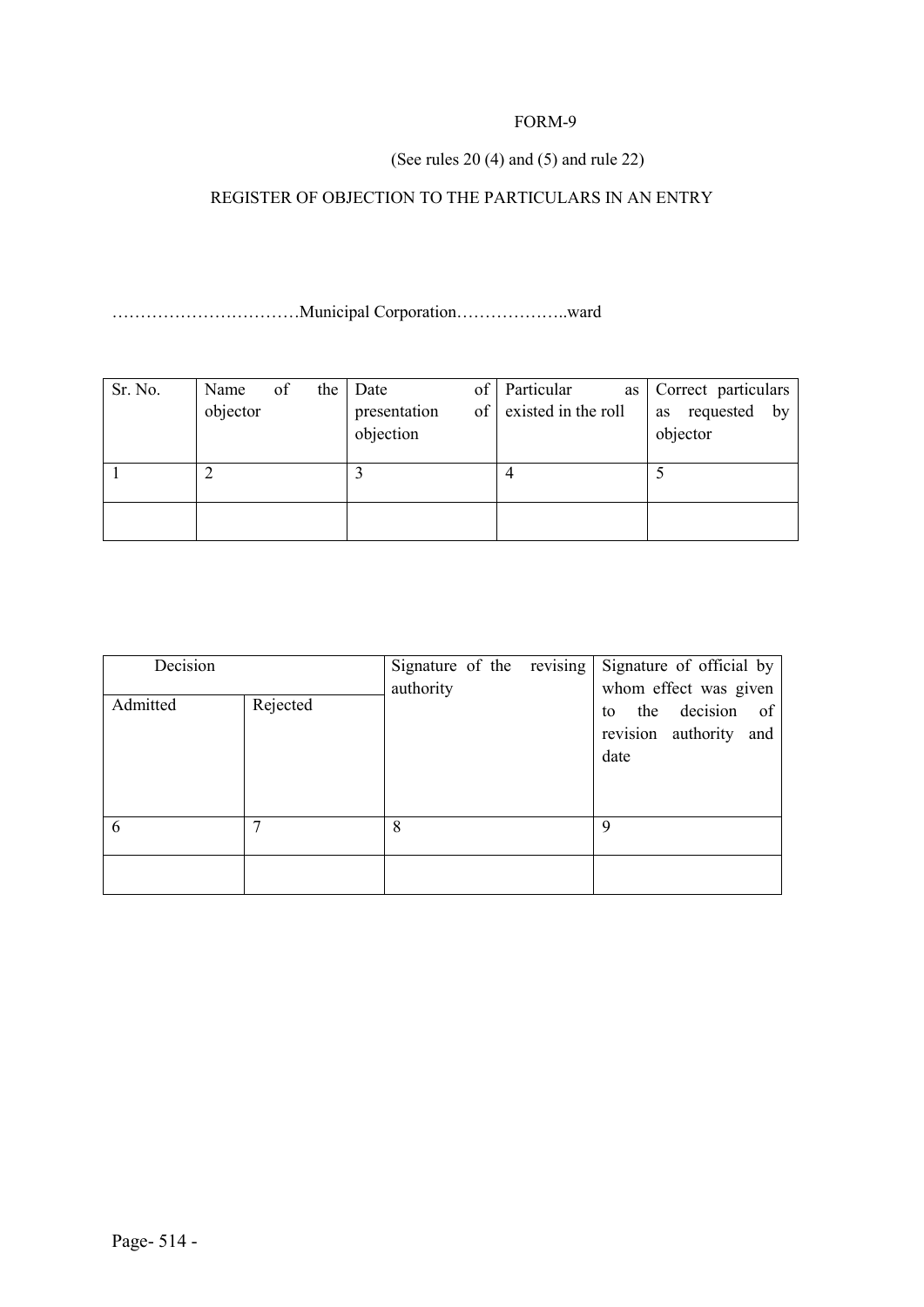[See rules 21 (1)]

### LIST OF CLAIMS

……………………………Municipal Corporation………………..ward

| of<br>Date | Sr. | Name     | of | of<br>Name            | Address | Date, time $\&$        |
|------------|-----|----------|----|-----------------------|---------|------------------------|
| receipt    | No. | claimant |    | Father/husband/mother |         | of<br>place<br>hearing |
|            |     |          |    | 4                     |         | O                      |
|            |     |          |    |                       |         |                        |

Signature of Revising Authority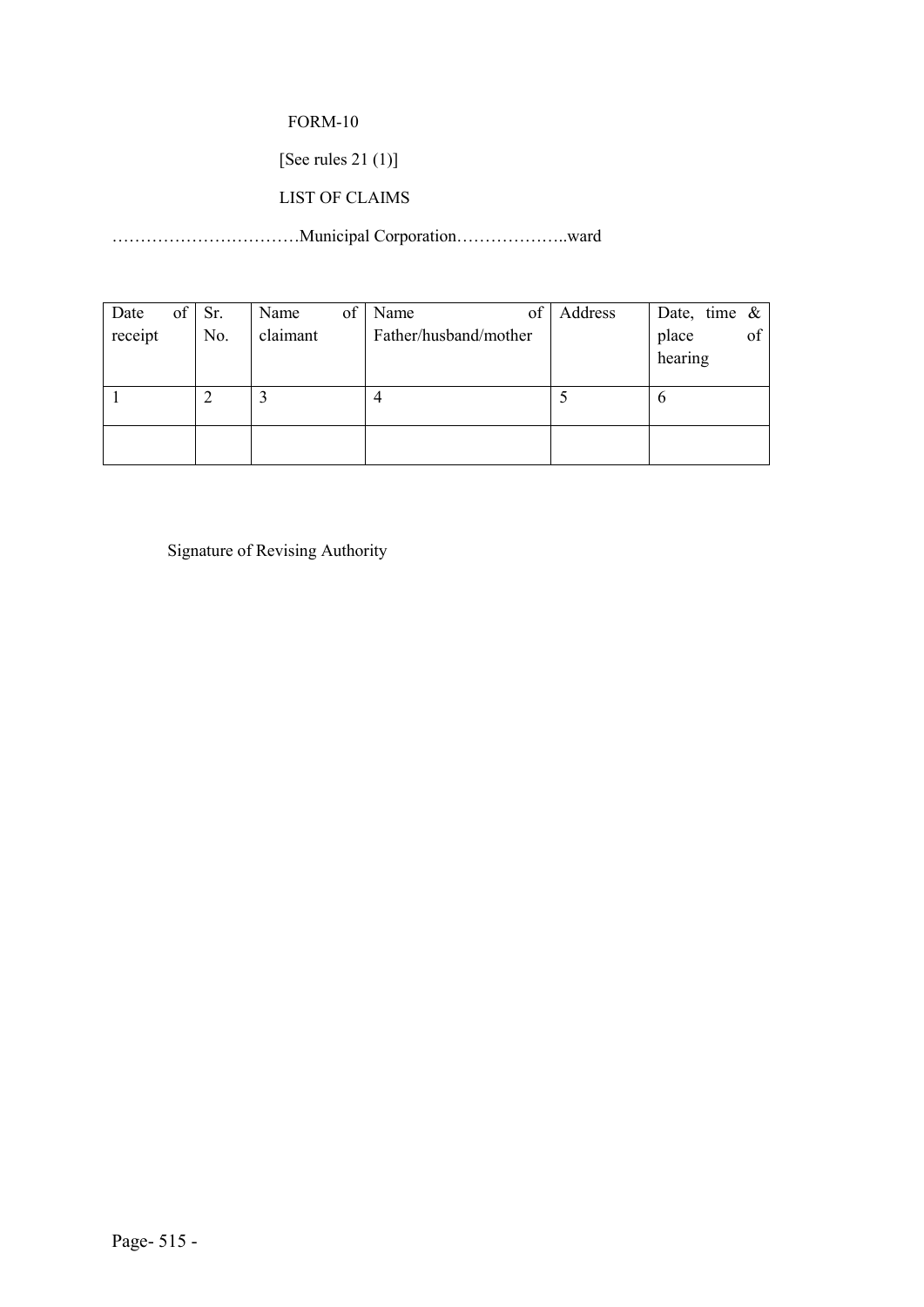### [See rules 21 (1)]

## LIST OF OBJECTIONS TO INCLUSION OF NAMES

……………………………Municipal Corporation………………..ward

| Date    | of | Sr. No. | Full        | name | Particulars   | of   | name | Objection in | Date,   | time         |
|---------|----|---------|-------------|------|---------------|------|------|--------------|---------|--------------|
| receipt |    |         | of objector |      | objected to   |      |      | brief        |         | and place of |
|         |    |         |             |      |               |      |      |              | hearing |              |
|         |    |         |             |      | Sr. No. entry | Name | in   |              |         |              |
|         |    |         |             |      |               | full |      |              |         |              |
|         |    |         |             |      |               |      |      |              |         |              |
|         |    |         |             |      |               |      |      | 6            |         |              |
|         |    |         |             |      |               |      |      |              |         |              |
|         |    |         |             |      |               |      |      |              |         |              |
|         |    |         |             |      |               |      |      |              |         |              |

Signature of Revising Authority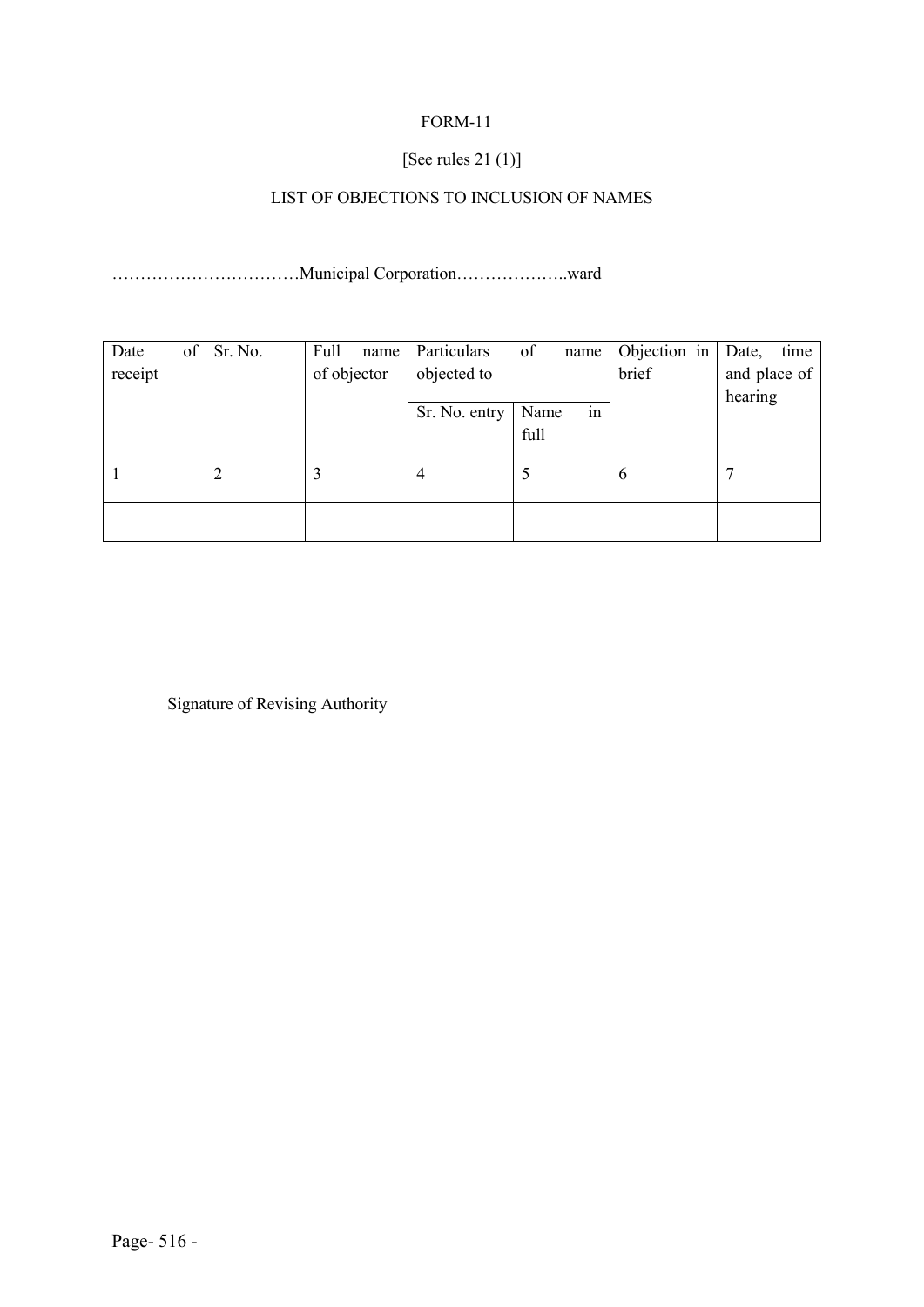## [(See rules 21 (1)]

## LIST OF OBJECTION TO PARTICULARS IN ENTRIES

……………………………Municipal Corporation………………..ward

| Date of receipt   Sr. No. |          | Full name of Part No. and Nature | of Date, time and |
|---------------------------|----------|----------------------------------|-------------------|
|                           | objector | Sr. No. of objection             | of<br>place       |
|                           |          | entry                            | hearing           |
|                           |          |                                  |                   |
|                           |          |                                  |                   |
|                           |          |                                  |                   |
|                           |          |                                  |                   |
|                           |          |                                  |                   |

Signature of Revising Authority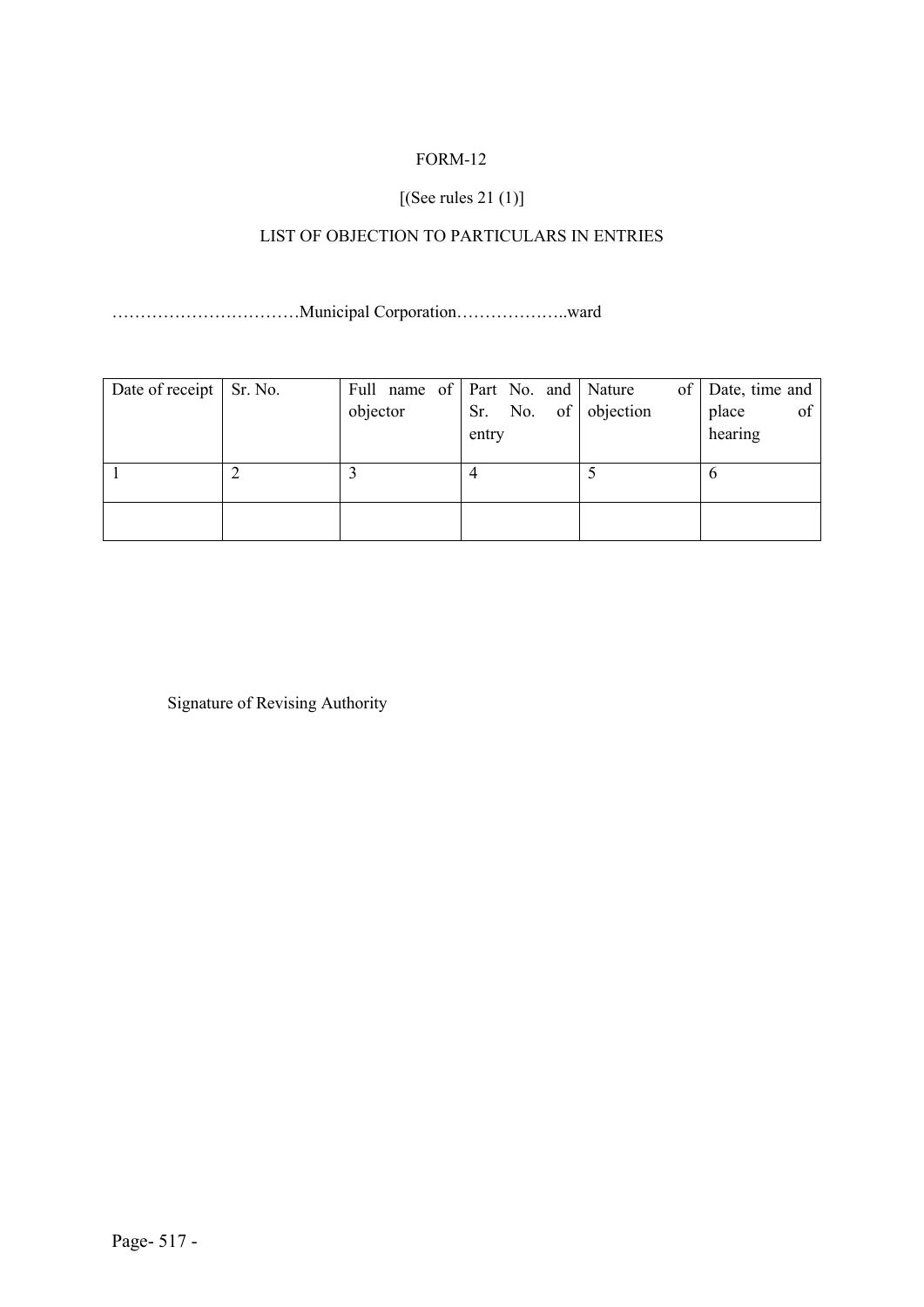#### FORM-13. [See rule  $21(2)$ ] NOTICE OF HEARING OF CLAIM

To

…………………………….. ……………………………. ……………………………..

(Full name and address of claimant)

Reference No…………………..

|  |  | Your claim for the inclusion of your name in the electoral roll will be heard |  |  |  |  |  |
|--|--|-------------------------------------------------------------------------------|--|--|--|--|--|
|  |  |                                                                               |  |  |  |  |  |

You are requested to present personally or through your authorized agent at the hearing with such evidence as you may like to adduce. Place:

Date: Signature of Revising Authority Ward ……………………………………

> FORM-14 [See rule  $21(2)$ ]

To

NOTICE OF HEARING OF OBJECTION.

…………………………….. ……………………………. ……………………………. (Full name and address of /objector)

Reference/objection No……………………………….

Your objection to the inclusion of the name of…………………..will be heard at……………(Place)at………………O'clock………………… on the……………day of…………………..201.

You are directed to be present personally or through your authorized agent at the hearing with such evidence as you may like to adduce.

Place:

Date: Signature of Revising Authority Ward.……………………………………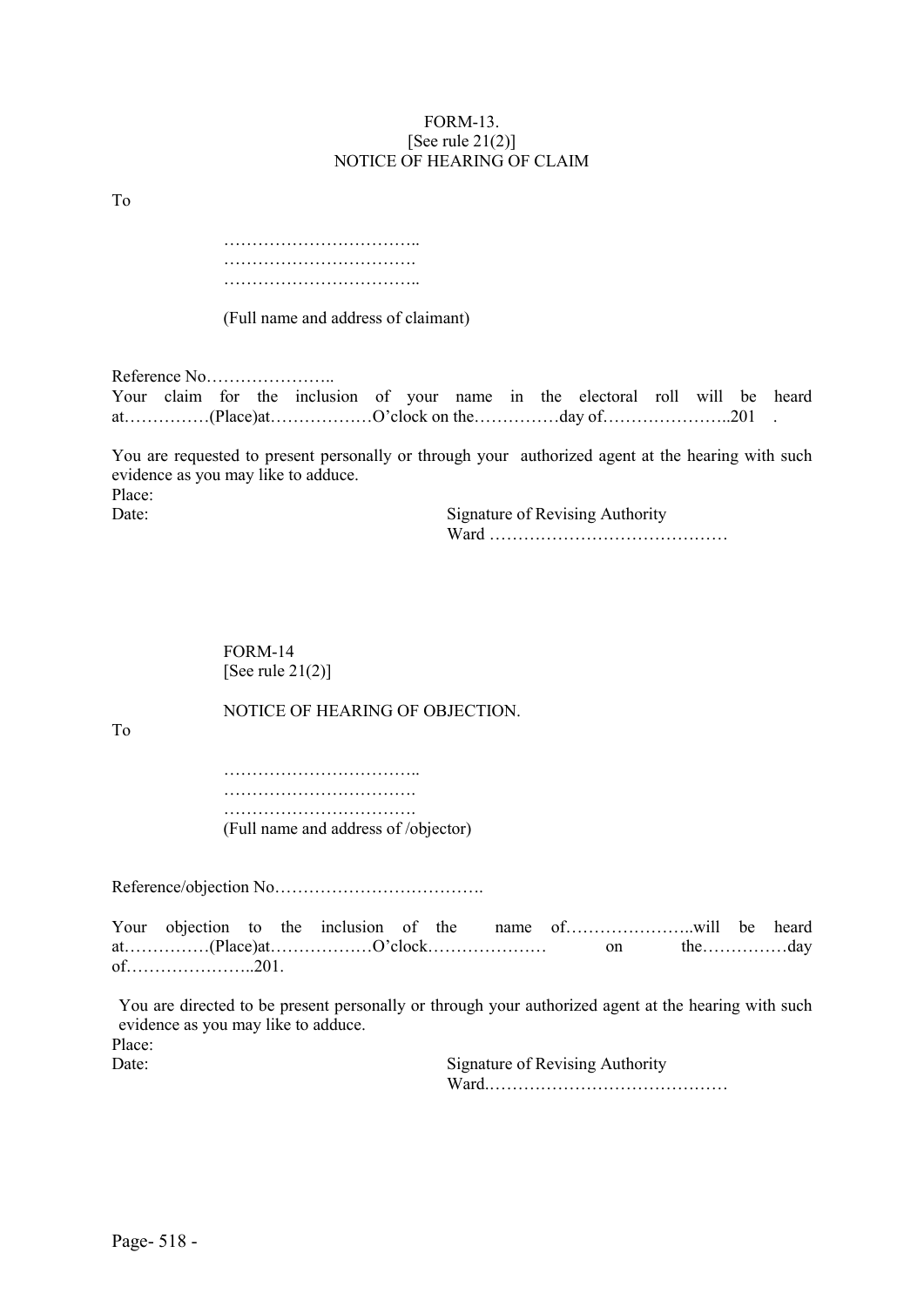#### FORM-15 [See rule  $21(3)$ ] NOTICE OF HEARING OF OBJECTION

| (Full name and address of person against whom objection is received)                                                                       |
|--------------------------------------------------------------------------------------------------------------------------------------------|
| Reference objection No                                                                                                                     |
| You are directed to be present personally or through your authorized agent at the hearing with such<br>evidence as you may like to adduce. |
| The grounds of objection (in brief) are:-<br>(a)                                                                                           |

(b) (c) Place: Date: Signature of Revising Authority

Ward.……………………………………

FORM-16. [See rule  $21(2)$ ]

NOTICE OF HEARING OF AN OBJECTION TO PARTICULARS IN THE ELECTORAL ROLL. To

> …………………………….. ………………………………… ………………………………………

(Full name and address of objector)

Reference/objection No………….

Your objection to certain particulars in the entry relating to you will be heard at………………….(Place) at……………..O'clock on the ……………………day of………………20 .

You are directed to be present personally or through your authorized agent at the hearing with such evidence as you may like to adduce.

Place:

To

Date: Signature of Revising Authority Ward……………………………..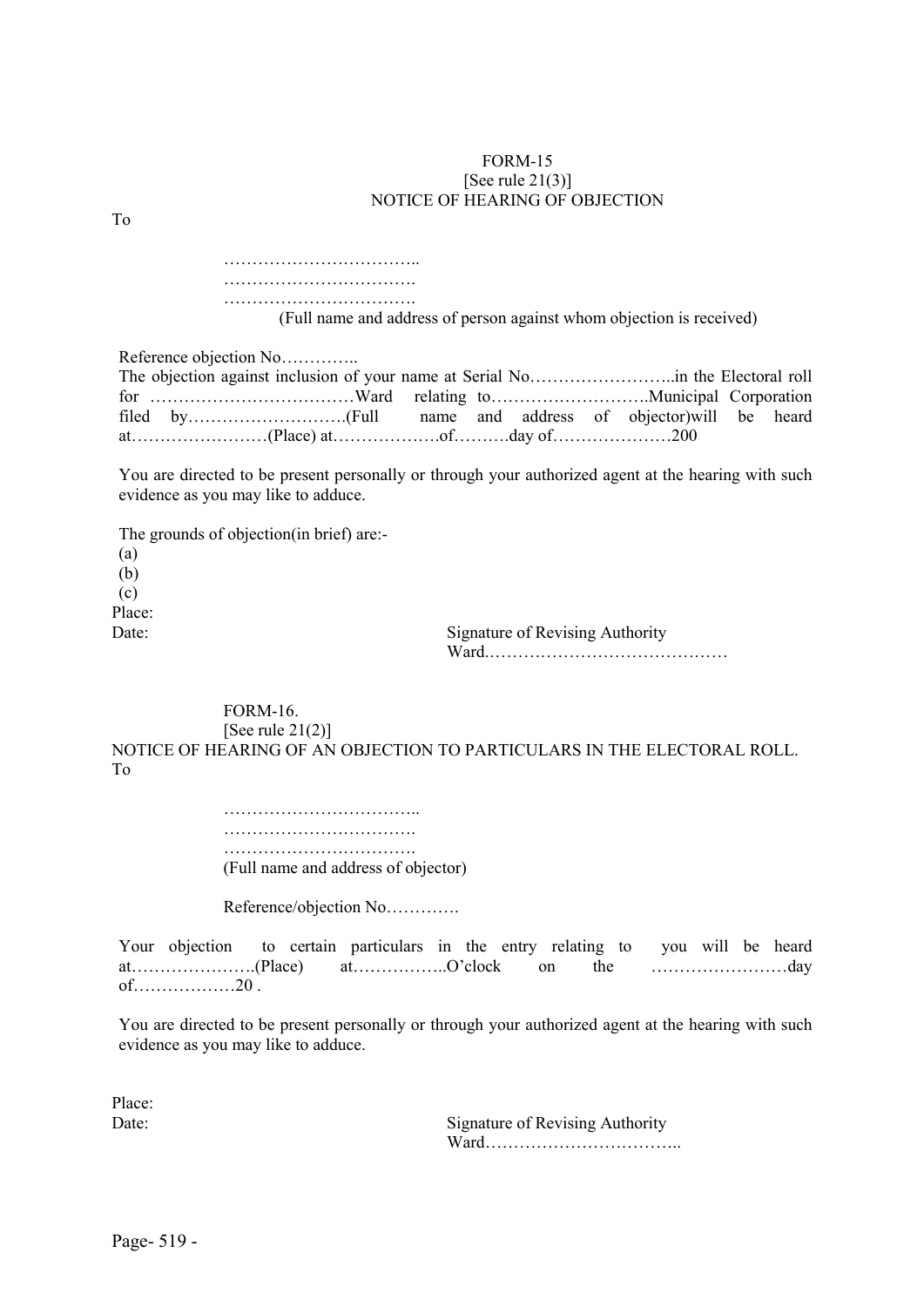#### FORM-17. (See rule 23(1) NOTICE OF FINAL PUBLICATION OF ELECTORAL ROLL.

It is hereby notified for public information that electoral roll for ward No. ………………….(Ward) of Municipal Corporation……………has been prepared in accordance with the Himachal Pradesh Municipal Corporation Election Rules, 2012 and a copy of the said electoral roll is hereby published finally.

Date: Place:

Electoral Registration Officer (Municipal Corporation)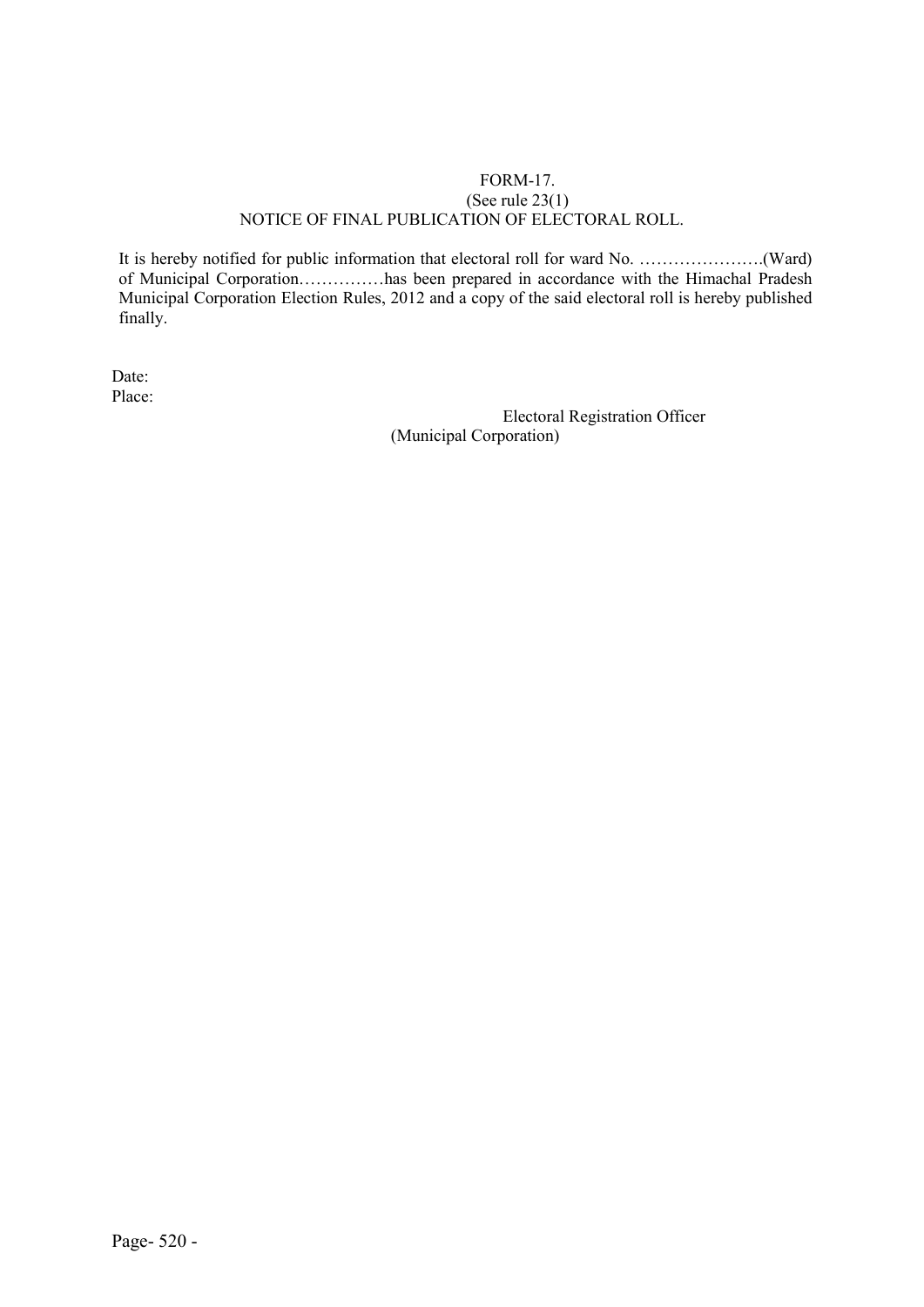#### FORM-18. (See rule 25).

### APPLICATION FOR DELETION OF ENTRY IN ELECTORAL ROLL.

To

The Electoral Registration Officer,

………………………………..

Sir,

I submit that the entry at Serial No……………….in the Electoral roll for…………………………ward/ Polling Station relating to<br>Shri /Smt son/daughter of Shri./Smt…………………………………………son/daughter of Shri/Smt…………………………………………………..requires to be deleted as the said person is not entitled to be registered in the Electoral roll for the following reasons:-

> ……………………………………… ……………………………

I hereby declare that the facts submitted by me hereinabove are true to the best of my knowledge and belief and I also know that any person who makes a statement of declaration which is false and which he either knows or believes to be false or does not believe to be true is punishable in accordance with the law in force.

I declare that I am a voter of this ward being enrolled at Serial No……………..

Place:

Date: Signature/thumb impression of applicant (Full postal address).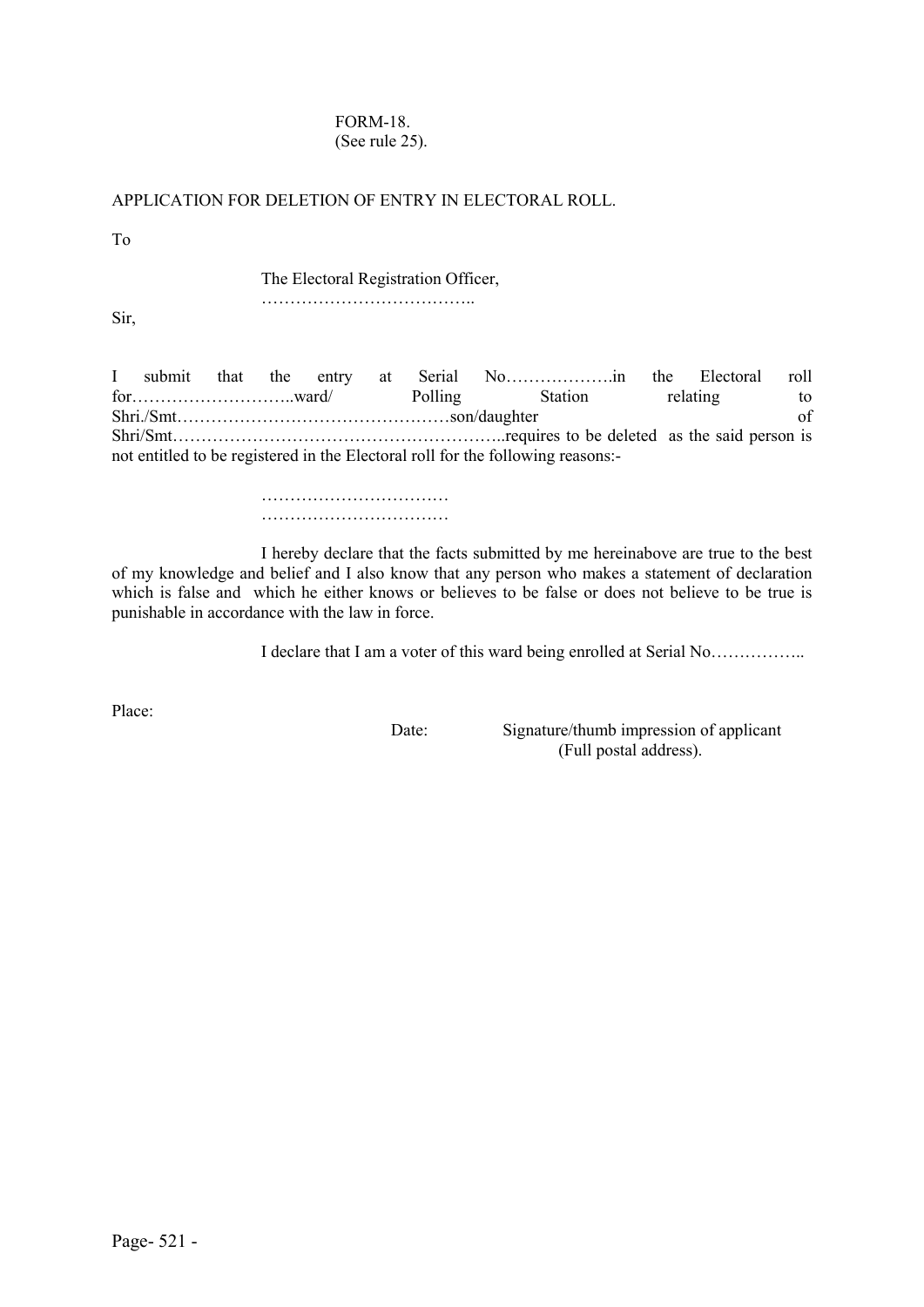FORM-19. (See rule 34)

#### NOTICE OF ELECTION PROGRAMME.

Notice is hereby given that -

1. An election is to be held for electing a—

\*Councilor from………ward(S) of Municipal Corporation.

\*Mayor/Deputy Mayor of………………..ward(s) of Municipal Corporation.

2. Nomination paper may be delivered by a candidate or his proposer to the ……………………..(Authority) at ……………. between 11 A.M. and 3 P.M. from…………………to……………………..(dates).

3. Forms of nomination papers may be obtained at the place and time aforesaid.

4. The nomination papers will be taken up for scrutiny at………………..

5. Notice of withdrawal of candidature may be delivered by a candidate or his proposer to the authority specified in paragraph (2) above at his office before 3. P.M. on the matrix of  $\mathbf{r}$  and  $\mathbf{r}$  and  $\mathbf{r}$  and  $\mathbf{r}$  and  $\mathbf{r}$  and  $\mathbf{r}$  and  $\mathbf{r}$  and  $\mathbf{r}$  and  $\mathbf{r}$  and  $\mathbf{r}$  and  $\mathbf{r}$  and  $\mathbf{r}$  and  $\mathbf{r}$  and  $\mathbf{r}$  and  $\mathbf{r}$  and  $\mathbf{r}$  and

6. The symbols to the contesting candidates shall be allotted on…………(dated) after the time of withdrawal is over and list of contesting candidates shall be prepared in Form-25……..at……………….P.M.

7. In the event of the election being contested the poll will be taken on………………………………….between the hours of…………..and ………….

Returning Officer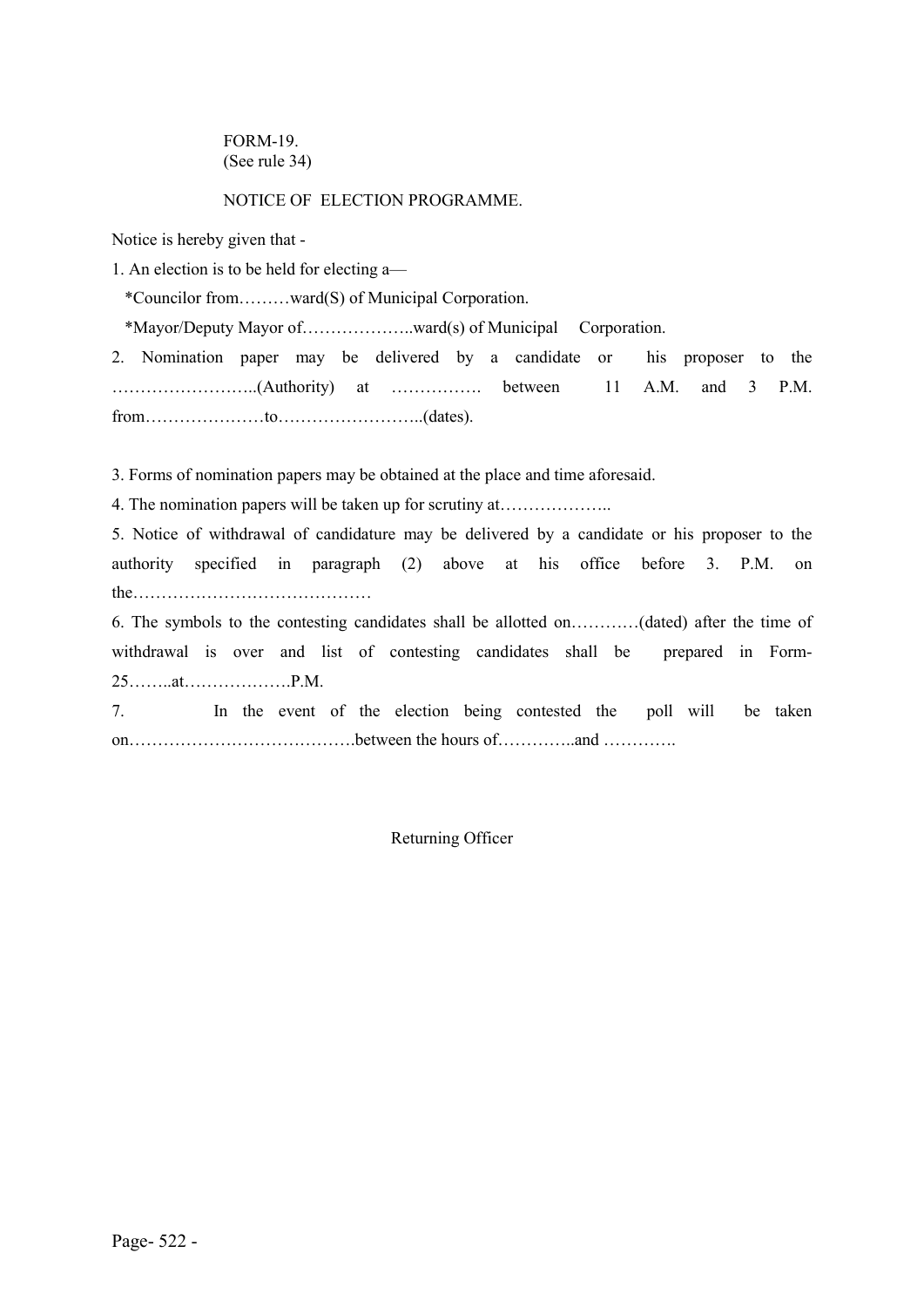#### FORM-20 (See rule 37) NOMINATION PAPER.

Election to the Councillor from ward No. and Name………. of Municipal Corporation, Shimla. Election to the office of the Mayor/Deputy Mayor of Municipal Corporation, Shimla.

I hereby nominate Sh./Smt……………………………………

…………………………………………………………………………..

………………………(Candidate's/father Name with complete address) as a candidate for above election. His name is entered at the serial No…………….of electoral roll of polling station No………..of ward No………of Municipal Corporation…………

My name is entered at Serial No…………….of electoral roll of polling station…........of ward No…… of Municipal Corporation……….

Date:

Signature of proposer. full name & address of proposer

(to be filled by the candidate).

I………………….the above mentioned candidate assent to this nomination and hereby declare:-

(d) That I have completed………….years of age; and

(e) That I have not been disqualified for contesting of election(s) under any law in force.

(f) That I am set up in this election by the ………….party.

Dated: Signature of candidate.

Note:-

(Further declaration to be made by a Scheduled Caste or Scheduled Tribe candidate or other Backward Classes candidate ).

 $\_$ I hereby declare that I am a member of the ……………………caste/tribe / other Backward Classes which has been declared to be Scheduled Caste or Tribe or other Backward Classes in Himachal Pradesh.

Dated…….. Signature of candidate.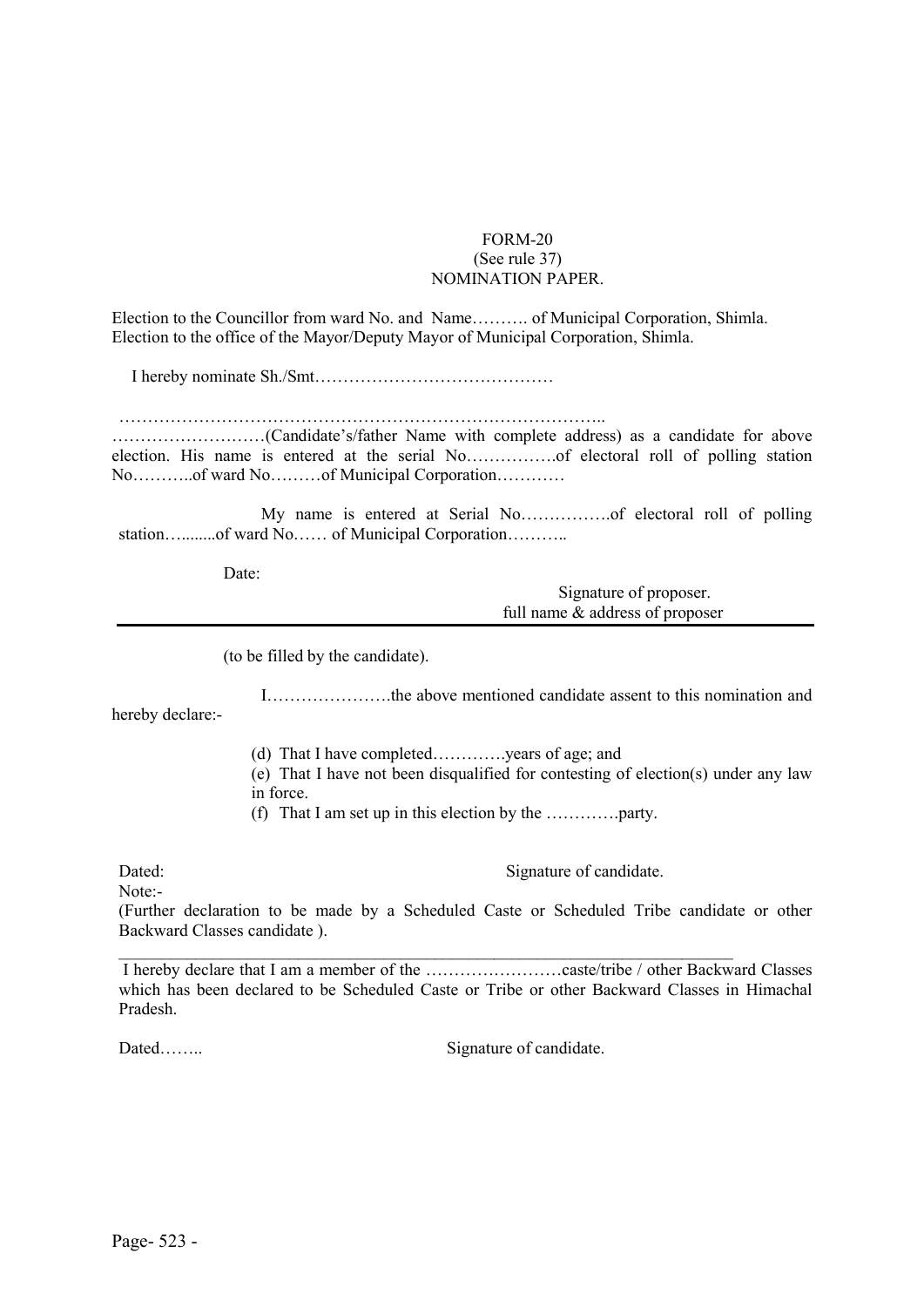Verification by Executive Magistrate.

The above declaration is solemnly affirmed before me by………….who is personally known to me/who has been identified to my satisfaction by……………………………………………………………………………………

Date:<br>Place:

Signature with seal.

(Decision of Returning Officer regarding accepting or rejection the nomination paper).

(To be filled by the Returning Officer).

I have examined this nomination paper in accordance with rule 41 of the Himachal Pradesh Municipal Corporation Election Rules, 2012 and decided as follow:-

Place

Date: Returning Officer.

The symbol assigned to the candidate is……………………………………….

Place

Date: Returning Officer.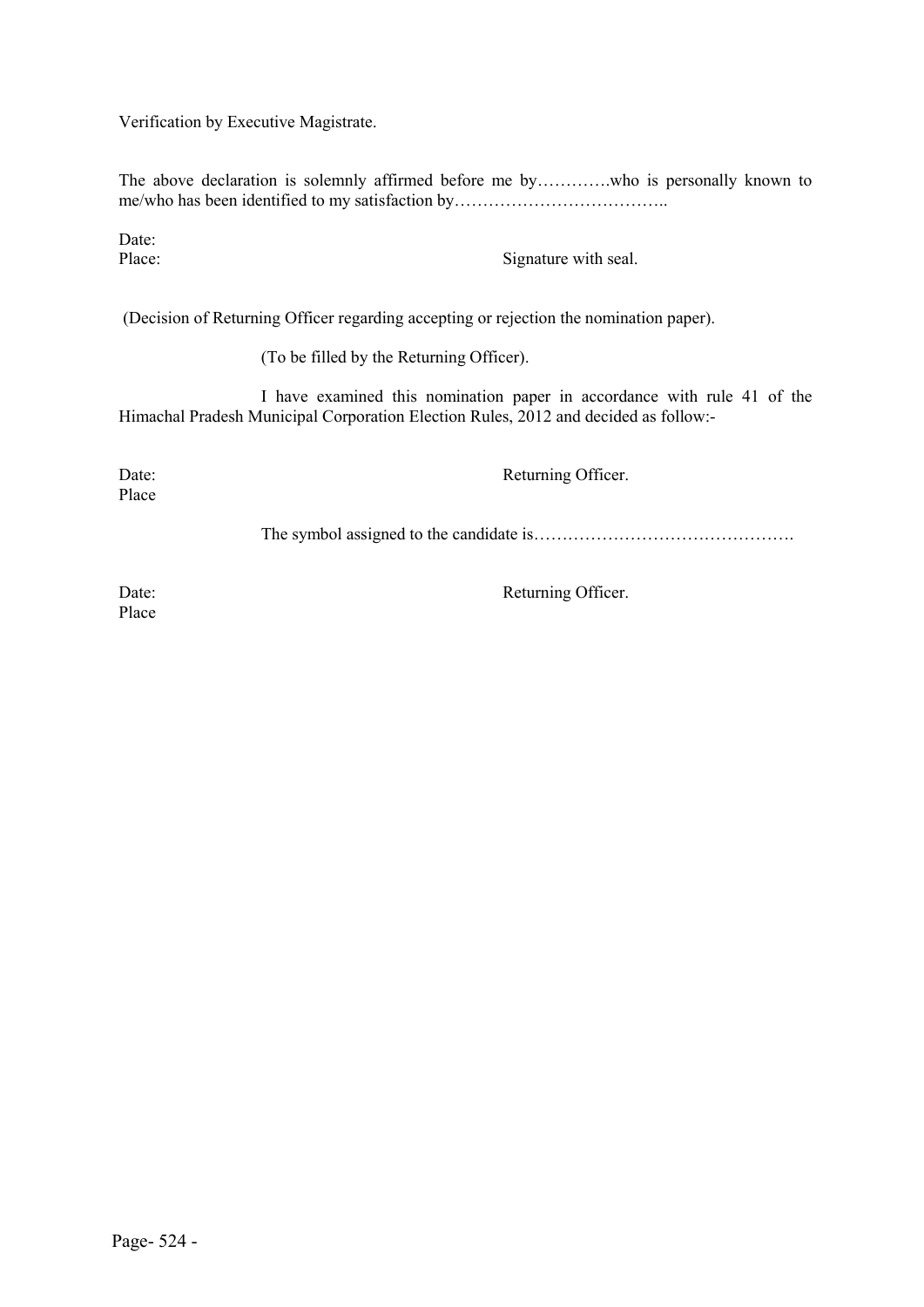Receipt of Nomination Paper.

(To be filled in by the Returning Officer or specified authority).

Serial No. of nomination paper………………….

|  | This nomination paper was delivered to me at my office |  |  |  |  |  |
|--|--------------------------------------------------------|--|--|--|--|--|
|  |                                                        |  |  |  |  |  |
|  | d shall be taken up for scrutiny on                    |  |  |  |  |  |
|  |                                                        |  |  |  |  |  |

Place:

Date: Returning Officer/Specified Authority.

Important Note:- (i) Returning Officer will examine that alongwith Form\_20 (nomination paper), each candidate is supplied with a copy of Annexure-I prescribed by the State Election Commission under the HP Panchayat and Municipalities Elections (Disclosure) specified information by the candidates) Regulation, 2004.

(ii) It is compulsory for every contesting candidate to submit alongwith nomination papers, the aforesaid Annexure-I in affidavit form duly attested by a Magistrate or a Notary Public or an Oath Commissioner.

(iii) The candidate will also provide extra attested photocopy of the said Annexure alongwith original Affidavit to Returning Officer.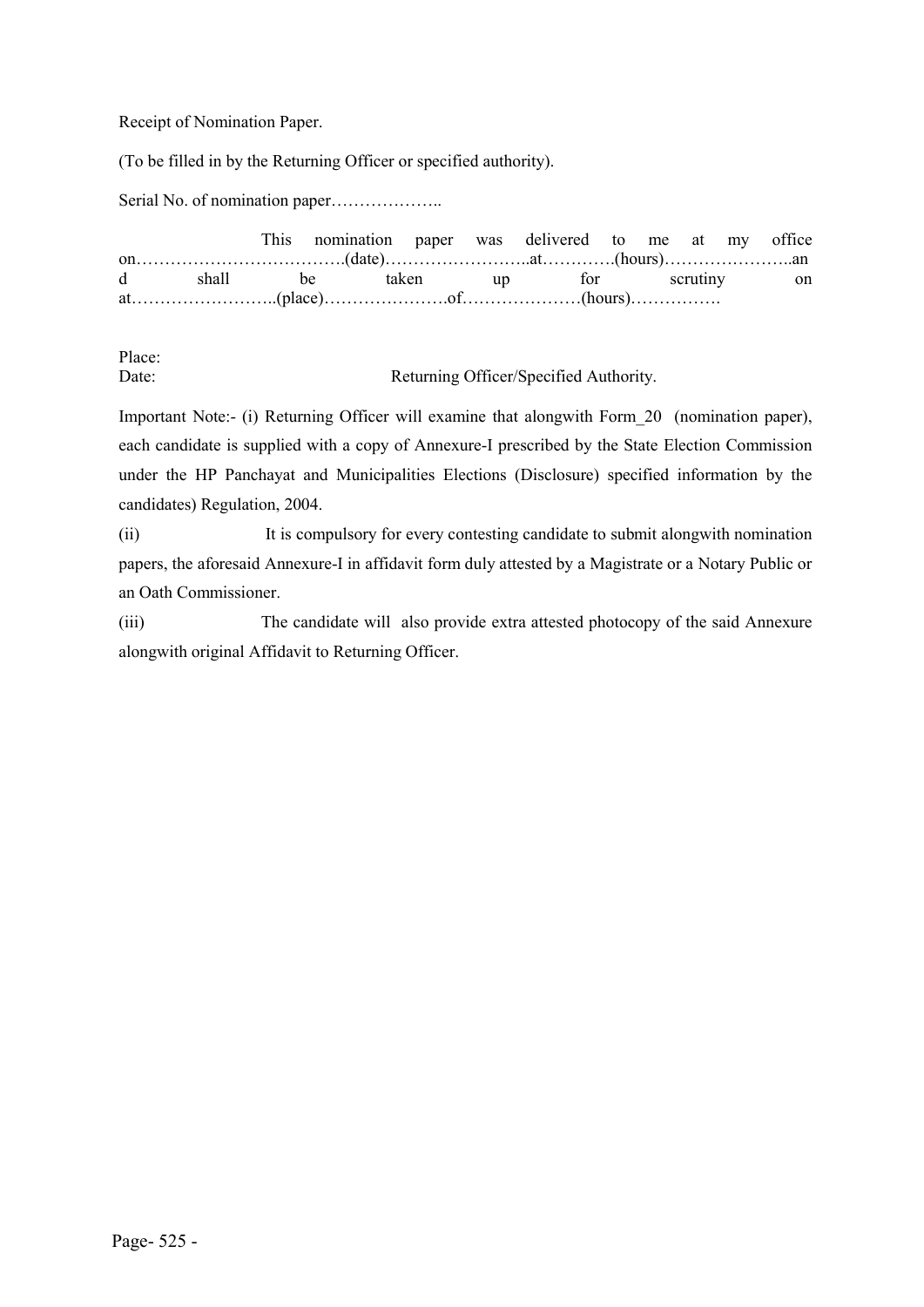#### Form-21 (See rule 39 ) NOTICE OF NOMINATION

Election to:-

Councillor from ward No……………….. of Municipal Corporation.---------<sup>130</sup>

Notice is hereby given that the following nominations in respect of the above election have been received upto 3 P.M. today……………………

| S.No. of Name |        | of<br>Name | Age  | Add   | Particulars of S.No.of |           | Nam     | S.No.of   |
|---------------|--------|------------|------|-------|------------------------|-----------|---------|-----------|
| Nominati      | of     | father/hus | of   | ress. | caste/tribe/O          | candidate | of<br>e | proposer  |
| on paper.     | Candid | band.      | can  |       | of<br>BС               | the<br>1n | prop    | the<br>1n |
|               | ate.   |            | dida |       | candidate              | electoral | oser.   | electoral |
|               |        |            | te.  |       | belonging to           | roll.     |         | roll.     |
|               |        |            |      |       | Sch.                   |           |         |           |
|               |        |            |      |       | Caste/Tribe/           |           |         |           |
|               |        |            |      |       | <b>OBC</b>             |           |         |           |
|               |        |            | 4.   |       | 6.                     | ⇁         | 8.      |           |

Place:<br>Date:

Returning Officer or Specified Authority.

 $\overline{a}$ 

<sup>130</sup> deleted vide notification dated 11-02-2016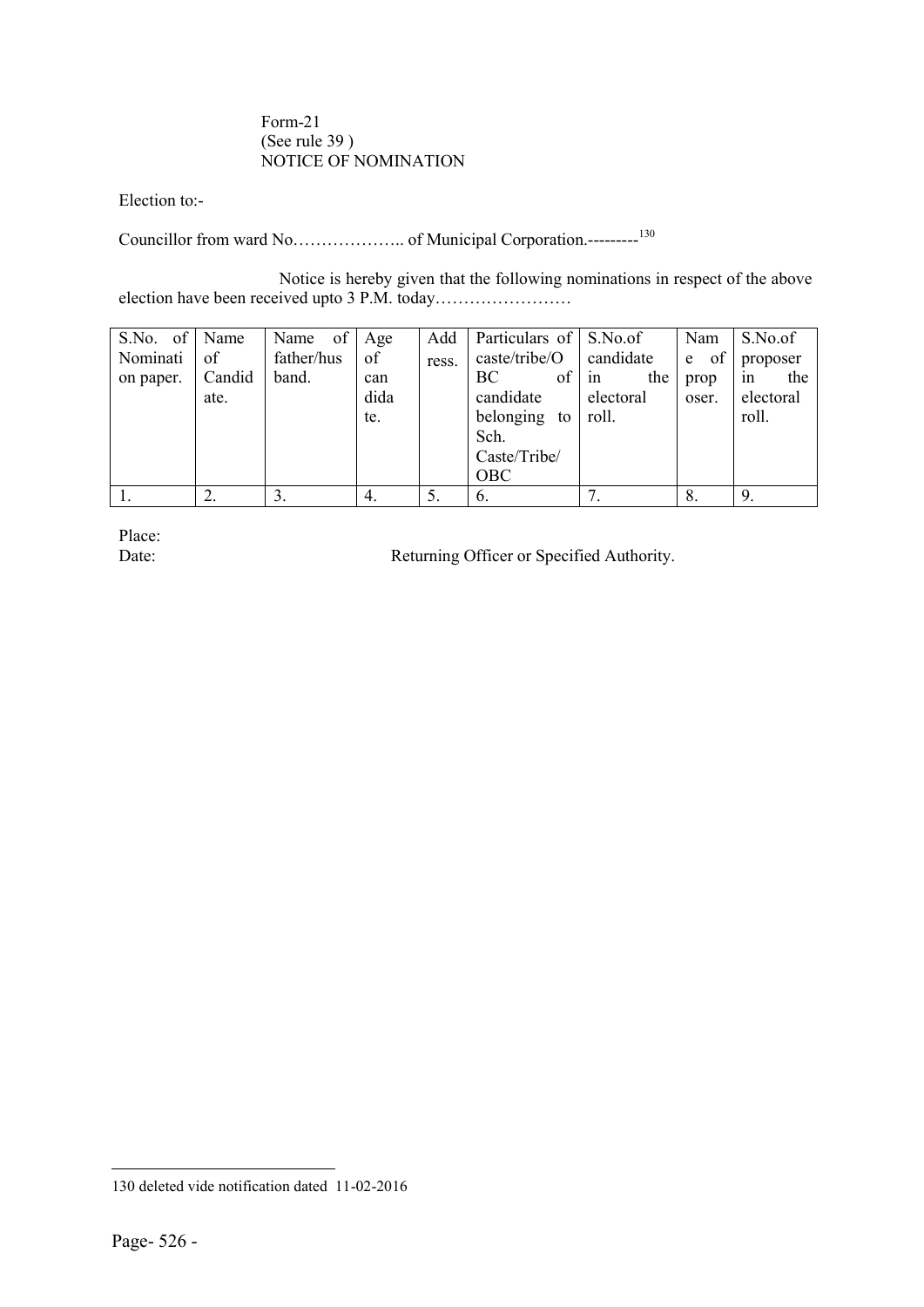### FORM-22. [See rule 40 (7) ]

LIST OF VALIDLY NOMINATED CANDIDATES.

Election to:-

Councillor from ward No……………….. of Municipal Corporation.------------131

| SI.N<br>NO. | Name of candidate. | e of father/husband.<br>Name | Address of candidate. |
|-------------|--------------------|------------------------------|-----------------------|
| . .         | <u>.</u>           | <u>.</u>                     |                       |

Place:<br>Date:

Returning Officer

 $\overline{a}$ 

<sup>131</sup> deleted vide notification dated 11-02-2016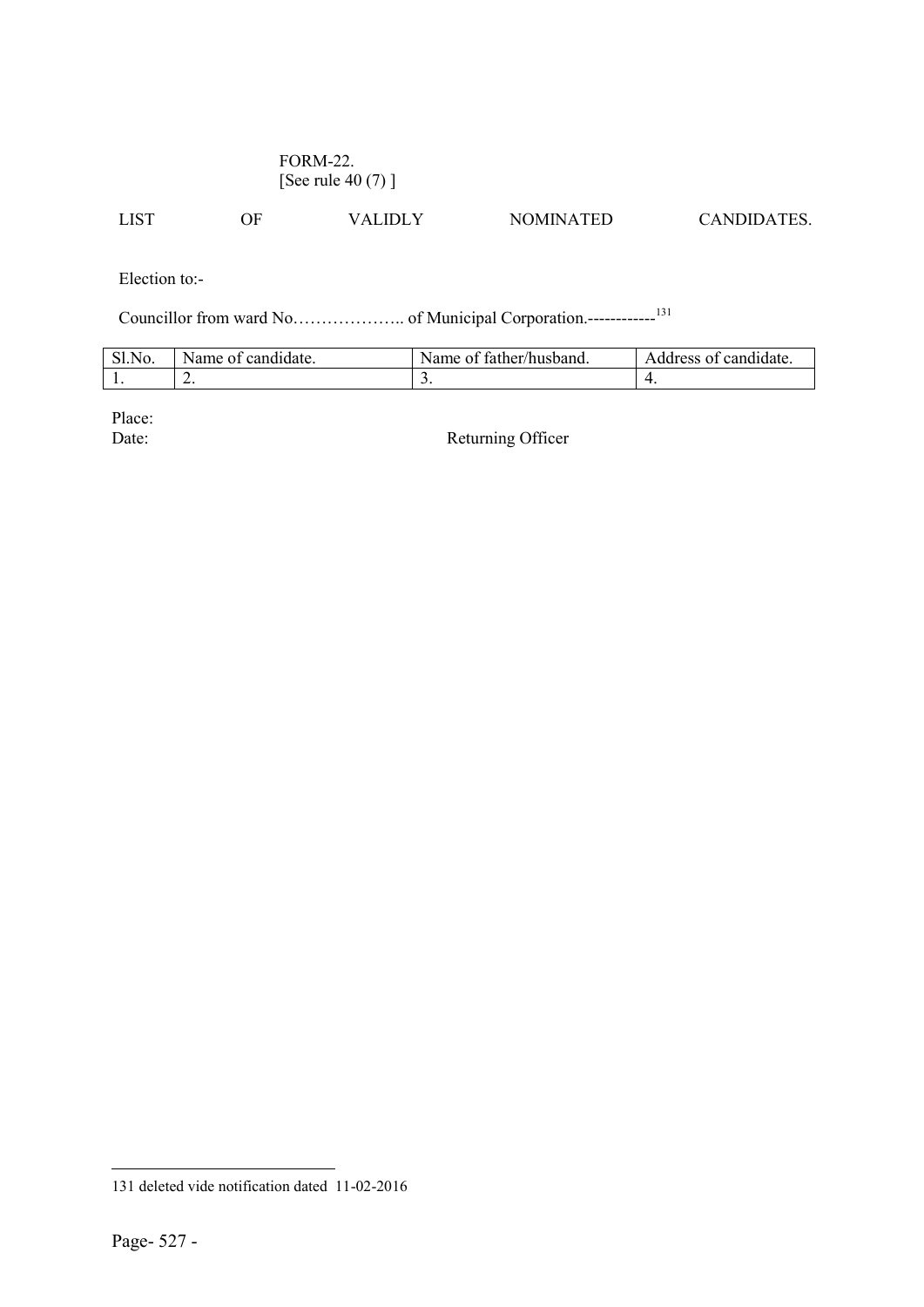Form 23 [See rule  $41(1)$ ] NOTICE OF WITHDRAWAL.

Election to:

Councillor from………………………..ward of Municipal Corporation.---------<sup>132</sup>

To

The Returning Officer, …………………………. …………………………

I,………………………….a candidate nominated at the above election do hereby give notice that I withdraw my candidature.

Place: Date:

Signature of candidate.

This notice was delivered to me at my office at…………(hours)…………on…………………..(date) by……………..(Name).

Returning Officer or specified authority.

 RECEIPT FOR NOTICE OF WITHDRAWAL. (To be handed over to the person delivering the notice).

The notice of withdrawal of candidature by………………a candidate at the election to-

Councillor from ward No…… of Municipal Corporation………….. 133 was delivered to me by the \* Candidate……………………….at……….my office at……………………..(hours) on……………..(date).

| Date | Returning Officer or<br>specified authority. |
|------|----------------------------------------------|
|      |                                              |

**.** 

<sup>132</sup> deleted vide notification dated 11-02-2016

<sup>133</sup> deleted vide notification dated 11-02-2016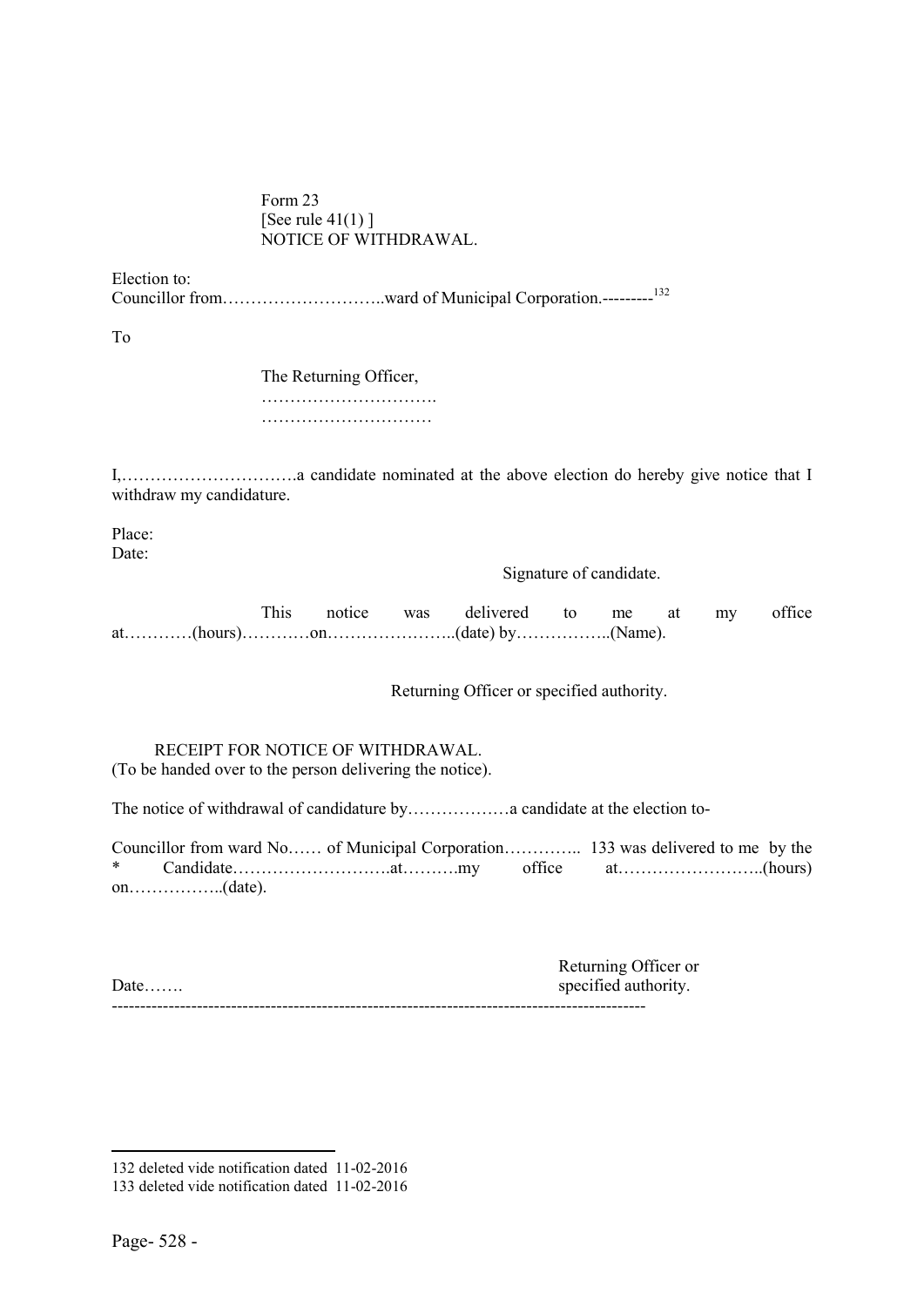FORM 24. [See rule  $41(2)$ ] NOTICE OF WITHDRAWAL.

Election to-

Councilllor ward No……………………….of Municipal Corporation……………….134

Notice is hereby given that the following candidate(s) at the above election withdrawn his/their candidature(s) today:-

| Sr. No. | Name of candidate. | Address of candidate. | Remarks. |
|---------|--------------------|-----------------------|----------|
|         | ۷,                 |                       | 4.       |
|         |                    |                       |          |
|         |                    |                       |          |
|         |                    |                       |          |
|         |                    |                       |          |
| 5. etc. |                    |                       |          |

Place:

Returning Officer or Specified authority.

 $\overline{a}$ 134 deleted vide notification dated 11-02-2016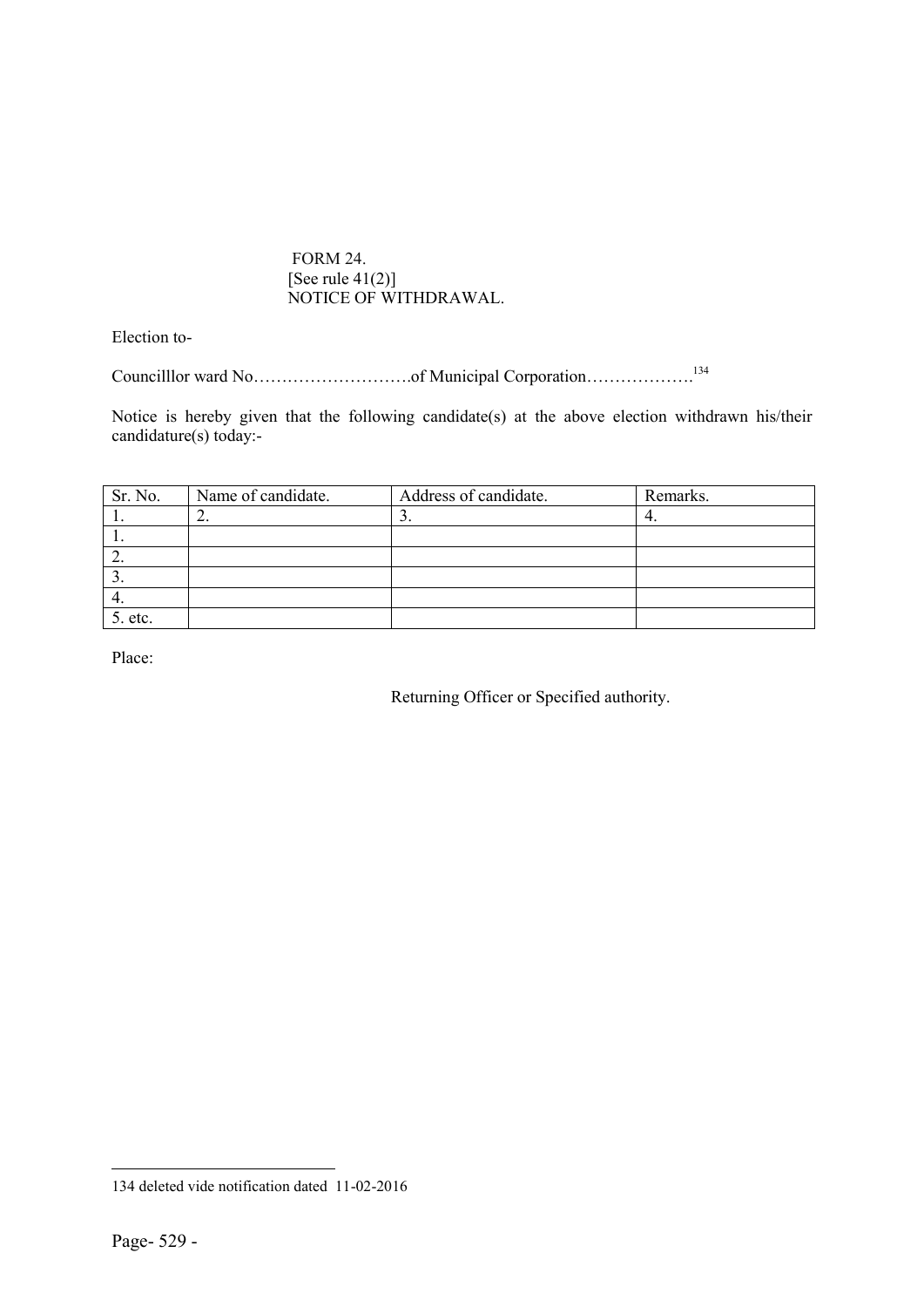#### FORM-25. (See rule 42 ) LIST OF CONTESTING CANDIDATES.

Election to-

Councilllor ward No……. of Municipal Corporation…….. ---------135

| Sr. No. | Name of candidate. | candidate | Photograph of the Address of candidate. | Symbol Allotted. |
|---------|--------------------|-----------|-----------------------------------------|------------------|
|         | ∸.                 |           |                                         |                  |

Date:

Place:

Returning Officer

 $\overline{a}$ 

<sup>135</sup> deleted vide notification dated 11-02-2016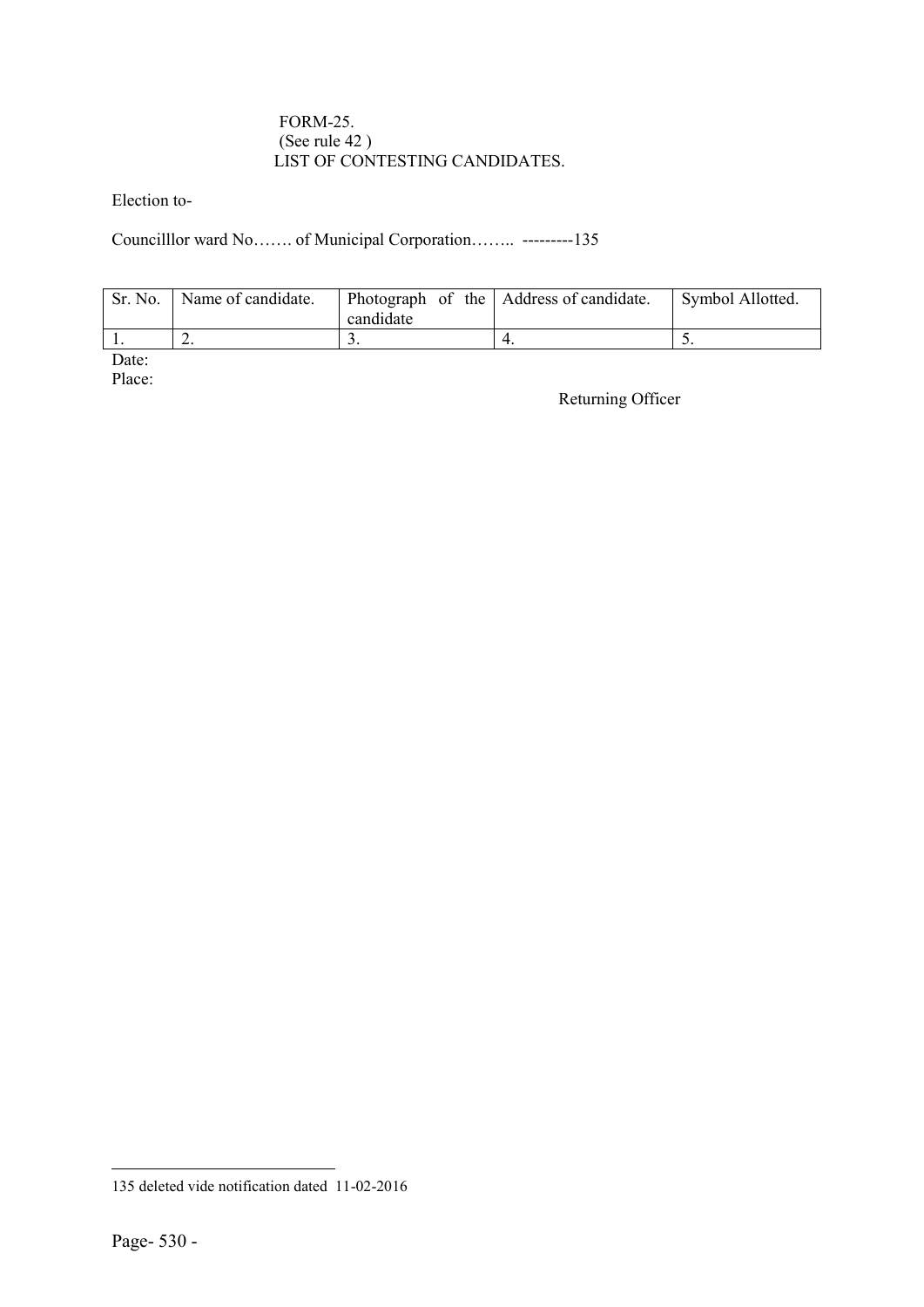#### FORM 26. (See rule 45) FORM OF APPOINTMENT OF ELECTION AGENT.

I…………………………a candidate for election of -

Councillor from ward No….. of Municipal Corporation.---------------136

to be held on……………………….hereby appoint Shri/Smt…….S/D/O…………R/O..……as my election agent from this date upto the conclusion of the above election.

Place:

Date: Signature of Candidate.

I accept the above appointment.

Dated: Agent: Place:

Signature of Election Agent.

I hereby declare that at the above election I will not do any thing forbidden by the Himachal Pradesh Municipal Corporation Act, 1994 and the rules made thereunder, which I have read/has been read over to me.

> Signature of Election Agent Approved.

Dated: Place:

Signature of Returning Officer.

 $\overline{a}$ 

<sup>136</sup> deleted vide notification dated 11-02-2016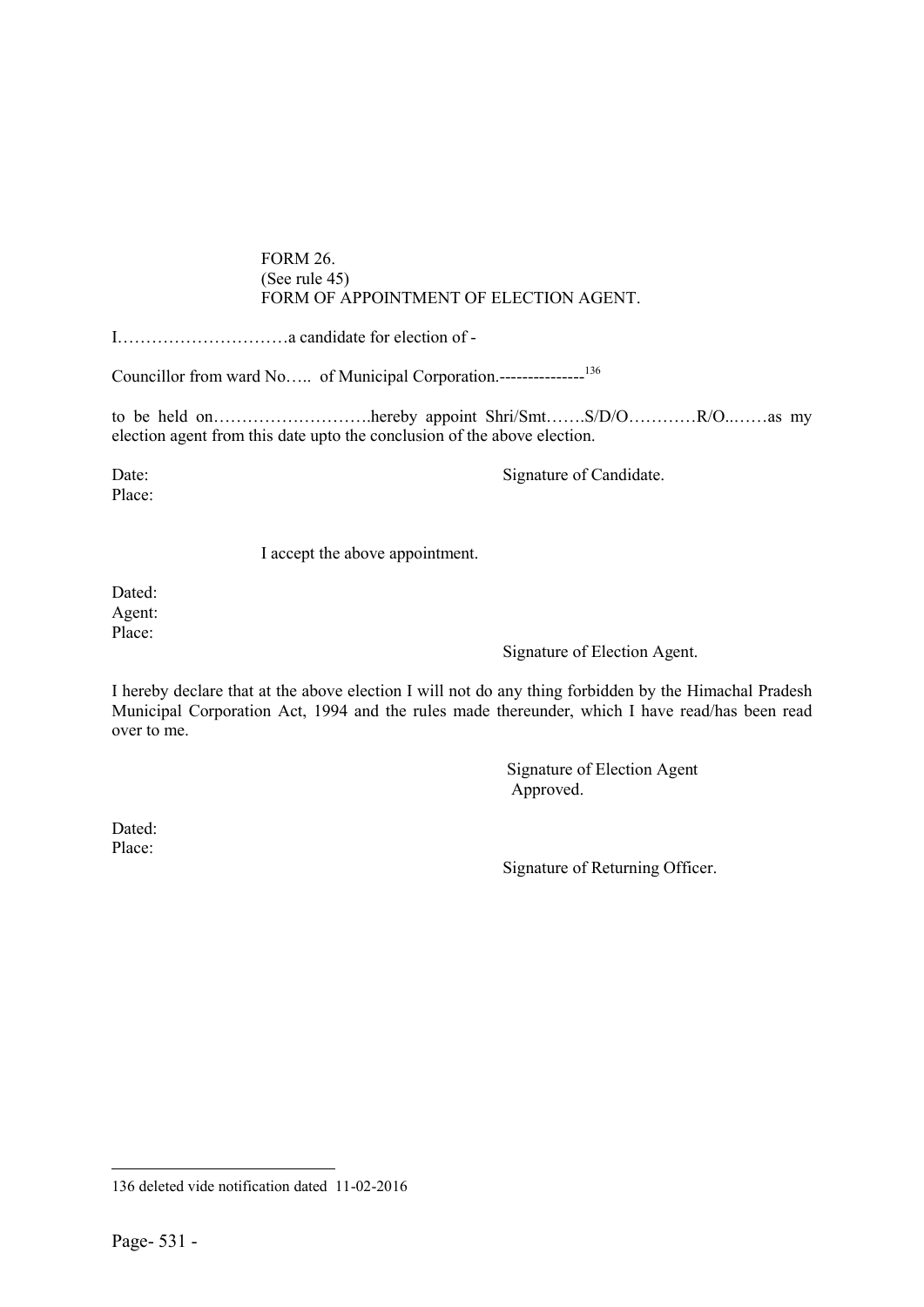#### FORM 27. [See rule  $46(2)$ ] APPOINTMENT OF POLLING AGENT.

Councilllor ward No…………….. of Municipal Corporation.--------------<sup>137</sup>

I …………………………………….a candidate at the above election do hereby appoint Sh.…………………….S/o Sh/D/o/R/o……………….as polling agent to attend polling station No………………..Place fixed for the Poll…………at………………….

Place: Date:

#### Signature of candidate.

I agree to act as such polling agent.

Signature of Polling Agent.

(Declaration of polling agent to be signed before Presiding Officer)

I hereby declare that at the above election I will not do any thing forbidden by the Himachal Pradesh Municipal Corporation Act, 1994or Rule made there under which I have read/has been read over to me.

Place:

Date:

Signature of Polling Agent.

Signed before me.

Place: Date:

Presiding Officer.

 $\overline{a}$ 137 deleted vide notification dated 11-02-2016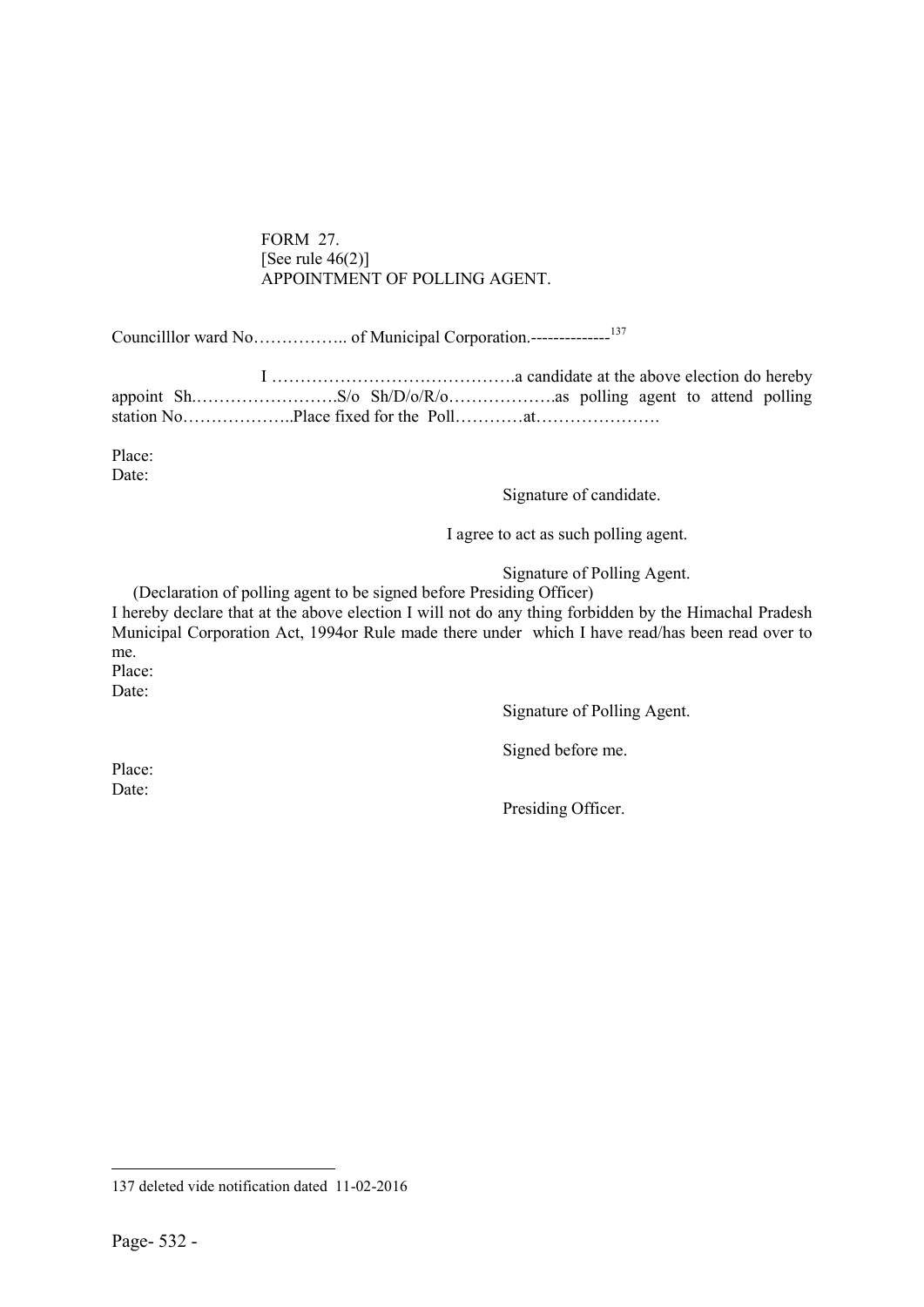### FORM-28.

(See rule 48(2)

REGISTER FOR MAINTENANCE OF DAY-TO-DAY ACCOUNT OF ELECTION EXPENDITURE BY CONTESTING CANDIDATES FOR ELECTION TO WARD/MUNICIPAL CORPORATION.

- 6. Name of candidate……………………………………………….
- 7. \*Ward/Municipal Corporation from which contested……………………
- 8. Seat for which contested…………………………………………….
- 9. Date of filing nomination…………………………………………..
- 10. Date of declaration of result…………………………………………….

| Date   | Natur   | Amount | of      | Date of Name |         | of<br>No   | No. of bills  | Name<br>and    | Remarks. |
|--------|---------|--------|---------|--------------|---------|------------|---------------|----------------|----------|
| of     | of<br>e | Expdt  |         | payme        | and     | Vouchers   | case of<br>1n | address of the |          |
| Expdt. | Expdt.  | pai    | Outsta- | nt           | address | in case of | amount        | to<br>person   |          |
|        |         | đ      | nding   |              | of      | amount     | outstanding   | the<br>whom    |          |
|        |         |        |         |              | payee.  | paid.      |               | amount         |          |
|        |         |        |         |              |         |            |               | outstanding    |          |
|        |         |        |         |              |         |            |               | is payable.    |          |
|        | 2.3.    | 4.     |         | C.           | O.      | ⇁          | 8.            |                | 10.      |

Certified that this is true copy of the account kept by me/my election agent.

Signature of contesting candidate.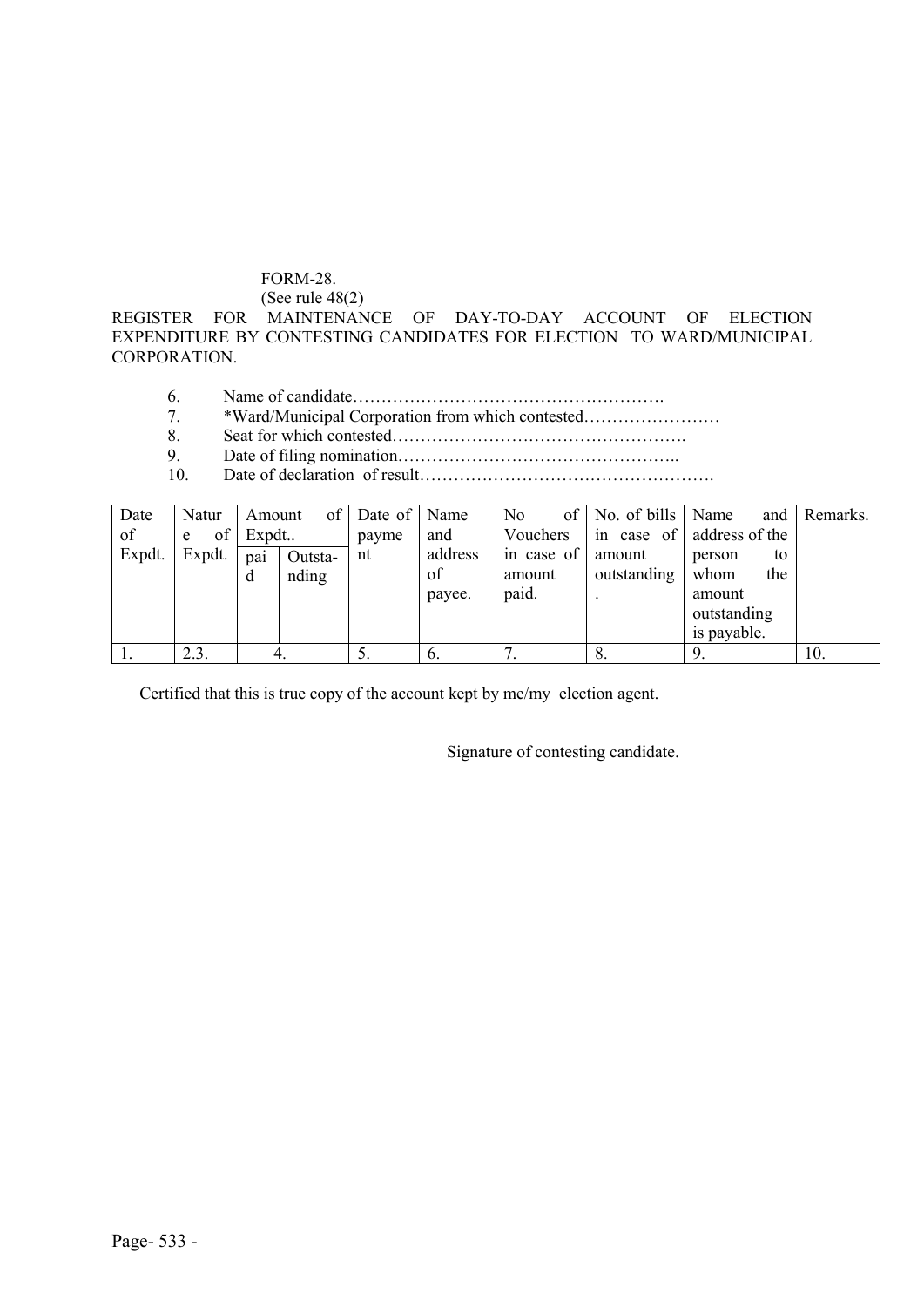#### FORM -29 [See rules 48(5) and 48(10)]

#### DETAIL OF ELECTION EXPENSES BY CONTESTING CANDIATES FOR ELECTION TO WARD/MUNICIPAL CORPORATION-----------------

Name of contesting candidate…………………………………………… Name of ward/Municipal Corporation…………………………………

| Item<br>Expenditure. | of Sources from Amount of Date(s) of Mode<br>where money Expenditure payment.<br>procured. |  | of<br>payme<br>nt. | Evidence<br>payment enclosed   ks.<br>with the account. | of Remar |
|----------------------|--------------------------------------------------------------------------------------------|--|--------------------|---------------------------------------------------------|----------|
|                      |                                                                                            |  |                    |                                                         |          |

1.Expenditure on security deposit.

2.Expenditure on purchase of copies of electoral rolls.

3. Expenditure on printing of manifesto, and expenditure

On printing of posters and hand bills etc.

4. Expenditure on pasting of posters.

5. Expenditure on writing of wall writing and on publication of advertisements.

6. Hiring charges of places for public meeting and hiring charges of pandals etc. for public meetings.

7. Hiring charges of loudspeakers for public meeting.

8. Hiring charges on vehicle and Petrol, Oil and Lubrication(POL) used by the candidate.

9. Hiring charges and Petrol, Oil and Lubrication(POL) on vehicle used by election agent/polling agent.

10.Misc. Expenditure(other than those listed above).

Signature of contesting candidate.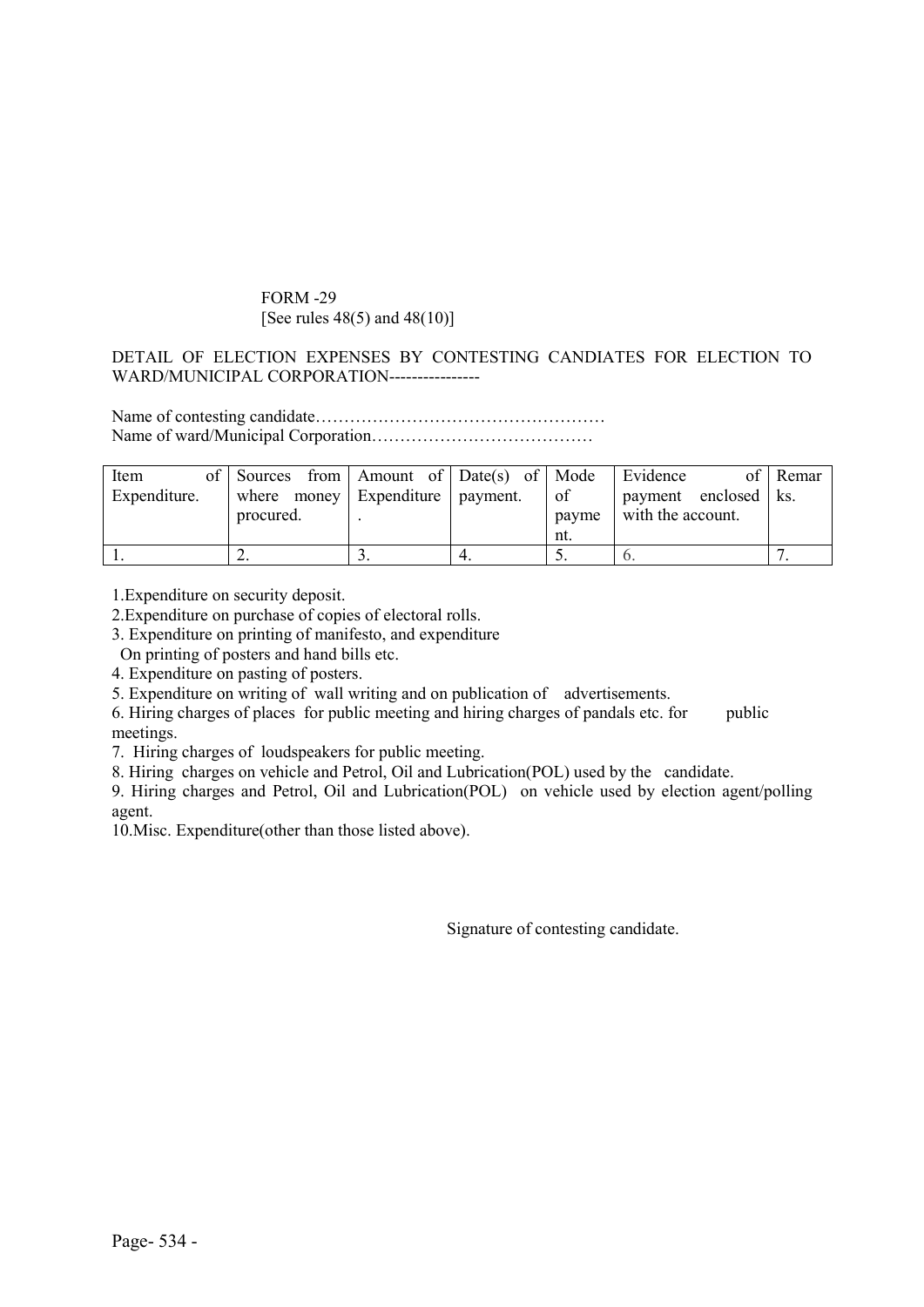# FORM-30. [See rule 48(10)]

#### PROFORMA FOR THE SUBMISSION OF ELECTION EXPENDITURE BY CONTESTING CANDIDATES FOR ELECTION TO WARD/MUNICIPAL COPORATION.

- 1. Name of candidate………………………………………….
- 2.\*Ward/Municipal Corporation……………………………
- 3. Seat for which contesting ……………………………………
- 4. Date of filing nomination…………………………………
- 5. Date of declaration of result………………………..

| Date   | Nature | Amount | of 1    | Date of | Nam             | No.              | of   No. of bills $\vert$ | Name<br>and                   | Remarks. |
|--------|--------|--------|---------|---------|-----------------|------------------|---------------------------|-------------------------------|----------|
| of     | of     | Expdt  |         | payment |                 | e and   Vouchers | in case of                | address of the                |          |
| Expdt. | Expdt. | paid   | Outsta- |         |                 | addre in case of | amount                    | to<br>person                  |          |
|        |        |        | nding   |         | of<br><b>SS</b> | amount           | outstanding               | whom<br>the                   |          |
|        |        |        |         |         | paye            | paid.            |                           | amount                        |          |
|        |        |        |         |         | e.              |                  |                           | outstanding<br><sup>1</sup> S |          |
|        |        |        |         |         |                 |                  |                           | payable.                      |          |
|        | 2.3.   |        |         | J.      | $\mathfrak{b}.$ |                  | O.                        | 9.                            | 10.      |

Certified that this is true copy of the account kept by me/my election agent.

Signature of contesting candidate.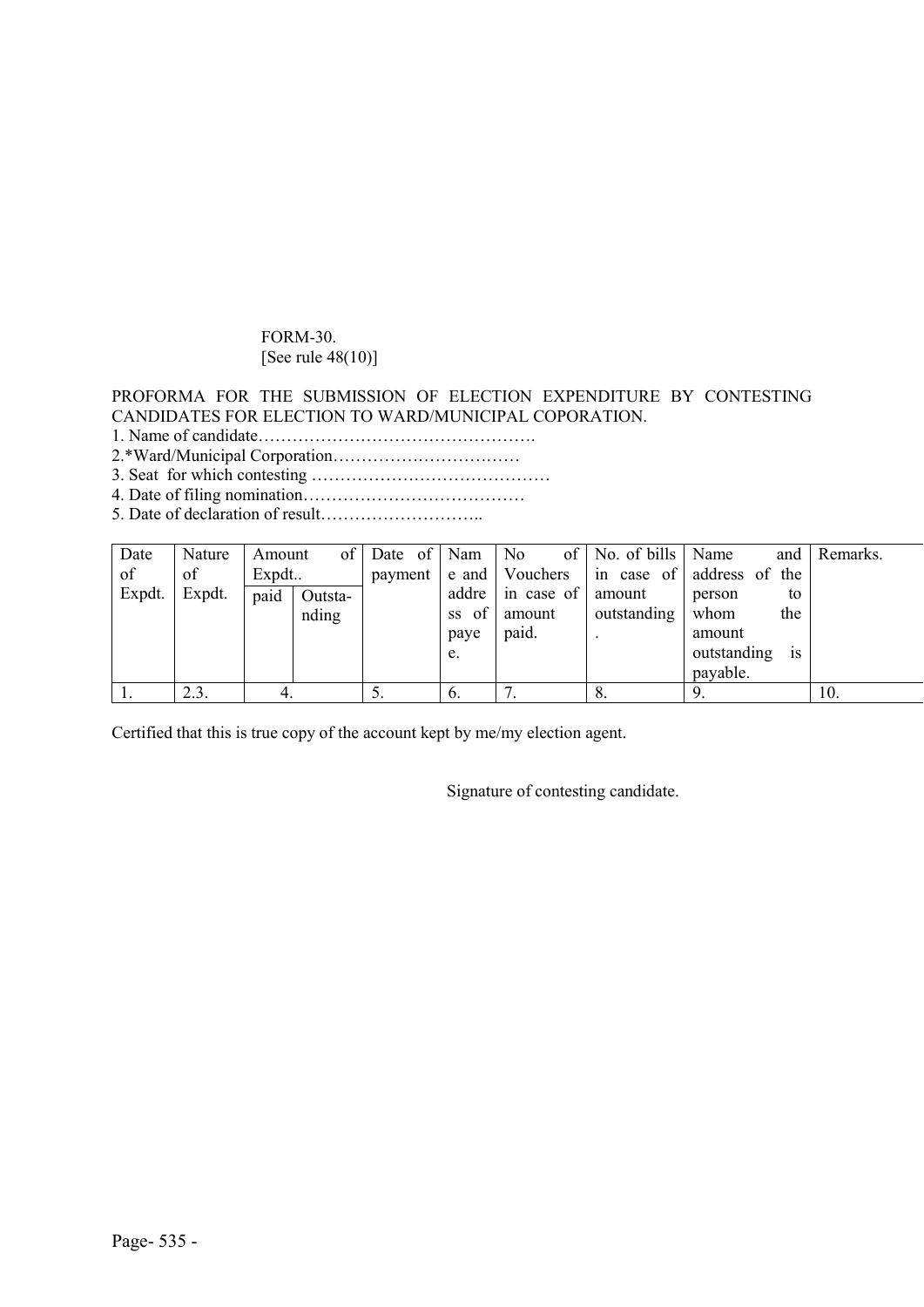#### FORM-31 [See rule 48(10)]

#### AFFIDAVIT.

I………………………………………... son/wife/daughter of …………..aged…………..years…………resident of ……………do hereby solemnly and sincerely state and declare as under:-

> 6. That I was contesting candidate at the general election/bye-election to the ward No……………../Municipal Corporation …………….the result of which was declared on…….............

> 7. That 1/my election agent kept a correct account of all expenditure in connection with the above election incurred authorized by me or by my election agent between…………..(the date on which I was nominated) and upto the date a day after the declaration of the result thereof, both day inclusive.

> 8. That the said account was maintained in Forms 28 to 30 appended to the Himachal Pradesh Municipal Corporation Election Rules, 2012 and a true copy thereof is annexed hereto with the supporting vouchers/bills mentioned in the said account.

> 9. That the account of my election expenditure as annexed hereto included all items of election expenditure incurred or authorized by me or by my election agent and nothing has been concealed or withheld/suppressed therefrom.

> 10. That the statements in the foregoing paragraphs 1 to4 are true to my personal knowledge, that nothing is false and nothing material has been concealed.

| Deponent, |                |
|-----------|----------------|
| Solemnly  | affirmed/sworn |
|           |                |
| me.       |                |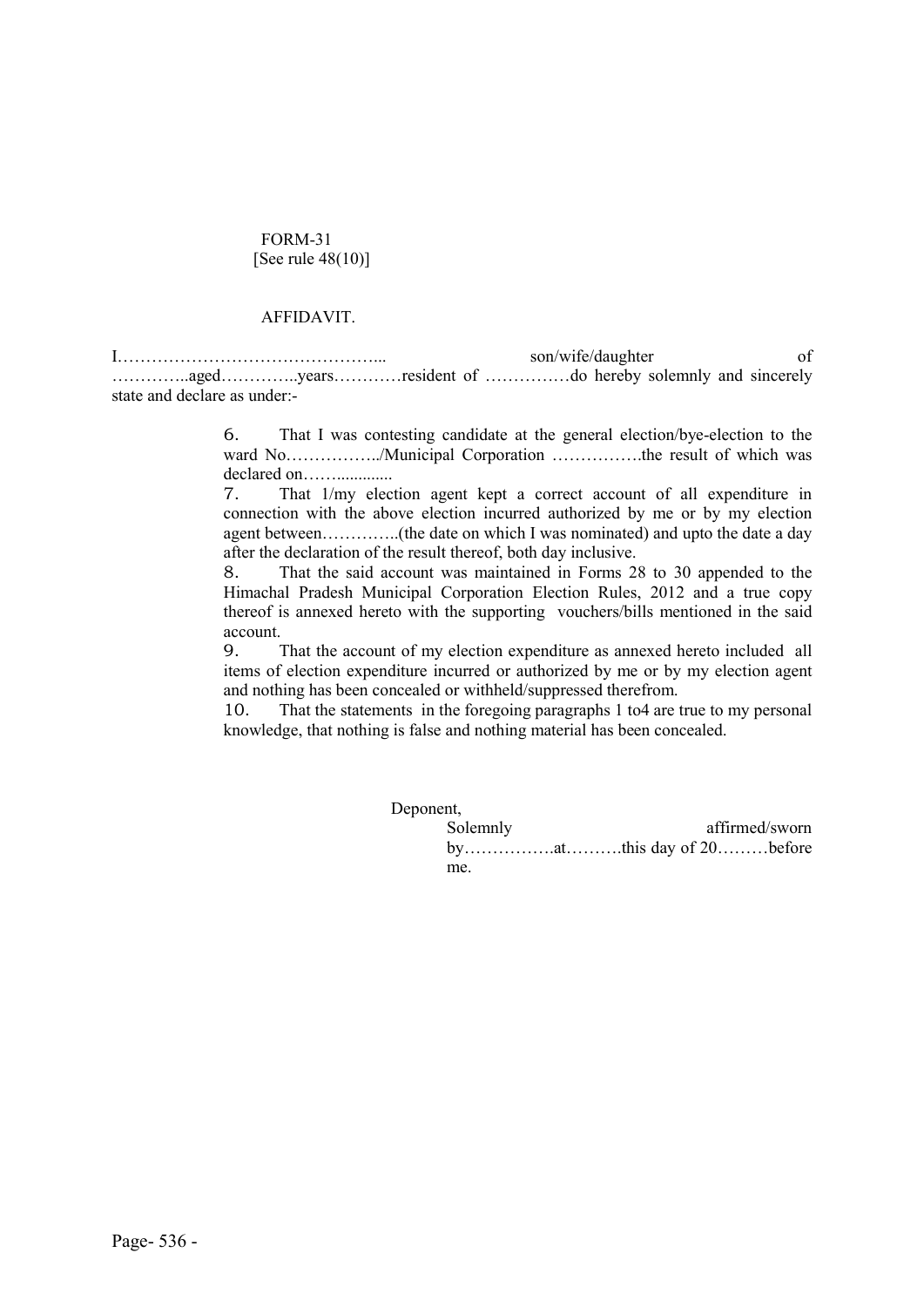FORM-32 . (See rule 48(11).

#### ACKNOWLEDGEMENT.

 The detailed account of the election expenses on prescribed proforma in respect of Shri……………………………(Candidate)from…………………….ward/Municipal Corporation result of which was declared on…………………..(Date) filed by him on…………………………..(Dated) has been received by me today the ………….(Date) of ……………………..(Month)……………………….(Year).

Returning Officer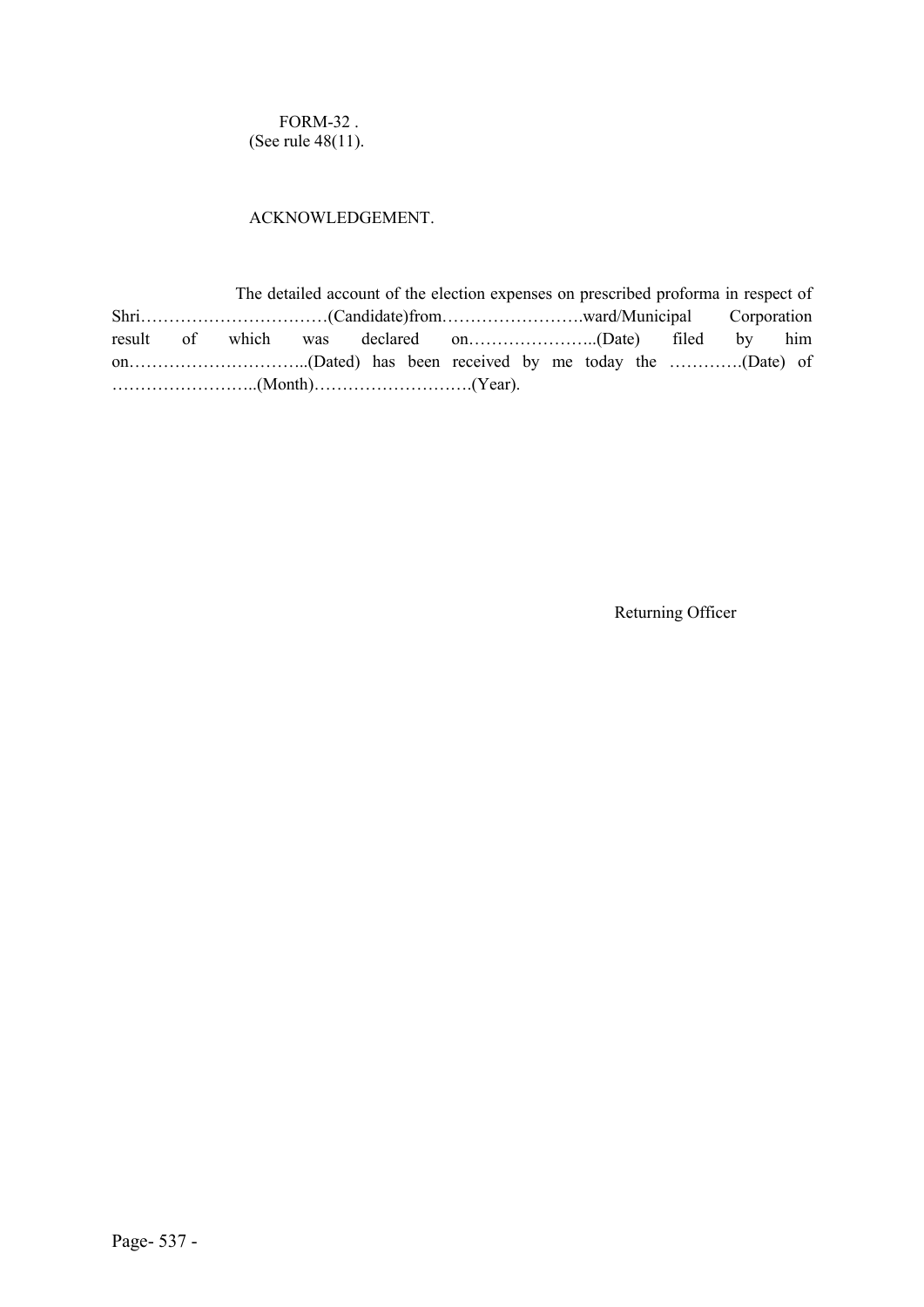## FORM-33

# (See rule 50)

FOR USE IN ELECTION WHEN SEAT IS UNCONTESTED.

Election to:

Councillor ward No………………….. of Municipal Corporation……………….138

In pursuance of the provision contained in rule 50 of the Himachal Pradesh Municipal Corporation Election Rules, 2012, I declare that -

Name…………………………..

Address…………………………………………

Has been duly elected as Councillor from the above ward of Municipal Corporation.

Place:

Date: Signature of Returning Officer.

 $\overline{a}$ 

<sup>138</sup> deleted vide notification dated 11-02-2016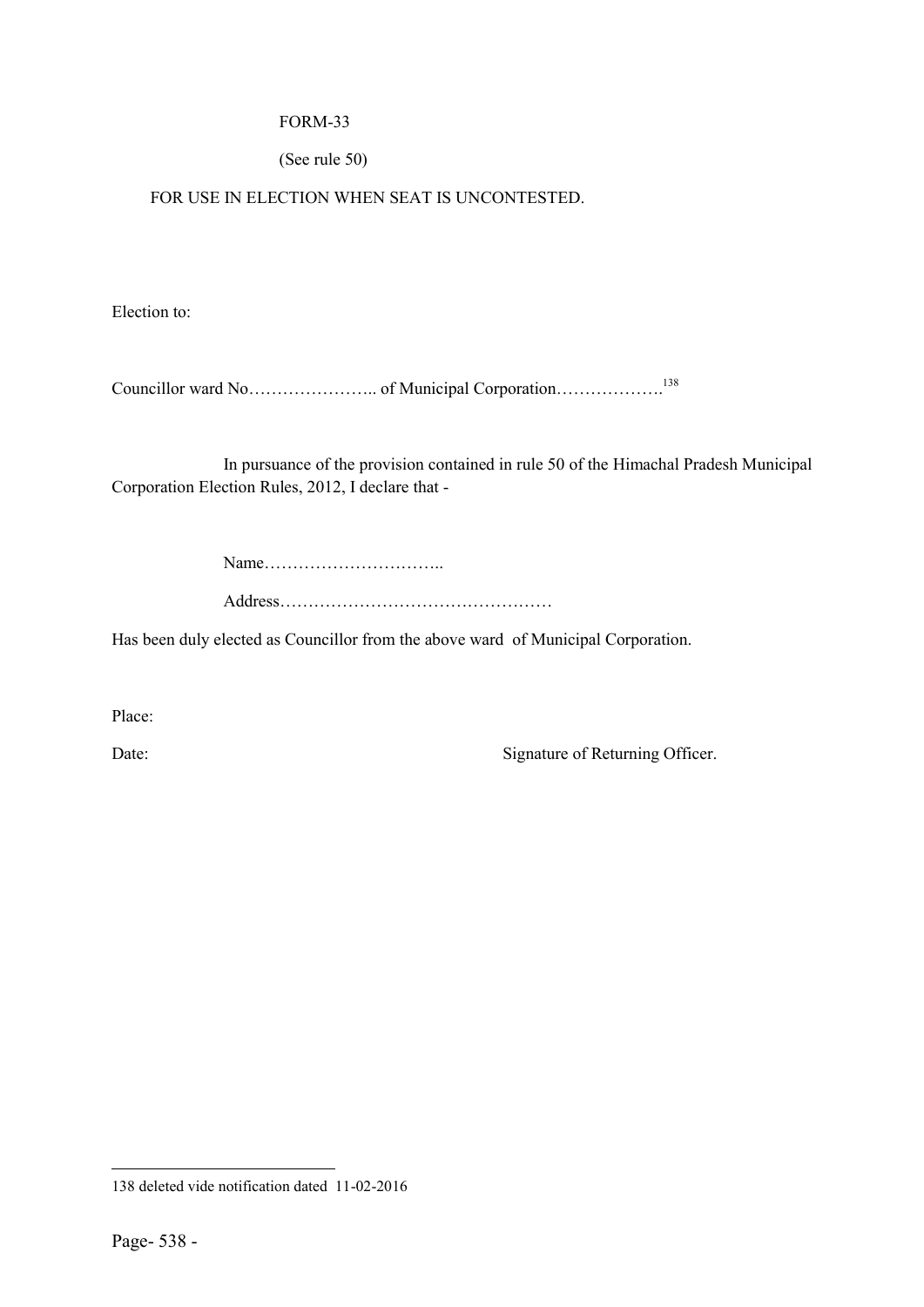FORM 34. [See rule 56(2) and 75]

### PART-I RECORD OF PAPER SEAL USED.

Election to Municipal Corporation……………………From……………….ward.

Number and name of polling station……………………………………………

| Serial No. of ballot box used | Serial No. of paper seal used. | Remarks. |
|-------------------------------|--------------------------------|----------|
|                               | ـ ت                            | <u>.</u> |

Signature of polling agent.

PART-II.

# ACCOUNT OF PAPER SEAL

|  | 1. Serial No. of Paper seal supplied |  |
|--|--------------------------------------|--|
|  |                                      |  |
|  |                                      |  |
|  |                                      |  |
|  |                                      |  |
|  |                                      |  |

Place:

Date:

Signature of Presiding Officer.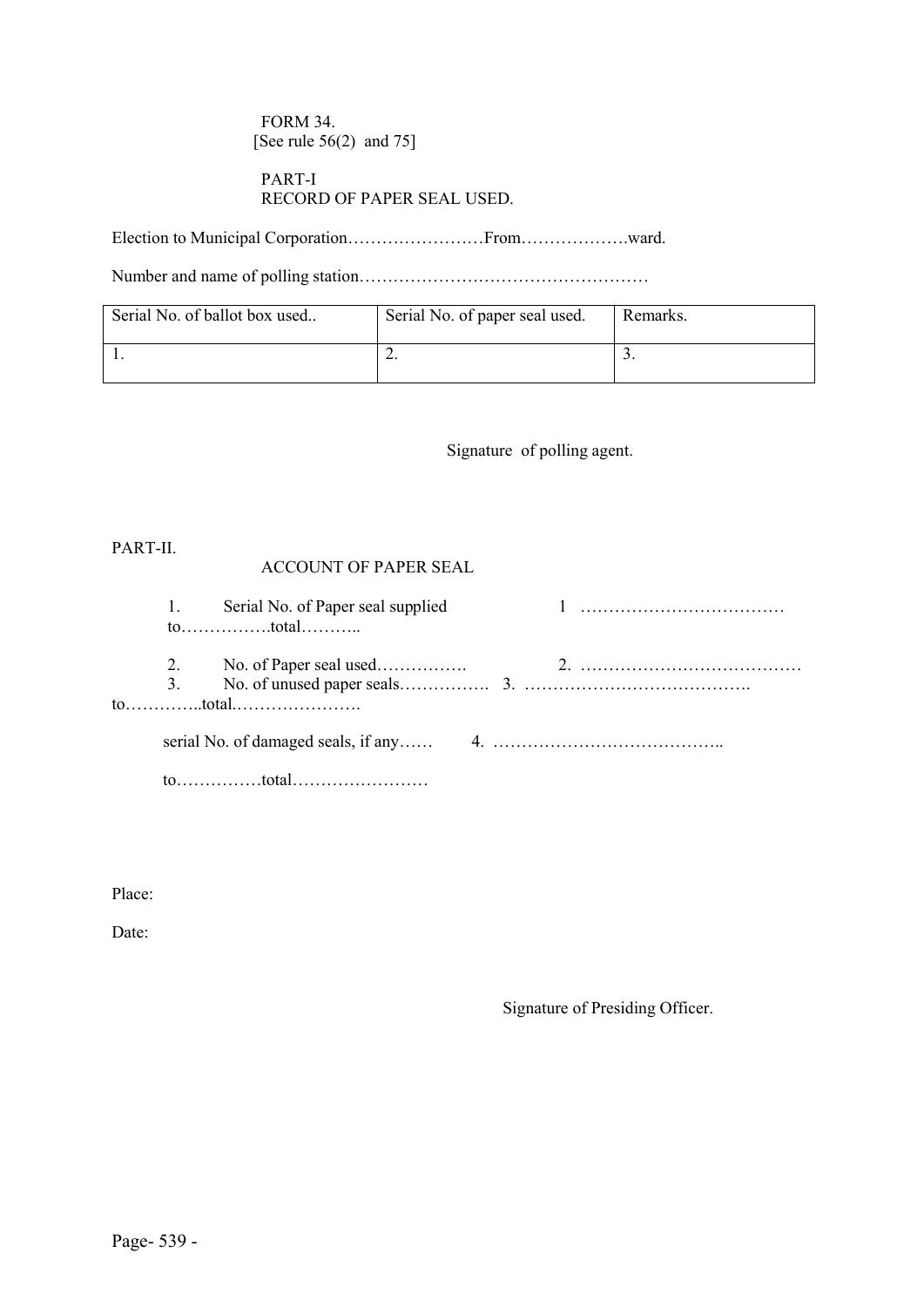# FORM 35. [See rule 58(1)]

# BALLOT PAPER

Election of Councillor from ward No......... of Municipal Corporation.............

Ward/Municipal Corporation---------------------------

Serial No. of voter-------------------------------------------

Number---------------------------------------------------

## Signature/thumb impression

---------------------------------------------------------------------------------------

No. and name of ward/Municipal Corporation............................

| Name of Candidate       | Photograph of Candidate | Symbol |
|-------------------------|-------------------------|--------|
|                         |                         |        |
| 1.                      |                         |        |
|                         |                         |        |
| 2.                      |                         |        |
|                         |                         |        |
| None of the above(NOTA) |                         |        |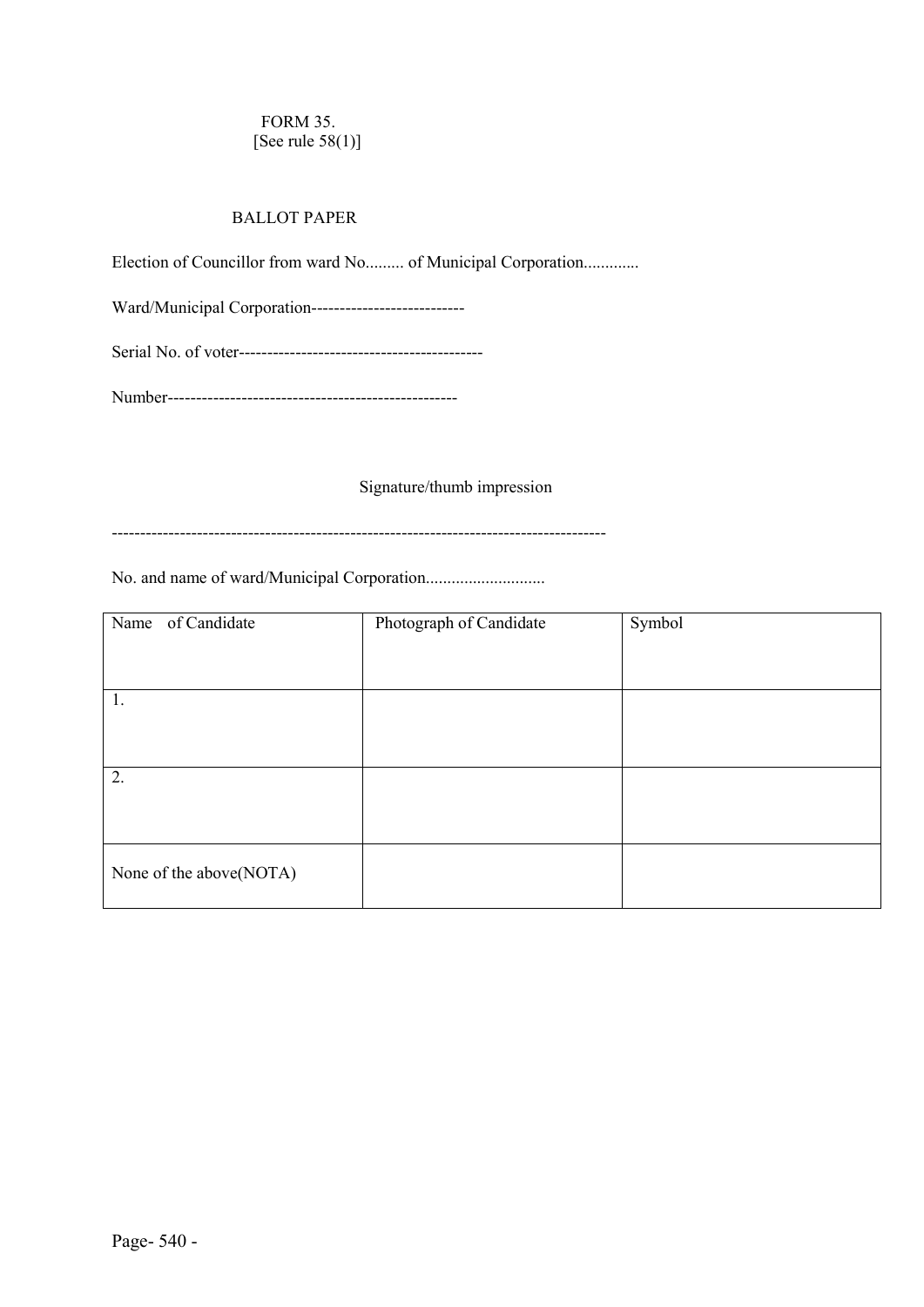#### FORM 36. [See rule  $64(1)$ ]

# APPLICATION FOR ELECTION DUTY CERTIFICATE

To

The Returning Officer for…………….

Ward No…………………..Municipal Corporation ,……………………

Sir,

I intend to cast my vote in person at the ensuing election to Councillor from Ward No…………………..of Municipal Corporation…………

I have been posted on election duty within the ward …………….. at .………(no & name of polling station)…………………….but my name is entered at Serial No………. ………….of the Electoral roll for polling station No………of Ward comprised within Municipal Corporation.

I request that an Election Duty Certificate (Form -38) may be issued to enable me to vote at the polling station where I may be on duty on the polling day.

It may be sent to me at the following address:-

Name………………………………………… Address……………………………………….. ………………………………………..

Date Yours faithfully,

Place:  $($  ).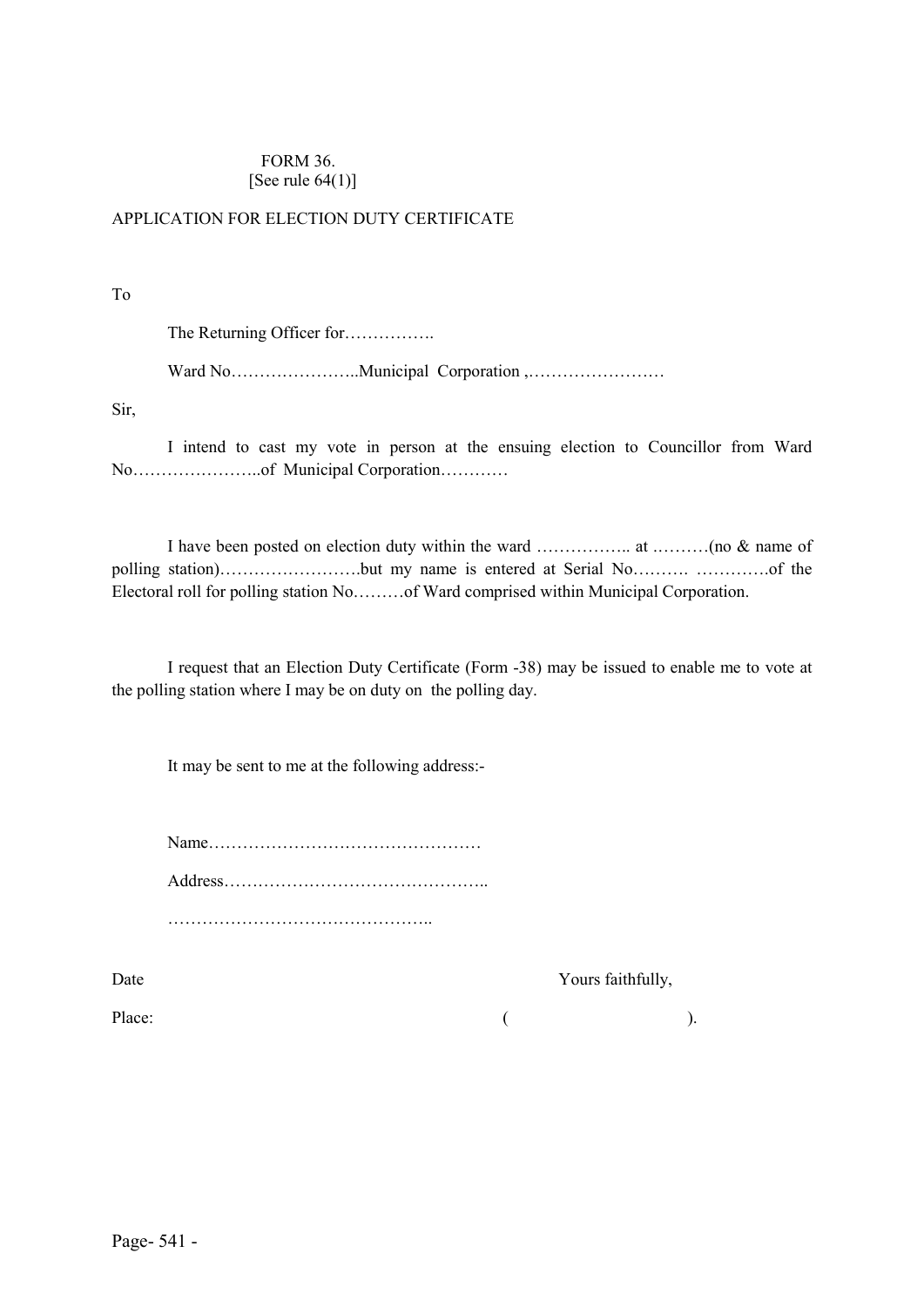### FORM-37. [See rule  $64(2)$ ]

# LETTER OF INTIMATIONT O RETURNING OFFICER.

#### To

The Returning Officer

Ward No (with name) .........Municipal Corporation.

Sir

I intend to cast my vote at the ensuing election to;-

Councillor from………(Ward) of Municipal Corporation……..

My name is entered at Sr. No……………..of polling station (No. and name) of the Electoral Roll for Ward No…………………………Municipal Corporation.

I may be issued a postal Ballat Paper/Election Duty Certificate (EDC) for the election of Councillor at the following address:-

| Name    |
|---------|
| Address |
|         |

Yours faithfully,

Date:

Place: ( )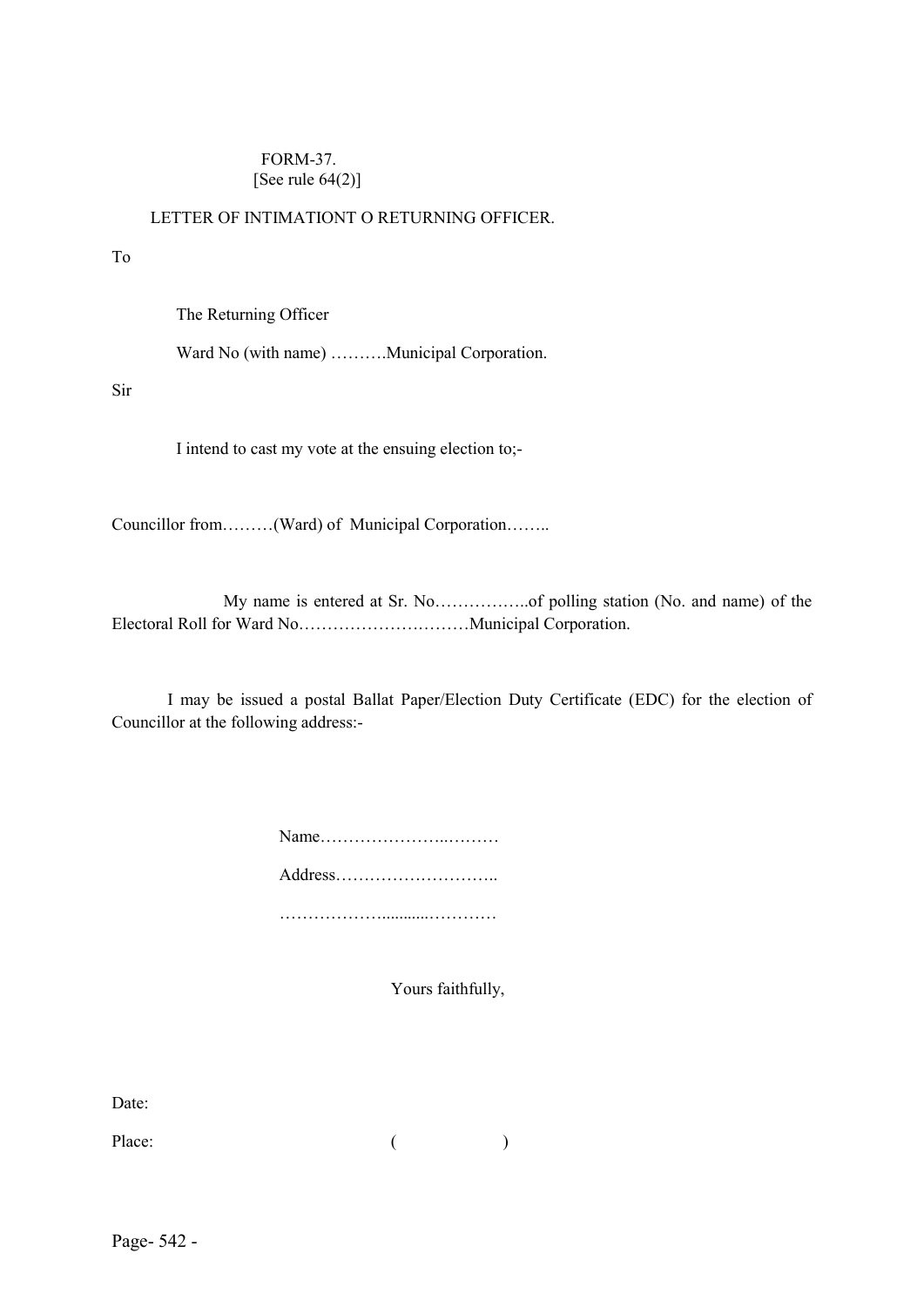FORM 38 [See rules  $64(2)$  and  $65(1)$ ]

#### ELECTION DUTY CERTIFICATE.

Certified that………………..is an elector in ward No………. of \*Municipal Corporation ……………………His Electoral roll number being……………for polling station (No. and name) by reason of his being on election duty, he is unable to vote at the polling station where he is entitled to vote and that he is, therefore, hereby authorized to vote at polling station (No. and name)of the ward where he is on duty on the day of poll.

Place:

Date: Signature of Returning Officer.

SEAL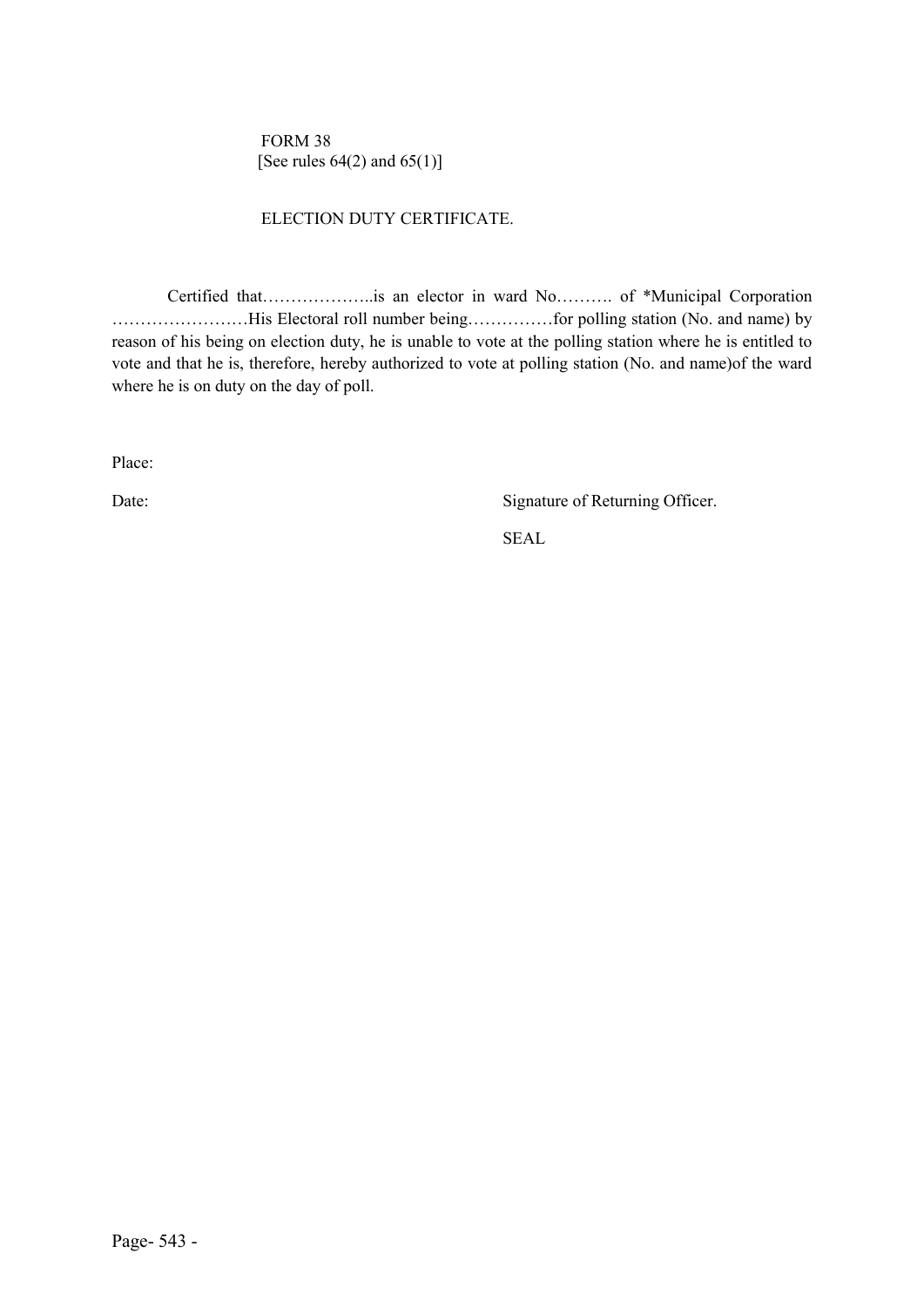## FORM-39. (See rule 68).

### DECLATATION BY THE COMPANION OF BLIND OR INFIRM VOTER.

\*Election of Councillor from Warnd No…………Ward of Municipal Corporation.---<sup>139</sup>

I ………(No. and name of Polling Station……… ……… .) son of………………….aged…………..resident of (Full Address)……………………………………………………………………………..

hereby declare that -

(b) I have not acted as companion of any other voter at this or any other polling station today, the……day of 20………… and

(b) I shall not disclose the secrecy of the vote recorded by me on behalf of…………….

Name of voter and his serial,

No. in the Electoral roll to be given

Place:

Date: Signature of companion.

 $\overline{a}$ 139 deleted vide notification 11-02-16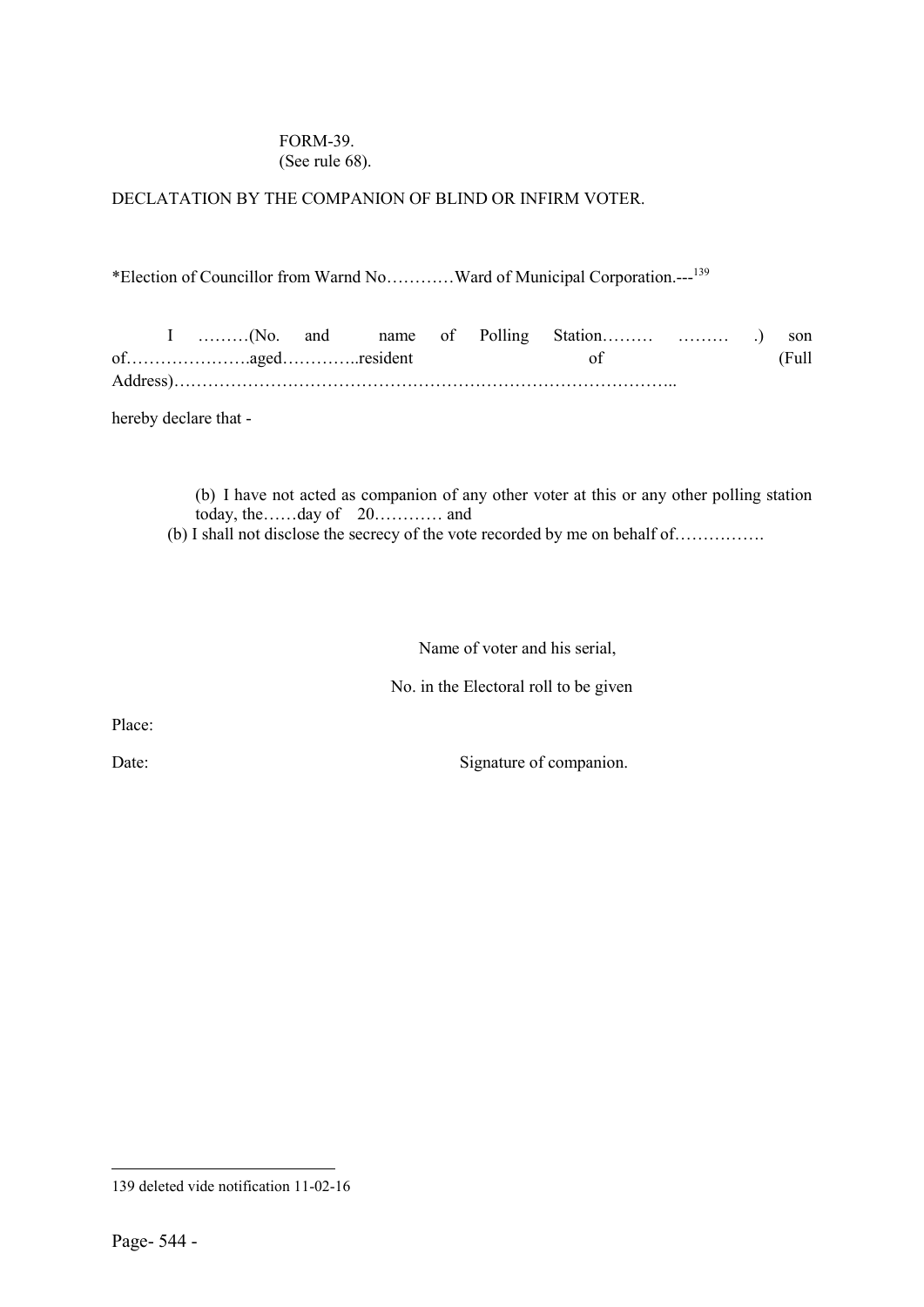### FORM 40. [See rule 68(2)]

### LIST OF BLIND AND INFIRM VOTERS.

\*Election of Councillor from Ward No.………………….Ward of Municipal Corporation.----140

Number and name of polling station…………………………………..

| Sl.No of Voter. | Full<br>Voter. | Name | of | Full<br>companion. | Name | of Address<br>companion. | of | Signature<br>companion. | Оİ |
|-----------------|----------------|------|----|--------------------|------|--------------------------|----|-------------------------|----|
|                 |                |      |    |                    |      |                          |    |                         |    |

Dated: Signature of Presiding Officer.

 $\overline{a}$ 140 deleted vide notification 11-02-16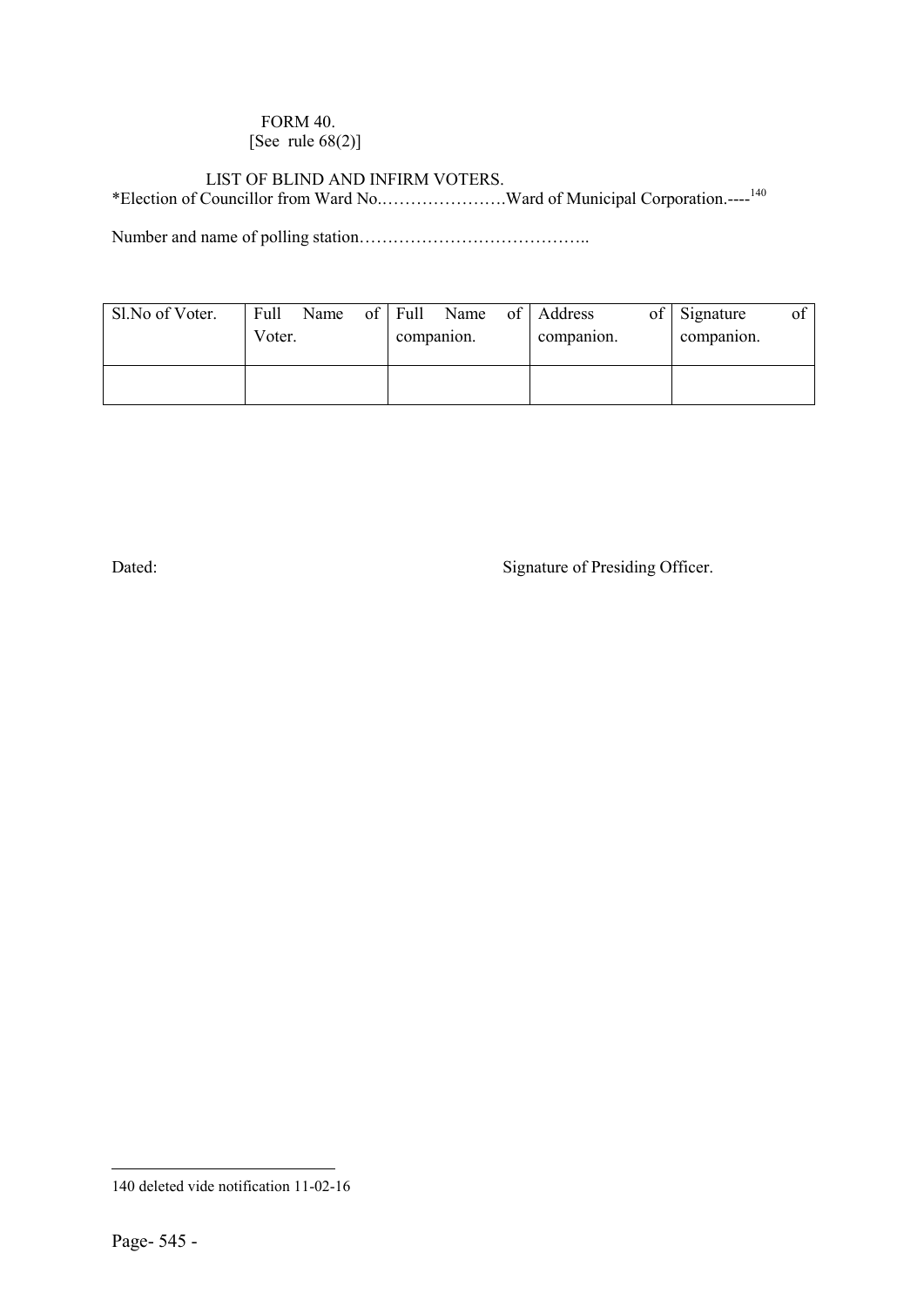#### FORM 41. [See rules 70(2) and 75)] LIST OF TENDERED VOTER.

\*Election of Councillor from Ward No………………….. of Municipal Corporation.---<sup>141</sup>

| S.No. | Name   | of Address of S.No |               | of S.No. of Ballot Signature or | thumb                                    |
|-------|--------|--------------------|---------------|---------------------------------|------------------------------------------|
|       | Voter. | Voter.             | tendered      |                                 | paper issued to the impression of person |
|       |        |                    | <b>Ballot</b> | person who has tendering vote.  |                                          |
|       |        |                    | Paper.        | already voted.                  |                                          |
|       |        |                    |               |                                 |                                          |

Place:<br>Dated:

Signature of Presiding Officer.

 $\overline{a}$ 141 deleted vide notification 11-02-16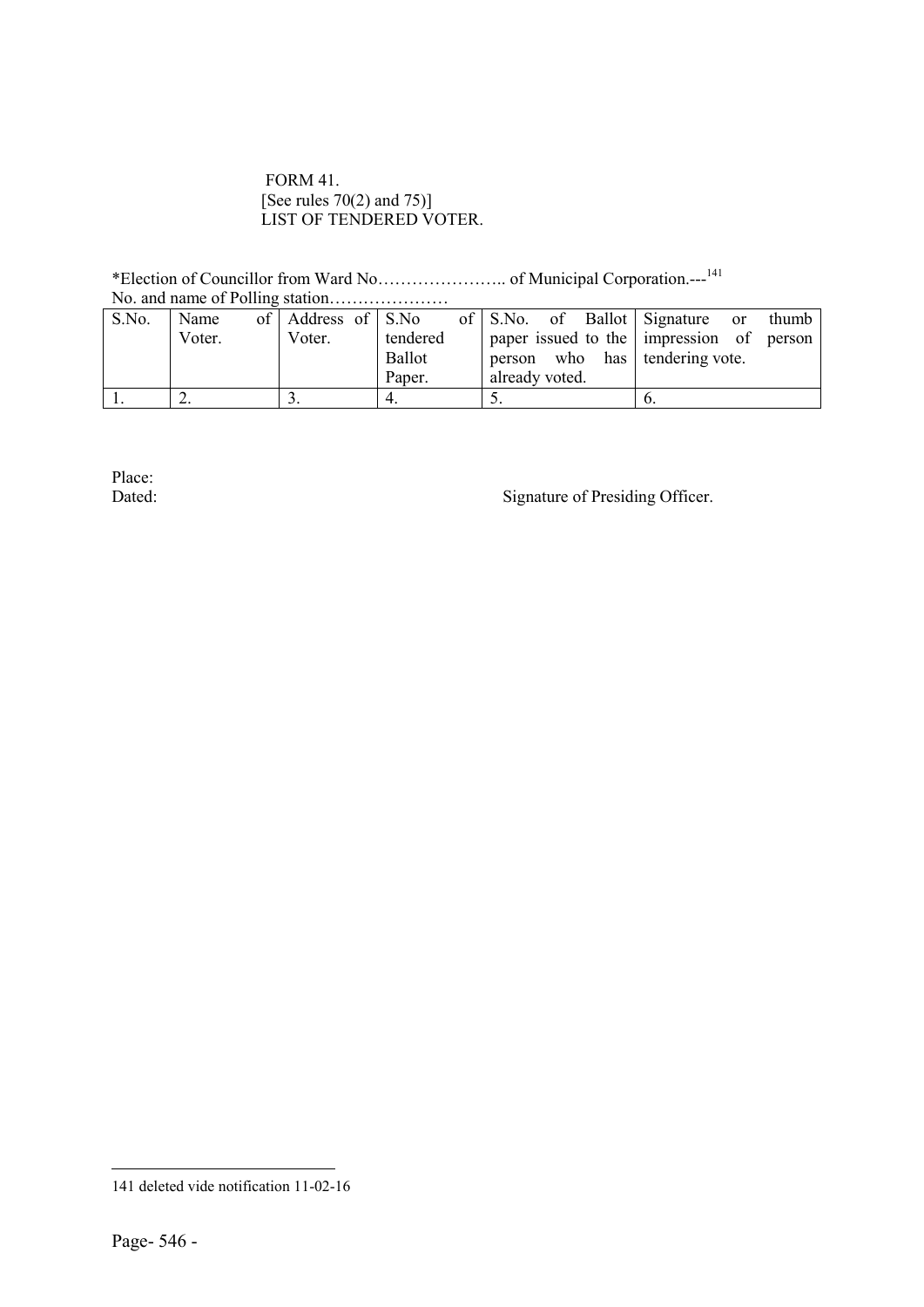## FORM 42. [See rules 71(1) and 75)]

# LIST OF CHALLENGED VOTES.

\*Election of Councillor from Ward No………………….. of Municipal Corporation.----142 No. and name of Polling station…………………

| S.No.  | $\sigma$ | Name     | and | Signature  | or | Name of identifier, |     | Order of      |
|--------|----------|----------|-----|------------|----|---------------------|-----|---------------|
| voter. |          | address. |     | thumb      |    | if any.             |     | Presiding     |
|        |          |          |     | impression | of |                     |     | Officer<br>1n |
|        |          |          |     | voter.     |    |                     |     | each case.    |
|        |          |          |     | J .        |    |                     | J . |               |

Place:<br>Dated:

Signature of Presiding Officer.

 $\overline{a}$ 142 deleted vide notification 11-02-16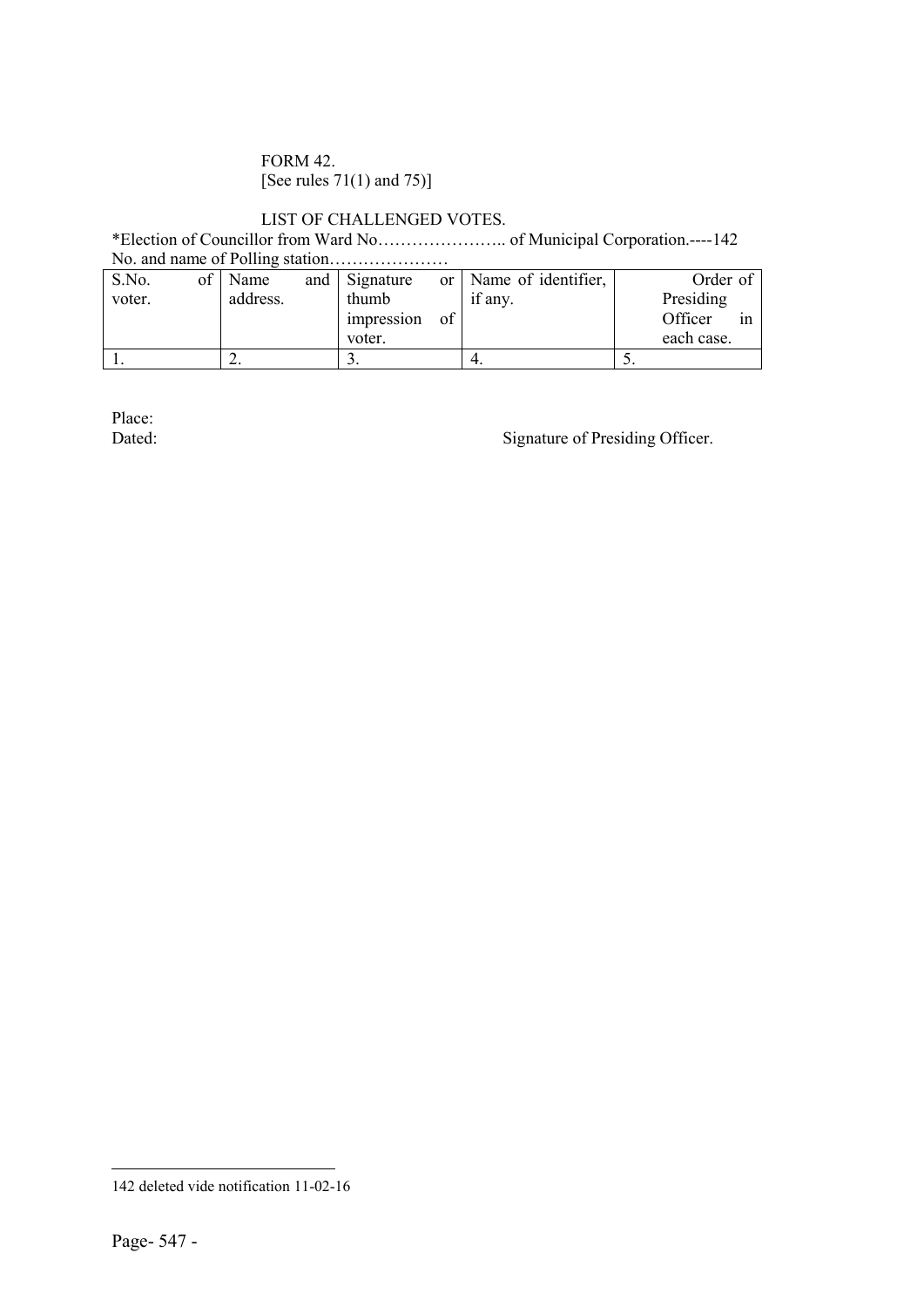### FORM -43 (See rule 74).

#### BALLOT PAPER ACCOUNT.

Election of Councillor from Ward No……………ward of Municipal Corporation.--<sup>143</sup> Number and name of polling station………………………….

#### PART-I.

|       |                                       | Serial No. | Total No. |
|-------|---------------------------------------|------------|-----------|
|       | Ballot papers received                |            |           |
| (ii)  | Ballot papers not used                |            |           |
| (iii) | Ballot papers issued to voters        |            |           |
| (iv)  | Ballot papers cancelled               |            |           |
| (v)   | Ballot papers used for tendered votes |            |           |

Place

Dated: Signature of Presiding Officer.

#### PART-II RETURN OF COUNTING

| Sr. No.        | Name Candidate                           | No. of valid votes polled |
|----------------|------------------------------------------|---------------------------|
|                |                                          |                           |
| $\overline{2}$ |                                          |                           |
| $\overline{3}$ |                                          |                           |
| $\overline{4}$ |                                          |                           |
| $\overline{5}$ | None of the above                        |                           |
|                | Total number valid<br>votes              |                           |
|                | polled                                   |                           |
|                | Rejected Ballot Paper                    |                           |
|                | Total No. of ballot papers in the ballot |                           |
| box(s)         |                                          |                           |
|                | Difference, if any                       |                           |

Signature of Counting Supervisor Signature of Returning Officer Date:

 $\overline{a}$ 143 deleted vide notification 11-02-16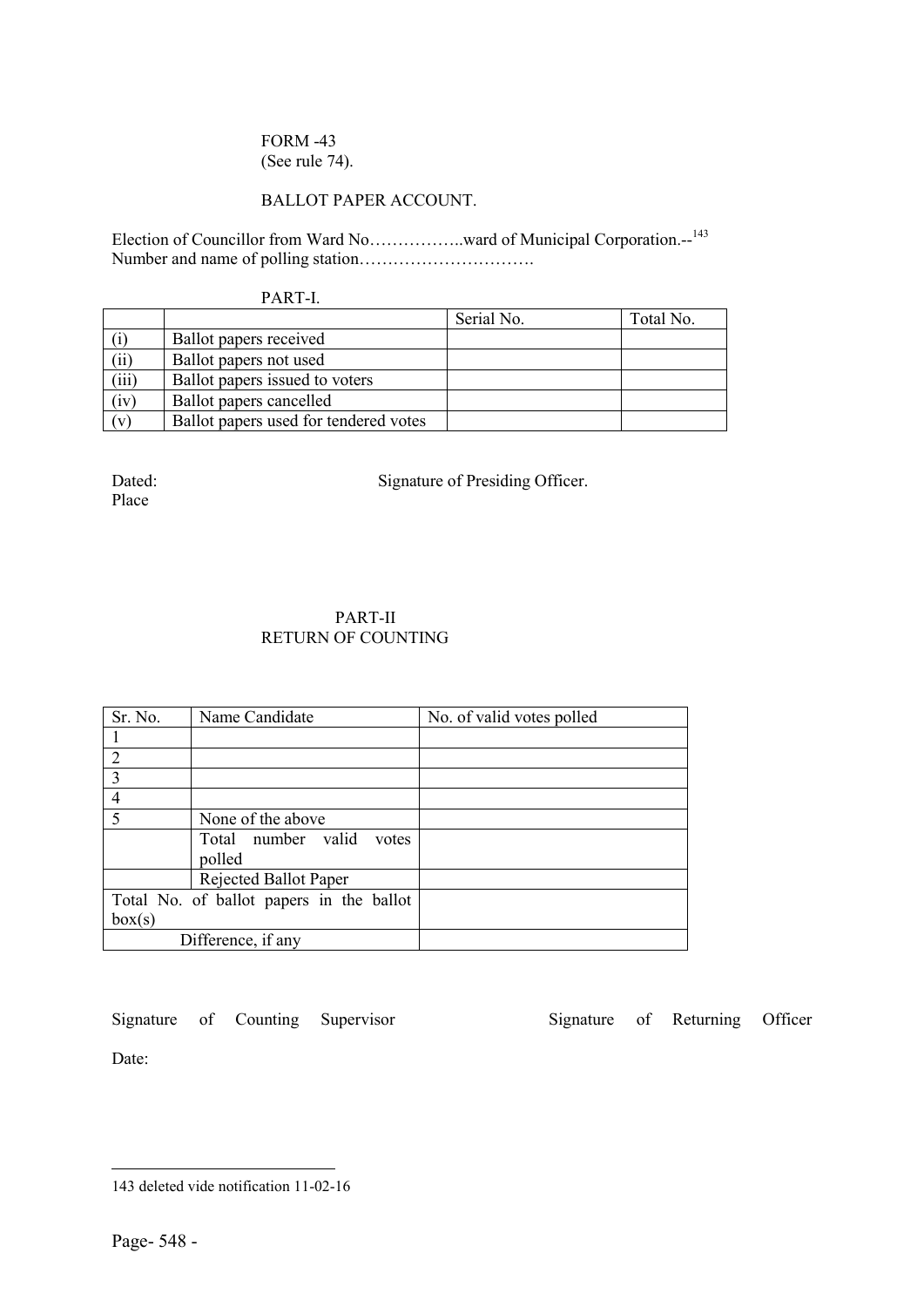#### FORM-44 RETURN OF ELECTION  $[Seerule80(6)$

Election to the Municipal Corporation……………. from Ward No………

| Sr. No. | Name Candidate    | No. of valid votes polled |
|---------|-------------------|---------------------------|
|         |                   |                           |
|         |                   |                           |
|         |                   |                           |
|         |                   |                           |
|         |                   |                           |
|         | None of the above |                           |

Total number of votes polled

Total number of valid votes polled

Total number of rejected votes.

I declare that ………..(name & address)…………… has been duly elected to fill the seat in Municipal Corporation……………. Ward No……….

Place:<br>Date:

Signature of Returning Officer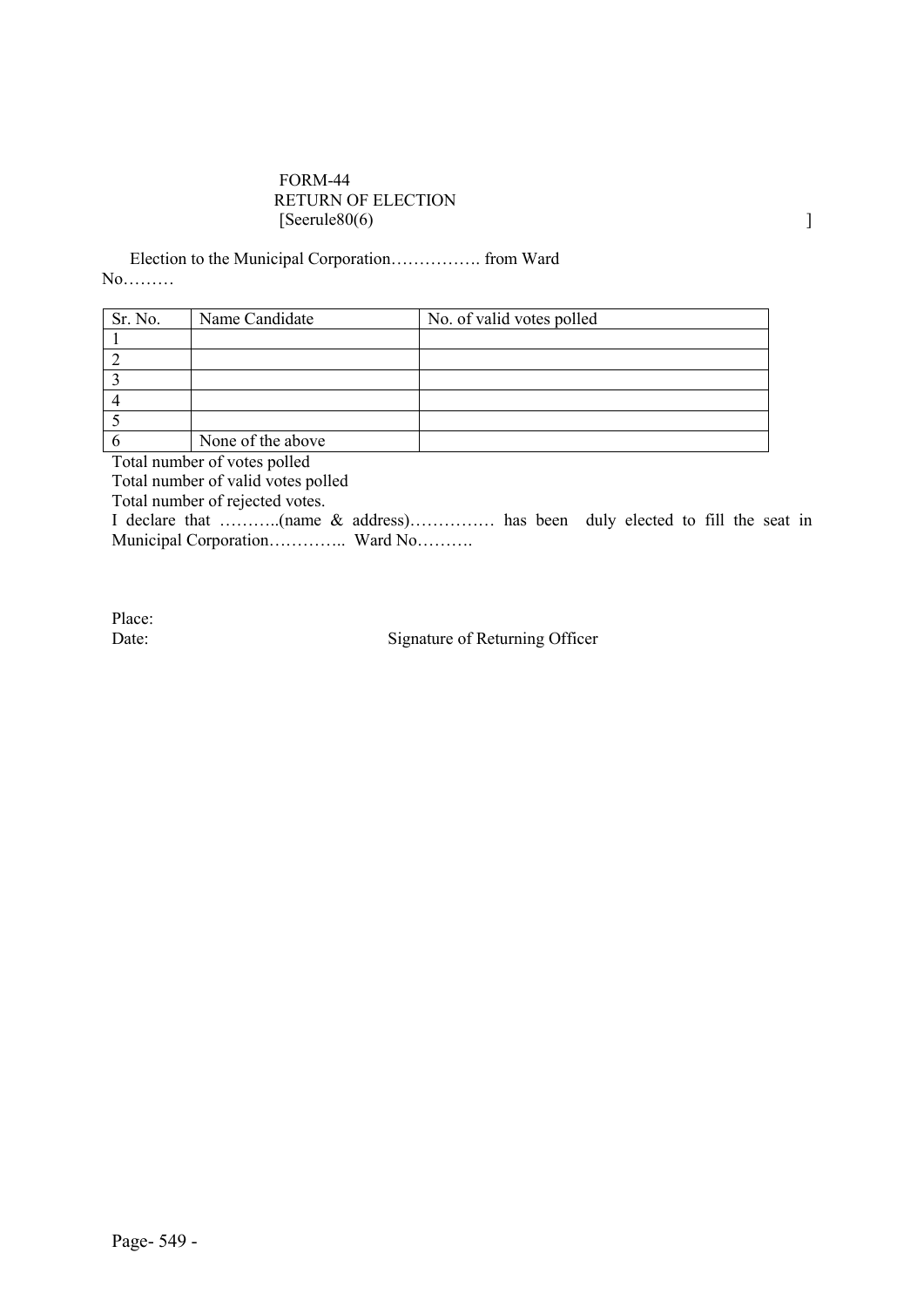#### FORM 45. [See rule  $77(4)$ ] PART-I. APPOINTMENT OF COUNTING AGENTS.

Election of Councillor from ward No………………….. of Municipal Corporation………….<sup>144</sup>

I, ……………………….a candidate/of Shri/Smt…………………who is a candidate at the above election do hereby appoints Shri/Smt…………………address……………………………….as a counting agent to attend the counting of votes at……………

Date:

Place: Signature of Candidate.

I agree to act as such counting agent.

Signature of counting agent.

Date: Place:

Declaration of counting agent to be signed before the Returning Officer.

I hereby declare that at the above Corporation election I shall not do anything forbidden by section 22 and any other relevant sections of the Himachal Pradesh Municipal Corporation Act, 1994 and rules made thereunder, which I have read/has been read over to me.

Place: Date:

> Signature of Counting Agent. Signed before me.

Place:

Date: Returning Officer.

 $\overline{a}$ 144 deleted vide notification 11-02-16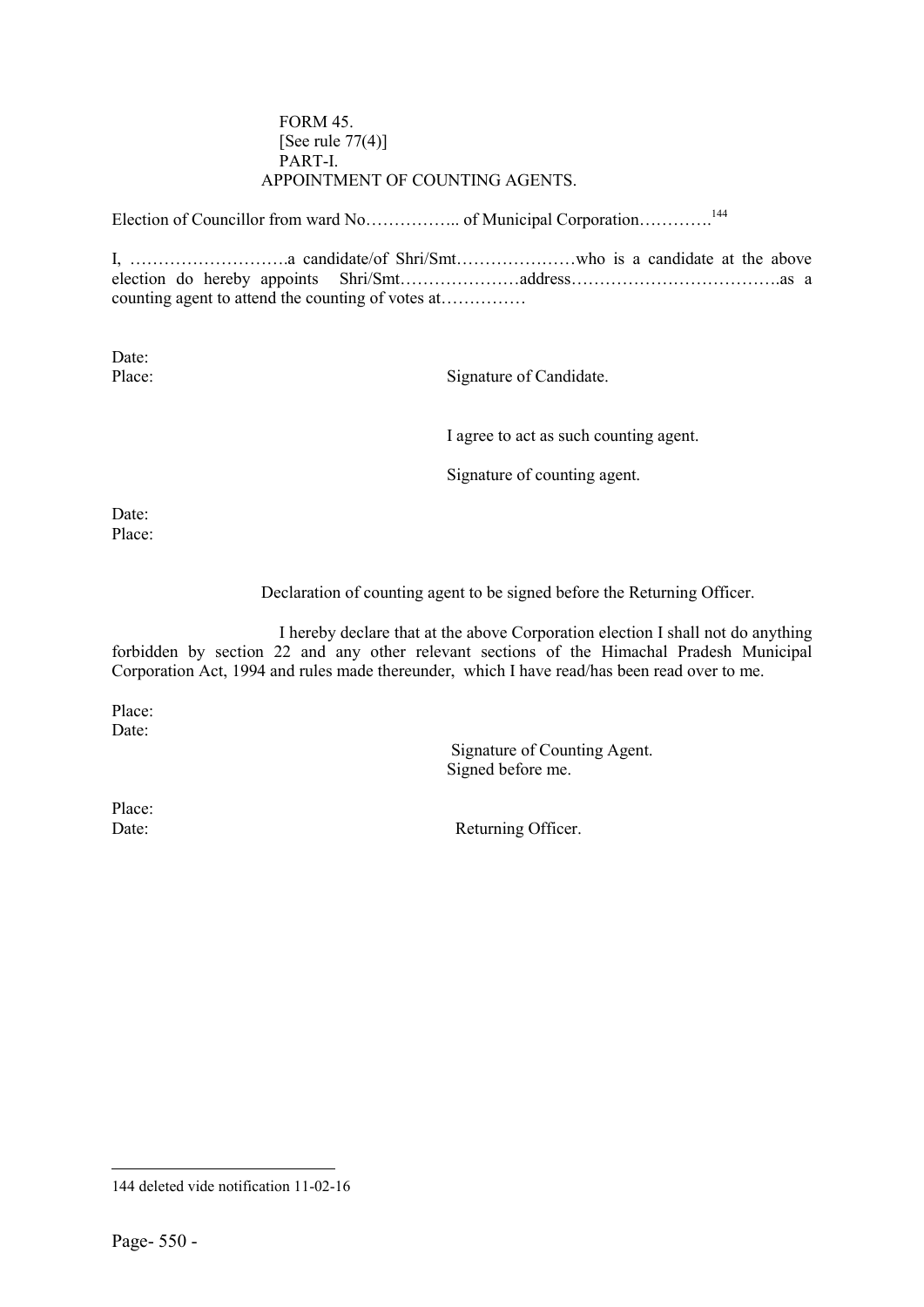#### FORM- 46 [See rule  $80(3)$ ] RETURN OF ELECTION OF COUNCILLORS.

Election of Councillor ward No.…………….. of Municipal Corporation.---<sup>145</sup>

| S.No. | Name of Candidate. | valid votes polled. |
|-------|--------------------|---------------------|
|       |                    |                     |
|       |                    |                     |
|       |                    |                     |
|       |                    |                     |
|       |                    |                     |
| - 146 | None of the above  |                     |

(a) Total of valid votes polled…………..

(b) Total No. of rejected votes………….

(c) Total No. of votes polled…………….

I, declared that—

Name……………………. Address………………………. ……………………………

Has been duly elected as <sup>147</sup> Councilor from the above ward No…….of Municipal Corporation………..

Place: Date:

Signature of Returning Officer.

**.** 

<sup>145</sup> deleted vide notification 11-02-16

<sup>146</sup> incerted vide notification 10-04-2017

<sup>147</sup> deleted vide notification 11-02-16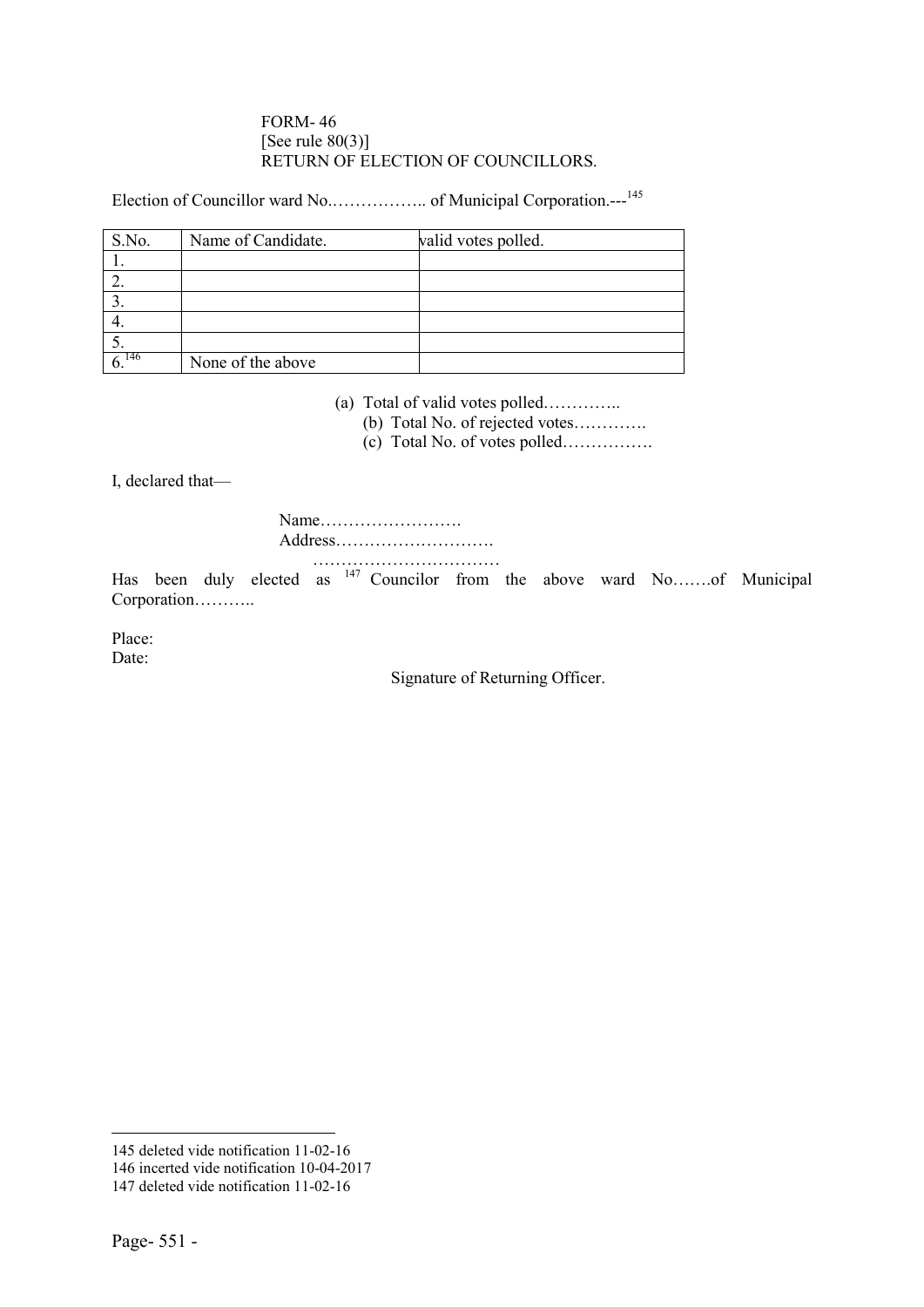## FORM-47. [See rule- $80(3)$ ] RESULT SHEET OF THE ELECTION OF COUNCILLORS<sup>148</sup>

Election of Councillor from ward No. ……………...of Municipal Corporation………..

| S.No. | Name of Candidate. | valid votes polled. |
|-------|--------------------|---------------------|
|       |                    |                     |
|       |                    |                     |
|       |                    |                     |
|       |                    |                     |
|       |                    |                     |
| etc.  |                    |                     |

- (a) Total No. of valid votespolled…………..
	- (b) Total No. of rejected votes………….
	- (c) None of the above…….
	- (d) Total No. of votes polled (a+b+c)…………….
	- (e) Total No. of tendered votes……………
	- (f) Remarks………………….

Place of Counting…………

 $\overline{a}$ 148 substituted vide notification 10-04-2017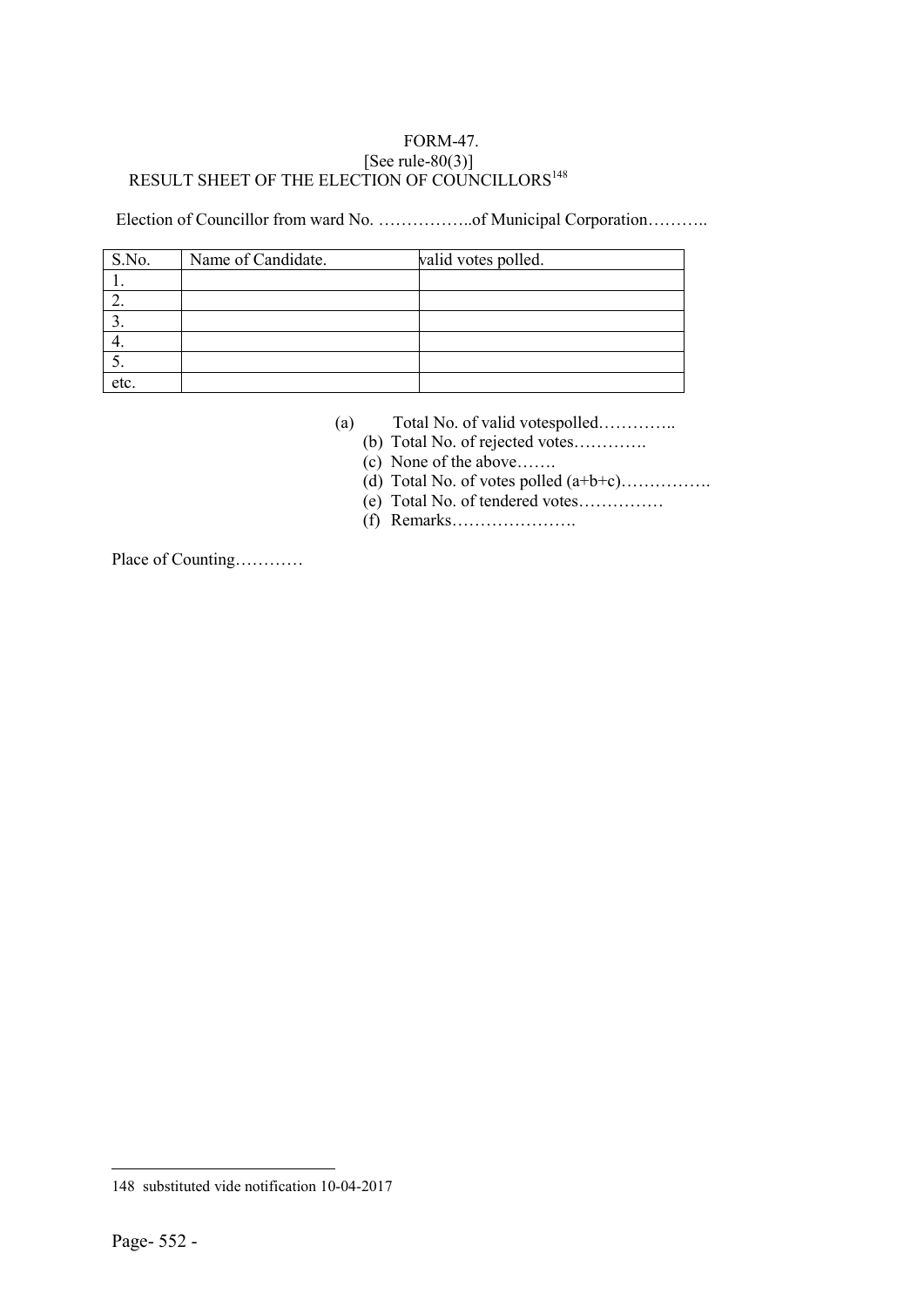# FORM-47-A

# [see rule 81-A and 81-C]

# BALLOT PAPER FOR THE ELECTION OF MAYOR/DEPUTY MAYOR

Name of Corporation………………………

| Sr. No. | Name of candidate | Space for marking |
|---------|-------------------|-------------------|
|         |                   |                   |
|         |                   |                   |
|         |                   |                   |
|         |                   |                   |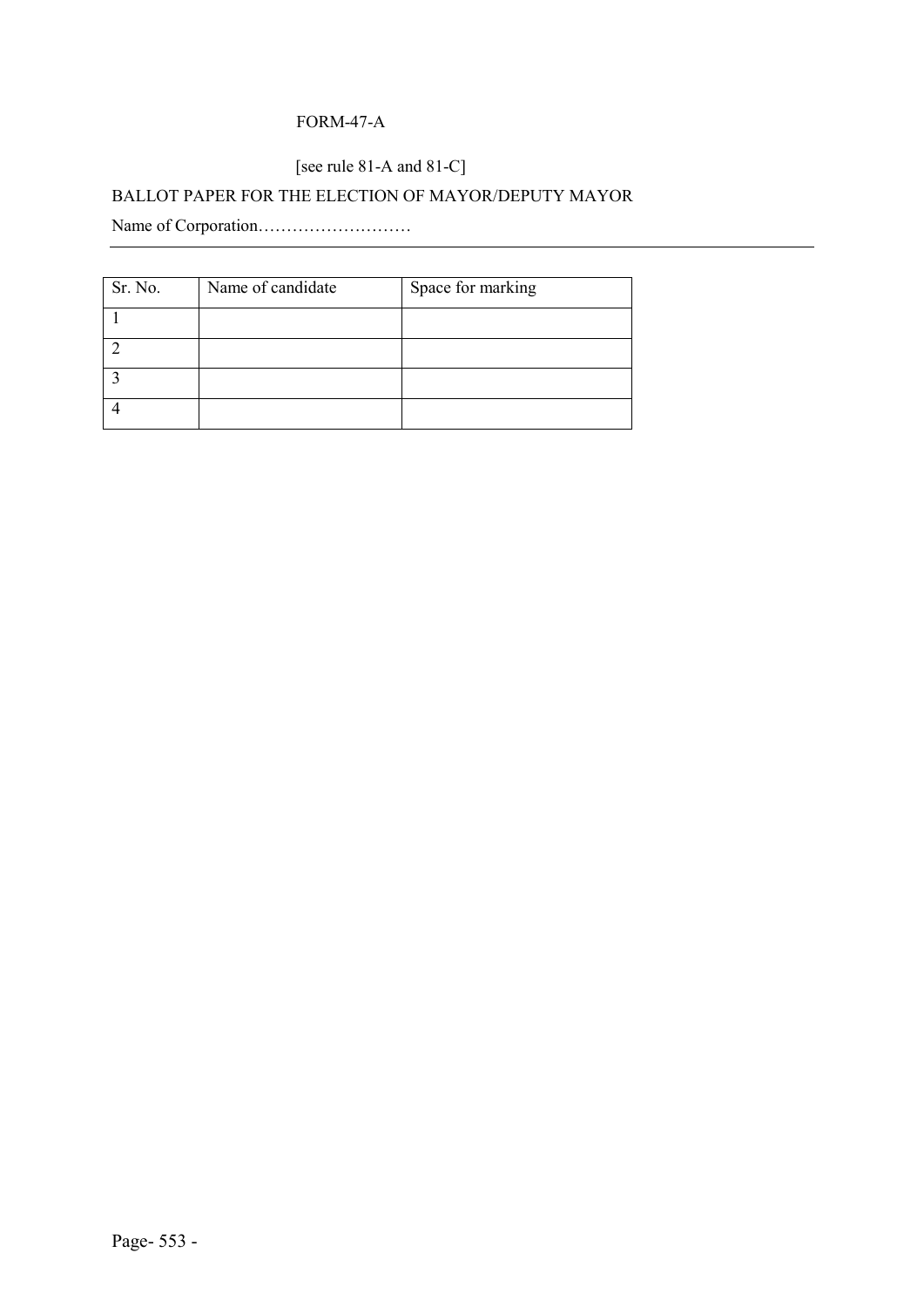#### FORM-48. [See rule  $80(3)$ ] RESULT OF ELECTION OF MAYOR /DEPUTY MAYOR

Election of Mayor/Deputy Mayor………….Municipal Corporation.

| S.No. | Name of Candidate. | valid votes polled. |
|-------|--------------------|---------------------|
|       |                    |                     |
|       |                    |                     |
|       |                    |                     |
|       |                    |                     |
|       |                    |                     |
| etc.  |                    |                     |

(a) Total No. of valid votes polled…………..

(b) Total No. of rejected votes………….

(c) Total No. of votes polled…………….

(d) Total No. of Tendered Votes………..

(e) Remarks.

I, declared that—

Name……………………. Address………………………. ……………………………

Has been duly elected as Mayor/Deputy Mayor of the above Municipal Corporation.

Place: Date:

Signature of Returning Officer.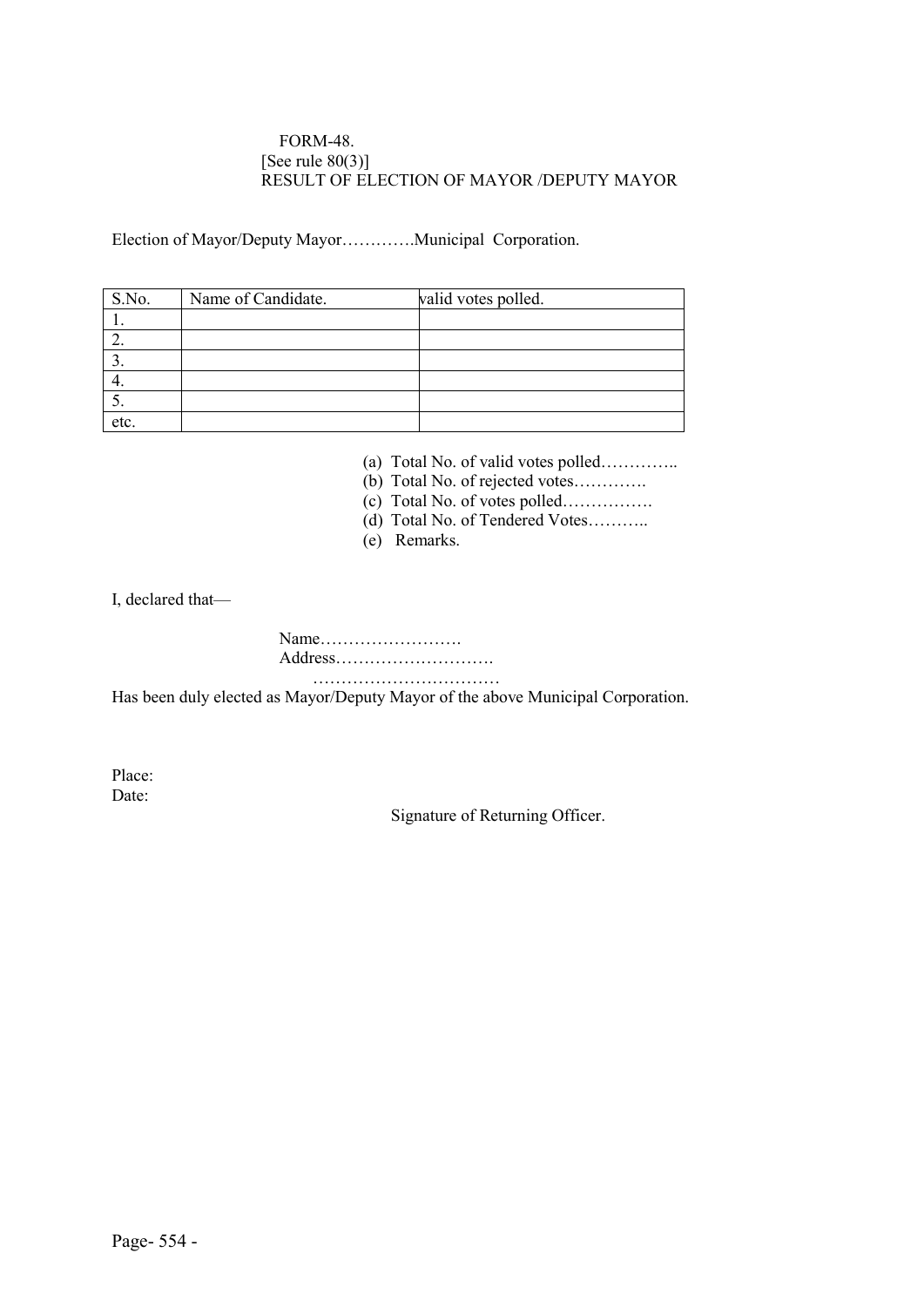#### FORM-49. [See rule  $80(3)$ ] RESULT SHEET. Election of Mayor/Deputy Mayor of Municipal Corporation……

| S.No. | Name of Candidate. | valid votes polled. |
|-------|--------------------|---------------------|
|       |                    |                     |
|       |                    |                     |
|       |                    |                     |
|       |                    |                     |
|       |                    |                     |
| etc.  |                    |                     |

(a) Total No. of valid votes polled…………..

- (b) Total No. of rejected votes………….
- (c) Total no. of votes polled  $(a+b)$ …………
- (d) Total No. of tendered votes……….
- (e) Remarks………………………..

Place of Counting: Date:

Signature of Returning Officer.